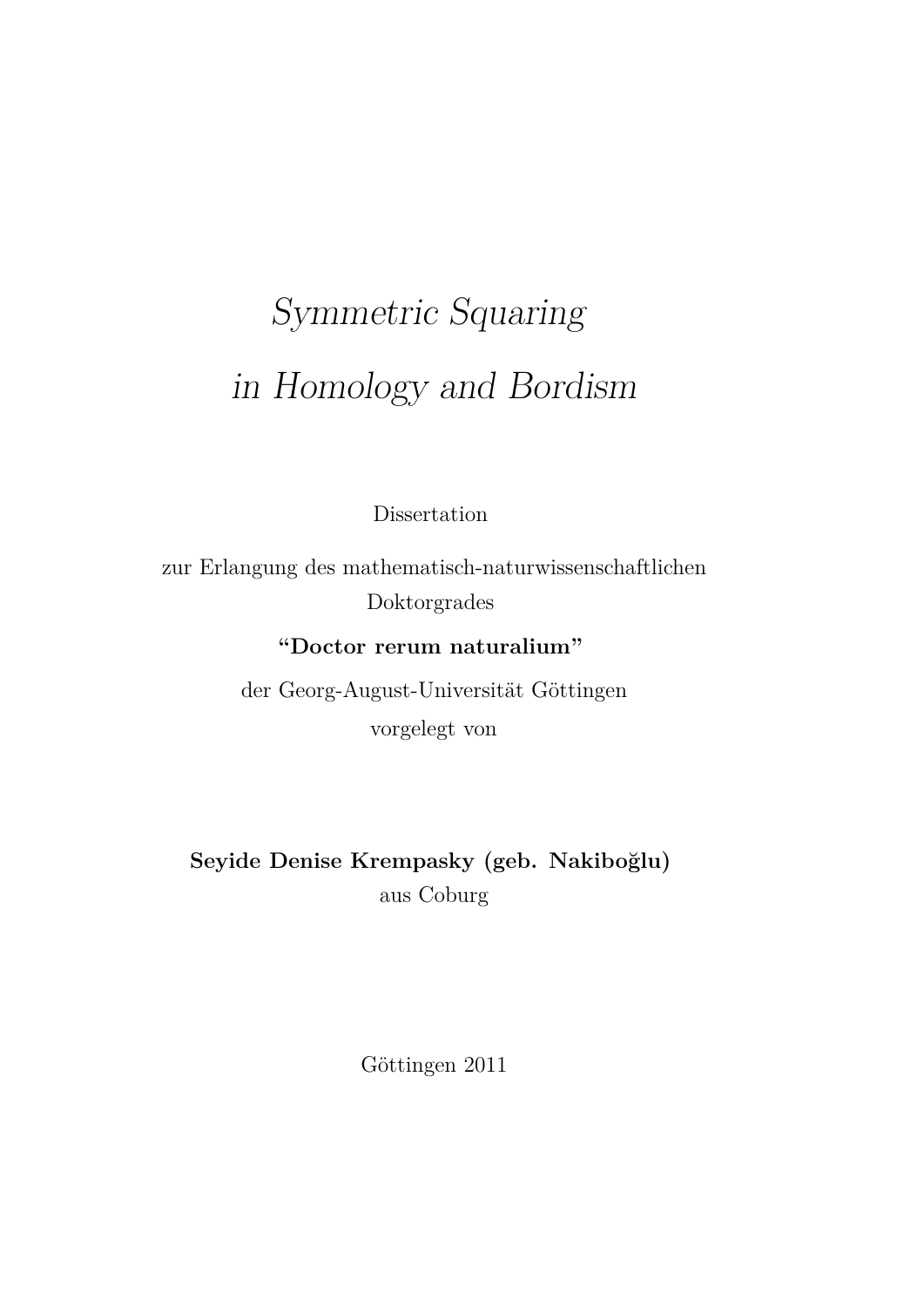#### **Referenten der Dissertation:**

Referent: Prof. Dr. Thomas Schick Korreferent: Prof. Dr. Ralf Meyer

**Tag der mündlichen Prüfung:**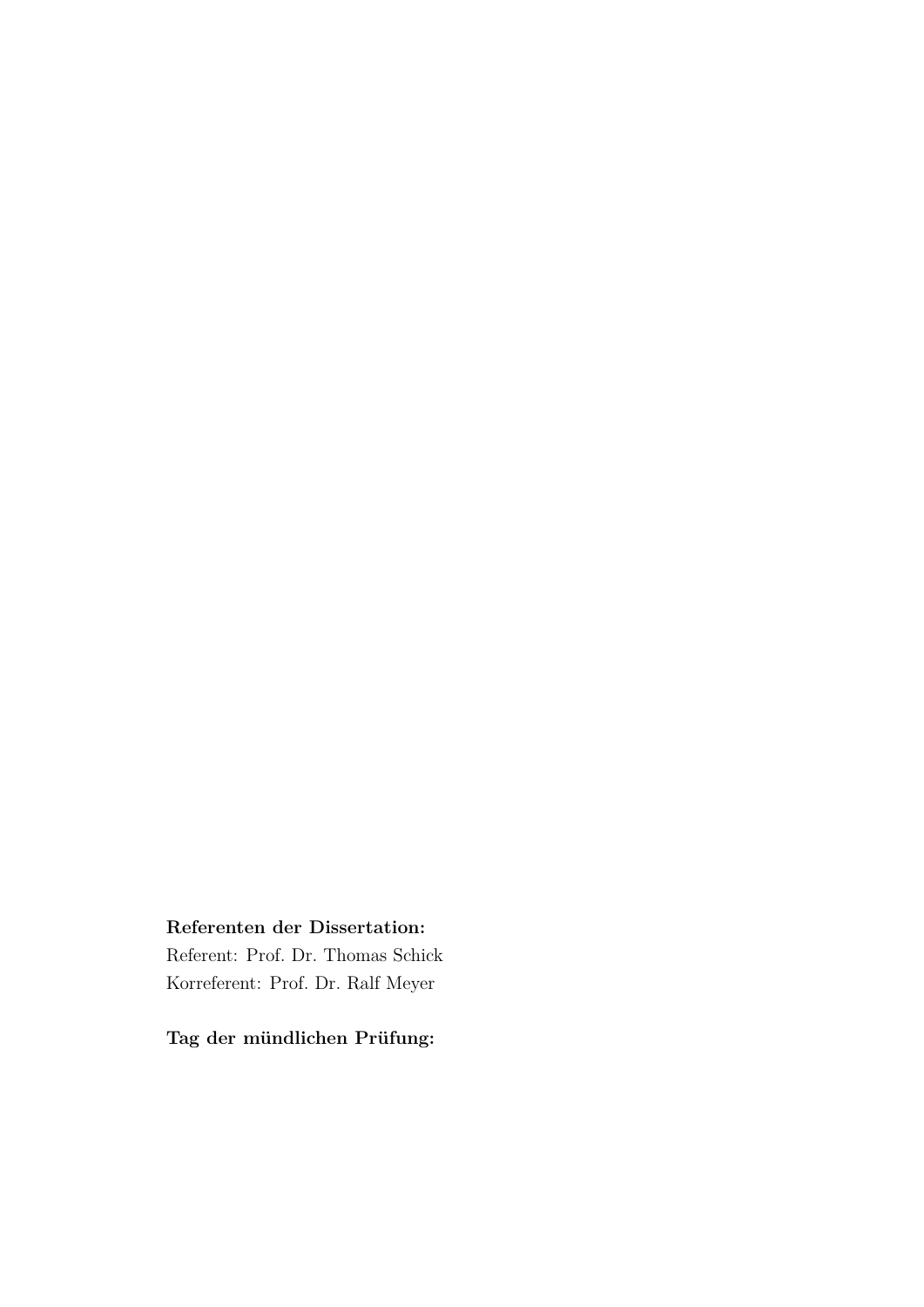#### **Abstract**

Looking at the cartesian product  $X \times X$  of a topological space X with itself, a natural map to be considered on that object is the involution that interchanges the coordinates, i.e. that maps  $(x, y)$  to  $(y, x)$ . The so-called 'symmetric squaring construction' in Čech homology with *Z/*2-coefficients was introduced by Schick et al. 2007 as a map from the *k*-th Čech homology group of a space *X* to the 2*k*-th Cech homology group of  $X \times X$  divided by the above mentioned involution. It turns out to be a crucial construction in the proof of a parametrised Borsuk-Ulam Theorem.

The symmetric squaring construction can be generalized to give a map in bordism, which will be the main topic of this thesis. More precisely, it will be shown that there is a well-defined, natural map from the *k*-th singular bordism group of X to the 2k-th bordism group of  $X \times X$  divided by the involution as above. Moreover, this squaring really is a generalisation of the Čech homology case since it is compatible with the passage from bordism to homology via the fundamental class homomorphism. On the way to this result, the concept of Čech bordism is first defined as a combination of bordism and Čech homology and then compared to Čech homology.

#### **Keywords:** algebraic topology, homology theory, bordism, Čech homology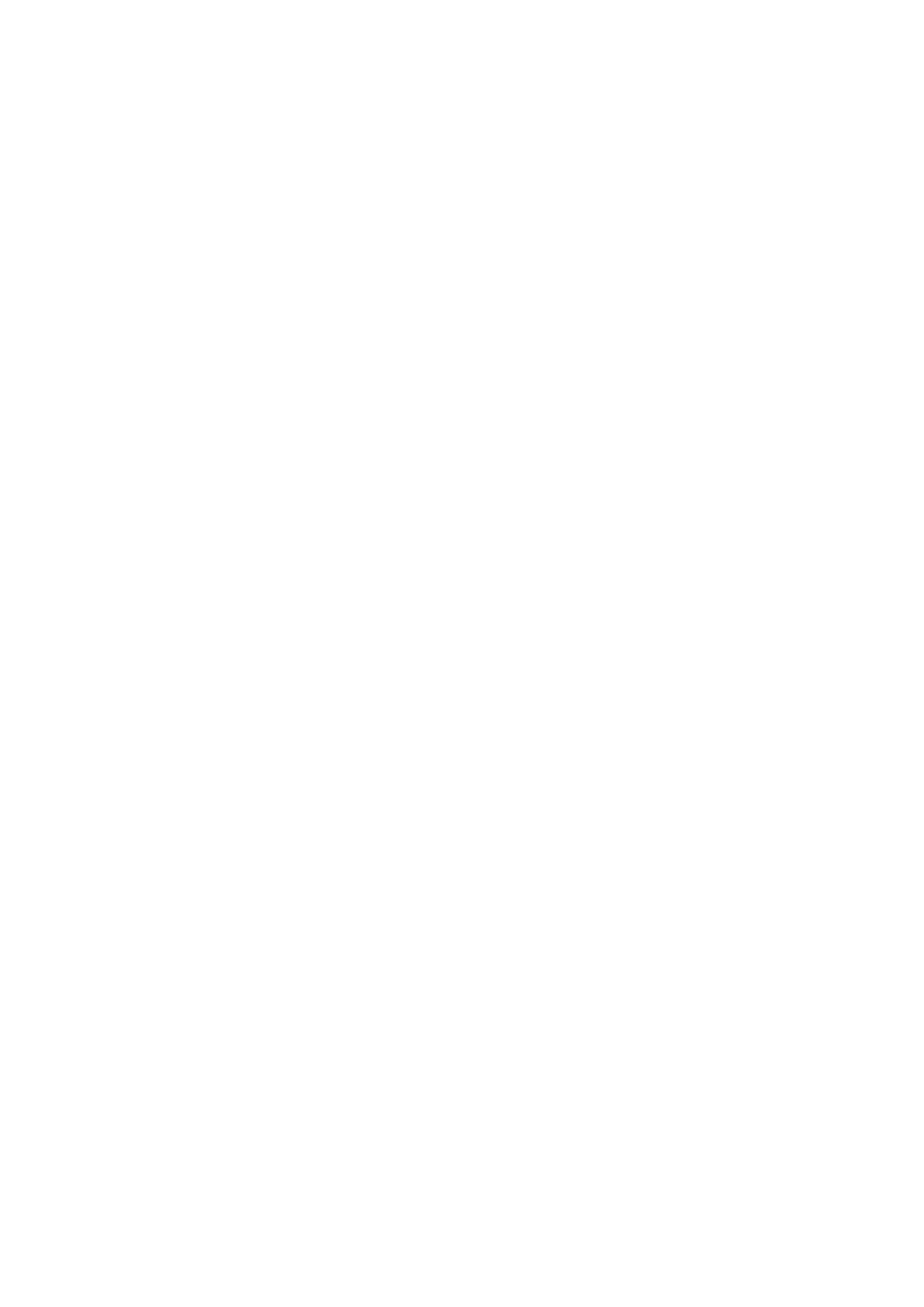# **Acknowledgement**

Many people influenced me and my work in a way such that this thesis had a chance to come into being. I am grateful to my supervisor Prof. Dr. Thomas Schick, who encouraged me and who always had the appropriate questions and answers needed to go on. Furthermore, I want to thank Prof. Dr. Ralf Meyer for taking the Koreferat.

For financial support during the writing of this thesis I thank the DFG Research Training Group 535 'Gruppen und Geometrie'.

Especially in the last few months it was of great importance to organize my work as flexible as I could. Thank you for making that possible: Prof. Dr. Stefan Halverscheid, Prof. Dr. Anita Schöbel, Prof. Dr. Ina Kersten and Dr. Hartje Kriete.

For very helpful math and non-math discussions I appreciate my colleagues Nils Waterstraat, Manuel Köhler, Ulrich Pennig and Alessandro Fermi.

For the making of pictures of cobordism, I used the tutorial and one of the templates provided by Aaron Lauda at [http://www.math.columbia.edu/~lauda/xy/](http://www.math.columbia.edu/~lauda/xy/cobordismtutorial/index.html) [cobordismtutorial/index.html](http://www.math.columbia.edu/~lauda/xy/cobordismtutorial/index.html). I hereby want to thank him for making these available.

Last but not least, I am grateful to my whole family for being there, my Mum for making me want to understand the world and my brother for the unique connection we share.

I thank Thorsten for finding typos and more and Thorsten and Daria for their love, patience and support and for bringing me down to earth whenever I need it. Ihr seid der Jackpot meines Lebens.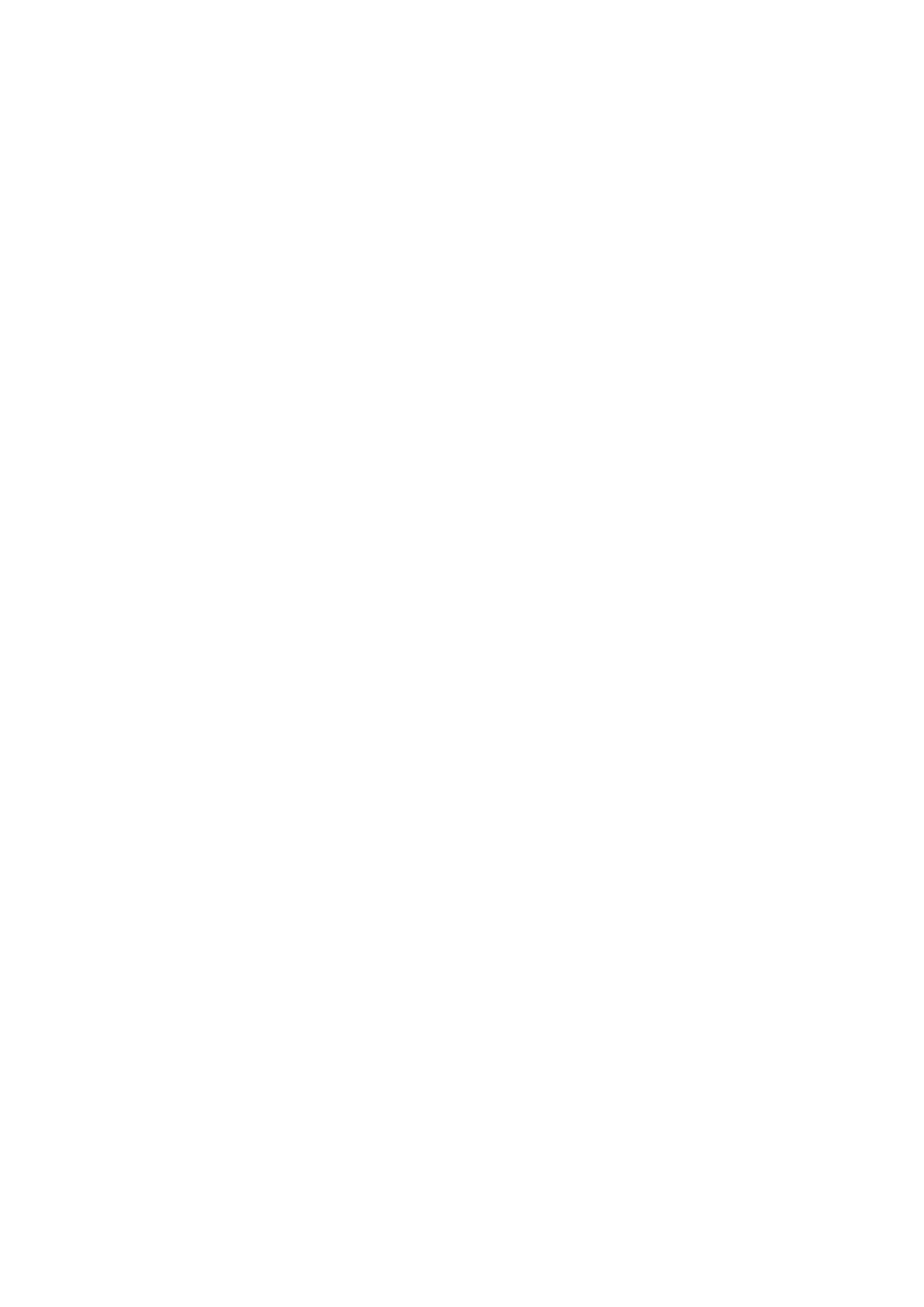# **Contents**

| $\bf{0}$ |      | Introduction                       |                                                                         | 9  |  |  |  |  |  |  |  |  |  |  |  |  |
|----------|------|------------------------------------|-------------------------------------------------------------------------|----|--|--|--|--|--|--|--|--|--|--|--|--|
| I        |      | Background on homology and bordism |                                                                         |    |  |  |  |  |  |  |  |  |  |  |  |  |
|          | I.1  |                                    |                                                                         | 16 |  |  |  |  |  |  |  |  |  |  |  |  |
|          |      | I.1.1                              | Symmetric squaring in Čech-homology $\dots \dots \dots \dots$           | 16 |  |  |  |  |  |  |  |  |  |  |  |  |
|          |      | I.1.2                              |                                                                         | 20 |  |  |  |  |  |  |  |  |  |  |  |  |
|          | I.2  |                                    | Bordism and Čech bordism                                                | 23 |  |  |  |  |  |  |  |  |  |  |  |  |
|          |      | I.2.1                              |                                                                         | 23 |  |  |  |  |  |  |  |  |  |  |  |  |
|          |      | 1.2.2                              |                                                                         | 26 |  |  |  |  |  |  |  |  |  |  |  |  |
|          |      |                                    | II About manifolds, diagonals and bordism                               | 37 |  |  |  |  |  |  |  |  |  |  |  |  |
|          | II.1 |                                    |                                                                         | 38 |  |  |  |  |  |  |  |  |  |  |  |  |
|          |      | II.1.1                             | Double of a manifold $\ldots \ldots \ldots \ldots \ldots \ldots \ldots$ | 38 |  |  |  |  |  |  |  |  |  |  |  |  |
|          |      | II.1.2                             |                                                                         | 40 |  |  |  |  |  |  |  |  |  |  |  |  |
|          |      | II.1.3                             |                                                                         | 41 |  |  |  |  |  |  |  |  |  |  |  |  |
|          |      | II.1.4                             |                                                                         | 42 |  |  |  |  |  |  |  |  |  |  |  |  |
|          | II.2 |                                    |                                                                         |    |  |  |  |  |  |  |  |  |  |  |  |  |
|          |      | II.2.1                             | Diagonal problems $\ldots \ldots \ldots \ldots \ldots \ldots \ldots$    | 45 |  |  |  |  |  |  |  |  |  |  |  |  |
|          |      | II.2.2                             |                                                                         | 52 |  |  |  |  |  |  |  |  |  |  |  |  |
|          |      | II.2.3                             |                                                                         | 62 |  |  |  |  |  |  |  |  |  |  |  |  |
|          | II.3 |                                    | Compatability via the orientation class                                 | 67 |  |  |  |  |  |  |  |  |  |  |  |  |
|          |      | II.3.1                             |                                                                         | 67 |  |  |  |  |  |  |  |  |  |  |  |  |
|          |      | <b>III</b> Computations            |                                                                         | 71 |  |  |  |  |  |  |  |  |  |  |  |  |
|          |      |                                    |                                                                         | 71 |  |  |  |  |  |  |  |  |  |  |  |  |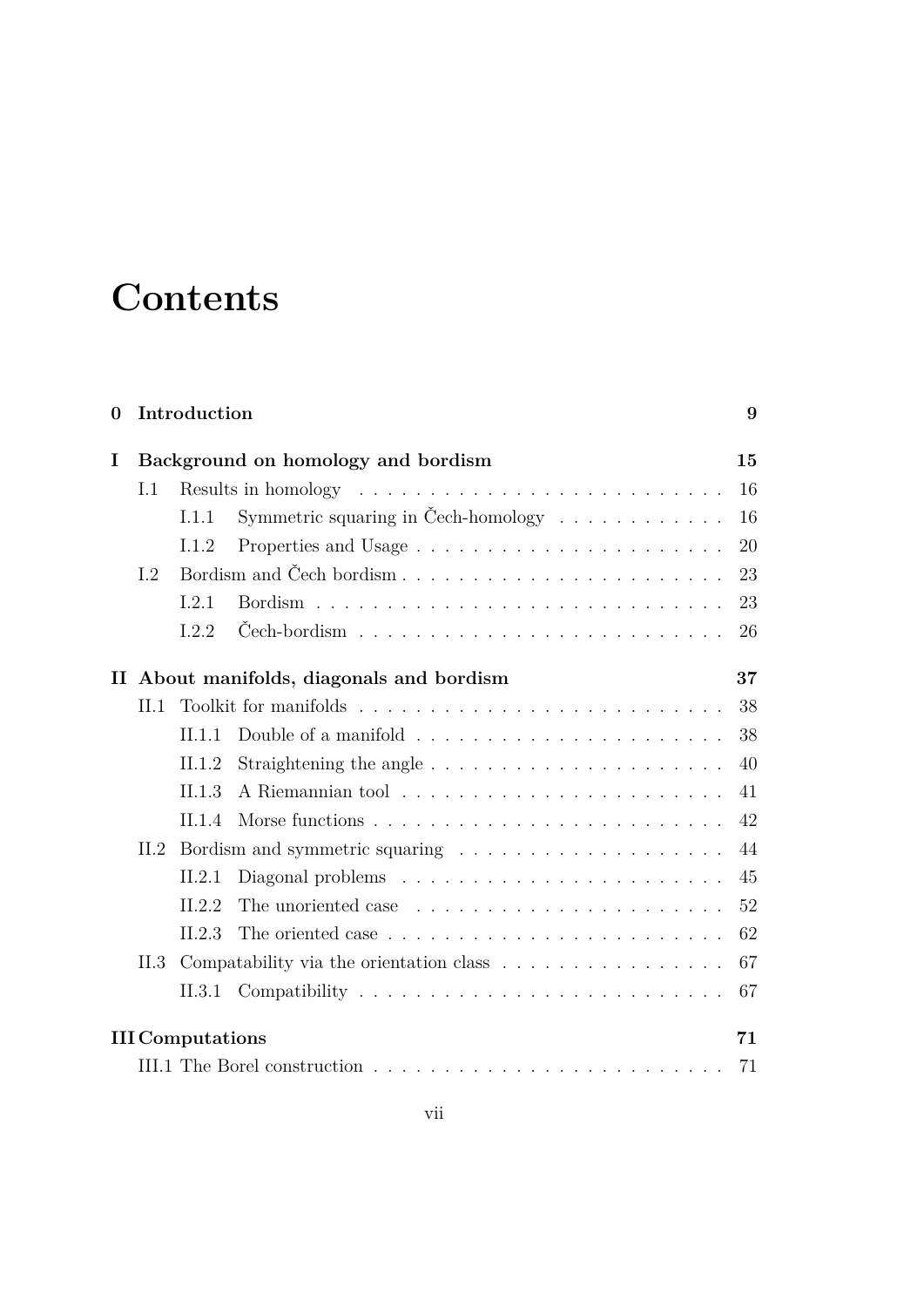| III.2 Using G-spaces $\dots \dots \dots \dots \dots \dots \dots \dots \dots \dots \dots \dots \dots \dots \dots$ 72 |  |  |  |  |  |  |  |  |  |  |  |  |  |  |
|---------------------------------------------------------------------------------------------------------------------|--|--|--|--|--|--|--|--|--|--|--|--|--|--|
| IV Perspectives                                                                                                     |  |  |  |  |  |  |  |  |  |  |  |  |  |  |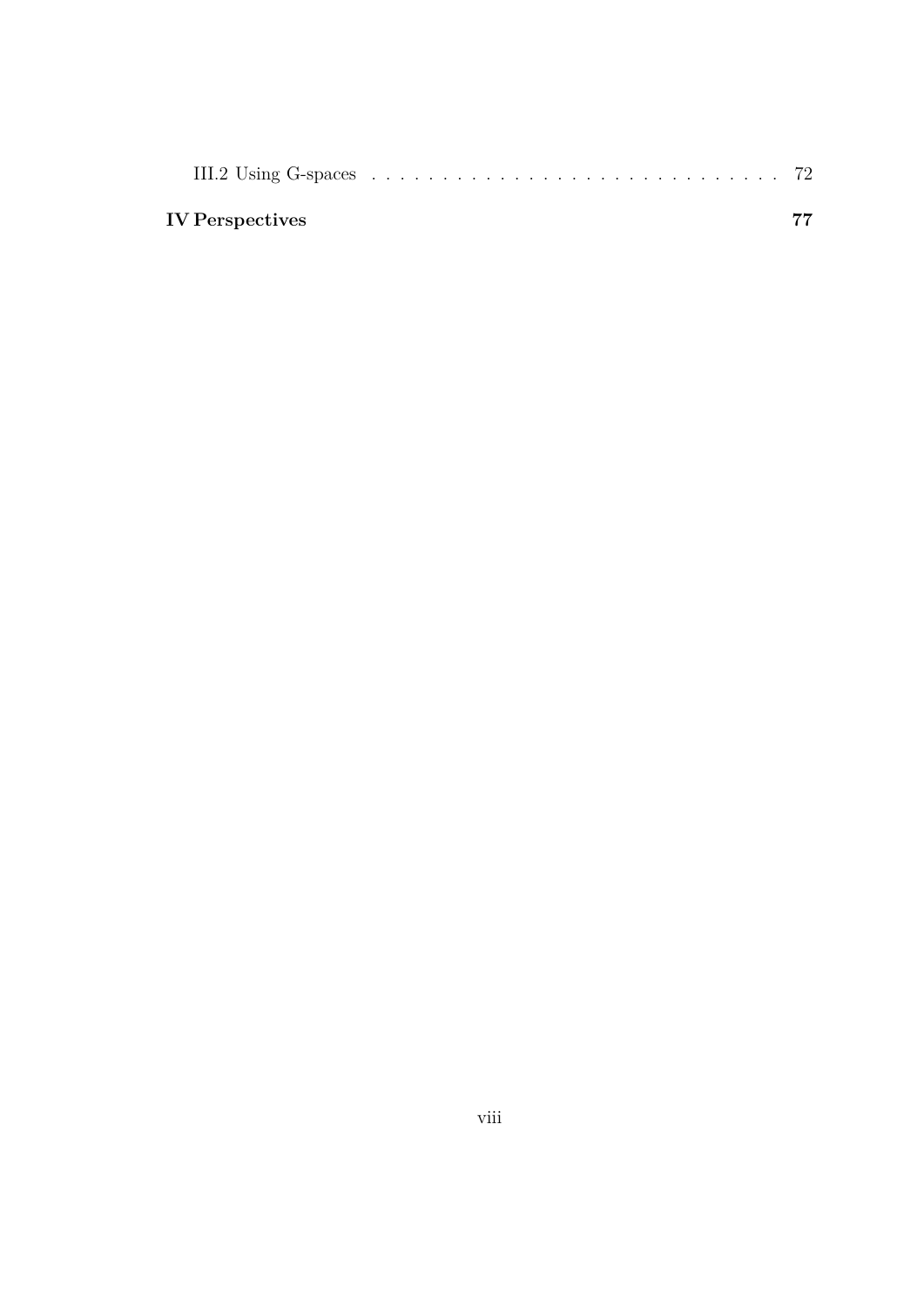# <span id="page-8-0"></span>**Chapter 0**

# **Introduction**

There are many possibilities of producing new topological spaces from a given topological space *X*. Two of these form the basis of the construction that is the main objective of this thesis. Namely, these are building the cartesian product of *X* with itself on the one hand and dividing by some relation on the space on the other hand. The symmetric squaring construction examined throughout this thesis is a composition of both of these possibilities. It consists of first squaring the space and then dividing the result by a symmetric relation. To be precise, in the cartesian square  $X \times X$ , the elements  $(x, y)$  and  $(y, x)$  are identified for all x and *y* in *X* to give the symmetric square of *X* which shall be denoted by *X***<sup>s</sup>** from now on.

In [\[SSSTar\]](#page-82-0) the symmetric squaring construction was introduced and used in the context of Čech homology with  $\mathbb{Z}_2$ -coefficients. More precisely, there is constructed a well-defined map

$$
(\ \cdot\ )^{\mathbf{s}}\colon \check{H}_k(X;\mathbb{Z}_2)\to \check{H}_{2k}(X^{\mathbf{s}},pr(\Delta);\mathbb{Z}_2).
$$

This map is needed for a proof of a generalised Borsuk-Ulam Theorem where it is crucial to be able to construct a specific non-trivial homology class. Symmetric squaring is a valuable tool for this purpose because it behaves very well with respect to fundamental classes of manifolds, which are non-trivial homology classes by definition. Namely, it has the property of mapping the fundamental class of a

<span id="page-8-1"></span><sup>&</sup>lt;sup>1</sup>Here  $\Delta$  denotes the diagonal in *X* × *X* and *pr* : *X* × *X*  $\rightarrow$  *X*<sup>s</sup> is the canonical projection.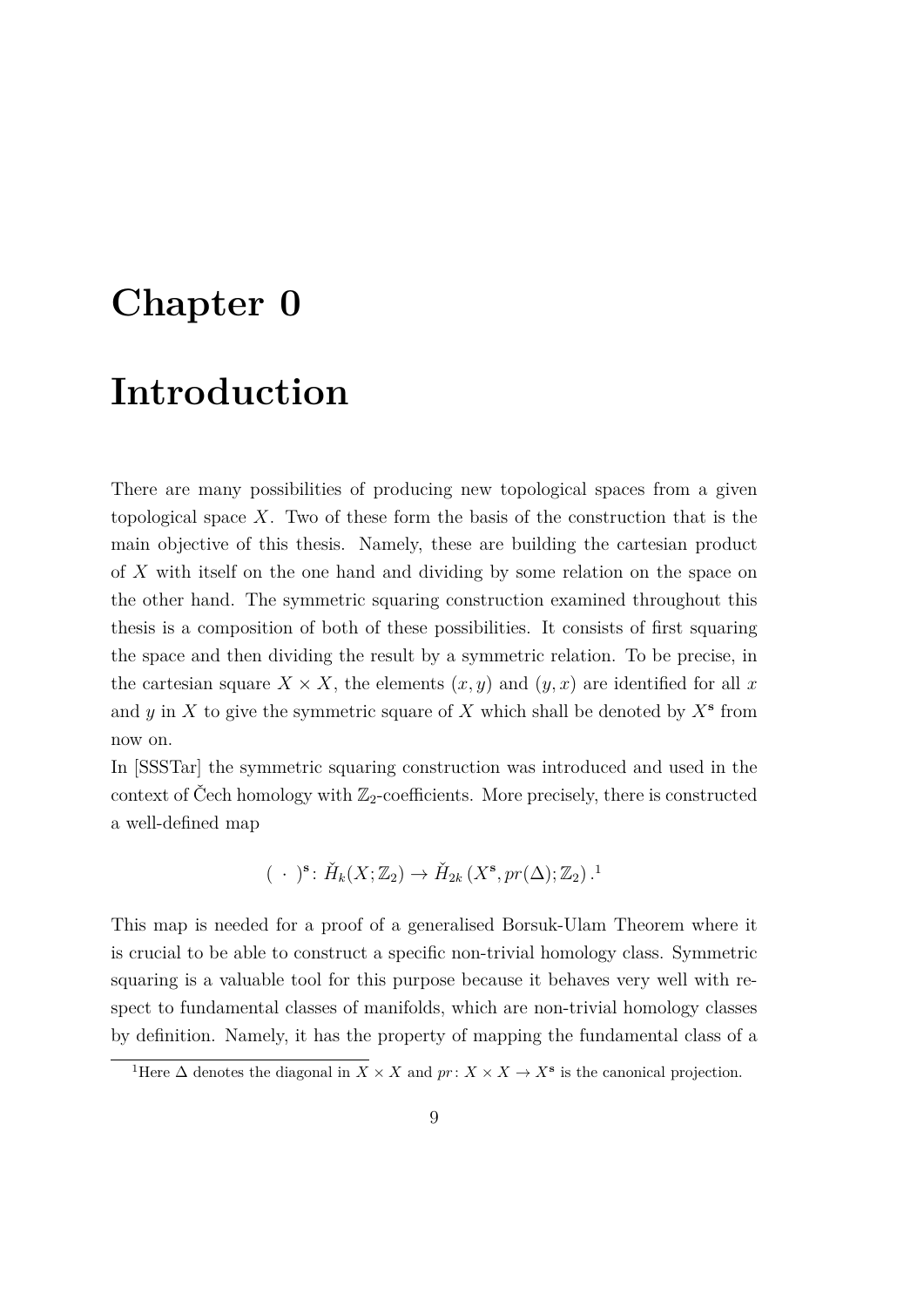manifold to the Čech homology version of the fundamental class of the symmetric square of that manifold.

However, symmetric squaring as such is considered to be a construction of independent interest which is worth to be examined in other contexts. Our purpose in this thesis is to provide a generalisation of symmetric squaring to the context of bordism.

Homology and bordism have always been related. As pointed out in [\[Sul04\]](#page-82-1), one of the reasons René Thom introduced the notion of bordism in [\[Tho54\]](#page-82-2) in the first place was that he wanted to answer a question raised by Steenrod in [\[Eil49\]](#page-80-0) related to homology classes.[2](#page-9-0) This question also led to the definition of a canonical map from bordism to homology called fundamental class homomorphism, which we recall in detail [Definition II.3.1](#page-66-2) in [Section II.3:](#page-66-0)

$$
\mu: \Omega_k(X, A) \to H_k(X, A, \mathbb{Z}_2) \text{ is defined via}
$$

$$
[M, \partial M; f] \mapsto \mu(M, \partial M, f) := (f)_*(\sigma_f),
$$

where  $\sigma_f \in H_k(M, \partial M, \mathbb{Z}_2)$  is the fundamental class of  $(M, \partial M)$ .

Furthermore, what makes symmetric squaring useful in connection with homology is its behaviour with respect to manifolds and their fundamental homology classes, as pointed out above. Since the main objects bordism deals with are compact manifolds, we now already have encountered two indications why it is interesting to try to relate symmetric squaring to bordism.

On our way to a generalisation of symmetric squaring to bordism, we encounter some difficulties that lead to the definition of an alternative bordism functor in [Subsection I.2.2](#page-25-0) that combines bordism with Čech homology. It is called Čech bordism due to its analogy to Čech homology and its definition is given in [Definition](#page-27-0) [and Proposition I.2.8.](#page-27-0)

#### **Definition and Proposition.** Let  $n \in \mathbb{N}$  be a natural number. For every topo-

<span id="page-9-0"></span><sup>&</sup>lt;sup>2</sup>The question is posed as problem 25 in [\[Eil49\]](#page-80-0): Given a homology class in some finite simplicial complex. Does there always exist a manifold and a map of that manifold into the given complex, such that the image of the fundamental class by that map in homology is the given homology class?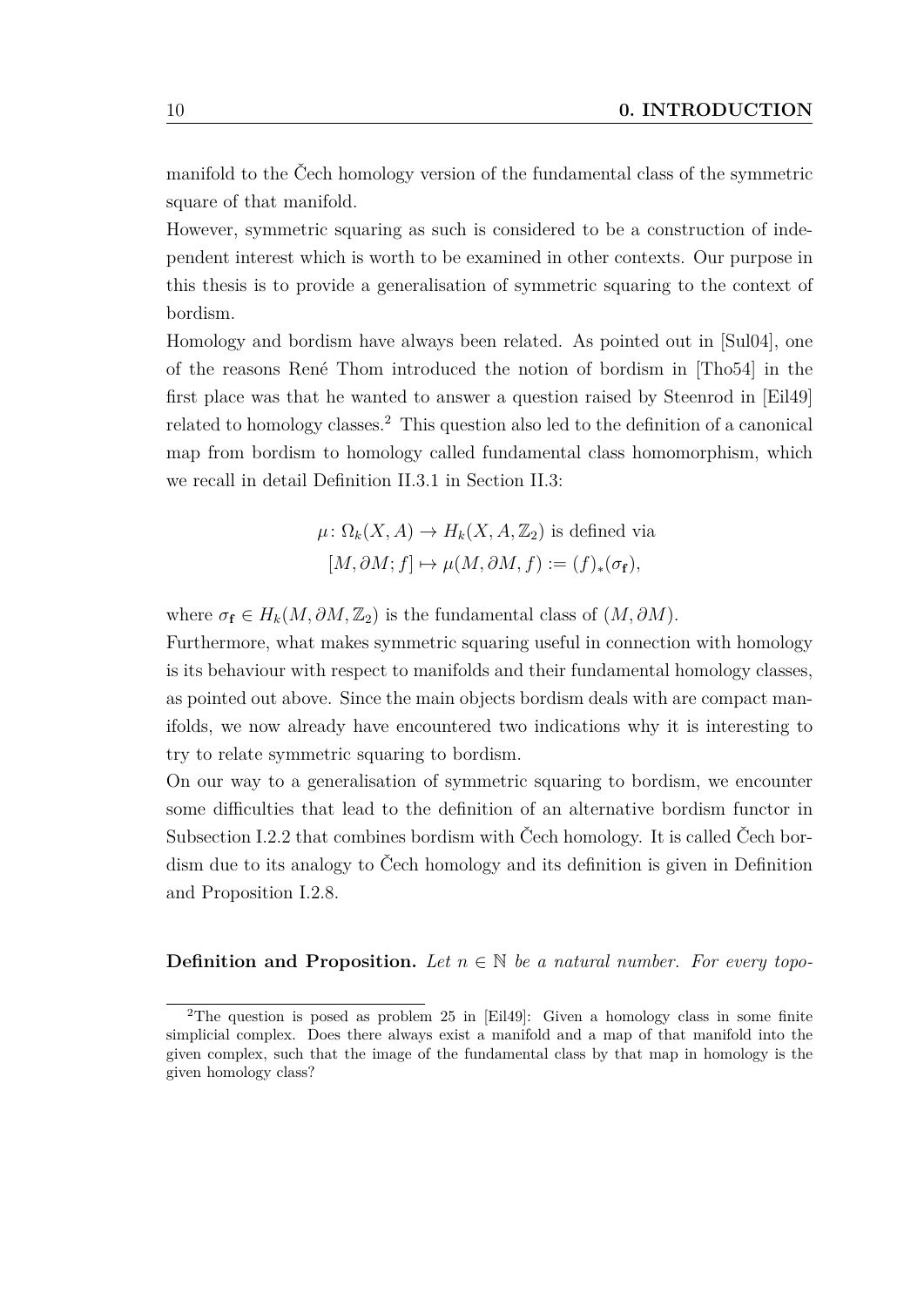*logical pair of spaces*  $(X, A)$ *, we define the limit groups*  $\check{N}_n(X, A)$  *as* 

$$
\check{\mathcal{N}}_n(X, A) := \varprojlim \left\{ \mathcal{N}_n(X, U) \mid A \subset U \text{ is an open neighborhood of } A \text{ in } X \right\},\
$$

*where* N<sup>∗</sup> *denotes the unoriented singular bordism functor.*[3](#page-10-0) *This gives a Čechbordism-functor from the category of topological pairs of spaces to the category of groups.*

Exactly as in the homology case, Čech bordism groups are isomorphic to singular bordism groups in many cases. In [Proposition I.2.12](#page-31-0) in [Subsection I.2.2](#page-25-0) we prove the following.[4](#page-10-1)

**Proposition.** *Let*  $(X, A)$  *be such that*  $X$  *is an ENR*<sup>[5](#page-10-2)</sup> *and*  $A \subset X$  *is an ENR as well. Then*

$$
\check{\mathcal{N}}(X, A) \simeq \mathcal{N}(X, A).
$$

Having provided similar conditions to the homology case in the world of bordism, a generalisation of the symmetric squaring construction can be established in [Theorem II.2.4](#page-51-1) and [Lemma II.2.5](#page-59-0) in [Subsection II.2.2,](#page-51-0) namely:

**Theorem.** *Let* (*X, A*) *be a pair of topological spaces. Then there exists a welldefined symmetric squaring map in unoriented bordism*

$$
(\ \cdot\ )^{\mathbf{s}}\colon \mathcal{N}_n(X,A)\to \check{\mathcal{N}}_{2n}\left((X,A)^{\mathbf{s}}\right).
$$

*This construction is natural.*

That this really is a generalisation of the result in homology becomes clear when combining it with the above noted passage from bordism to homology. Symmetric squaring is compatible with this fundamental class homomorphism and the main reason for this is the good behaviour of symmetric squaring with respect to

<span id="page-10-0"></span><sup>3</sup>Defined for example in [\[Con79\]](#page-80-1).

<span id="page-10-2"></span><span id="page-10-1"></span><sup>4</sup>Note [Remark I.2.6](#page-26-0) about the usage of oriented and unoriented bordism in [Subsection I.2.2.](#page-25-0) <sup>5</sup>Cf. [Definition I.2.10](#page-29-0) on page [30.](#page-29-0)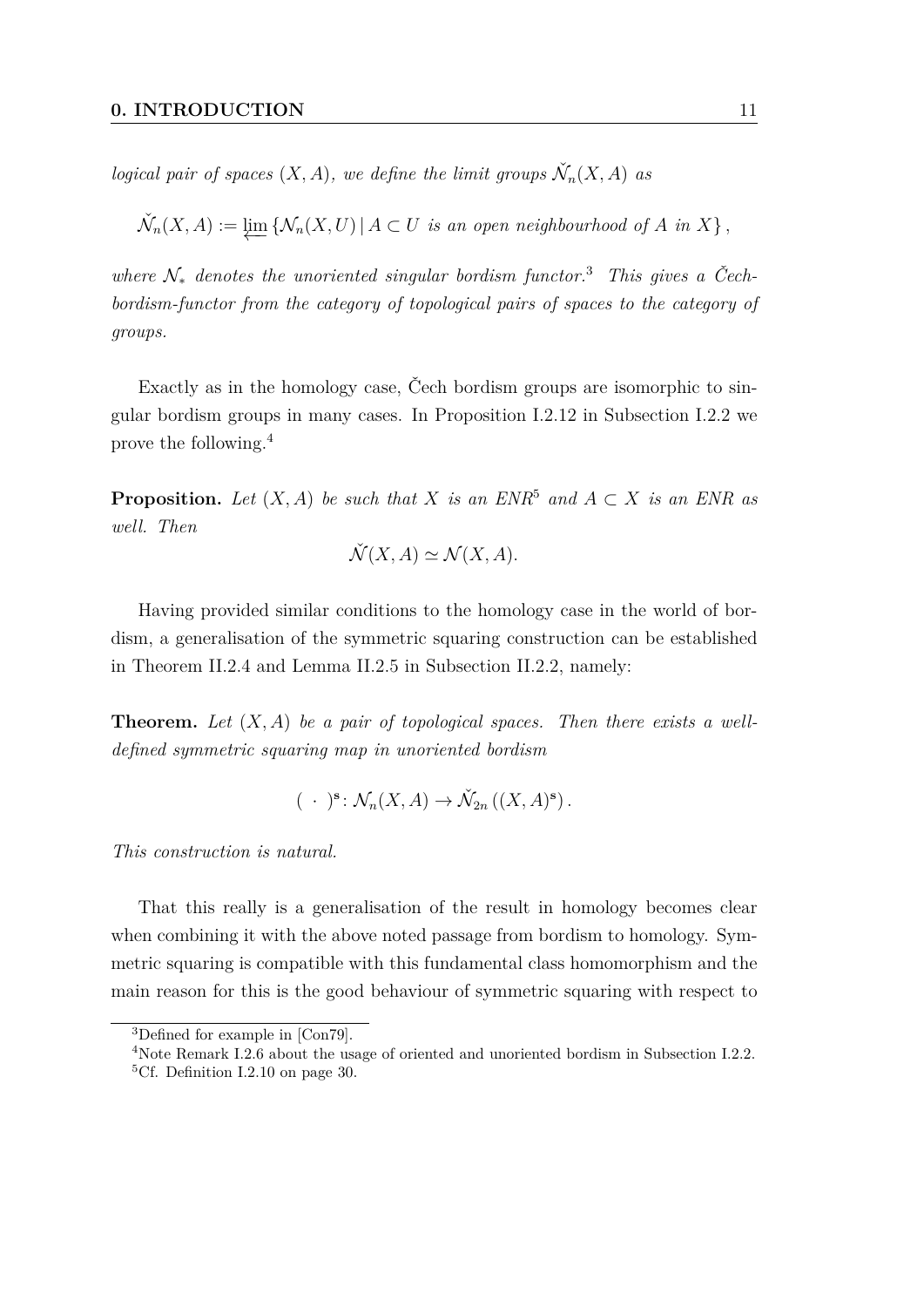fundamental classes. In [Section II.3,](#page-66-0) we prove that the diagram

$$
\mathcal{N}_n(X, A) \xrightarrow{\mu} H_n(X, A, \mathbb{Z}_2)
$$
\n
$$
\begin{array}{c}\n\downarrow \downarrow \\
\downarrow \downarrow \downarrow \\
\check{\mathcal{N}}_{2n}((X, A)^s) \xrightarrow{\mu} \check{H}_{2n}((X, A)^s, \mathbb{Z}_2)\n\end{array}
$$

commutes.

Until now, all stated results used unoriented homology or  $\mathbb{Z}_2$  coefficients respectively. But we can also show that similar results hold in oriented cases. In [\[Nak07\]](#page-81-0) symmetric squaring is interpreted as a map in Čech homology with integer coefficients. The important point to note here, however, is that this generalisation does not hold for all dimensions, since symmetric squaring induces an orientation reversing map in odd dimensions. This suggests attempting a generalisation of symmetric squaring to oriented bordism at least in even dimensions.

What we can prove in [Subsection II.2.3](#page-61-0) and [Section II.3](#page-66-0) is that similar to the unoriented case symmetric squaring induces a well-defined map in oriented bordism in even dimensions and that this is compatible with the fundamental class transformation:

**Theorem.** Let  $(X, A)$  be a pair of topological spaces and let  $n \in \mathbb{N}$  be even. Then *there exists a well-defined and natural symmetric squaring map*

$$
(\ \cdot\ )^{\mathbf{s}}\ : \Omega_n(X, A) \to \check{\Omega}_{2n}\left((X, A)^{\mathbf{s}}\right)
$$

*with the property that the diagram*

$$
\Omega_n(X, A) \xrightarrow{\mu} H_n(X, A, \mathbb{Z})
$$
  
\n
$$
\downarrow s \downarrow \qquad \qquad s \downarrow
$$
  
\n
$$
\check{\Omega}_{2n}((X, A)^s) \xrightarrow{\tilde{\mu}} \check{H}_{2n}((X, A)^s, \mathbb{Z})
$$

*commutes.*[6](#page-11-0)

<span id="page-11-0"></span>It is natural to try to compute the homological or bordism symmetric squaring

<sup>&</sup>lt;sup>6</sup>The map  $\mu$  is the so called fundamental-class homomorphism. It is defined together with its induced map  $\check{\mu}$  in [Section II.3.](#page-66-0)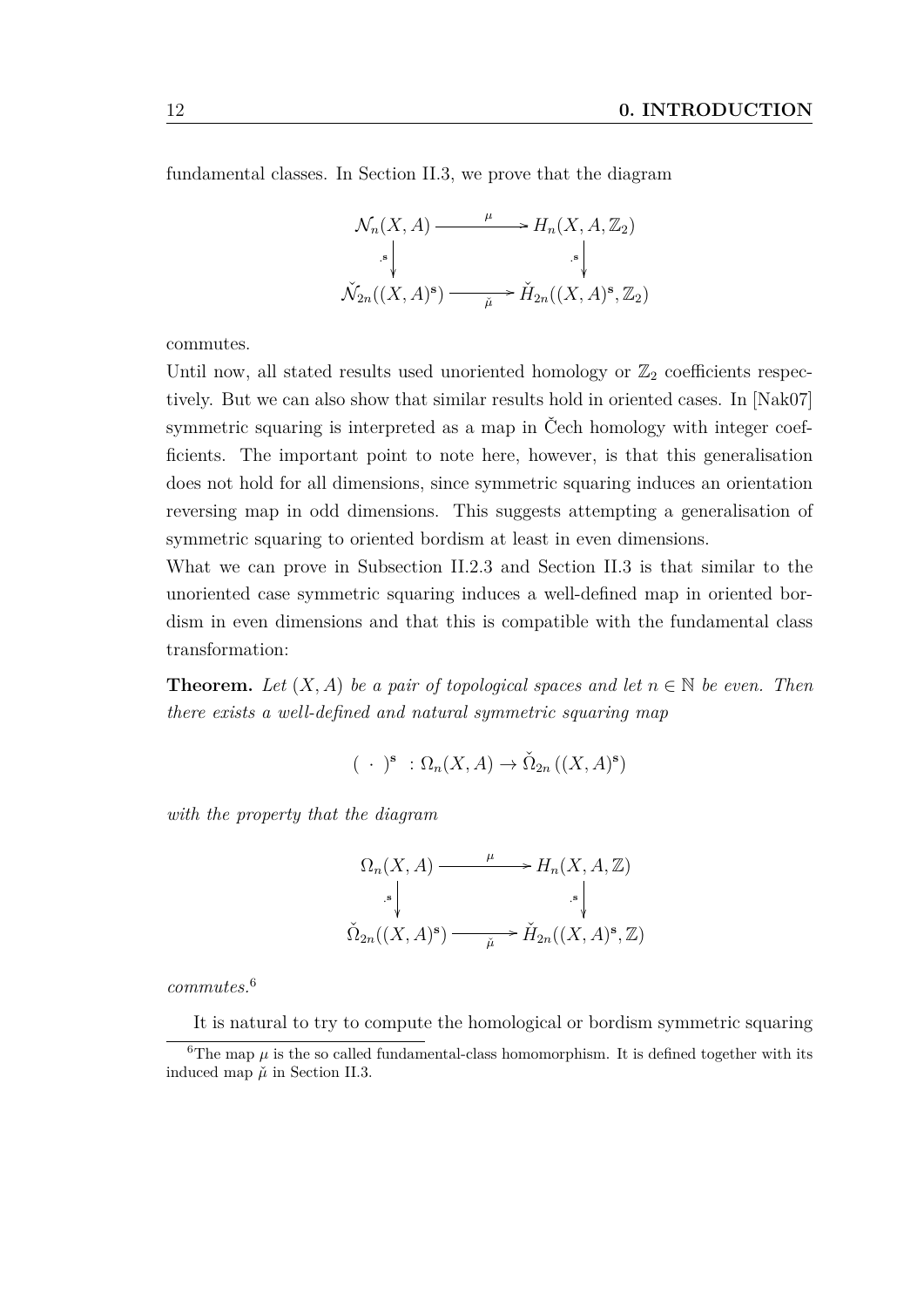construction for some special spaces. However, computing homology groups of symmetric squared spaces is not easy in general since the involution  $(x, y) \mapsto (y, x)$ that we divide by during the symmetric squaring construction has the diagonal of the squared space as a fixed point set. Therefore it does not induce a free action on the squared space. To give an idea of what could make computations in this setting easier, the theory of *G*-spaces is used in [Section III.2](#page-71-0) to prove that for compact and metrizable spaces *X* there is an isomorphism

$$
\check{H}_i\left(X^{\mathbf{s}},\Delta\right)\approx\check{H}_i\left(\left(X\times X\right)_{\mathbb{Z}_2},\Delta\times\mathbb{RP}^\infty\right)
$$

where  $\Delta$  denotes the diagonal in  $X \times X$ . Here, the so-called Borel construction<sup>[7](#page-12-0)</sup>  $(X \times X)_{\mathbb{Z}_2}$  is used which is defined as the orbit space of the diagonal action induced by the coordinate-swapping involution on the product  $(X \times X) \times S^{\infty}$ .<sup>[8](#page-12-1)</sup>

This thesis contains three chapters. The first of these includes a review of former results concerning symmetric squaring as well as the introduction of the bordism theory named Čech bordism. In the second chapter we use the achievements of the first one to prove the existence of well-defined symmetric squaring maps in oriented and unoriented bordism and show that these are compatible with the homological symmetric squaring known before. We conclude in the third chapter by giving possibilities to compute symmetric squaring maps for specific topological spaces via the Borel construction.

<span id="page-12-0"></span><sup>7</sup>See [\[AP93\]](#page-79-0) for details.

<span id="page-12-1"></span><sup>&</sup>lt;sup>8</sup>We implicitly use the universal principal bundle  $\mathbb{Z}_2 \to S^{\infty} \to \mathbb{RP}^{\infty}$  here.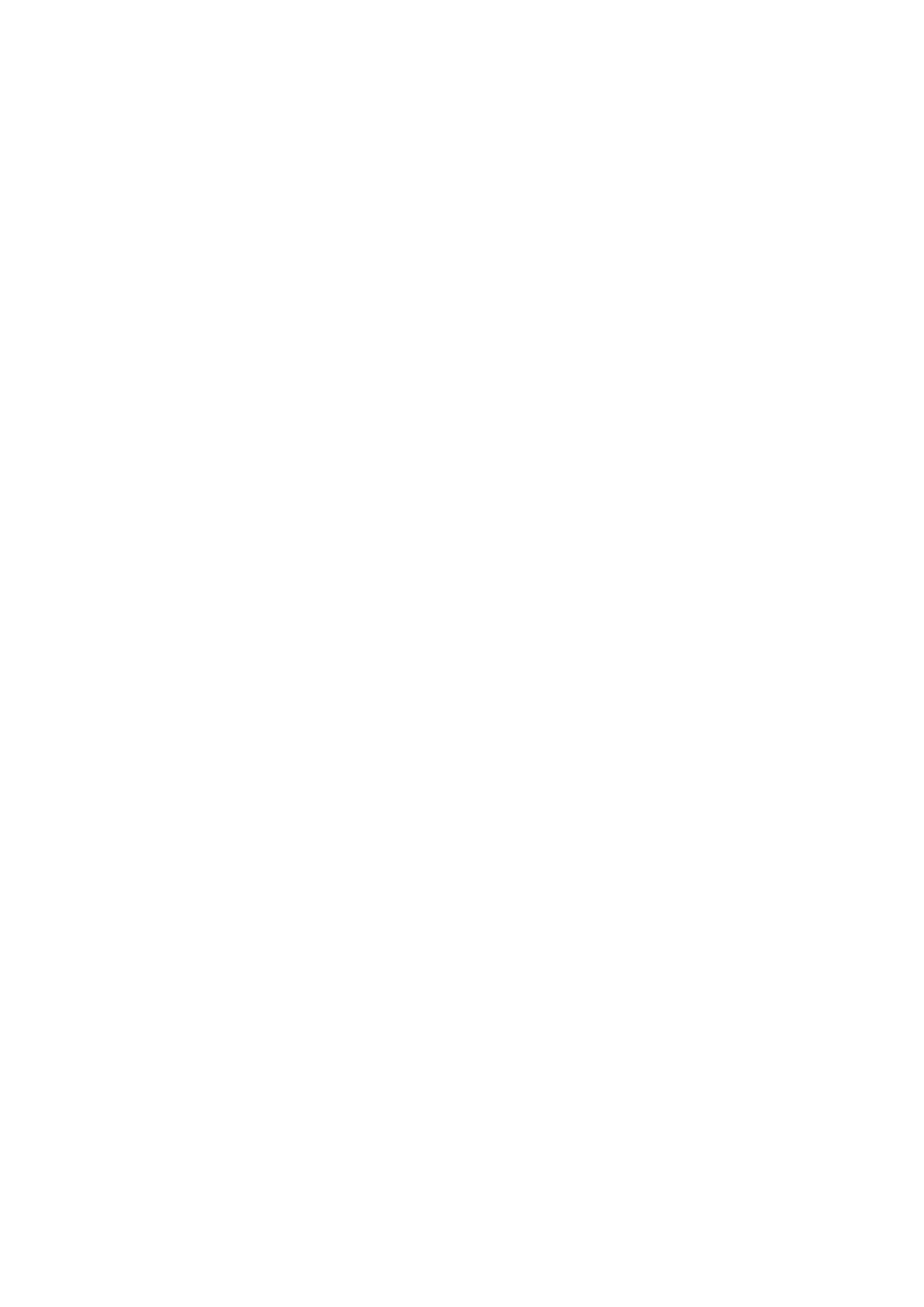# <span id="page-14-0"></span>**Chapter I**

# **Background on homology and bordism**

At the core of all considerations in this thesis lies the construction

$$
X \rightsquigarrow X \times X \rightsquigarrow X \times X/\tau = X^{\mathbf{s}},
$$

called the symmetric squaring construction. It can be applied to all topological spaces *X* and is performed as follows. The first step of the construction is taking the cartesian product  $X \times X$  of the space X. In the second step this product is divided by the coordinate-interchanging involution

$$
\tau: X \times X \to X \times X
$$

$$
(x, y) \mapsto (y, x).
$$

to give  $X^{\mathbf{s}} := X \times X/\tau$ .

This chapter is split up into two sections. In the first section we will see how the symmetric squaring construction lives in the world of singular and Čech homology as well as we will take a short look at how it has been used in [\[SSSTar\]](#page-82-0).

The goal of generalising the construction to singular bordism leads us to the definition of Čech bordism. The second section of this chapter contains its definition and a comparison between Čech and singular bordism.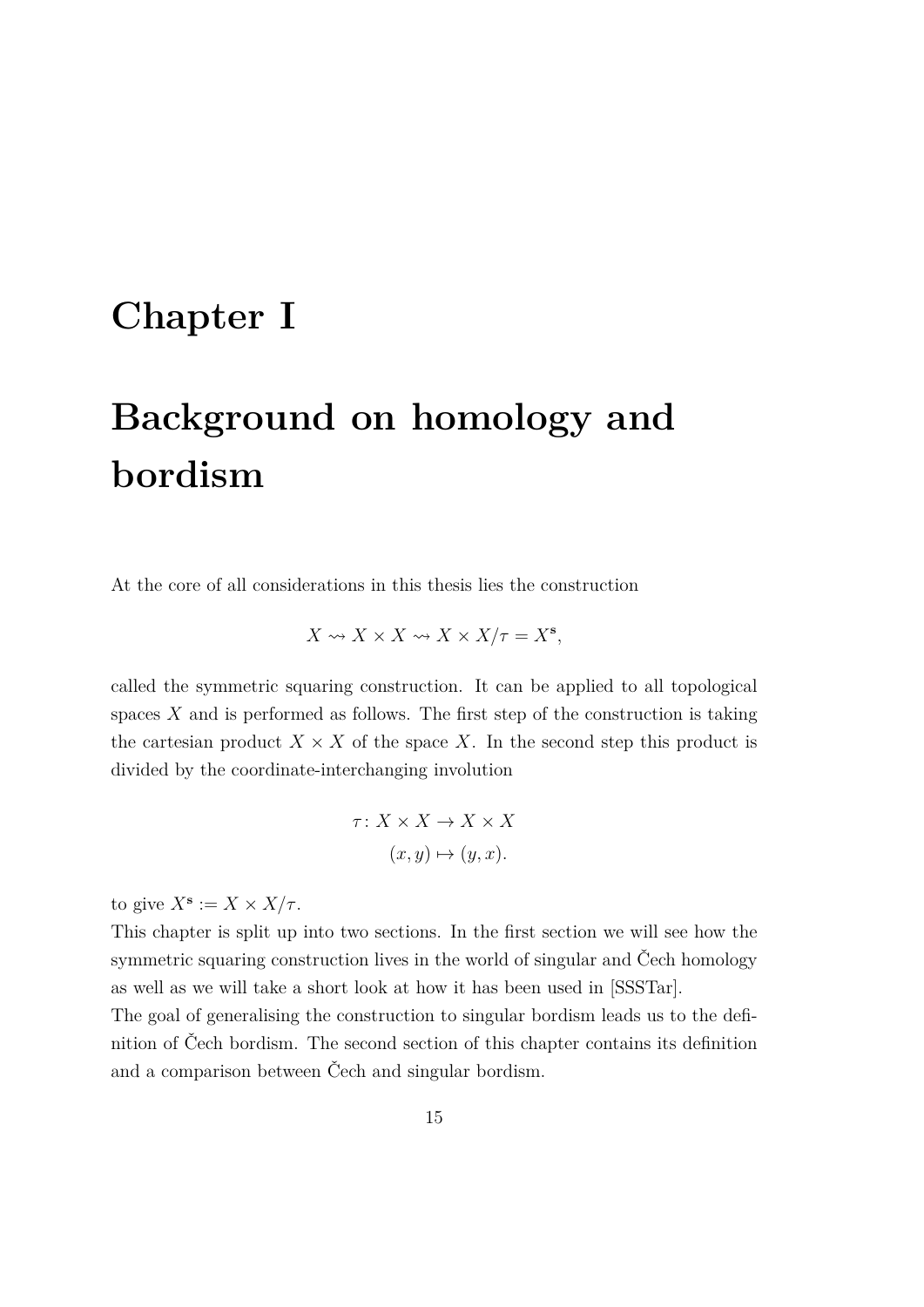### <span id="page-15-0"></span>**I.1 Results in homology**

Symmetric squaring was defined as a homological construction in the context of Čech homology with  $\mathbb{Z}_2$ -coefficients in [\[SSSTar\]](#page-82-0), where it was also used to prove a parametrised Borsuk-Ulam Theorem. The property that makes this construction useful is that for smooth compact manifolds the symmetric squaring induces a map in homology which maps the fundamental class of a manifold to the fundamental class of the symmetric square of that manifold. A generalisation of the construction and the result just stated concerning fundamental classes in Čech homology with integer coefficients can be found in [\[Nak07\]](#page-81-0). This section shall give more details about the facts just summarised.

### <span id="page-15-1"></span>**I.1.1 Symmetric squaring in Čech-homology**

Remember that symmetric squaring is the operation of performing a squaring first and then dividing the result by a symmetric map. More precisely we define the symmetric square as follows.

<span id="page-15-2"></span>**Definition I.1.1** (Symmetric Squaring)**.** *Let X be a topological space and define the coordinate-switching involution τ by*

$$
\tau: X \times X \to X \times X
$$

$$
(x, y) \mapsto (y, x).
$$

*Then the topological space*  $X \times X/\tau$  *is called the symmetric square of* X *and it will be denoted by X***<sup>s</sup>** *. For pairs of topological spaces* (*X, A*)*, the symmetric squaring is defined in an analogous manner as*

$$
(X, A)^{\mathbf{s}} := (pr(X \times X), pr(X \times A \cup A \times X \cup \Delta)),
$$

*where*  $pr: X \times X \rightarrow X \times X/\tau$  *denotes the canonical projection and*  $\Delta$  *denotes the diagonal*  $\{(x, x) | x \in X\} \subset X \times X$  *in*  $X \times X$ *. In particular,*  $(X, \emptyset)^s = (X^s, pr(\Delta))$ *.* 

The diagonal is added to the subspace of  $(X, A)$ <sup>s</sup> for technical reasons. Especially if *X* is a smooth manifold, it is necessary to cut out the diagonal or to at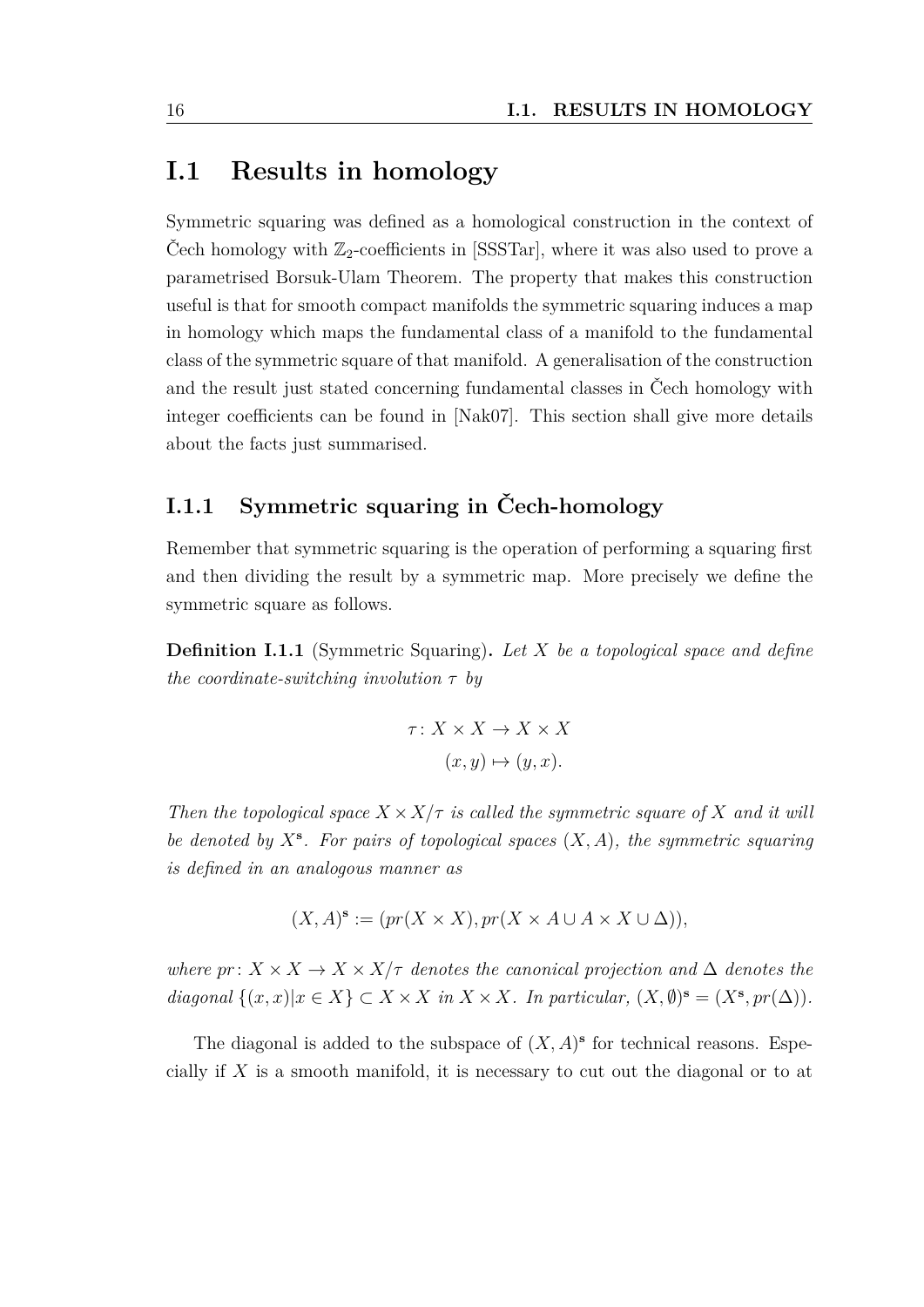least work relative to it in homology. Since the involution  $\tau$  leaves the diagonal fixed, the quotient by  $\tau$  does not have a canonical manifold structure there. Outside the diagonal, however, there is a smooth structure which can and will be used to think of  $X^s \setminus pr(\Delta)$  as a smooth manifold whenever X is a smooth manifold.<sup>[1](#page-16-0)</sup> The homological symmetric squaring is first introduced on the level of singular chains, which is then shown to induce a well-defined mapping in Čech homology.[2](#page-16-1) In detail, the definition on chain level is as follows.

<span id="page-16-4"></span>**Definition I.1.2** (Symmetric Squaring in Homology). Let  $k \in \mathbb{Z}$  be an even integer *and let*  $(X, A)$  *be a topological pair. For*  $\sigma \in H_k(X, A, \mathbb{Z})$  *choose a representation*  $\sigma = \sum^{n}$  $\sum_{i=1}^{n} g_i \sigma_i$  by elements of the *k*-th singular chain group  $C_k(X, A, \mathbb{Z})$ . Then the *assignment*

$$
\sigma = \sum_{i=1}^n g_i \sigma_i \mapsto \sigma^{\mathbf{s}} := \sum_{\substack{i < j \\ 1 \le i, j \le n}} g_i g_j(pr)_{\sharp}(\sigma_i \times \sigma_j),
$$

*induces a map*  $(\cdot)$ <sup>s</sup>:  $H_k(X, A, \mathbb{Z}) \to H_{2k}((X, A)^s, \mathbb{Z})$  *in homology. This map shall be called symmetric squaring map in homology.*

*Here*  $\times$  *denotes the simplicial cross product*<sup>[3](#page-16-2)</sup> *and*  $(pr)$ <sub>*j*</sub> *is the chain map induced by the projection*  $pr: X \times X \rightarrow X \times X/\tau$ .

There are two things worth noticing about this definition. The first one is the usage of even dimensions only represented by the usage of even integers  $k \in \mathbb{Z}$ . While dealing with chain groups with integer coefficients, we have to take the orientation of the simplices into account. It can be shown<sup>[4](#page-16-3)</sup> that the projection induced by the coordinate-interchanging map  $\tau$  is an orientation reversing map on simplicial level in odd dimensions as well as it is an orientation preserving map in even dimensions. This limits further considerations to even dimensions when dealing with Z-coefficients, since there is no canonical orientation of the simplices in the quotient by  $\tau$  in odd dimensions.

The second aspect which is important to note here is that in the definition of the

<span id="page-16-1"></span><span id="page-16-0"></span><sup>1</sup>Details on this are given in [Subsection II.2.1.](#page-44-0)

<sup>&</sup>lt;sup>2</sup>For homology with  $\mathbb{Z}_2$ -coefficients compare Section 3 of [\[SSSTar\]](#page-82-0). Integer coefficients are used in Chapter 2 of [\[Nak07\]](#page-81-0).

<span id="page-16-3"></span><span id="page-16-2"></span> $3\text{An introduction to the simplicial cross product can be found in Section 3.B of }[\text{Hat}02].$  $4$ See Lemma 2.3 in [\[Nak07\]](#page-81-0).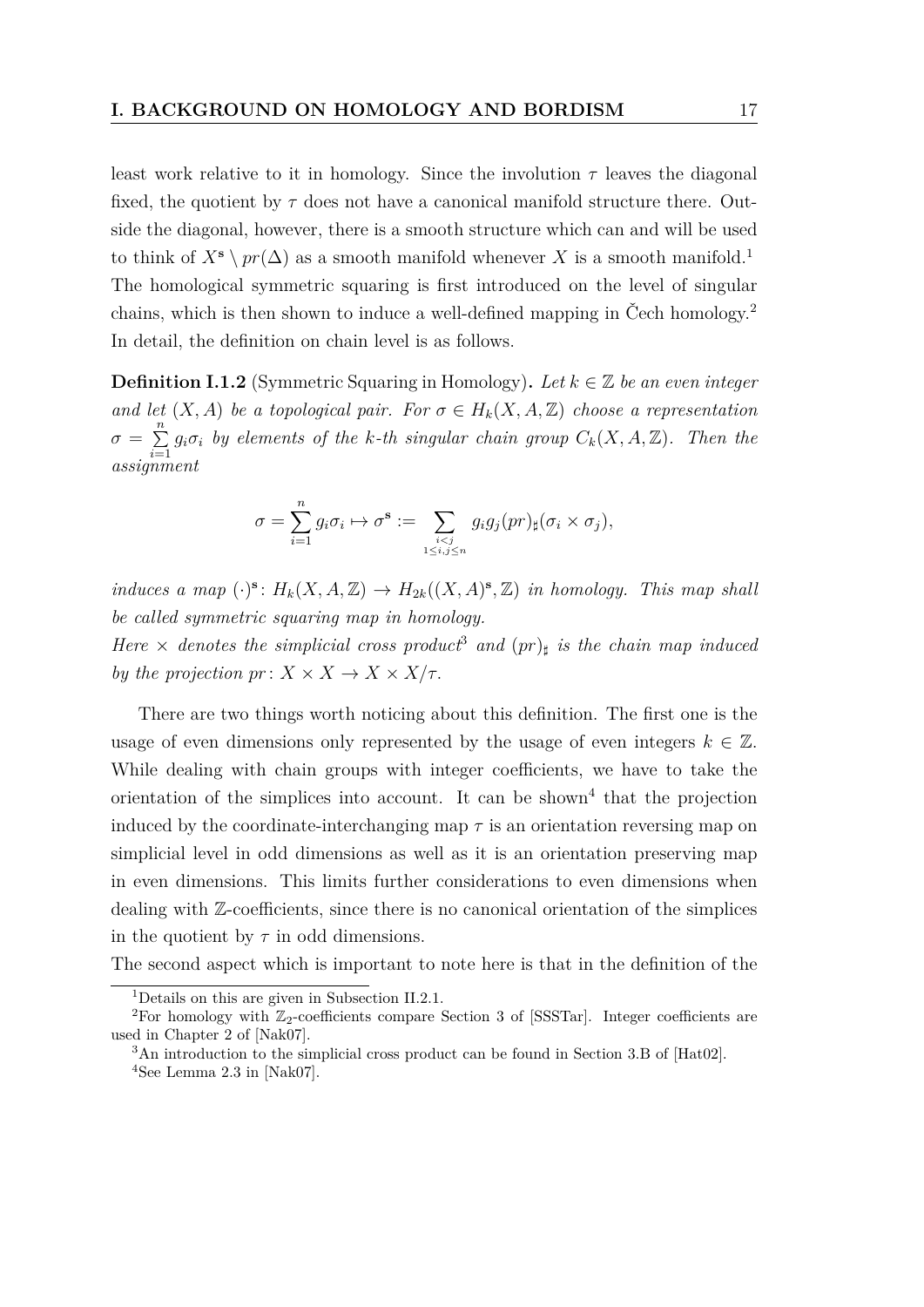chain  $\sigma^s$  only half of the product simplices  $\sigma_i \times \sigma_j$  are added. This alludes to the fact that symmetric squaring can as well be thought of as constructing 'half of the square'.[5](#page-17-0) Giving a detailed explanation of this property relies on the usage of a special way of defining Čech homology in this context.<sup>[6](#page-17-1)</sup> More precisely, consider the neighbourhoods  $U \subset X$  of the subspace  $A \subset X$  in a topological pair  $(X, A)$  as a quasi-ordered set ordered by inverse inclusion. Then the Čech homology group of the pair  $(X, A)$  is defined to be the inverse limit of the singular homology groups of  $(X, U)$  over this quasi-ordered set. This possibility of defining Čech homology of topological pairs  $(X, A)$  as an inverse limit over singular homology groups of neighbourhoods is one of the main reasons why Čech homology is used throughout this thesis.

<span id="page-17-2"></span>**Definition I.1.3** (Čech Homology). Let  $k \in \mathbb{N}$  be a natural number. For every *topological pair of spaces*  $(X, A)$ , we define the k-th Čech homology group  $\check{H}_k(X, A)$ *as an inverse limit of singular homology groups in the following way.*

$$
\check{H}_k(X, A) := \varprojlim \{ H_k(X, U) \mid A \subset U \text{ is an open neighborhood of } A \text{ in } X \}
$$

Piecing this definition together with the fact that the diagonal was added to the subspace of the symmetric square of a topological pair of spaces in [Definition I.1.1,](#page-15-2) we realize that we can work in homology relative to neighbourhoods of the diagonal every time we are dealing with the relative Čech homology of the symmetric square. This will turn out to be very useful in a lot of cases.

**Remark I.1.4** (Symmetric Squaring gives Half of the Square)**.** *Let* (*X, A*) *be a pair of topological spaces and let*  $k \in \mathbb{N}$  *be even. Looking at* 

$$
H_k(X, A) \to H_k(X, A) \times H_k(X, A) \stackrel{\times}{\to} H_{2k}((X, A) \times (X, A)) \stackrel{pr}{\to} \check{H}_{2k}((X, A)^s)
$$
  

$$
\sigma = \sum_{i=1}^n g_i \sigma_i \mapsto \sum_{i=1}^n g_i \sigma_i \times \sum_{i=1}^n g_i \sigma_i \mapsto \sum_{1 \le i, j \le n} g_i g_j(\sigma_i \times \sigma_j) \mapsto \sum_{1 \le i, j \le n} g_i g_j pr(\sigma_i \times \sigma_j)
$$

where  $\times$  *is the outer cross product induced by the simplicial cross product, we see that the result of first squaring and then projecting is twice the image of the*

<span id="page-17-0"></span><sup>5</sup>Compare Section 1 in [\[SSSTar\]](#page-82-0).

<span id="page-17-1"></span><sup>6</sup>This definition is also used in Section VIII.13 of [\[Dol95\]](#page-80-2).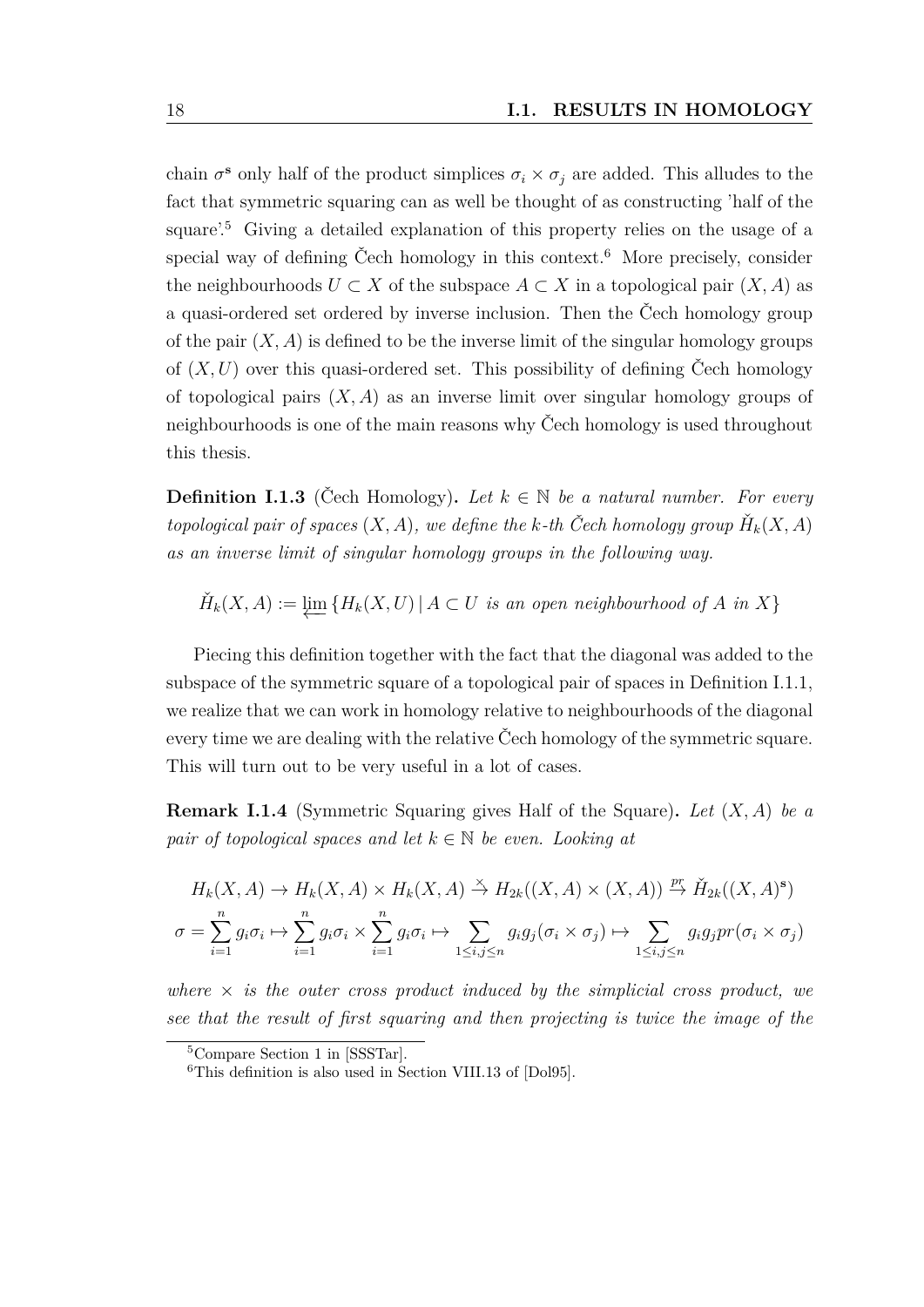*symmetric square:*

$$
2 \cdot \sum_{\substack{i < j \\ 1 \le i, j \le n}} g_i g_j(pr) (\sigma_i \times \sigma_j) = \sum_{1 \le i, j \le n} g_i g_j pr (\sigma_i \times \sigma_j).
$$

*To see that this is true, we use two facts:*

- $pr(\sigma_i \times \sigma_j) = pr(\sigma_j \times \sigma_i)$  *in even dimensions as noted earlier.*
- *Homology groups are taken relative to neighbourhoods of the diagonal here, so by subdivision of simplices*<sup>[7](#page-18-0)</sup> *terms of the form*  $\sigma_i \times \sigma_i$  *can be omitted without changing the sums in homology.*

*Coefficients are taken to be integral in this remark. Using*  $\mathbb{Z}_2$ -coefficients gives *zero as soon as the multiplication by two takes place, so in that case the above only yields that the projection of crossed chains of the form*  $pr(\sigma \times \sigma)$  *is zero in homology with*  $\mathbb{Z}_2$ -coefficients.

Čech homology is shown to be isomorphic to singular homology for many spaces in Proposition 13.17 in [\[Dol95\]](#page-80-2), namely for Euclidean Neighbourhood Retracts. A more detailed discussion on this can be found in [Subsection I.2.2.](#page-25-0)

The special form of Čech homology is used in the proof of the following theorem as well, while showing how the simplicial symmetric squaring map from [Defini](#page-16-4)[tion I.1.2](#page-16-4) induces a well-defined map in Čech homology. This is Theorem 2.7 in [\[Nak07\]](#page-81-0).

<span id="page-18-1"></span>**Theorem I.1.5** (Symmetric Squaring is well-defined). Let  $k \in \mathbb{N}$  be even and let  $(X, A) \subset W$  *be a compact pair and a subset of a smooth manifold W. Then the symmetric squaring map from [Definition I.1.2](#page-16-4) induces a well-defined map*

$$
(\ \cdot\ )^{\mathbf{s}}\colon \check{H}_k(X,A;\mathbb{Z})\to \check{H}_{2k}\left((X,A)^{\mathbf{s}};\mathbb{Z}\right)
$$

*in Čech homology.*

<span id="page-18-0"></span><sup>7</sup>The standard way of subdividing simplices into smaller simplices is the so-called barycentric subdivision, explained for example in Section III.6 in [\[Dol95\]](#page-80-2).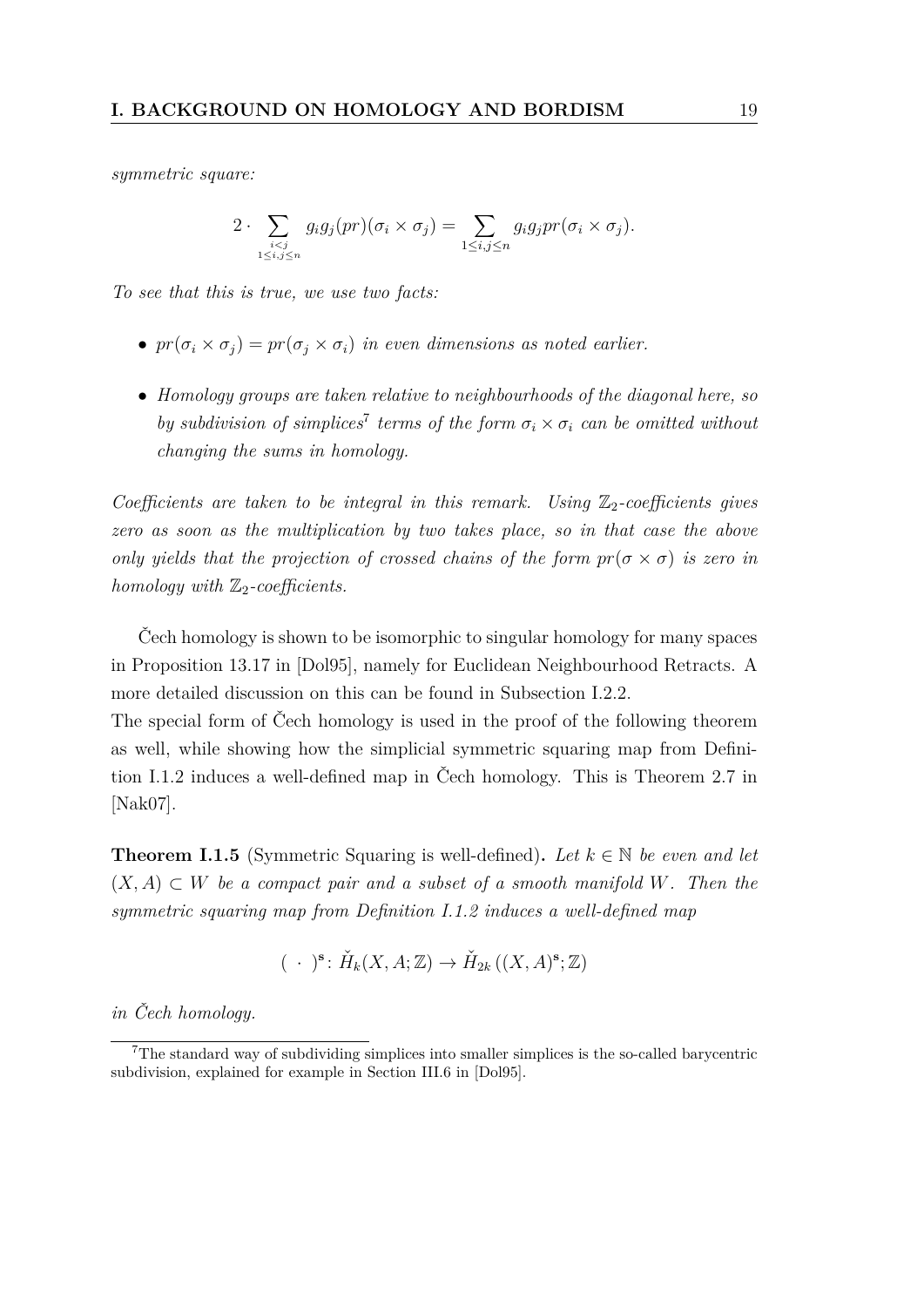#### <span id="page-19-0"></span>**I.1.2 Properties and Usage**

As noted before, the most important property of the symmetric squaring is that it 'maps fundamental classes to fundamental classes' as soon as homological symmetric squaring of compact smooth manifolds is considered.[8](#page-19-1) To be able to see that this statement is a sensible one, the term fundamental class has to be explained in the context of Čech homology of the symmetric square of a manifold.

It is known what the term fundamental class means for singular homology of oriented compact manifolds. As Čech homology of the symmetric square is defined as the inverse limit of singular homology groups relative to neighbourhoods of the diagonal, the fundamental class will be defined as a limit element with respect to neighbourhoods of the diagonal as well. In this context we will regularly use the following notation.

**Notation I.1.6** (Reduced by a neighbourhood of the diagonal)**.** *Let X be a topological space and*  $X \times X$  *its cartesian product. Choose a neighbourhood* U *of the*  $diagonal \Delta ⊂ U ⊂ X × X$  *in the cartesian product.* As soon as  $X \times X$  *reduced by a neighbourhood of the diagonal' is mentioned in the following, it shall denote the space*  $X \times X \setminus U$ .

More precisely, for a smooth oriented compact manifold (*B, ∂B*) of even dimension *k*, we look at the symmetric square  $(B, \partial B)^s := (B \times B/\tau, (\partial (B \times B) \cup \Delta)/\tau)$ and we want to find a reasonable definition of a Čech fundamental class of this object. For this purpose, we consider all neighbourhoods *V* of  $(\partial(B \times B) \cup \Delta)^9$  $(\partial(B \times B) \cup \Delta)^9$ in  $B \times B$ , such that  $B \times B \setminus V$  and its projection with respect to the coordinate switching map  $\tau$  are smooth compact manifolds with boundary.<sup>[10](#page-19-3)</sup> These 'nice' neighbourhoods are cofinal<sup>[11](#page-19-4)</sup> in all neighbourhoods considered in the inverse limit that defines the Čech homology group  $\check{H}((B, \partial B)^s, \mathbb{Z})$ , since for every neighbourhood *U* in that limit we can find a neighbourhood *V* of the required form such that  $V \subset U$ .

<span id="page-19-1"></span><sup>&</sup>lt;sup>8</sup>Compare Theorem 3.1 in [\[SSSTar\]](#page-82-0) for  $\mathbb{Z}_2$ -coefficients and Proposition 2.13 in [\[Nak07\]](#page-81-0) for Z-coefficients.

<span id="page-19-2"></span><sup>&</sup>lt;sup>9</sup>Note that these *V* are always neighbourhoods of the diagonal  $\Delta$  in  $B \times B$ .

<span id="page-19-3"></span><sup>10</sup>About the existence of such compare [Subsection II.2.1.](#page-44-0)

<span id="page-19-4"></span> $11$  For a definition of cofinality see Section VIII.5 in [\[Dol95\]](#page-80-2).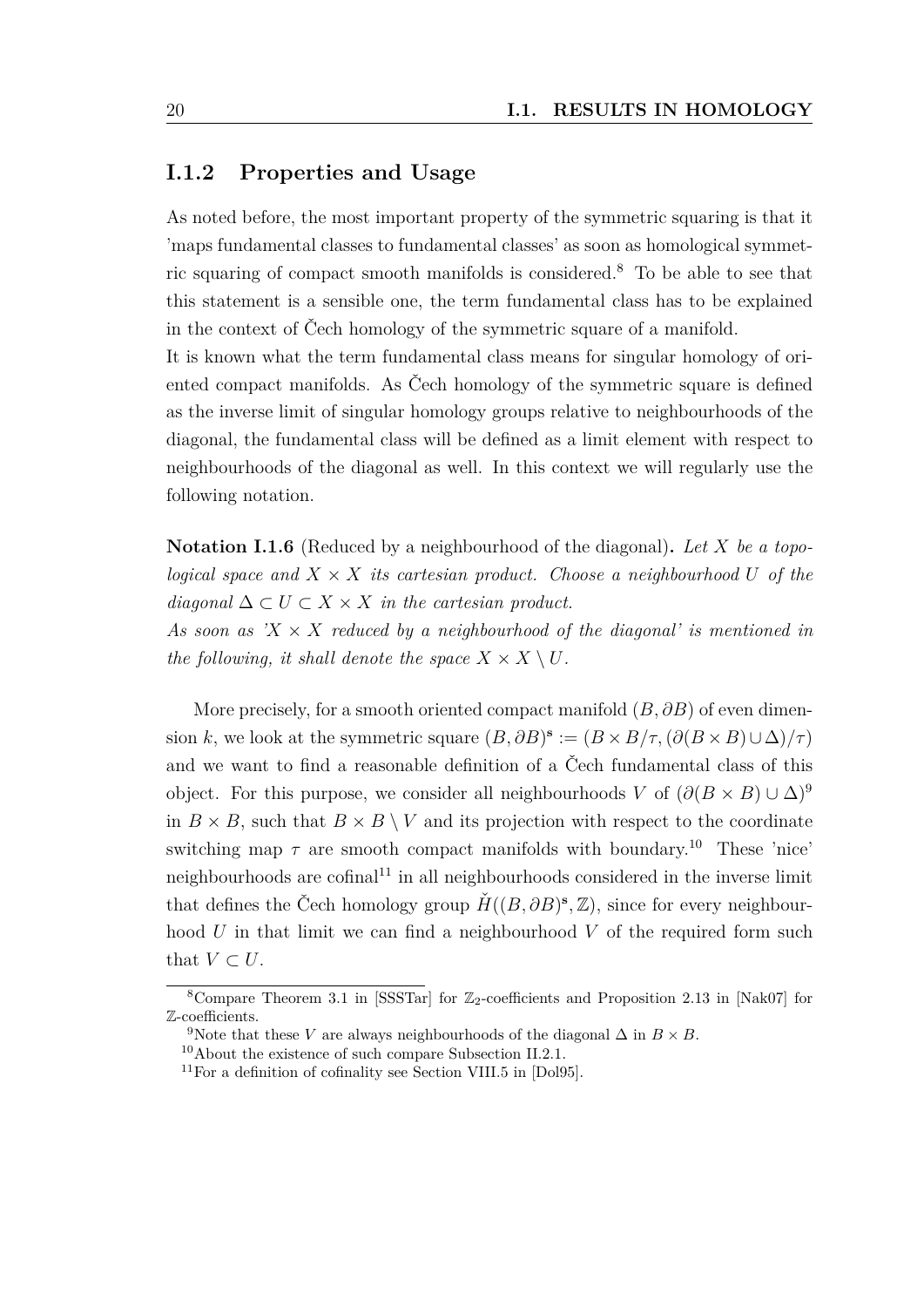Every neighbourhood *V* as above gives rise to an ordinary fundamental class

$$
\sigma_{\mathbf{f}}^V \in H_{2k} \left( \left( \left( B \times B \right) \backslash V \right) / \tau, \partial \left( \left( \left( B \times B \right) \backslash V \right) / \tau \right), \mathbb{Z} \right)
$$

of the manifold coming from the product  $B \times B$  reduced by a neighbourhood of the diagonal. These fundamental classes are the ones that the relative fundamental class of the symmetric square in Čech homology is made of.

<span id="page-20-2"></span>**Theorem I.1.7** (Behaviour with respect to Fundamental Classes). Let  $k \in \mathbb{N}$  be *even. Furthermore, let* (*B, ∂B*) *be a k-dimensional compact smooth oriented manifold with possibly empty boundary*  $\partial B$  *and let*  $\sigma_f \in H_k(B, \partial B, \mathbb{Z})$  *be its unique fundamental class. The image of this fundamental class under the homological symmetric squaring map is denoted by*  $\sigma_f^s$ .

*Then*  $\sigma_f^s \in H_{2k}((B, \partial B)^s)$  *is the fundamental class of*  $(B, \partial B)^s$  *in the following sense.*

*For every neighbourhood U of the diagonal in B*×*B that appears in the inverse limit defining the group*  $\check{H}_{2k}((B, \partial B)^s)$  *choose a neighbourhood*  $V \subset U$  *as above and consider the corresponding fundamental class*  $\sigma_f^V \in H_{2k}(((B \times B) \mid V) / \tau, \partial(-), \mathbb{Z})$ *. This can be mapped by inclusion to*  $i(\sigma_f^V) \in H_{2k}(B^s, U, \mathbb{Z})$  *and can thus be regarded as an element that appears in the Čech homology of the symmetric square since*

$$
\check{H}_{2k}((B,\partial B)^s) \subset \prod_U H_{2k}(B^s,U,\mathbb{Z})^{12}
$$

*The symmetric squaring map in homology maps the fundamental class*  $\sigma_f$  *to the class*  $\sigma_f^s \in H_{2k}((B, \partial B)^s)$  *which has the property that* 

 $p(\sigma_{\mathbf{f}}^{\mathbf{s}}) = i(\sigma_{\mathbf{f}}^V)$  *for all neighbourhoods U in the limit*,<sup>[13](#page-20-1)</sup>

*where p denotes the projection onto the factor corresponding to U in the inverse limit group*  $\check{H}_{2k}((B, \partial B)^s)$ *.* 

<span id="page-20-0"></span> $12$ This follows from a theorem concerning the form of inverse limits in some categories, compare [\[Dol95\]](#page-80-2).

<span id="page-20-1"></span><sup>&</sup>lt;sup>13</sup>Here we implicitly use the fact that for  $V \subset V' \subset U$  chosen as above, the inclusions induce maps that send the fundamental class  $\sigma_f^V$  to the fundamental class  $\sigma_f^{V'}$ . This is a property of the inverse limit again, compare [\[Dol95\]](#page-80-2).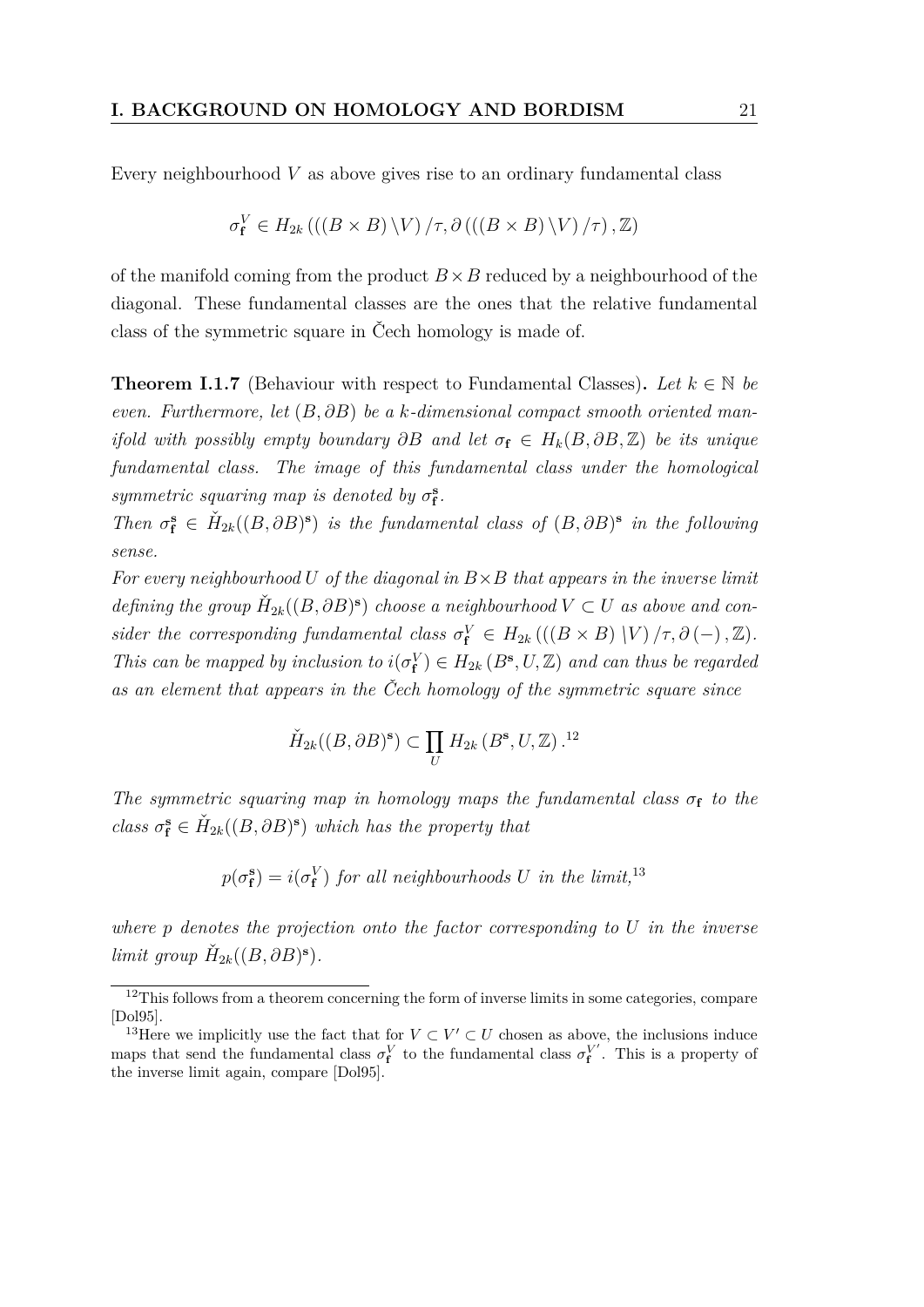What makes this property valuable is that it has been used in a proof of a generalised Borsuk-Ulam Theorem in [\[SSSTar\]](#page-82-0), namely it is a key ingredient in the proof of the main Theorem 2.4 in the just cited reference. The classical Borsuk-Ulam antipodes Theorem states that for all continuous maps  $f: S^n \to \mathbb{R}^n$  there exist antipodal points that are mapped to the same point. In other words it says that the solution set  $\{v \in S^n | f(v) = f(-v)\}$  is not empty for continuous maps  $f: S^n \to \mathbb{R}^n$ .

In [\[SSSTar\]](#page-82-0), among other things, solution sets of more complicated forms, such as  $\{(w, v) \in W \times S^n | F(w, v) = F(w, -v)\}\$ for parametrised Borsuk-Ulam situations are studied with respect to their homological properties. Here  $F: W \times S^n \to \mathbb{R}^n$ is a continuous map and can be thought of as a family of Borsuk-Ulam maps parametrised by the compact manifold *W*.

The main Theorem 2.4 in [\[SSSTar\]](#page-82-0) contains a statement concerning a similar but more general solution set. More precisely, it is proven that the homology group of such a more general solution set contains an element that is mapped to the fundamental class of the compact manifold *W*.

This brief explanation can give an idea how [Theorem I.1.7](#page-20-2) can be a useful tool in the cited proof. It inserts a map that is known to map fundamental classes to fundamental classes into a setting where the existence of an element being mapped to a fundamental class is to be proven. That is why in the proof of the generalised Borsuk-Ulam Theorem in [\[SSSTar\]](#page-82-0) the construction of the desired homology class is done by forming the natural intersection pairing<sup>[14](#page-21-0)</sup> of a homology class with a symmetric squared one.

The motivation for proving this type of generalised Borsuk-Ulam Theorem originally comes from game theory, namely from the theory of games for two players with incomplete information, which are repeated infinitely often as introduced in [\[AM95\]](#page-79-1). As explained in [\[SSSTar\]](#page-82-0), the parametrised Borsuk-Ulam Theorem can be used to show the existence of equilibria in games of this type.

For reasons of readability, definitions and theorems in this section were formulated using integer coefficients only. But with coefficients in  $\mathbb{Z}_2$  they remain true nonetheless.

<span id="page-21-0"></span><sup>&</sup>lt;sup>14</sup>The existence of such is a special property of Čech homology, compare Section VIII.13 in [\[Dol95\]](#page-80-2)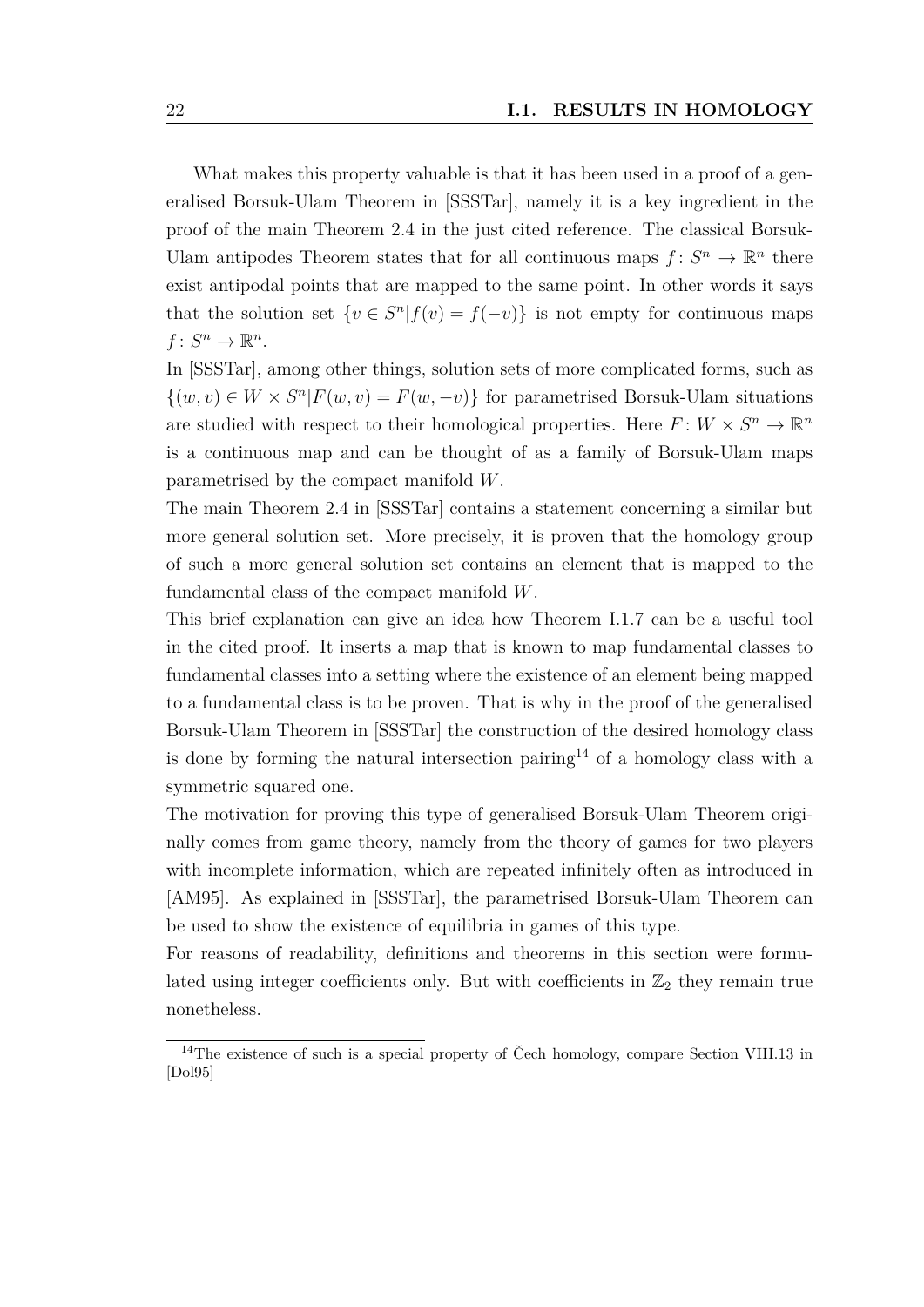**Remark I.1.8** ( $\mathbb{Z}_2$ -coefficients). For  $\mathbb{Z}_2$ -coefficients the symmetric squaring in *Čech homology is defined in the same way as above. Omitting coefficients g<sup>i</sup> in [Definition I.1.2](#page-16-4) of the simplicial map, [Theorem I.1.5](#page-18-1) and [Theorem I.1.7](#page-20-2) hold for*  $\mathbb{Z}\text{-coefficients replaced by }\mathbb{Z}_2\text{-coefficients without the restriction on the dimension.}$ *or on orientability.*[15](#page-22-2)

## <span id="page-22-0"></span>**I.2 Bordism and Čech bordism**

This section contains two parts. In the first part, the definition and the most important properties of singular bordism are reviewed without proofs. References mainly are [\[Con79,](#page-80-1) [tD00\]](#page-82-3). For a more detailed introduction into various bordism theories the reader may also consult [\[Sto68\]](#page-82-4).

The second part contains the definition of the so called Čech bordism. It receives its name from its similarity to Čech homology and it is used later for generalising the symmetric squaring map to bordism for the same reasons it was used in homology in connection with symmetric squaring in the first place.

#### <span id="page-22-1"></span>**I.2.1 Bordism**

Since our aim is to look at the symmetric squaring construction in the setting of bordism, we first need to clarify which of the various bordism theories we are going to use. The following definitions can be found in [\[Con79\]](#page-80-1) or [\[tD00\]](#page-82-3).

**Definition I.2.1** (oriented singular manifold)**.** *Let* (*X, A*) *be a pair of topological spaces. A smooth compact oriented n-manifold with boundary* (*M, ∂M*) *together with a continuous map*  $f : (M, \partial M) \rightarrow (X, A)$  *is called a singular oriented n manifold in*  $(X, A)$  *and is denoted by*  $(M, \partial M; f)$ *.* 

While singular homology works with maps from simplices to topological spaces, singular bordism deals with maps from smooth manifolds to topological spaces. On smooth manifolds, the equivalence relation called 'bordant' was first intro-duced by Thom in [\[Tho54\]](#page-82-2) and was called 'cobordant'. Later Atiyah<sup>[16](#page-22-3)</sup> suggested

<span id="page-22-2"></span><sup>15</sup>These facts are proven in [\[SSSTar\]](#page-82-0).

<span id="page-22-3"></span><sup>16</sup>Compare [\[Ati61\]](#page-79-2).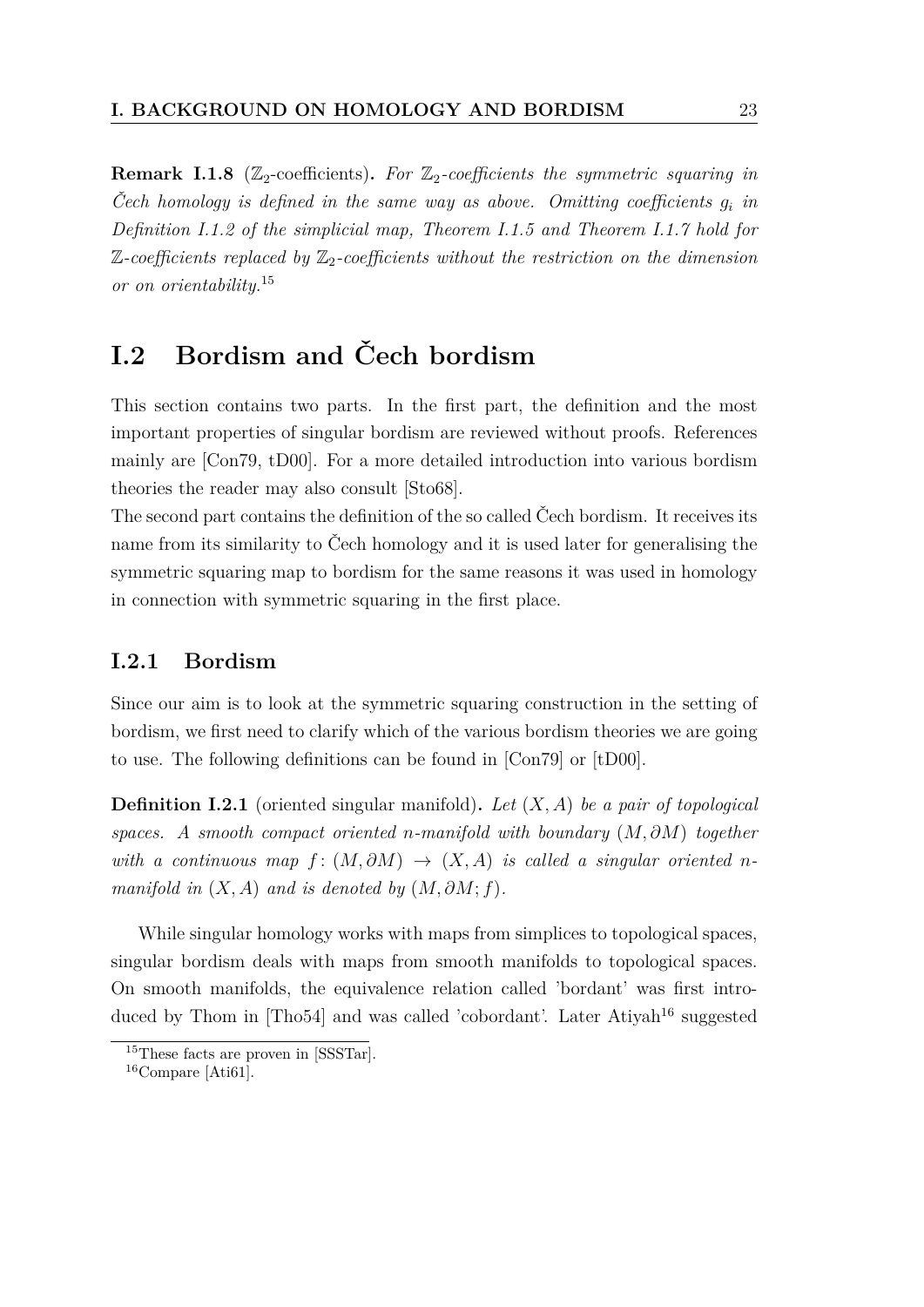to distinguish 'cobordism' and the dual construction 'bordism' in analogy to the concepts of cohomology and homology. This is the most common way of denoting these concepts until today.

The rough idea introduced by Thom of two compact oriented *n*-manifolds  $M_0$  and *M*<sub>1</sub> without boundary being bordant is that their disjoint union  $M_0 \sqcup -M_1$  is diffeomorphic via an orientation preserving diffeomorphism to the boundary of a compact manifold of dimension  $n + 1$ . Here  $-M_1$  is meant to be the manifold *M*<sup>1</sup> with the opposite orientation. This defines an equivalence relation on the oriented diffeomorphism classes of closed oriented *n*-manifolds. The set of equivalence classes is denoted by  $\Omega_n$  and it is a group with addition induced by disjoint union.[17](#page-23-0)

This concept gives rise to the following definition of oriented singular *n*-manifolds with boundary being bordant.

<span id="page-23-1"></span>**Definition I.2.2** (bordism, bordant)**.** *A bordism between two singular oriented n-manifolds* (*M*0*, ∂M*0; *f*0) *and* (*M*1*, ∂M*1; *f*1) *is a triple* (*B, ∂B*; *F*) *which satisfies*

- *1. B is a compact oriented* (*n* + 1)*-manifold with boundary.*
- *2. The boundary ∂B with the induced orientation of B is the union of three manifolds with boundary*  $\partial B = M_0 \cup -M_1 \cup M'$  such that  $\partial M' = \partial M_0 \cup$ *∂*(−*M*<sub>1</sub>) *and*  $M_0 \cap M' = \partial M_0$  *as well as* −*M*<sub>1</sub> ∩  $M' = \partial (-M_1)$ *.*
- *3. The continuous map*  $F: B \to X$  *is equal to*  $f_i$  *on*  $M_i$ *, i.e.*  $F_{|M_i} = f_i$ *.*
- 4. The manifold  $M'$  is mapped to  $A$ , i.e.  $F(M') \subset A$ .

*The oriented singular manifolds* (*M*0*, ∂M*0; *f*0) *and* (*M*1*, ∂M*1; *f*1) *are called bordant if there exists a bordism between them. If a singular manifold is bordant to the empty manifold it is said to be zero-bordant.*

The picture below can serve as an illustration of the definition. But it is important to note that the manifold in the picture has to be thought of as being a solid smooth object as soon as manifolds with nonempty boundary are to be considered.

<span id="page-23-0"></span><sup>17</sup>Compare Theorem 2.1 in[\[Con79\]](#page-80-1).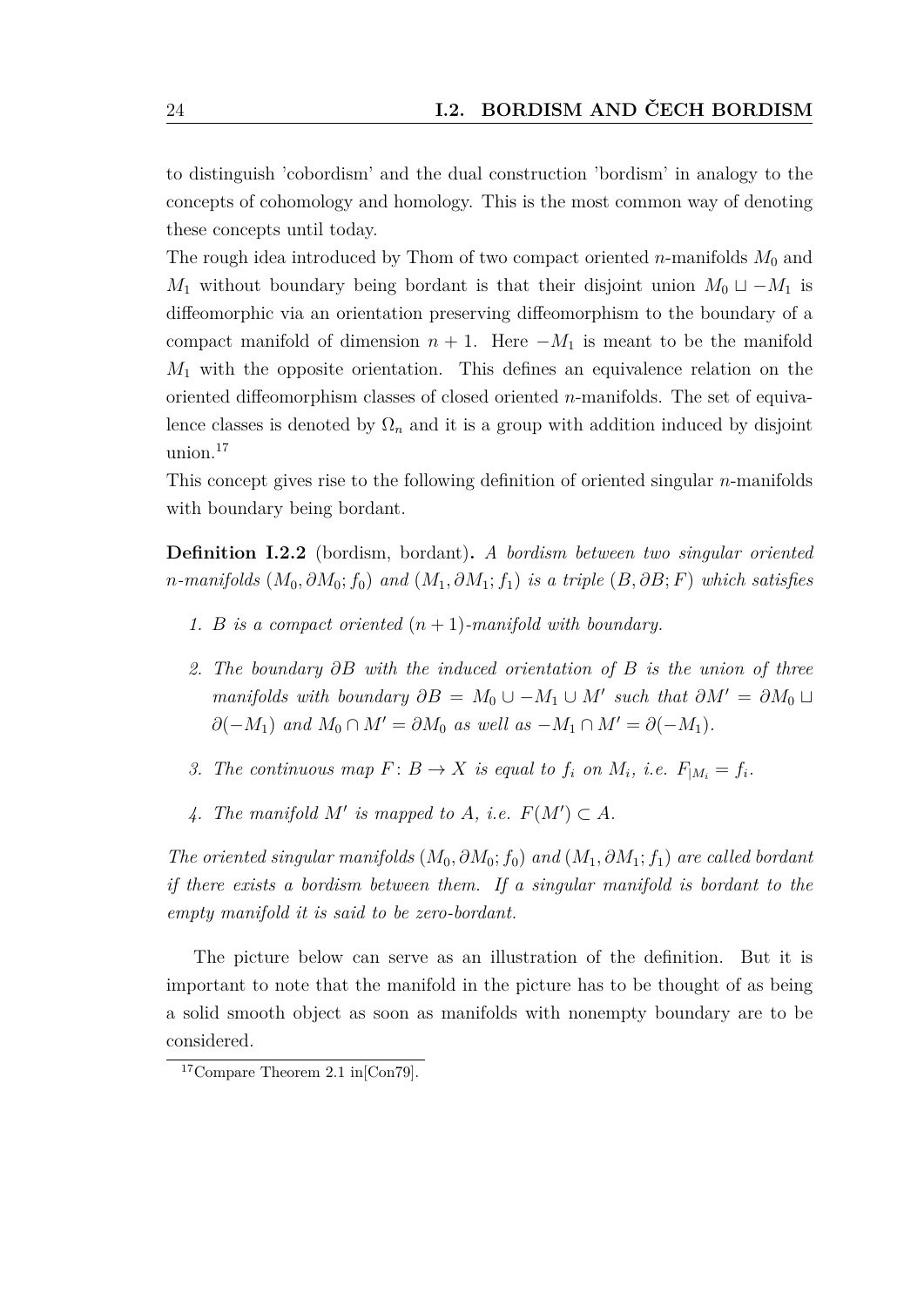

This equivalence relation reduces to the cobordism relation defined by Thom in [\[Tho54\]](#page-82-2) as soon as the topological space considered is the one point space and the occurring manifolds have empty boundary.

**Remark I.2.3.** *It can be shown that the bordism relation defined in [Definition I.2.2](#page-23-1) is an equivalence relation on the oriented singular manifolds in* (*X, A*)*.* [18](#page-24-0) *As before, there can be introduced a group structure on the set of equivalence classes of oriented singular n-manifolds in* (*X, A*) *with addition induced by disjoint union. The resulting groups are denoted by*  $\Omega_n(X, A)$  *and are called the n-th relative bordism groups of*  $(X, A)$ *. Furthermore, we denote the oriented bordism class of*  $(M, \partial M; f)$  $by [M, \partial M; f].$ 

Singular bordism is similar to singular homology also in the matter of functoriality. Specifically,  $\Omega_*$  can be regarded as a functor from the category of topological pairs of spaces to the category of abelian groups, which gives rise to a generalised homology theory satisfying all Eilenberg-Steenrod axioms for homology<sup>[19](#page-24-1)</sup> with the exception of the dimension axiom. To understand this we first have to see how the functor  $\Omega$  is defined on morphisms and how the boundary operator for the homology theory is induced.

To a map  $\varphi: (X, A) \to (X_1, A_1)$  there is associated a natural homomorphism  $\varphi_* \colon \Omega_n(X, A) \to \Omega_n(X_1, A_1)$  given by  $\varphi_*[M, \partial M; f] = [M, \partial M; \varphi \circ f]$ . Furthermore, the assignment  $[M, \partial M; f] \mapsto [\partial M, \emptyset; f_{|\partial M}]$  induces a well-defined boundary homomorphism  $\partial$ :  $\Omega_n(X, A) \to \Omega_{n-1}(A)$ .

**Theorem I.2.4** (Theorem (5.1) in [\[Con79\]](#page-80-1))**.** *On the category of pairs of topological spaces and maps of pairs the bordism functor*  $\{\Omega_*(X,A), \varphi_*, \partial\}$  *satisfies six of the Eilenberg-Steenrod axioms for a homology theory. However, for a single point p*

<span id="page-24-0"></span> $18$ Compare Theorem VIII(13.1) in [\[tD00\]](#page-82-3).

<span id="page-24-1"></span><sup>19</sup>These are stated in [\[ES52\]](#page-80-3) in Section I.3.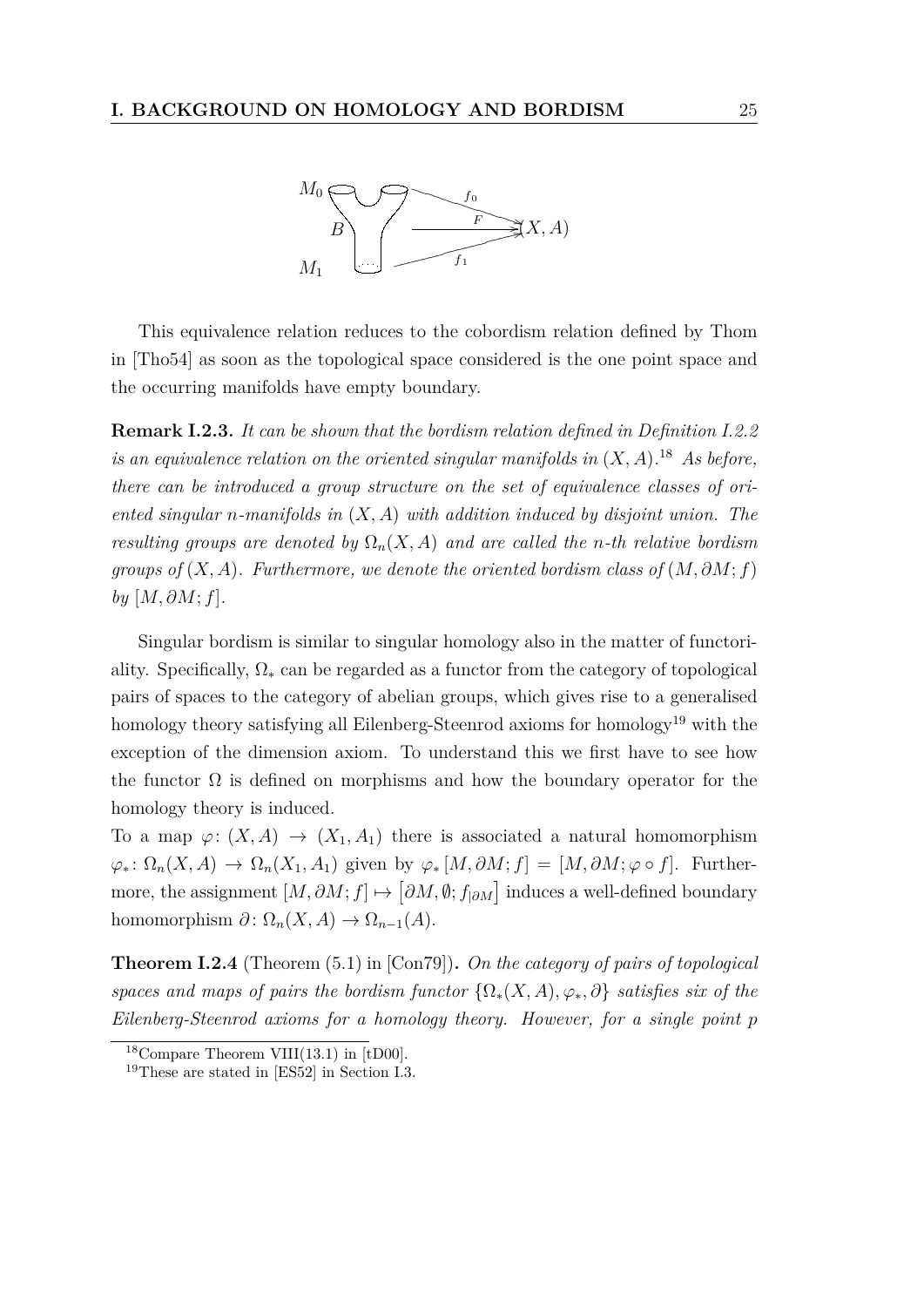*we have*  $\Omega_n(p) \simeq \Omega_n$ , the oriented Thom bordism group. This means that the *bordism functor fails to satisfy the dimension axiom and this makes it a so-called generalised homology theory.*

All definitions and theorems in this section were given using oriented manifolds. Of course, bordism can be studied for unoriented manifolds as well. The bordism relation is defined in the same way as seen in [Definition I.2.2](#page-23-1) except that there are no requirements on orientability needed.

**Remark I.2.5.** *The unoriented bordism relation is an equivalence relation as well and the unoriented relative bordism group of a topological pair* (*X, A*) *in dimension n* is denoted by  $\mathcal{N}_n(X, A)$ . It defines a functor just as oriented bordism does and *satisfies the Eilenberg-Steenrod axioms for a homology theory except the dimension axiom. The unoriented relative bordism groups have been determined for all CWpairs* (*X, A*) *in terms of the homology groups of these CW-pairs, compare Theorem 8.3 in [\[Con79\]](#page-80-1).*

### <span id="page-25-0"></span>**I.2.2 Čech-bordism**

The reasons for using Čech homology as a homology theory in connection with the symmetric squaring construction that were discussed in the first section of this chapter were:

- Because of the special way Čech homology is defined as an inverse limit with respect to neighbourhoods, it is always possible to work relative to the diagonal when the homology of the symmetric square is examined.
- There exists a natural intersection pairing of Čech homology classes.
- Čech homology is isomorphic to singular homology for Euclidean Neighbourhood Retracts.

The first and the last of these properties are still useful when transported to the world of bordism. In this section we will see why this is the case and how these properties are true for a theory of Čech bordism, which is to be defined in this section as well.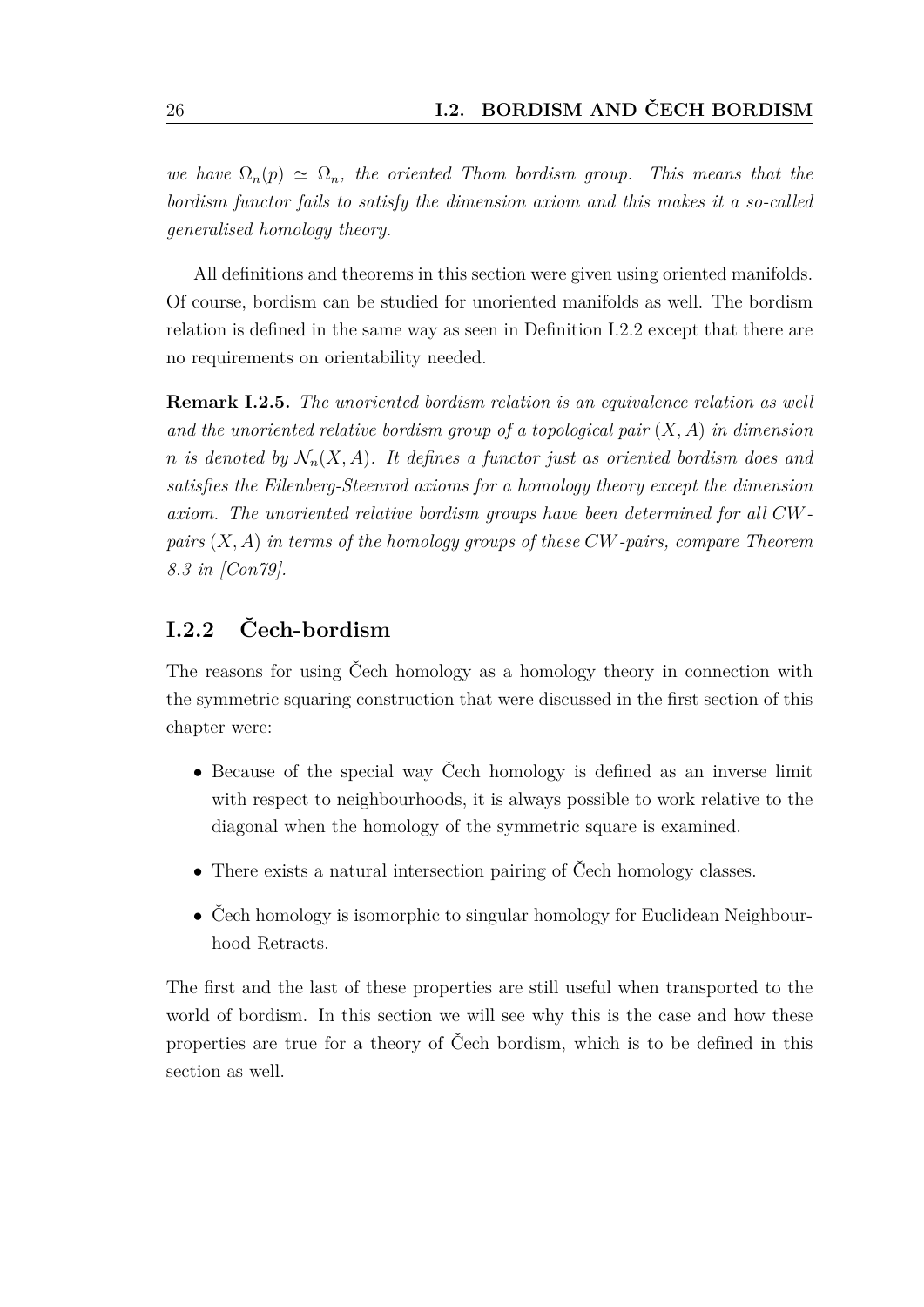Our aim is to construct a well-defined symmetric squaring map in (un)oriented bordism, namely

$$
(\cdot)^{\mathbf{s}}: \mathcal{N}_n(X, A) \to \mathcal{N}_{2n}((X, A)^{\mathbf{s}})
$$
 and  $(\cdot)^{\mathbf{s}}: \Omega_n(X, A) \to \Omega_{2n}((X, A)^{\mathbf{s}})$ 

<span id="page-26-0"></span>**Remark I.2.6** (Oriented vs. Unoriented Bordism)**.** *For reasons of readability we will mostly stick to the case of the oriented bordism functor*  $\Omega$  *in this subsection. Nonetheless, the results of this subsection are true for unoriented bordism as well and are proven analogously. In Chapter 2, where the constructed symmetric squaring map is discussed in detail, we will distinguish strictly between the two cases of oriented and unoriented bordism.*

In order to lift the symmetric squaring construction to bordism, there is to be assigned a singular 2*n*-manifold  $[M, \partial M; f]^s \in \Omega_{2n}((X, A)^s)$  to a given singular *n*manifold  $[M, \partial M; f] \in \Omega_n(X, A)$ . Symmetric squaring as defined in [Definition I.1.1](#page-15-2) can be performed on all topological spaces, so it can be performed on smooth manifolds as well. Furthermore, a map  $f : (M, \partial M) \to (X, A)$  induces a mapping  $f^{\mathbf{s}}$ :  $(M, \partial M)^{\mathbf{s}} \to (X, A)^{\mathbf{s}}$  via the assignment  $f^{\mathbf{s}}[m_1, m_2] = [f(m_1), f(m_2)]$ . That is why it seems to be a natural choice to define

$$
[M, \partial M; f]^\mathbf{s} := [(M, \partial M)^\mathbf{s}; f^\mathbf{s}]
$$

at first glance. But unfortunately it is not that easy. Since the involution  $\tau$  has the diagonal  $\Delta \subset M \times M$  as a fixed point set,  $(M, \partial M)^s$  cannot be given the structure of a smooth manifold there coming from the smooth structure of *M*. The symmetric squaring image object suggested above would therefore not be an element in  $\Omega_{2n}((X, A)^s)$ . As in the case of homology the way out is rather looking at an inverse limit of bordism groups, which can be thought of as a Čech-version of singular bordism. So there has to be made a slight change of the formulation of our aim: We wish to construct a well-defined map

$$
(\ \cdot\ )^{\mathbf{s}}:\Omega_n(X,A)\to\check{\Omega}_{2n}((X,A^{\mathbf{s}})),
$$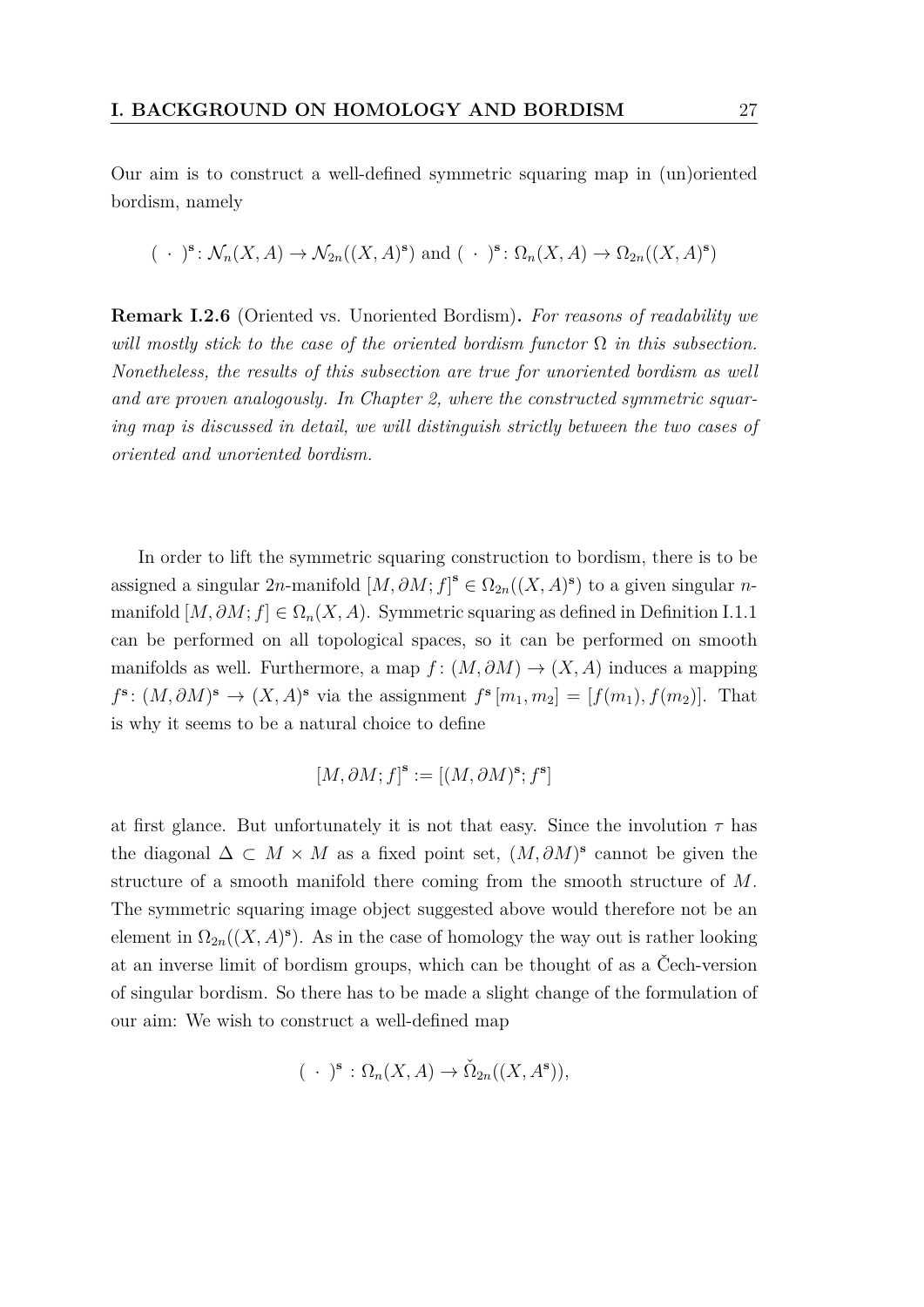where  $\check{\Omega}_{2n}(X, A^s)$  is defined to be an inverse limit involving neighbourhoods of the diagonal, namely

 $\varprojlim \{ \Omega_{2n}(X^{\mathbf{s}}, U_{\Delta}) | U_{\Delta} \text{ is an open neighbourhood of } pr(X \times A \cup A \times X \cup \Delta) \}$ 

and an analogous unoriented bordism version of this.

Being able to work relative to a neighbourhood of the (projected) diagonal in  $X \times X/\tau$  can be thought of as working relative to a neighbourhood of the diagonal in  $M \times M$  as well, because of this remark from Section 5 in [\[Con79\]](#page-80-1).

**Remark I.2.7.** *Let*  $V^n \subset M^n$  *be a compact regular n-submanifold with boundary in a compact n-manifold*  $M^n$  *without boundary.* If  $f: M^n \to X$  *is a map with*  $f(M^n \setminus V^{\circ}) \subset A$ , then  $[M^n, f] = [V^n, f_{|V^n}]$  in  $\Omega_n(X, A)$ .<sup>[20](#page-27-1)</sup>

Roughly speaking, we can think of  $(V^n, f_{|V^n})$  here as being a singular squared manifold with a neighbourhood of the diagonal removed. If it can be assured that the neighbourhood of the diagonal of the squared manifold is mapped by *f* to the neighbourhood of the diagonal of the squared space, regarding Čech bordism groups of the squared manifold is as good as looking at Čech bordism groups of the squared manifold reduced by a neighbourhood of the diagonal.

It will be shown later that there is a canonical way to transport a definition of symmetric squaring into the above mentioned inverse limit setting. However, first there is more to say about this construction that we shall call Čech bordism.

<span id="page-27-0"></span>**Definition and Proposition I.2.8** ((Un)oriented Čech bordism). Let  $n \in \mathbb{N}$  be *a natural number. For every topological pair of spaces* (*X, A*)*, we define the limit*  $groups \check{\Omega}_n(X, A)$  *and*  $\check{\mathcal{N}}_n(X, A)$  *as follows.* 

$$
\tilde{\Omega}_n(X, A) := \varprojlim \left\{ \Omega_n(X, U) \mid A \subset U \text{ is an open neighborhood of } A \text{ in } X \right\}
$$
  

$$
\tilde{\mathcal{N}}_n(X, A) := \varprojlim \left\{ \mathcal{N}_n(X, U) \mid A \subset U \text{ is an open neighborhood of } A \text{ in } X \right\}
$$

*This gives Čech-bordism-functors*

$$
\check{\Omega}\;,\;\check{\mathcal{N}}\colon\mathsf{Top}^2\to\mathsf{Grp}
$$

<span id="page-27-1"></span><sup>&</sup>lt;sup>20</sup>We use  $(-)^\circ$  to denote the interior.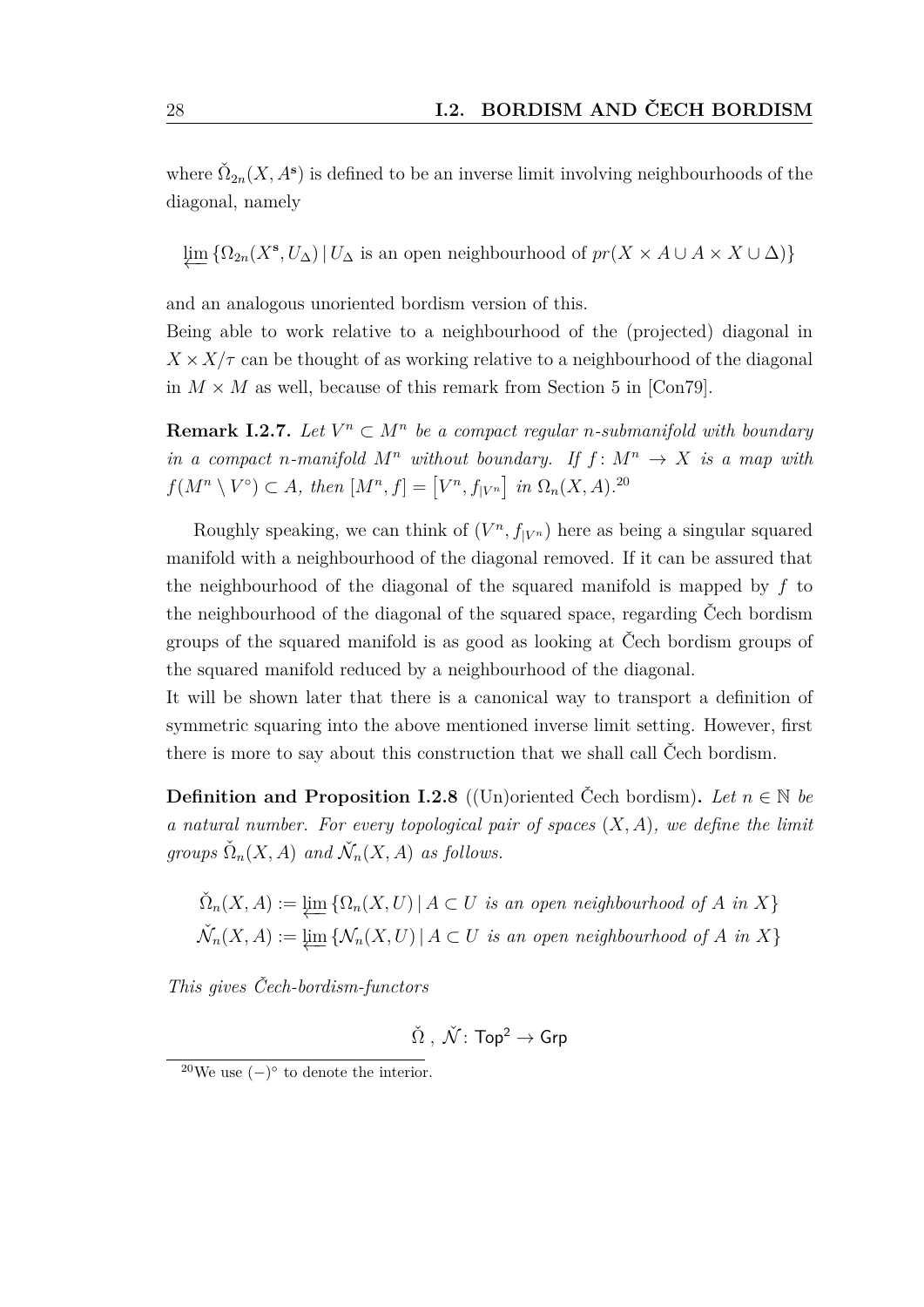*which associate groups to topological pairs of spaces in the way noted above.*

This is a proposition as well as a definition since it has to be proven that the defined assignments really form functors. In order to prove this, we will first have to define what  $\check{\Omega}$  and  $\check{\mathcal{N}}$  associate to morphism in the category of topological pairs.

*Proof.* Although the notation involves only the oriented bordism groups from now on, everything in this proof is as well true for the unoriented case.

To define how the Čech-bordism functor associates morphisms in the category of groups to morphisms in the category of topological pairs, we use the universal property of inverse limits.

Let  $q: (X, A) \to (Y, B)$  be a continuous map between two pairs of topological spaces. This induces a unique map  $\check{\Omega}(q)$ :  $\check{\Omega}(X, A) \to \check{\Omega}(Y, B)$  as follows.

Per definition, the inverse limit  $\check{\Omega}(Y, B)$  always comes together with a projection  $\pi_V$  for every open neighbourhood *V* of *B* such that



commutes for all  $V' \subset V$  and inclusions  $i: V' \hookrightarrow V$ .

Furthermore it has the universal property that for every other such pair  $(G, \psi_V)$ of a group *G* and maps  $\psi_V$  from *G* to  $\Omega(Y, V)$  for every *V* there exists a unique homomorphism  $\phi: G \to \check{\Omega}(Y, B)$  that makes the following diagram commutative



for all  $V' \subset V$ .

Looking at the universal property with respect to the pair  $(\check{\Omega}(X, A), g_V)$ , where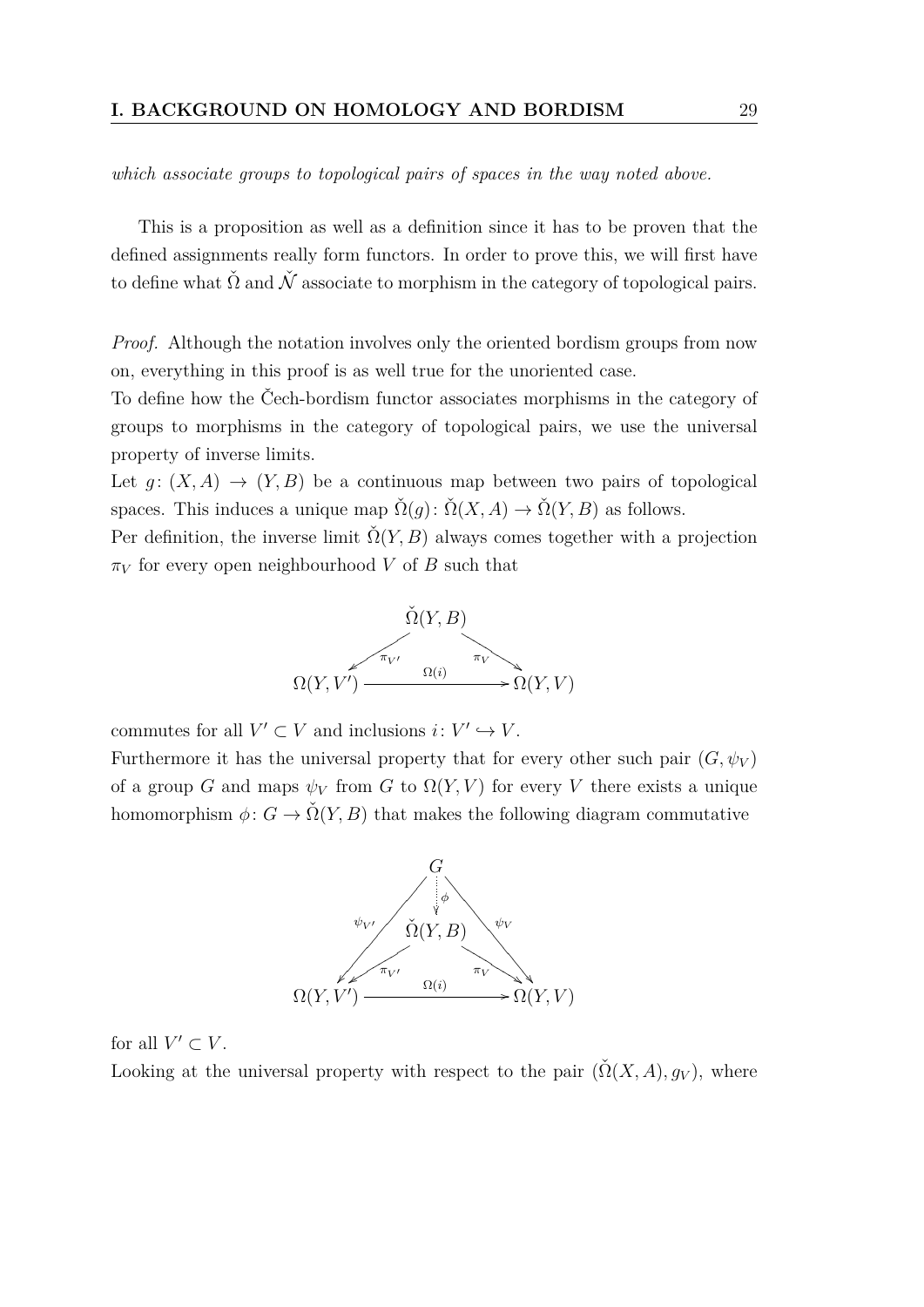$q_V$  is defined by

$$
g_V: \check{\Omega}(X, A) \stackrel{\pi_{g^{-1}(V)}}{\rightarrow} \Omega(X, g^{-1}(V)) \stackrel{\Omega(g)}{\rightarrow} \Omega(Y, V),
$$

we see the unique induced map  $\check{\Omega}(q)$  in the diagram



That Čech bordism preserves identity morphisms and composition of morphism follows directly from the corresponding properties of bordism using the universality of the inverse limit again.  $\Box$ 

**Remark I.2.9.** *As was already pointed out before, the above definition and notation are derived from the similarity to Čech-homology as defined in [Definition I.1.3.](#page-17-2)*

One reason why it was sensible to work with Čech homology in connection with the results from [Section I.1](#page-15-0) was that Čech homology is isomorphic to singular homology for a lot of interesting topological spaces. The same is true for Čech bordism, so in many cases working with Čech-bordism is as good as working with singular bordism, since the resulting groups are isomorphic. We will prove this now.

As a preparation to prove the next proposition, we need a definition and a lemma. The proof of [Lemma I.2.11](#page-30-0) uses Theorem 3 from [\[Dow56\]](#page-80-4) and the technique used in the proof of Proposition IV. 8.6 in [\[Dol95\]](#page-80-2).

<span id="page-29-0"></span>**Definition I.2.10** (Euclidean Neighbourhood Retract, ENR)**.** *A topological space X is called a Euclidean Neighbourhood Retract (ENR) if X is homeomorphic to a* subspace  $Y \subset \mathbb{R}^n$ , which is a neighbourhood retract, *i.e.* there exists a neighbour*hood U* of *Y in*  $\mathbb{R}^n$  *and a retraction*  $r: U \to Y$  *such that*  $r \circ i_{(Y \to U)} = id_Y$ .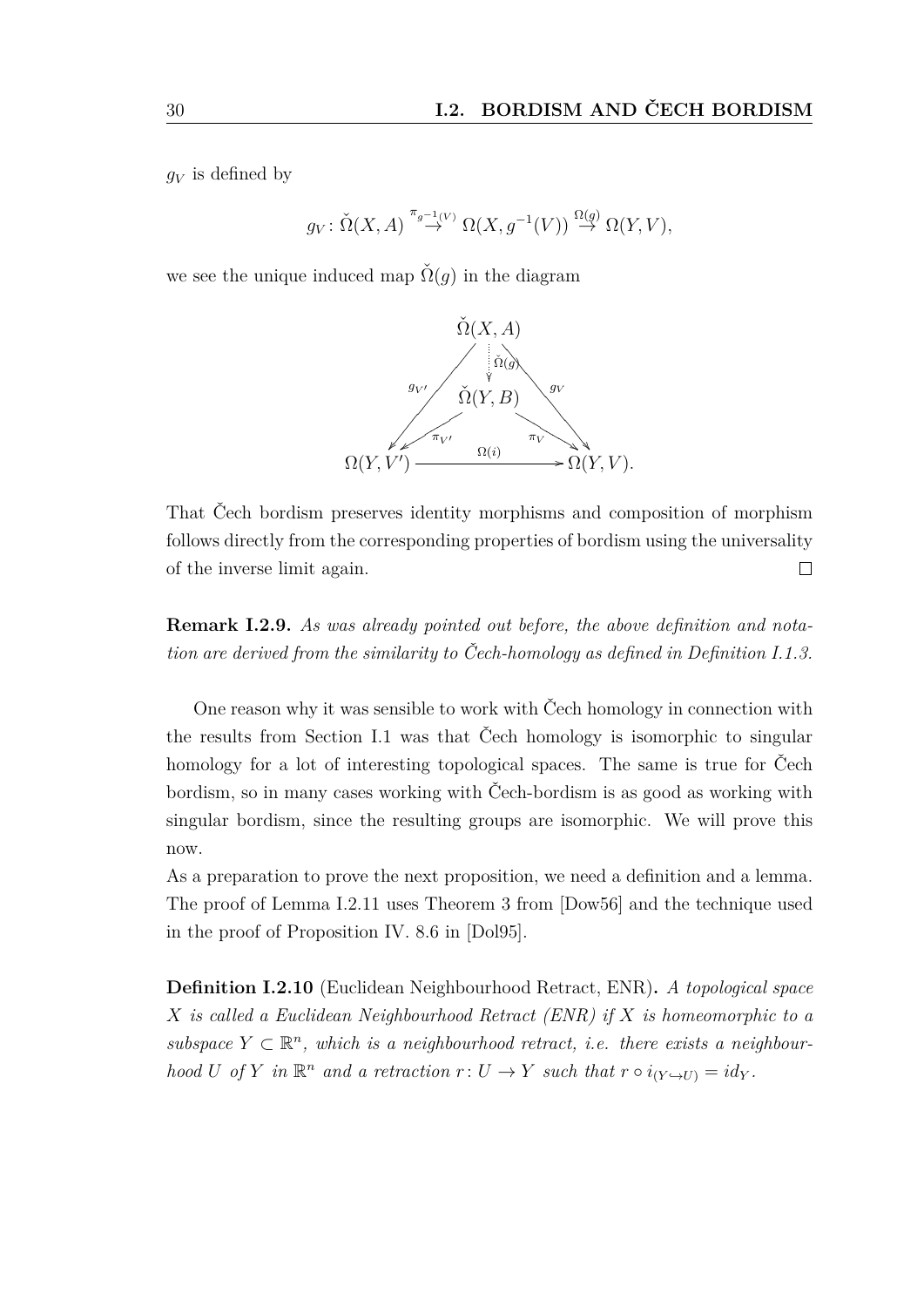Examples for spaces which are ENRs are compact manifolds with or without boundary as well as finite  $CW$  complexes.<sup>[21](#page-30-1)</sup> Dold also proves in Proposition IV.8.10 in [\[Dol95\]](#page-80-2) that a Hausdorff space *X* which is a finite union of ENRs, each of which is open in *X*, is itself an ENR.

<span id="page-30-0"></span>**Lemma I.2.11.** Let *X* and  $A \subset X$  be ENRs. Then there exists an open neigh*bourhood*  $U_0$  *of A and a map*  $r_0$ :  $(X, U_0) \rightarrow (X, A)$  *such that*  $r_0$  *restricted to A is equal to the inclusion of A into X and the composition*

$$
(X, A) \stackrel{i_0}{\hookrightarrow} (X, U_0) \stackrel{r_0}{\to} (X, A)
$$

*is homotopic to the identity, i.e.*  $id_{(X,A)} \simeq r_0 \circ i_0$ .

*The neighbourhood U*<sup>0</sup> *of A can be chosen small enough to be contained in any other given neighbourhood U of A.*

*Proof.* The idea of the proof is to first use a retraction which is given by the fact that  $A$  is an ENR, then use the fact that  $X$  is an ENR to find a homotopy between the given retraction and the identity on a neighbourhood of *A*. This homotopy can then be extended to the whole of *X* using a theorem of Dowker.

Since *A* is an ENR, there exists an open neighbourhood *V* of *A* in *X* and a map  $r: V \to A$ , which is a retraction, so

<span id="page-30-2"></span>
$$
r \circ i_{(A \hookrightarrow V)} = id_A. \tag{I.1}
$$

The fact that *X* is an ENR makes it now possible to find a smaller neighbourhood *W* of *A* in *V* and a homotopy from *r* to the identity on that neighbourhood *W* in the following way: Let  $X \stackrel{\iota}{\to} O \stackrel{\rho}{\to} X$  be such that  $O \subset \mathbb{R}^n$  is open and  $\rho \circ \iota = id_X$ , which exists since *X* is an ENR. Now choose  $W \subset V$  to be the set of all points  $x \in V$  such that the whole segment from  $\iota(r(x))$  to  $\iota(x)$  lies in O and define a homotopy

$$
H: W \times [0, 1] \to X
$$
 by  

$$
H(x, t) = \rho[(1 - t)\iota(x) + \iota t(x)].
$$

<span id="page-30-1"></span><sup>21</sup>Compare Corollaries A.9 and A.10 in [\[Hat02\]](#page-81-1).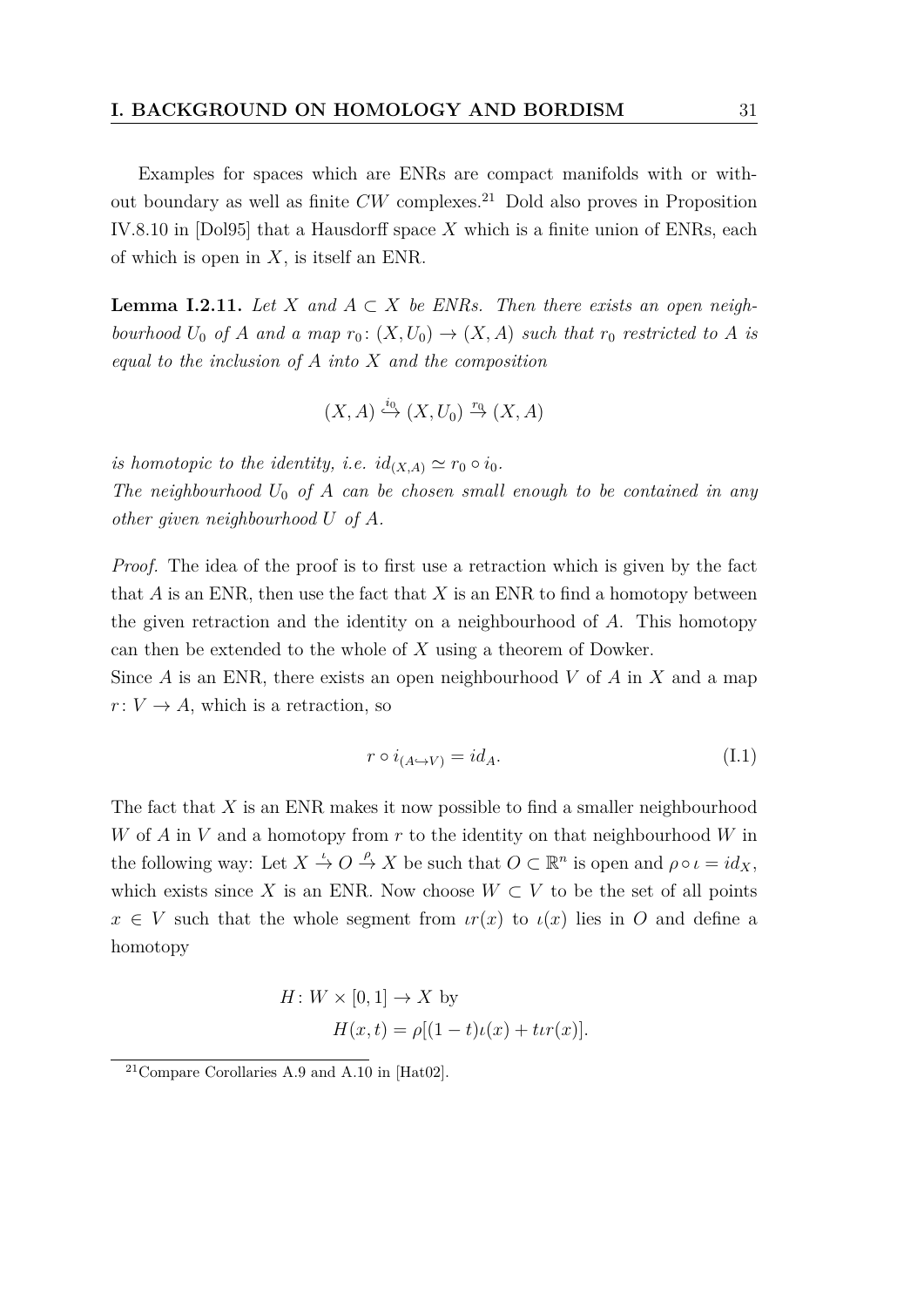The retraction *r* was chosen in a way such that  $\iota r(x) = \iota(x)$  for all  $x \in A$ , compare [\(I.1\)](#page-30-2) above. So it follows that *A* ⊂ *W*. Since *r* is continuous and *A* ⊂ *X* can be thought of as lying in  $\mathbb{R}^n$  it is also true that *r* fixes elements of the (topological) boundary of *A*, which means that  $A \subset W$  as well. This can be seen by letting *a* be an element of the boundary of *A*, taking a sequence *a<sup>m</sup>* of elements in *A* that converges to *a* and computing  $r(a) = r(\lim_{m \to \infty} a_m) = \lim_{m \to \infty} r(a_m) = \lim_{m \to \infty} a_m = a$ . What was constructed up to now is a map

$$
H: X \times \{0\} \cup \overline{A} \times [0, 1] \to X \text{ with}
$$

$$
H(x, 0) = x \text{ for all } x \in X
$$

$$
H(x, t) = x \text{ for all } x \in \overline{A} \text{ and } t \in [0, 1]
$$

$$
H(x, 1) = r(x) \text{ for all } x \in \overline{A},
$$

which can be extended to the set  $X \times \{0\} \cup W \times [0,1]$ . Dowker's Theorem 3 in [\[Dow56\]](#page-80-4) states that in such cases, the homotopy can be extended to the whole of *X*. If we call this extension  $\overline{H}$ :  $X \times [0,1] \rightarrow X$  than the first part of the lemma can be proven by simply defining  $U_0 := W$  and  $r_0(x) := H(x, 1)$  for all  $x \in X$ . The set  $W$  was chosen above to be a neighbourhood contained in  $V$ . The retraction  $r: V \to A$  would as well work with any other neighbourhood contained in *V*. This is the reason why  $U_0$  can be chosen such that it would be contained in any given neighbourhood *U* of *A*. This proves the lemma.  $\Box$ 

[Lemma I.2.11](#page-30-0) is a crucial ingredient in the following proof. What makes it so valuable is that it provides pair versions of retractions and we examine mostly maps of pairs in connection with relative bordism or Čech bordism groups.

<span id="page-31-0"></span>**Proposition I.2.12.** *Let*  $(X, A)$  *be such that*  $X$  *is an ENR and*  $A \subset X$  *is an ENR as well. Then*

$$
\check{\Omega}(X, A) \simeq \Omega(X, A) \text{ via the map}
$$

$$
j: \Omega(X, A) \to \check{\Omega}(X, A) \text{ defined by}
$$
  

$$
[B^n, \partial B^n, f] \mapsto \{i_*^U([B^n, \partial B^n, f])\}_U \in \check{\Omega}(X, A) \subset \prod_{U \supset A} \Omega(X, U),
$$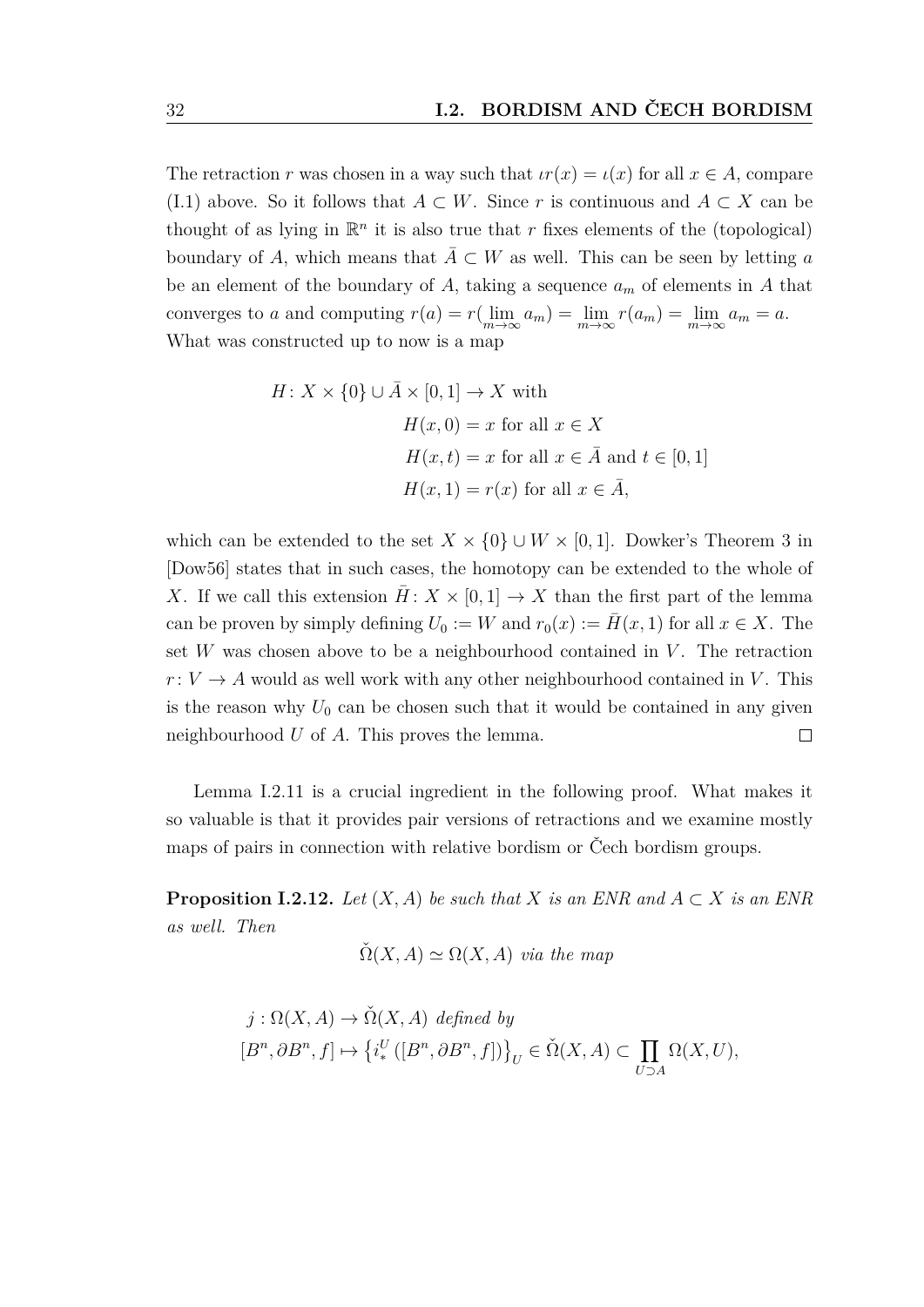*where*  $i^U$ :  $(X, A) \rightarrow (X, U)$  *denotes the inclusion and*  $i^U_*$  *is induced by it, i.e.* 

$$
i^U_*\left([B^n, \partial B^n, f ]\right) = \left[B^n, \partial B^n, i^U \circ f\right].
$$

*This is a natural transformation of functors.*

*Proof.* To prove the isomorphism claimed above, the inverse mapping to *j* is to be constructed and this is where [Lemma I.2.11](#page-30-0) is going to be used. Define

$$
\rho: \check{\Omega}(X, A) \to \Omega(X, A) \text{ by}
$$
  

$$
\{ [B_U^n, \partial B_U^n, f_U] \}_U \mapsto [B_{U_0}^n, \partial B_{U_0}^n, r_0 \circ f_{U_0} ],
$$

where  $r_0: (X, U_0) \to (X, A)$  is defined as in [Lemma I.2.11,](#page-30-0) i.e.  $r_0 \circ i_{(A \hookrightarrow V)} = id_A$ and  $(X, A) \stackrel{i_0}{\hookrightarrow} (X, U_0) \stackrel{r_0}{\to} (X, A)$  is homotopic to the identity. This does not depend on the choice of the neighbourhood  $U_0$  and the map  $r_0$  because of the special form elements of the limit group  $\Omega(X, A)$  have and due to the fact that the homotopy of [Lemma I.2.11](#page-30-0) can be used as a homotopy here as well. Let

<span id="page-32-1"></span>
$$
r_i \colon (X, U_i) \to (X, A) \text{ for } i = 0, 1
$$

be two different choices of maps and neighbourhoods with the property stated in [Lemma I.2.11.](#page-30-0) For an element of the limit group  $\check{Q}(X, A)$  we know<sup>[22](#page-32-0)</sup> that for all neighbourhoods  $U' \subset U$ 

$$
[B_{U'}^n, \partial B_{U'}^n, i_{(X,U')\hookrightarrow(X,U)} \circ f_{U'}] = [B_U^n, \partial B_U^n, f_U]. \tag{I.2}
$$

This property will be used in the following for the open neighbourhood  $U_0 \cap U_1 \subset U_0$ and  $U_0 \cap U_1 \subset U_1$ . Compute

$$
[B_{U_0}^n, \partial B_{U_0}^n, r_0 \circ f_{U_0}] = [B_{U_0 \cap U_1}^n, \partial B_{U_0 \cap U_1}^n, r_0 \circ i_{(X, U_0 \cap U_1) \hookrightarrow (X, U_0)} \circ f_{U_0 \cap U_1}]
$$
  
\n
$$
= [B_{U_0 \cap U_1}^n, \partial B_{U_0 \cap U_1}^n, r_1 \circ i_{(X, U_0 \cap U_1) \hookrightarrow (X, U_1)} \circ f_{U_0 \cap U_1}]
$$
  
\n
$$
= [B_{U_1}^n, \partial B_{U_1}^n, r_1 \circ f_{U_1}],
$$

where the first and the last equation follow from the limit property [\(I.2\)](#page-32-1) as noted

<span id="page-32-0"></span><sup>22</sup>Compare Proposition VIII.5.7 in [\[Dol95\]](#page-80-2).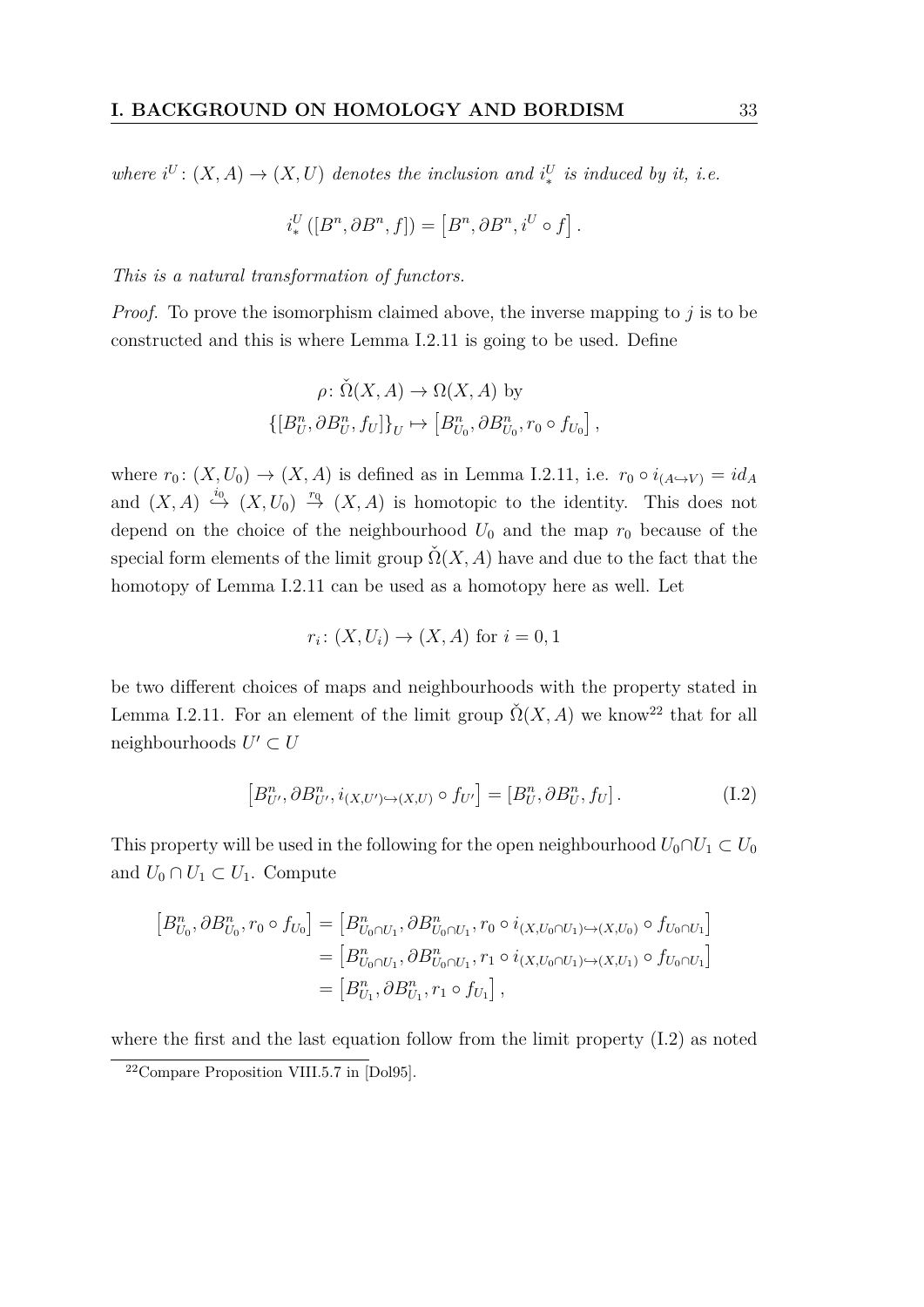above. The second equation holds due to the fact that  $r_0 \circ i_{(X,U_0 \cap U_1) \to (X,U_0)}$  and  $r_1 \circ i_{(X,U_0 \cap U_1) \to (X,U_1)}$  are both homotopic to the identity via the homotopy given in [Lemma I.2.11](#page-30-0) and thus are homotopic to each other.  $2<sup>3</sup>$  This shows that the map  $\rho$  is well-defined.

We can see that  $\rho \circ j = id$  as follows.

$$
\rho j([B^n, \partial B^n, f]) = \rho \left( \left\{ \left[ B^n, \partial B^n, i^U \circ f \right] \right\}_U \right)
$$

$$
= \left[ B^n, \partial B^n, r_0 \circ i^{U_0} \circ f \right]
$$

$$
= \left[ B^n, \partial B^n, f \right],
$$

where the last equation follows from the fact that  $r_0 \circ i^{U_0}$  is homotopic to the identity on  $(X, A)$ . If this homotopy is called *H*, the bordism between  $[B<sup>n</sup>, \partial B<sup>n</sup>, r_0 \circ$  $i^{U_0} \circ f$  and  $[B^n, \partial B^n, f]$  is given by

$$
\tilde{H}: B^n \times [0,1] \to X
$$
  

$$
(x,t) \mapsto \tilde{H}(x,t) := H(f(x),t).
$$

What is left to prove is that  $j\rho = id$  as well. Compute

$$
j \rho \left( \left\{ [B_{U}^{n}, \partial B_{U}^{n}, f_{U}] \right\}_{U} \right) = j \left( \left[ B_{U_{0}}^{n}, \partial B_{U_{0}}^{n}, r_{0} \circ f_{U_{0}} \right] \right)
$$
  

$$
= \left\{ \left[ B_{U_{0}}^{n}, \partial B_{U_{0}}^{n}, i^{U} \circ r_{0} \circ f_{U_{0}} \right] \right\}_{U}
$$

The composition  $j\rho$  is equal to the identity if for all neighbourhoods *U* of *A* the following holds:

$$
[B_U^n, \partial B_U^n, f_U] = [B_{U_0}^n, \partial B_{U_0}^n, i^U \circ r_0 \circ f_{U_0}].
$$

To see this, first fix a neighbourhood *U* of *A* and then choose a neighbourhood *V* of *A* which lies inside  $U \cap U_0$ . Property [\(I.2\)](#page-32-1) is needed again to establish the above equation. Furthermore, the above homotopy is considered again:

The homotopy *H* mentioned before not only gives a homotopy between the identity on  $(X, A)$  and  $r_0 \circ i^{U_0}$ , but also can be thought of as a homotopy between the

<span id="page-33-0"></span> $^{23}$  Here and in the sequel we implicitly use the fact that the homotopy axiom is valid for bordism several times.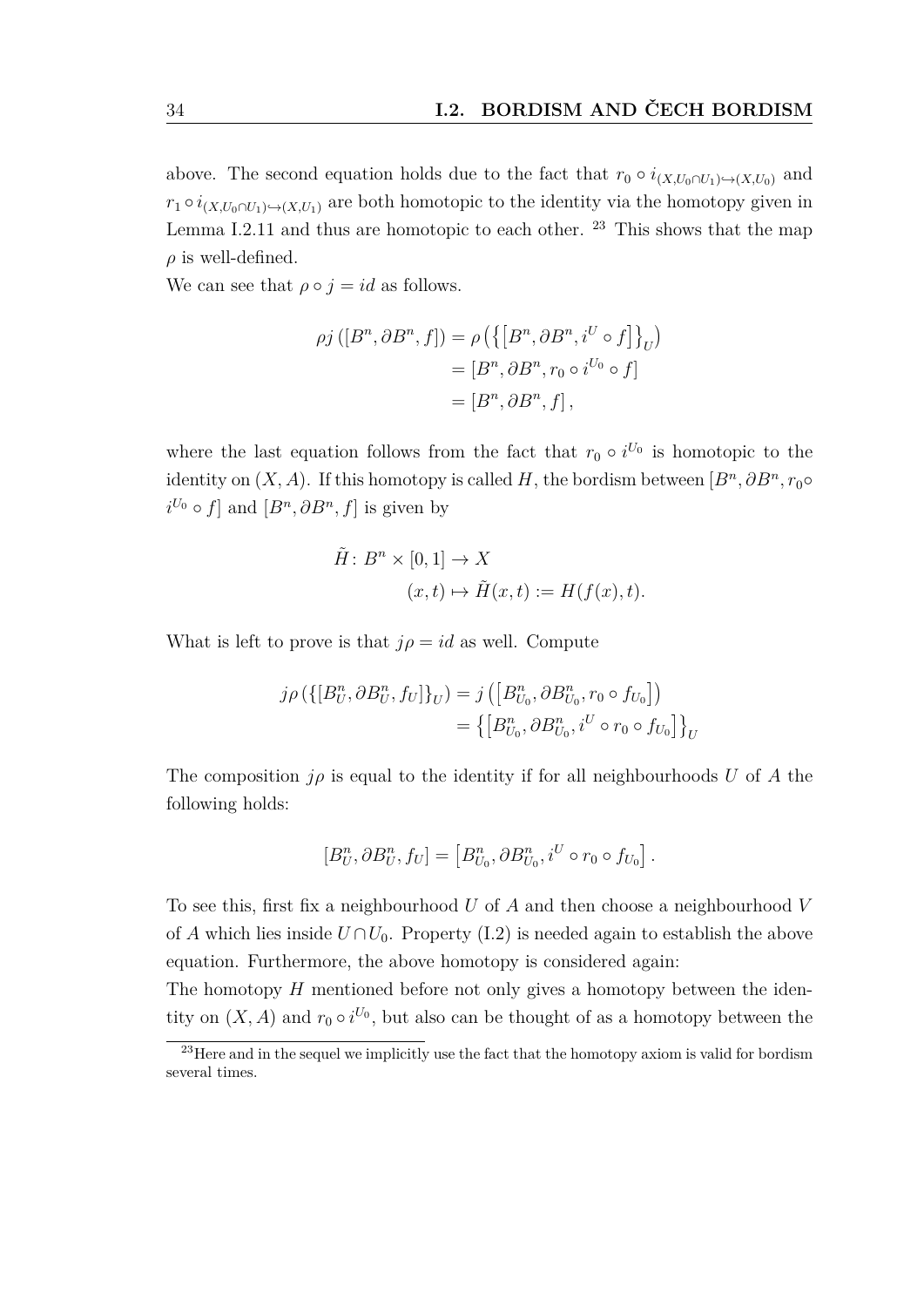inclusion  $i_{(X,V)\hookrightarrow(X,U)}: (X,V)\to (X,U)$  and the composition  $i^U \circ (r_0|_V): (X,V)\hookrightarrow$  $(X, U_0) \stackrel{r_0}{\rightarrow} (X, A) \stackrel{i^U}{\rightarrow} (X, U)$  because they agree as maps defined just on X respectively.

This enables us to compute

$$
[B_U^n, \partial B_U^n, f_U] = [B_V^n, \partial B_V^n, i_{(X,V)\hookrightarrow(X,U)} \circ f_V],
$$
 which follows from  $V \subset U$  together  
with the limit property  

$$
= [B_V^n, \partial B_V^n, i^U \circ r_0 \circ i_{(X,V)\hookrightarrow(X,U_0)} \circ f_V],
$$
 using the homotopy just  
explained  

$$
= [B_{U_0}^n, \partial B_{U_0}^n, i^U \circ r_0 \circ f_{U_0}],
$$
 by the limit property using  $V \subset U_0$ .

Altogether we have that  $\rho j = id$  and  $j\rho = id$ , which proves the isomorphism. This transformation is natural because of the commutativity of the following diagram for all continuous maps  $\varphi: (X, A) \to (Y, B)$  between topological spaces.

$$
\Omega(X, A) \xrightarrow{\Omega(\varphi)} \Omega(Y, B)
$$
  
\n
$$
\downarrow \qquad \qquad \downarrow j
$$
  
\n
$$
\check{\Omega}(X, A) \xrightarrow{\check{\Omega}(\varphi)} \check{\Omega}(Y, B)
$$

Commutativity of this diagram can be seen via this straightforward computation, which follows directly from the definitions of the maps involved.

$$
(j \circ \Omega(\varphi)) [B^n, \partial B^n, f] = j([B^n, \partial B^n, \varphi \circ f])
$$
  

$$
= \{i^U_* ([B^n, \partial B^n, \varphi \circ f])\}_U
$$
  

$$
= \check{\Omega}(\varphi) \{ (i^U_* [B, \partial B^n, f]) \}_U
$$
  

$$
= (\check{\Omega}(\varphi) \circ j) ([B, \partial B^n, f])
$$

This proofs the proposition.

**Remark I.2.13.** *The analogous result holds in homology, namely for topological pairs* (*X, A*) *such that X and A are Euclidean Neighbourhood Retracts, singular homology is isomorphic to Čech-homology. The preceding proof is based on a proof for this analogous result that can be found in [\[Dol95\]](#page-80-2) in Section VIII.13.*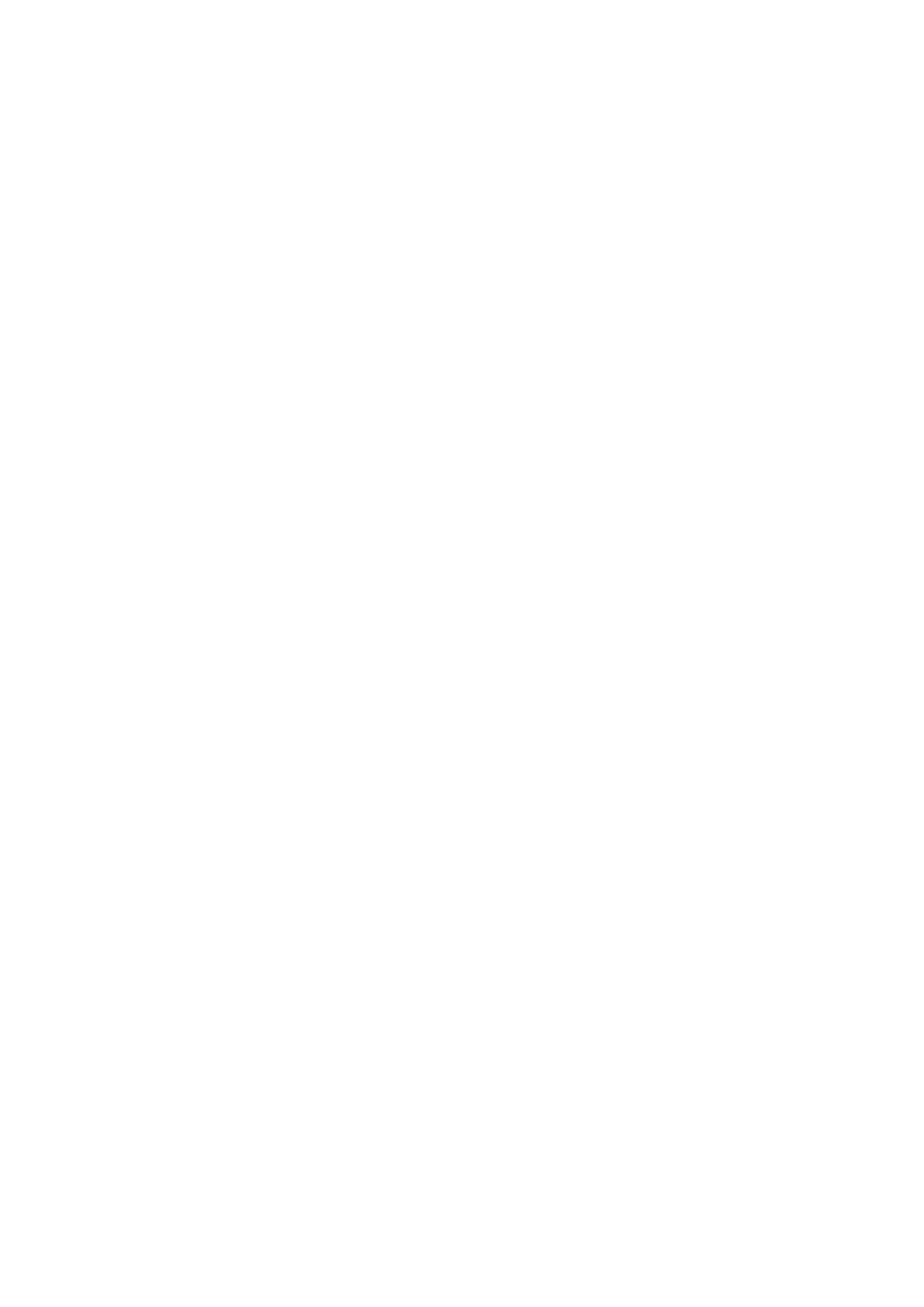# **Chapter II**

# **About manifolds, diagonals and bordism**

The second chapter is devoted to the lifting of the symmetric squaring construction to a well-defined map in unoriented and oriented bordism. Specifically, this means that we have to deal a lot with manifolds, since they are the major objects in bordism. To overcome technical difficulties concerning manifolds with boundary in particular, the first section of this chapter provides a toolkit for manifolds which will be used repeatedly in the following.

Two of the main results of this thesis are contained in the second section of this chapter. It is shown that there exist well-defined symmetric squaring maps in unoriented (compare [Theorem II.2.4\)](#page-51-0) and oriented bordism (compare [Theo](#page-61-0)[rem II.2.6\)](#page-61-0). As a preparation for these results, we take a close look on the choice of neighbourhoods of the diagonal in squared manifolds.

As we then will have provided ways of interpreting the symmetric squaring map in homology and in bordism, we can also give a passage between those worlds. There is a canonical way of mapping from bordism to homology called the fundamental class transformation.<sup>[1](#page-36-0)</sup> We prove in [Proposition II.3.2](#page-67-0) that the symmetric squaring maps defined in homology and bordism are compatible with this canonical passage.

<span id="page-36-0"></span><sup>1</sup>Compare [\[Con79\]](#page-80-0) Section 6.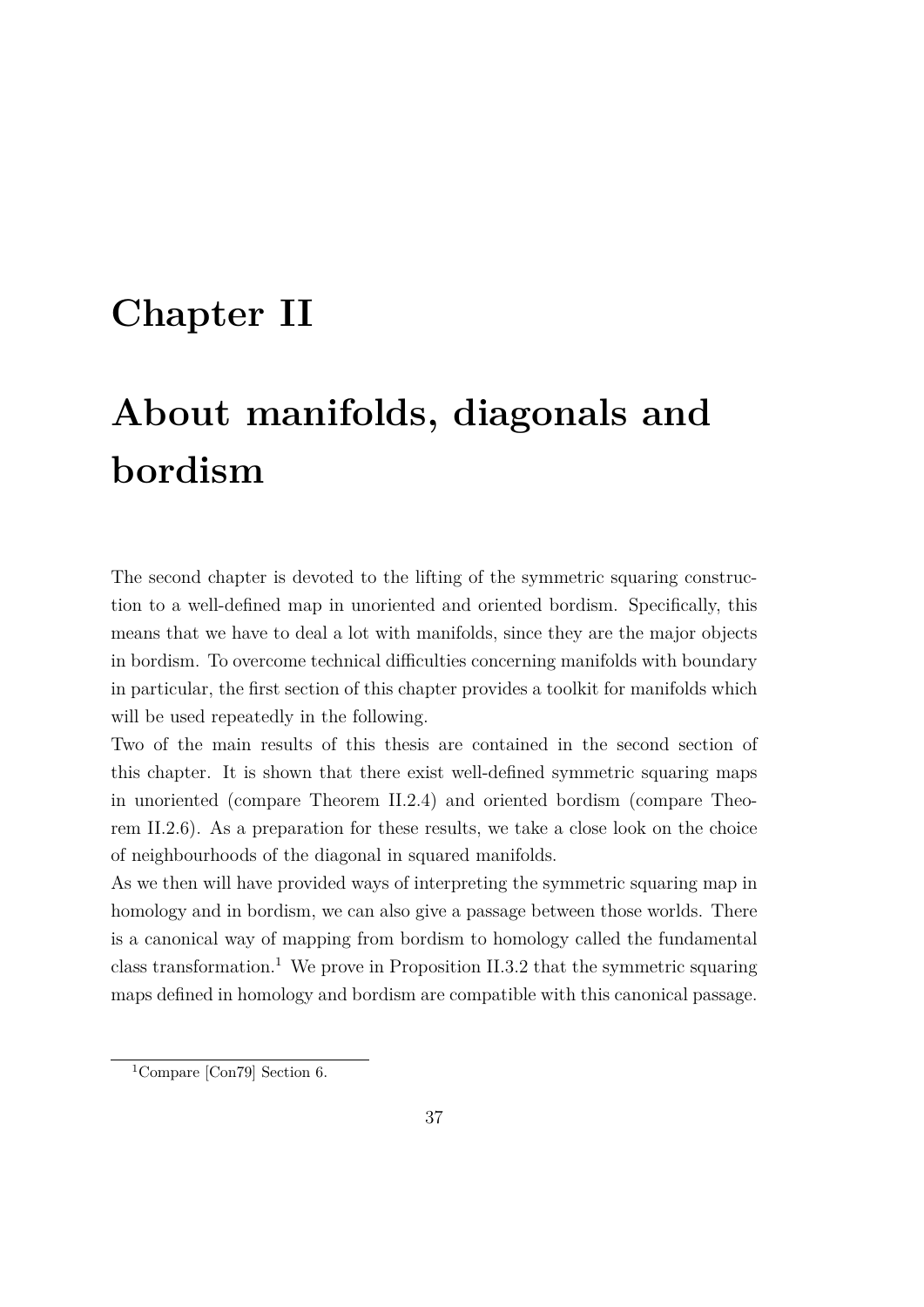### **II.1 Toolkit for manifolds**

Common technical issues concerning smooth manifolds have to do with nonempty boundaries, with corners, that have to be smoothened or with the question whether subspaces of the manifold inherit a smooth structure and then are smooth manifolds again themselves.

Dealing with bordism will always have to do with manifolds with nonempty boundary. Furthermore, the squaring performed during the process of symmetric squaring produces manifolds with some sort of corners as soon as it is done to manifolds with nonempty boundary. So two of the named issues occur naturally in our studies. The third issue comes into play as soon as we consider squared manifolds reduced by a neighbourhood of the diagonal. However, these are the natural objects to look at in connection with Čech bordism as was noted earlier.

The toolkit we want to give here is chosen to provide the necessary technical knowledge to overcome exactly these issues.

#### <span id="page-37-2"></span>**II.1.1 Double of a manifold**

Almost all manifolds occurring here are manifolds with nonempty boundary. This sometimes leads to technical problems near the boundary. A useful concept to avoid these is that of the double of a manifold. The next paragraph refers to Section I.5 in [\[Mun66\]](#page-81-0).

<span id="page-37-0"></span>**Definition II.1.1.** *Let N be a smooth n-dimensional manifold with nonempty boundary. The double of N is the union of*  $N_0 := N \times 0$  *and*  $N_1 = N \times 1$ *, with*  $(x, 0)$  and  $(x, 1)$  *identified whenever*  $x$  *is in*  $\partial N$ *. It is denoted by*  $D(N)$ *.* 

Since in the definition of the double of a manifold, a manifold is attached to a copy of itself along the boundary, the resulting object does not have a boundary anymore, but does not have any more or less information than the single manifold had before. It can be shown that the resulting double is a smooth manifold itself.

<span id="page-37-1"></span>**Lemma II.1.2.** *The double D*(*N*) *can be equipped with a differentiable structure.*

*Proof.* Let  $\kappa_0: U_0 \to \partial N_0 \times [0,1)$  and  $\kappa_1: U_1 \to \partial N_1 \times (-1,0]$  be collars of  $\partial N_0$ and  $\partial N_1$  respectively, i.e. diffeomorphisms of neighbourhoods  $U_i$  of the boundaries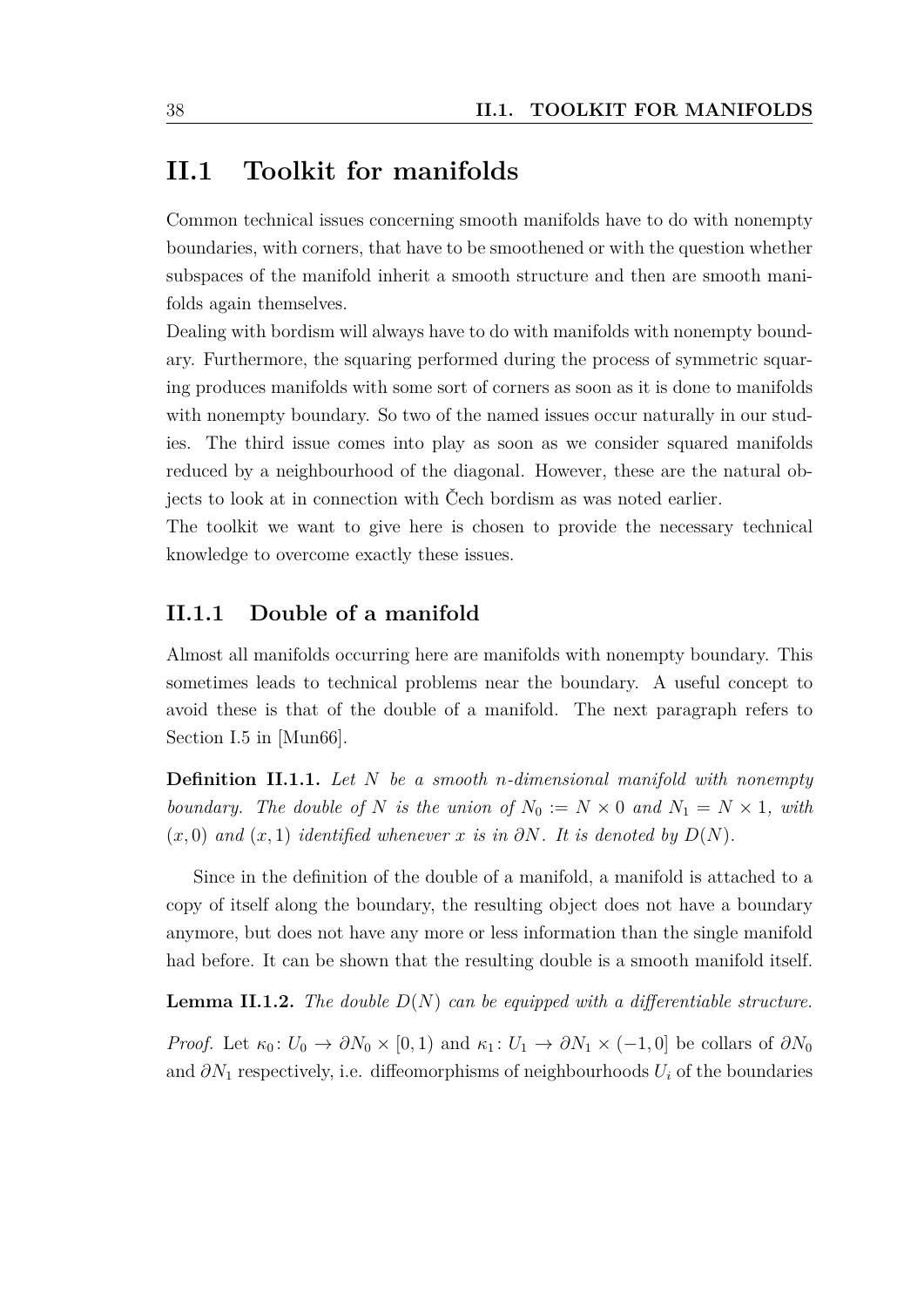*∂N*<sup>*i*</sup> in *N*<sup>*i*</sup>, which identify *∂N*<sup>*i*</sup> with *∂N*<sup>*i*</sup> × 0 for *i* = 0, 1.<sup>[2](#page-38-0)</sup> Let *U* be the union of *U*<sub>0</sub> and *U*<sub>1</sub> in  $D(N)$  and let  $\kappa: U \to \partial N \times (-1, 1)$  be the homeomorphism induced by  $\kappa_o$  and  $\kappa_1$ . We get a well-defined smooth structure on  $D(N)$  if we require  $\kappa$ to be a diffeomorphism and the inclusions of  $N_0$  and  $N_1$  in  $D(N)$  to be smooth imbeddings.

The second condition allows us to use the original charts of the smooth manifold *N* for  $D(N)$  in an appropriate distance from the identified points  $\partial N_i$  with  $i = 0, 1$ , whereas the first condition can be used to produce charts for  $D(N)$  around these identified points using boundary charts of *N*. Namely, let  $p \in \partial N$  and  $\varphi_{\partial}: V \to$  $\mathbb{R}^{n-1}$  be a chart of  $\partial N$  around p. Then a chart for  $D(N)$  around p is given by

$$
\Phi \colon \kappa^{-1} \left( V \times (-1, 1) \right) \xrightarrow{\kappa} V \times (-1, 1) \xrightarrow{\varphi_0 \times id} \mathbb{R}^n.
$$

This structure is also built in a way such that restricting to  $\kappa_i$  above gives back ordinary boundary charts of the manifold *N*.  $\Box$ 

Orientations were not involved in the preceding definition and lemma. It is good to know, however, that the doubling construction works with oriented manifold as well. Furthermore, the result of doubling a manifold is unique up to diffeomorphisms.

#### **Remark II.1.3** (orientation, uniqueness)**.**

- *Oriented manifolds can be doubled in an analogous manner, the only differ-ence being that in [Definition II.1.1](#page-37-0)*  $N_0$  *is taken to be*  $N_0 = -N \times 0$ *, where*  $-N$ *denotes the manifold N with the opposite orientation as N. In [Lemma II.1.2](#page-37-1) the collars then have to be chosen to be orientation-preserving.*
- The uniqueness of this structure up to diffeomorphism is shown in [\[Mun66\]](#page-81-0) *in Theorem I.6.3.*

<span id="page-38-0"></span><sup>2</sup>The existence of collars is proven in the so-called Collaring Theorem, compare for example Theorem (13.6) in [\[BJ82\]](#page-80-1). We will make constant use of this from now on.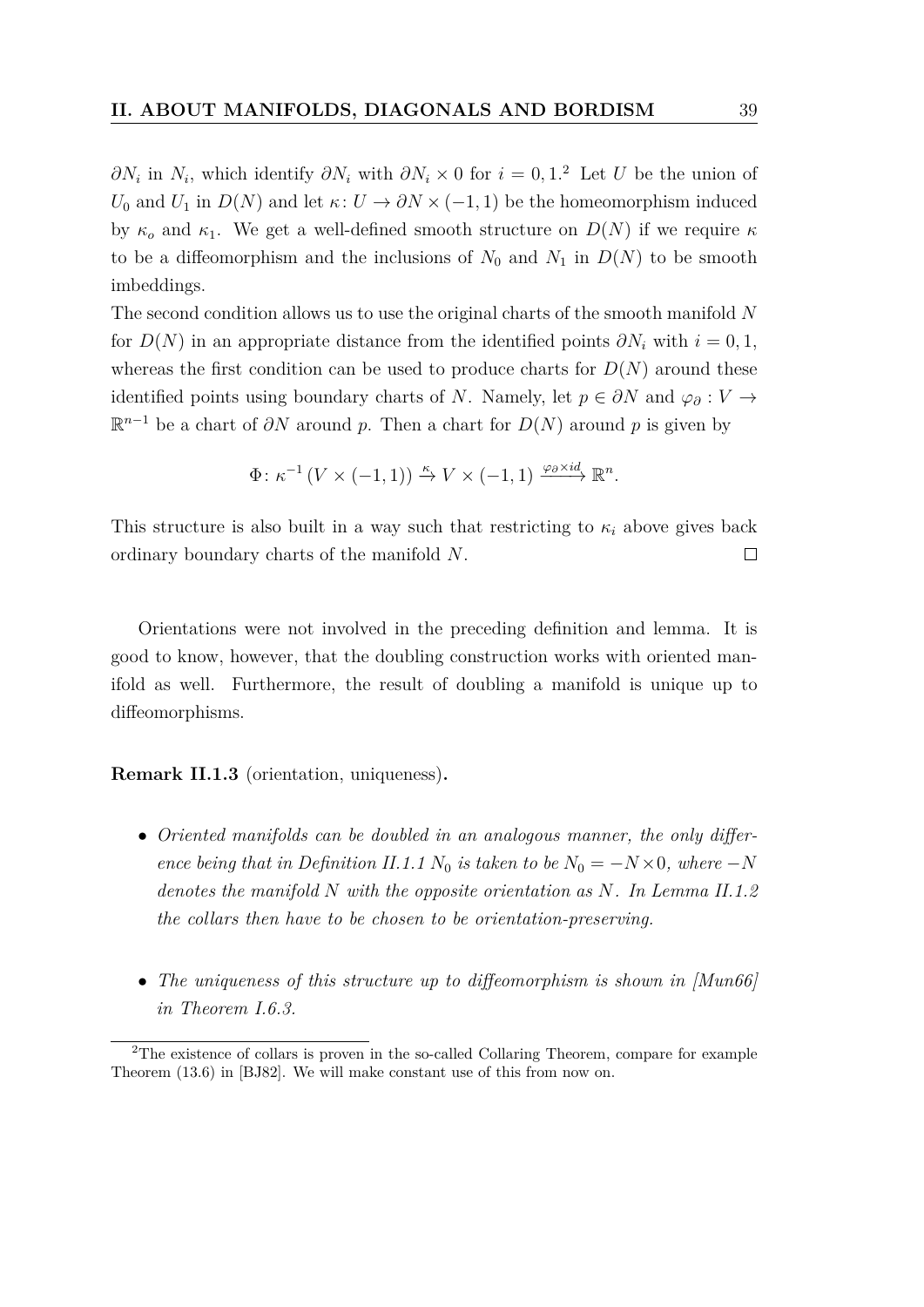#### **II.1.2 Straightening the angle**

The first step of the symmetric squaring procedure always involves the squaring of a space. To perform this with a smooth manifold *W* with nonempty boundary can cause difficulties since the parts *∂W* × *∂W* of the boundary of *W* × *W* do not carry the structure of a smooth boundary in a canonical way. The usual way out is a construction called straightening the angle, which is described in [\[Con79\]](#page-80-0), [\[BJ82\]](#page-80-1) or [\[Mil59\]](#page-81-1). The first of these contains the following description.

Let  $\mathbb{R}_+ \subset \mathbb{R}$  denote the set of all non-negative real numbers. Pick a homeomorphism

$$
\alpha\colon\mathbb{R}_+\times\mathbb{R}_+\to\mathbb{R}\times\mathbb{R}_+,
$$

which is a diffeomorphism of  $\mathbb{R}_+ \times \mathbb{R}_+ \setminus (0,0)$  onto  $\mathbb{R} \times \mathbb{R}_+ \setminus (0,0)$ . Take for example  $\alpha(r, \theta) = (r, 2\theta)$  for  $0 \le \theta \le \pi/2$  in polar coordinates.

<span id="page-39-1"></span>**Lemma II.1.4.** *Let*  $W$  *be an n-dimensional topological manifold and*  $M \subset W$  *an* (*n* − 2)*-dimensional submanifold without boundary, closed in W, such that*

- $W \setminus M$  has a differentiable structure.
- *M has a differentiable structure.*
- *There is an open neighbourhood U of M in W and a homeomorphism* Φ *of U onto*  $M \times \mathbb{R}_+ \times \mathbb{R}_+$  *with*  $\Phi(x) = (x, 0, 0)$  *for all*  $x \in M$  *and where*  $\Phi$  *is a diffeomorphism from*  $U \setminus M$  *onto*  $M \times \mathbb{R}_+ \times \mathbb{R}_+ \setminus M \times 0 \times 0$ *.*

*Then there exists a differentiable structure on W that induces differentiable structures on*  $W \setminus M$  *and*  $U$ *. In general, this can be used to introduce a differentiable structure on manifolds that arise from glueing two differentiable manifolds together.*

*Proof.* Let

$$
\alpha'\colon M\times \mathbb{R}_+\times \mathbb{R}_+\to M\times \mathbb{R}\times \mathbb{R}_+
$$

be given by  $\alpha'(x, y, z) = (x, \alpha(y, z))$ . Then the composition  $\alpha' \circ \Phi : U \to M \times \mathbb{R} \times \mathbb{R}_+$ is a homeomorphism and there is a product differentiable structure on *U* such that  $\alpha' \circ \Phi$  is a diffeomorphism.<sup>[3](#page-39-0)</sup> Hence *U* and  $W \setminus M$  have differentiable structures

<span id="page-39-0"></span><sup>&</sup>lt;sup>3</sup>This is achieved with the help of collars, for details see the appendix in[\[Mil59\]](#page-81-1).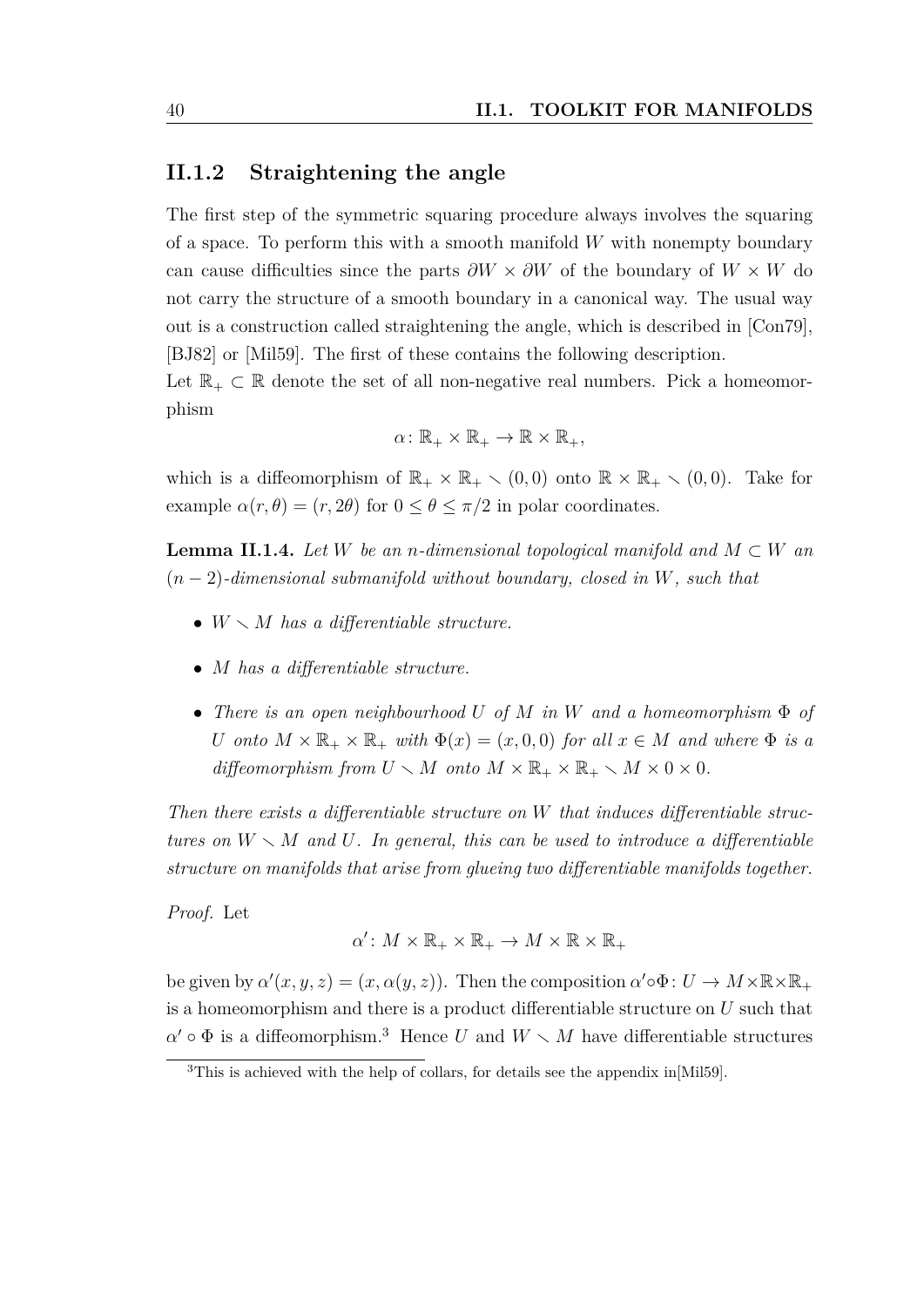that coincide on their intersection, so there is a differentiable structure on *W* which induces the differentiable structures of *U* and  $W \setminus M$ .  $\Box$ 

The most common case where this is used is the one already mentioned above, namely the product of two smooth manifolds with nonempty boundaries. If  $W_1 \times$ *W*<sub>2</sub> is of that kind, then  $W_1 \times W_2 \setminus \partial W_1 \times \partial W_2$  has a natural differentiable structure that comes from the smooth structures of  $W_1$  and  $W_2$ . But the part  $\partial W_1 \times \partial W_2$ does not because the charts coming as a cross product from the boundary charts of  $W_1$  and  $W_2$  do not map into a halfplane  $\mathbb{R} \times \mathbb{R}_+$  but a into a 'quarterplane'  $\mathbb{R}_+ \times \mathbb{R}_+$ . The idea of straightening the angle is to take the diffeomorphism  $\alpha$  from the 'quarterplane' to the halfplane and compose it with the crossed charts.

By the Collaring Theorem<sup>[4](#page-40-0)</sup> there exists a homeomorphism from a neighbourhood of  $\partial W_1 \times \partial W_2$  in  $W_1 \times W_2$  onto  $\partial W_1 \times \partial W_2 \times \mathbb{R}_+ \times \mathbb{R}_+$  with the properties in the lemma. So  $W_1 \times W_2$  can be given a differentiable structure and from now on a manifold  $W_1 \times W_2$  will always be assumed to have all angles straightened by this construction if necessary.

#### **II.1.3 A Riemannian tool**

On every smooth manifold there can be introduced a Riemannian metric using a partition of unity. A Riemannian metric on a smooth manifold is a family of positive definite inner products on the tangential spaces of the manifold depending smoothly on the basepoint of the tangential spaces. This concept is used to define a notion of distance on smooth manifolds. In this section, the squared distance function assigning to points of a manifolds their squared distance from a submanifold will be shown to be a smooth function. In the case where the diagonal is regarded as a submanifold of the square of a manifold, this function will be used later on to find neighbourhoods of the diagonal such that the complement is a smooth manifold with boundary again. Further information on Riemannian metrics and details for the following section can be found in [\[Lee97\]](#page-81-2) in Chapter 3.

<span id="page-40-2"></span>**Lemma II.1.[5](#page-40-1).** <sup>5</sup> *Let*  $M \subset \tilde{M}$  *be a compact, embedded Riemannian submanifold. For*  $\epsilon > 0$  *let*  $N_{\epsilon}$  *denote the subset*  $\{V : |V| < \epsilon\}$  *of the normal bundle NM and* 

<span id="page-40-0"></span><sup>4</sup>Compare for example Theorem (13.6) in [\[BJ82\]](#page-80-1).

<span id="page-40-1"></span><sup>&</sup>lt;sup>5</sup>This is Exercise 8-5 in [\[Lee97\]](#page-81-2).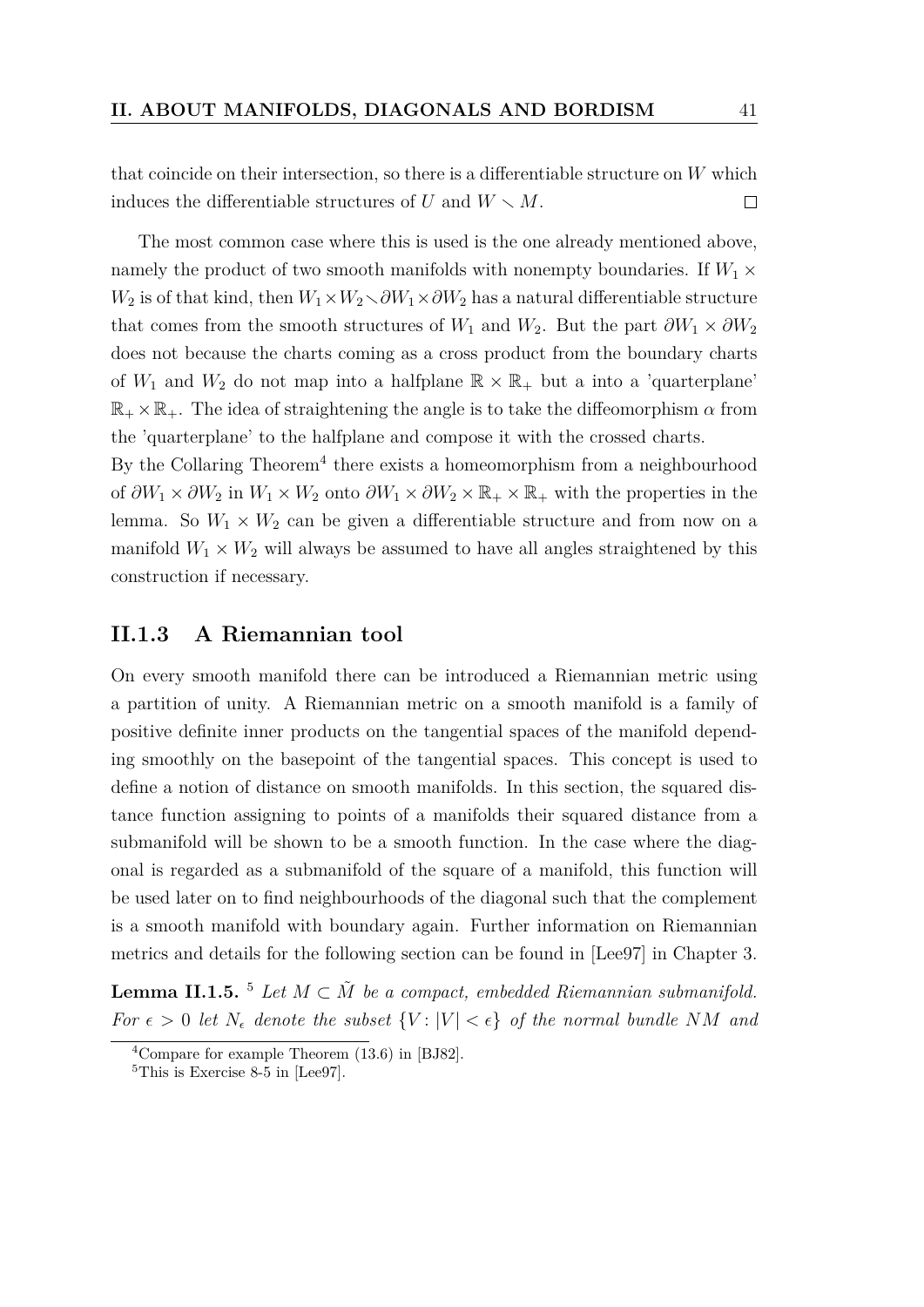*let*  $M_{\epsilon}$  *be the set of points in*  $\tilde{M}$  *that have distance less than*  $\epsilon$  *from*  $M$ *. From the* Tubular Neighbourhood Theorem<sup>[6](#page-41-0)</sup> it follows that for  $\epsilon$  small enough the restriction *to*  $N_{\epsilon}$  *of the exponential map of*  $\tilde{M}$  *is a diffeomorphism from*  $N_{\epsilon}$  *to*  $M_{\epsilon}$ *. Let*  $r\colon \tilde{M}\to [0,\infty)$  *assign to every point in*  $\tilde{M}$  *its distance to*  $M$ *. Then*  $r^2$  *is a smooth*  $\emph{function on each tubular neighborhood}\ M_{\epsilon}.$ 

*Proof.* Since  $exp: N_{\epsilon} \to M_{\epsilon}$  is a diffeomorphism for  $\epsilon$  small enough, it follows that for every point  $p \in M_{\epsilon}$  there is exactly one element  $(q, V) = exp^{-1}(p) \in N_{\epsilon}$ , i.e. there exists exactly one maximal geodesic, that starts from  $q \in M$  in the normal direction *V* to *M* (with  $|V| < \epsilon$ ) and reaches *p* at the time 1. It is also known that every geodesic that minimises the distance from *p* to *M* must start normal to *M*. So it follows that the distance from *p* to *M* is equal to the distance from *p* to *q*. In other words

$$
r^{2}(p) = g(exp^{-1}(p), exp^{-1}(p)),
$$

where  $g$  is the Riemannian metric. This shows that  $r^2$  is smooth as a composition of smooth maps.  $\Box$ 

#### **II.1.4 Morse functions**

In [\[Mil65a\]](#page-81-3), a special sort of Morse functions is described in connection with hcobordism. Some of the results about the existence of such functions can be used later for the construction of a bordism in the proofs of [Theorem II.2.4](#page-51-0) and [Theorem II.2.6.](#page-61-0) This will be a crucial ingredient needed to be able to prove that symmetric squaring induces a well-defined mapping in bordism.

**Definition II.1.6.** *Let W be a compact smooth n-manifold such that the boundary ∂W is the disjoint union of two open and closed submanifolds, i.e.*  $\partial W = V_0 \sqcup V_1$ . *A* Morse function on  $(W; V_0, V_1)$  is a smooth function  $f: W \to [a, b]$  such that

- $f^{-1}(a) = V_0$  and  $f^{-1}(b) = V_1$ .
- All the critical points of f are interior (lie in  $W \setminus \partial W$ ) and are non*degenerate.*

**Remark II.1.7.** *Because of Morse Lemma*[7](#page-41-1) *, the critical points of Morse functions*

<span id="page-41-1"></span><span id="page-41-0"></span><sup>&</sup>lt;sup>6</sup>This can be found for example in Chapter IV,  $\S5$  of [\[Lan02\]](#page-81-4). <sup>7</sup>See [\[Mil63\]](#page-81-5) Lemma I.2.2.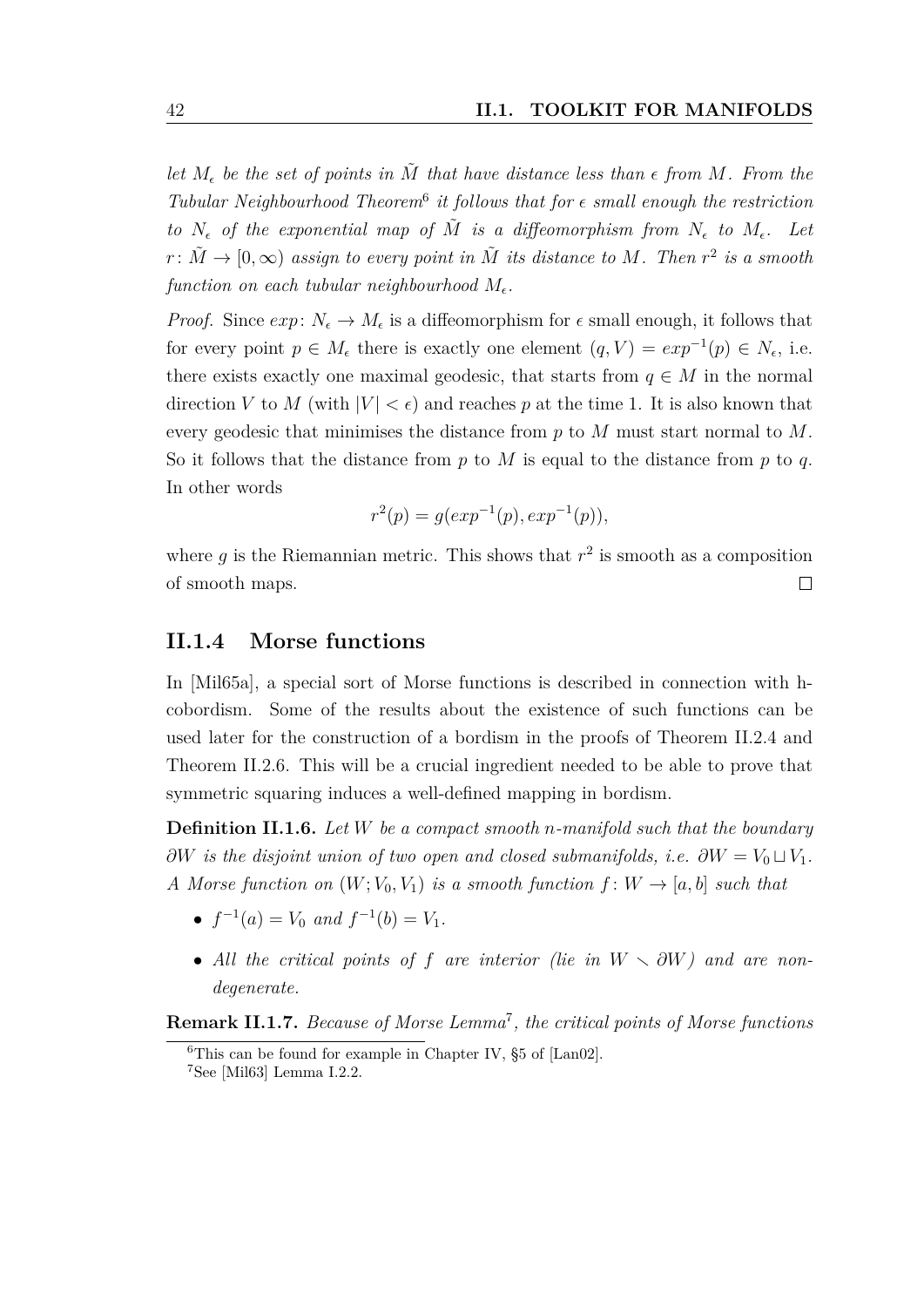*can be shown to be isolated and there are only finitely many critical points since W is compact.*

<span id="page-42-0"></span>**Theorem II.1.8.** *There exists a Morse function on every triad*  $(W; V_0, V_1)$  *where W is a compact smooth n-manifold such that the boundary ∂W is the disjoint union of two open and closed submanifolds, i.e.*  $\partial W = V_0 \cup V_1$  *just as in the previous definition.*

*Proof.* This is Theorem 2.5 in [\[Mil65a\]](#page-81-3) on page 9.

For our purposes, a slightly more complicated version of [Theorem II.1.8](#page-42-0) is needed. The proof, however, is based on the proof of [Theorem II.1.8.](#page-42-0)

<span id="page-42-1"></span>**Theorem II.1.9.** *Let*  $(M_0, \partial M_0; f_0)$  *and*  $(M_1, \partial M_1; f_1)$  *be two bordant singular nmanifolds. Furthermore, let* (*W, ∂W*; *F*) *be a bordism between them, which means*

- *W is a compact*  $(n+1)$ *-manifold with boundary.*
- *It is*  $\partial W = M_0 \cup M_1 \cup M'$  *with*  $\partial M' = \partial M_0 \cup \partial M_1$  *and*  $M_i \cap M' = \partial M_i$  *for*  $i = 0, 1$ .
- $F_{|M_i} = f_i$  for  $i = 0, 1$ .
- $F(M') \subset A$ .

*Then there exists a Morse function*  $f: W \to [0, 1]$  *such that* 

- *1. f does not have any critical points in a neighbourhood of ∂W,*
- *2.*  $f^{-1}(i) = M_i$  *for*  $i = 0, 1$ *,*
- *3.*  $f_{|M'}$  *is a Morse function on the triad*  $(M'; \partial M_0, \partial M_1)$  *that takes distinct values at distinct critical points,*
- *4. f takes distinct values at distinct critical points of f and additionally no critical point of*  $f_{|M'}$  *has the same value as any critical point of*  $f$ *.*

 $\Box$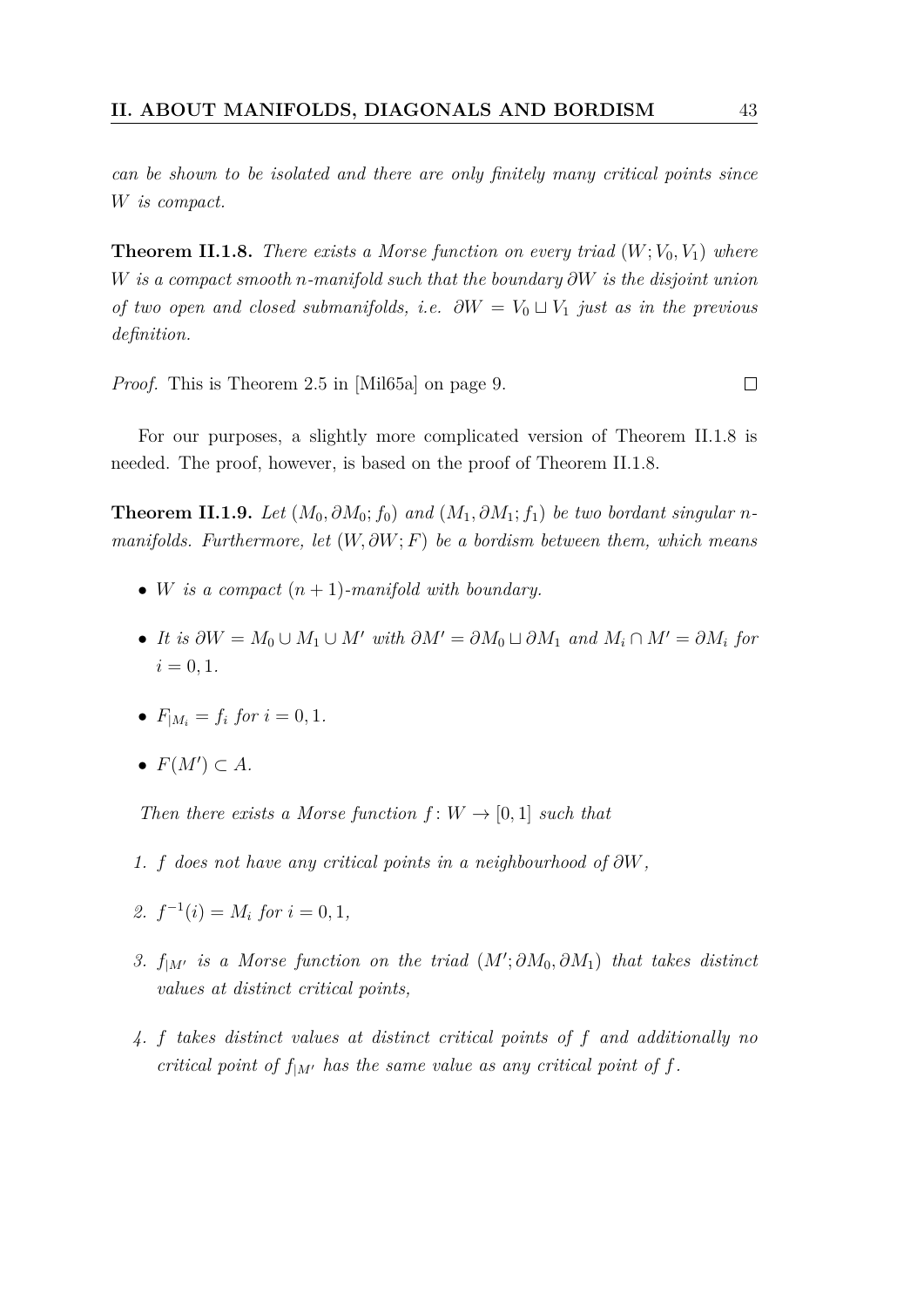*Proof.* First use [Theorem II.1.8](#page-42-0) and Lemma 2.8 on page 17 of [\[Mil65a\]](#page-81-3) to define a Morse function  $\phi \colon M' \to [0,1]$  on  $(M'; \partial M_0, \partial M_1)$ , for which  $\frac{1}{2}$  is a regular value and which maps distinct critical points to distinct values. Then choose a collaring neighbourhood  $\kappa: U \to \partial W \times [0,1)$  and define  $\bar{f}: \partial W \times [0,1] \to [0,1]$  in the following way

$$
\bar{f}(x,t) = \begin{cases} t & \text{for } x \in M_0, \\ \phi(x) + (1 - 2\phi(x)) \cdot t & \text{for } x \in M', \\ 1 - t & \text{for } x \in M_1. \end{cases}
$$

This is well defined, because the definitions agree on the intersections  $M_i \cap M' =$  $\partial M_i$  due to the fact that  $\phi^{-1}(i) = \partial M_i$  for  $i = 0, 1$ . Furthermore, the second desired property holds for  $f := \bar{f} \circ \kappa$ . To achieve the first of these, look at the derivative of  $\bar{f}$  in *t*-direction. It is

$$
\frac{\partial \bar{f}}{\partial t}(x) = \begin{cases} 1 & \text{for } x \in M_0, \\ 1 - 2\phi(x) & \text{for } x \in M', \\ -1 & \text{for } x \in M_1 \end{cases}
$$

which is only zero for points where  $\phi(x) = \frac{1}{2}$ . But  $\phi$  is assumed to have  $\frac{1}{2}$  as a regular value, so that we can conclude that there exists a neighbourhood of the boundary *∂W* on which *f* has only regular points. Using a partition of unity, this function can be extended to a Morse function  $f: W \to [0, 1]$  satisfying the first three of the desired properties.[8](#page-43-0) After that, this function can be altered slightly with the help of Lemma 2.8 on page 17 of [\[Mil65a\]](#page-81-3) to fulfil all conditions needed.  $\Box$ 

## **II.2 Bordism and symmetric squaring**

Finally in this section, we can prove that symmetric squaring induces a well-defined map in bordism. This means first determining how such a map should be defined

<span id="page-43-0"></span><sup>8</sup>For details, consult [\[Mil65a\]](#page-81-3).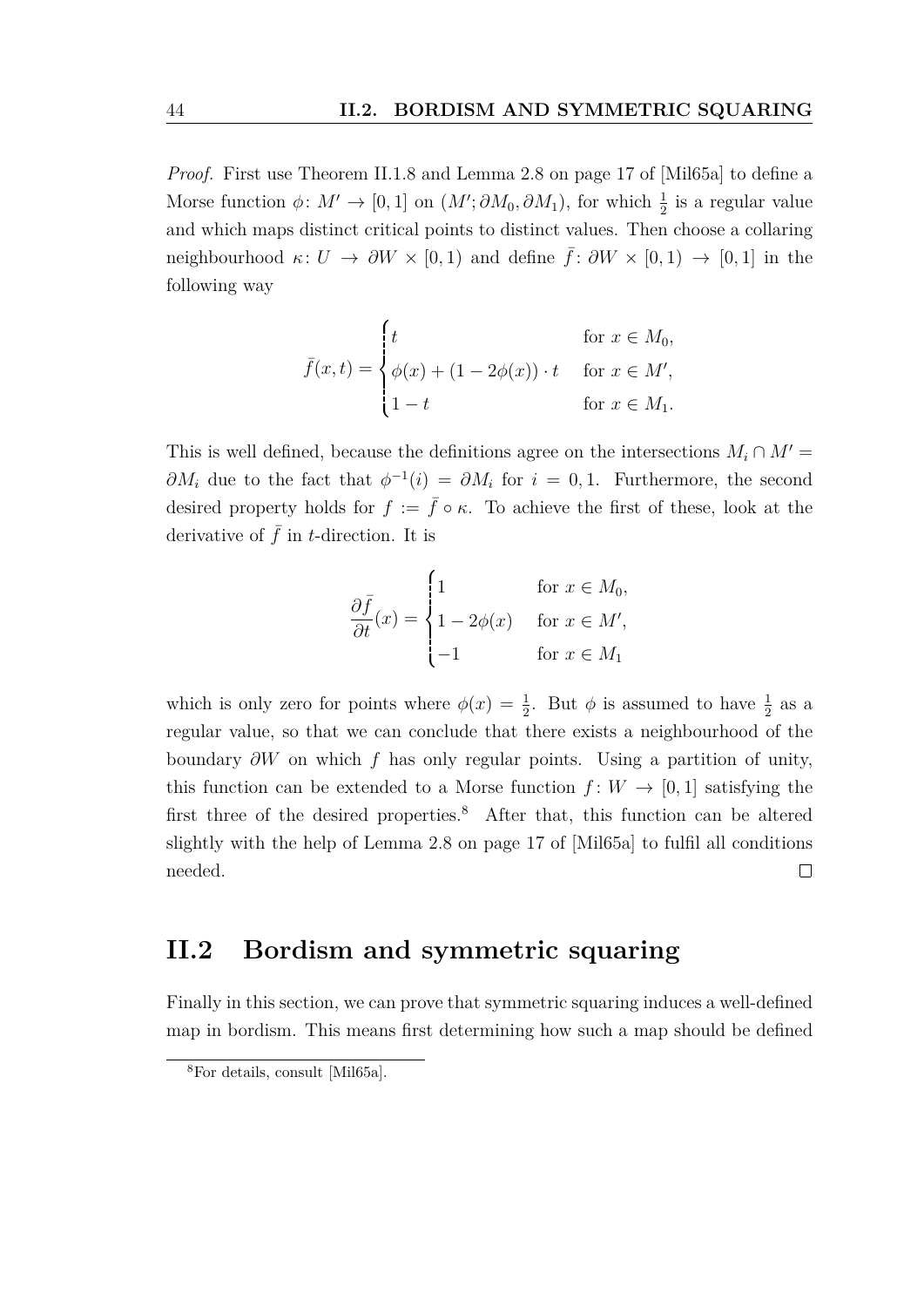and for this purpose we need to say a lot about neighbourhoods of the diagonals of squared manifolds. After defining the symmetric squaring in bordism we prove that it is well-defined in unoriented and oriented bordism in [Subsection II.2.2](#page-51-1) and [Subsection II.2.3](#page-61-1) respectively.

#### <span id="page-44-0"></span>**II.2.1 Diagonal problems**

Up to this point, we have come across several instances where it was necessary to work relative to or to cut out the diagonal of a squared manifold. Those were for example

- Starting with a smooth manifold *M* and performing the symmetric squaring on it doesn't give back a smooth manifold, since there is no canonical smooth structure on the projection of the diagonal in  $M \times M$  to  $M^s$  with respect to the coordinate interchanging map.
- Furthermore, to define the fundamental class in Čech homology, we would like to know that to compact, smooth manifolds with boundary there can be assigned compact, smooth symmetric squared manifolds with boundary in a reasonable way.
- From [Remark I.2.7](#page-27-0) we know that regarding Čech bordism groups relative to a neighbourhood of the diagonal means working relative to a neighbourhood of the diagonal of the occurring squared singular manifolds as long as the appearing maps from the manifolds to the topological spaces map neighbourhoods of the diagonal in the squared manifolds to neighbourhoods of the squared spaces.

These lead to requirements a neighbourhood of a diagonal of a squared manifold needs to meet so that we can use it appropriately in the following. Since we aim at dealing with bordism, we state these requirements in the context of two bordant singular manifolds and the bordism between them. So let  $(M_0, \partial M_0; f_0)$ and  $(M_1, \partial M_1; f_1)$  be two (unoriented) bordant singular *n*-manifolds in  $(X, A)$ . Furthermore, let  $(W, \partial W; F)$  the bordism between them, which means

1. *W* is a compact  $(n + 1)$ -manifold with boundary.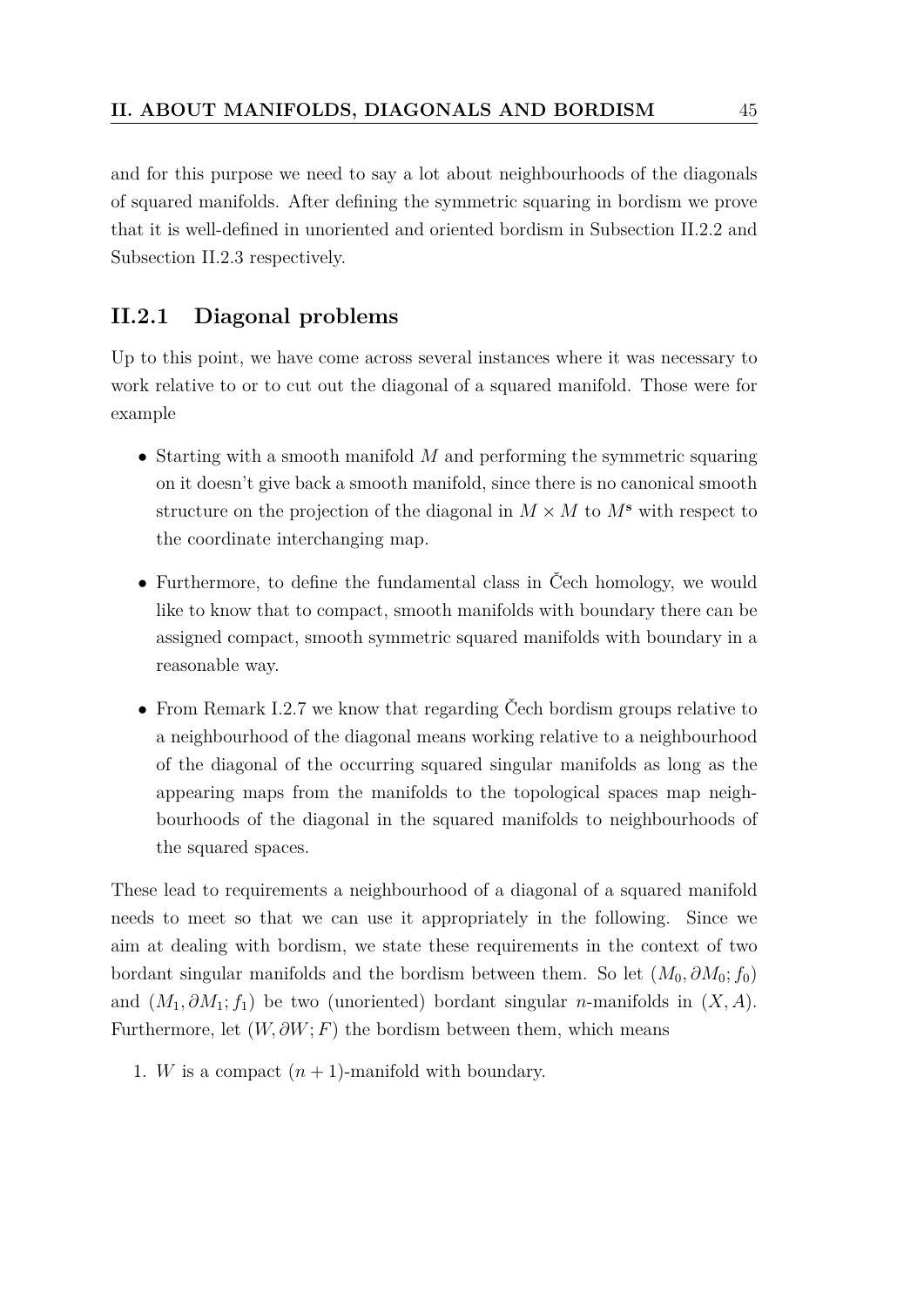- 2. It is  $\partial W = M_0 \cup M_1 \cup M'$  with  $\partial M' = \partial M_0 \cup \partial M_1$  and  $M_i \cap M' = \partial M_i$  for  $i = 0, 1.$
- 3.  $F_{|M_i} = f_i$  for  $i = 0, 1$ .
- 4.  $F(M') \subset A$ .

Choose a neighbourhood  $U_{\Delta}$  of the diagonal in  $X \times X$ . Then we would like to know that there exists a neighbourhood  $V_{\Delta}$  of the diagonal in  $W \times W$ , satisfying the following conditions.

- **D**1 The complement of the neighbourhood  $V_{\Delta}$  in  $W \times W$  is a smooth compact manifold with boundary.
- **D**2 The neighbourhood  $V_{\Delta}$  is symmetric in the sense that for each point  $(w_1, w_2)$ contained in the neighbourhood  $\tau(w_1, w_2) = (w_2, w_1)$  is contained in it as well, so that the quotient of the complement by  $\tau$  is again a smooth compact manifold.
- **D**3 The neighbourhood  $V_{\Delta}$  is mapped to  $U_{\Delta}$  by  $F \times F$ .
- **D**4 The intersection of *V*∆ with the manifolds  $(M_i \times M_i, \partial(M_i \times M_i), f_i \times f_i)$  for  $i = 0, 1$  respectively are neighbourhoods of the diagonals  $\Delta_{M_i}$  in  $M_i \times M_i$ , which satisfy conditions similar to **D1**-**D3**.

It was explained above why conditions **D1** and **D3** are required. Condition **D2** is needed, however, to be able to control the smoothness of the quotient of the squared manifold reduced by a neighbourhood of the diagonal in a sufficient way. In the proofs of [Theorem II.2.4](#page-51-0) and [Theorem II.2.6,](#page-61-0) a bordism is constructed inside a squared bordism just as  $W \times W$  is. In the course of this construction it will be necessary to have exact knowledge about how  $V_{\Delta}$  intersects the manifolds  $M_i \times M_i$ for  $i = 0, 1$  and this is why **D4** is needed.

One important property these requirements imply is that choosing two different neighbourhoods satisfying **D1**-**D4** does not give two different bordism classes. More precisely, we can prove the following remark.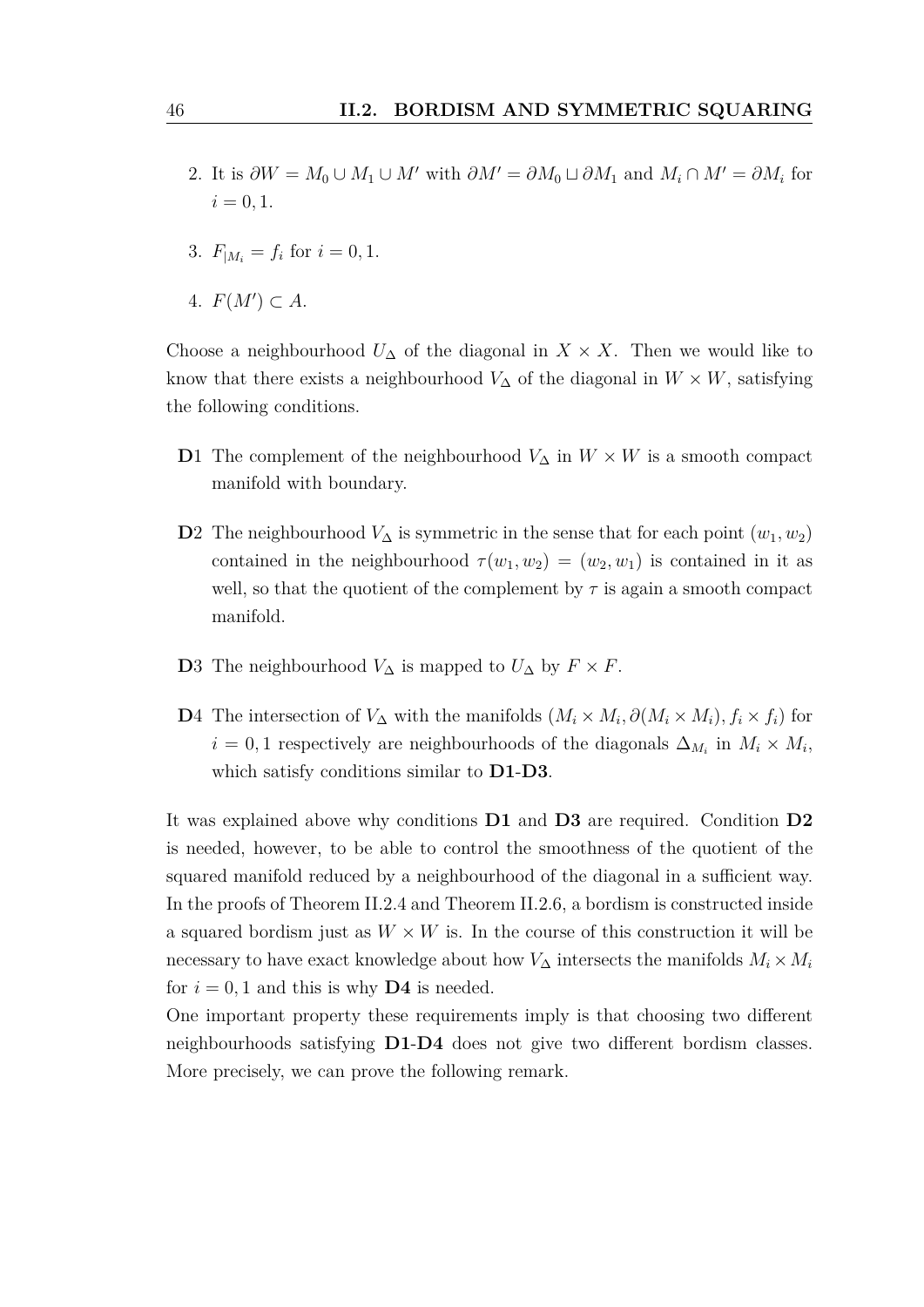<span id="page-46-1"></span>**Remark II.2.1.** *Let* (*M, ∂M, f*) *be a singular n-manifold in* (*X, A*)*. Furthermore, let*  $(M \times M)_1$  *and*  $(M \times M)_2$  *represent two different possibilities of choices for removing the diagonal, i.e. two different choices of neighbourhoods of the diagonal*  $\Delta_M$ *, satisfying conditions D1-D4, have been removed from*  $M \times M$  *to result in the manifolds*  $(M \times M)$ <sub>1</sub> *and*  $(M \times M)$ <sub>2</sub> *respectively. Then*  $(M \times M)$ <sub>1</sub>/ $\tau$  *and*  $(M \times M)_2/\tau$  are bordant manifolds in  $\mathcal{N}_{2n}$   $(X^s, pr(X \times A \cup A \times X \cup U_\Delta))$ .

*Proof.* Implicitely, this proof uses a modification of a remark from [\[Con79\]](#page-80-0), which was cited before as [Remark I.2.7](#page-27-0) on page [28.](#page-27-0) More precisely, we choose a third manifold *B*, use the remark to see that both  $(M \times M)_1/\tau$  and  $(M \times M)_2/\tau$  are bordant to *B* and then use associativity of the bordism relation to show the above claim.

First choose a neighbourhood of the diagonal contained in both given neighbourhoods. This results in choosing a third manifold  $(M \times M)_3$  containing both given choices. Denote  $B := (M \times M)_3 / \tau$ .

A bordism between  $(M \times M)_1/\tau$  and  $(M \times M)_2/\tau$  is then given by the singular  $(2n+1)$ -manifold  $((B \times [0,1], \partial (B \times [0,1]); F)$ , where  $F([(m_1, m_2), (m_2, m_1), t])$  $[(f(m_1), f(m_2)), (f(m_2), f(m_1))]$  for all  $t \in [0, 1]$ :

- $\partial(B \times [0,1]) = \partial B \times [0,1] \cup B \times 0 \cup B \times 1$ . The way *B* was chosen assures that  $(M \times M)_1/\tau$  and  $(M \times M)_2/\tau$  can be regarded as submanifolds of  $B \times 0$  and  $B \times 1$  respectively.
- Using this identification, the map *F* is equal to *f* on  $(M \times M)_1/\tau$  and  $(M \times M)_2/\tau$ .
- Property **D3** makes sure that *F* maps the complements of  $(\widetilde{M} \times \widetilde{M})_1/\tau$  and  $(\widetilde{M \times M})_2/\tau$  in  $\partial(B \times [0,1])$  to  $pr(X \times A \cup A \times X \cup U_\Delta)$ .

Using some of the tools provided in the preceding section, we can now prove the existence of neighbourhoods satisfying the required properties.

<span id="page-46-0"></span>**Proposition II.2.2.** *There exists a neighbourhood of the diagonal*  $\Delta_W$  *in*  $W \times W$ *satisfying D1-D4.*

$$
\Box
$$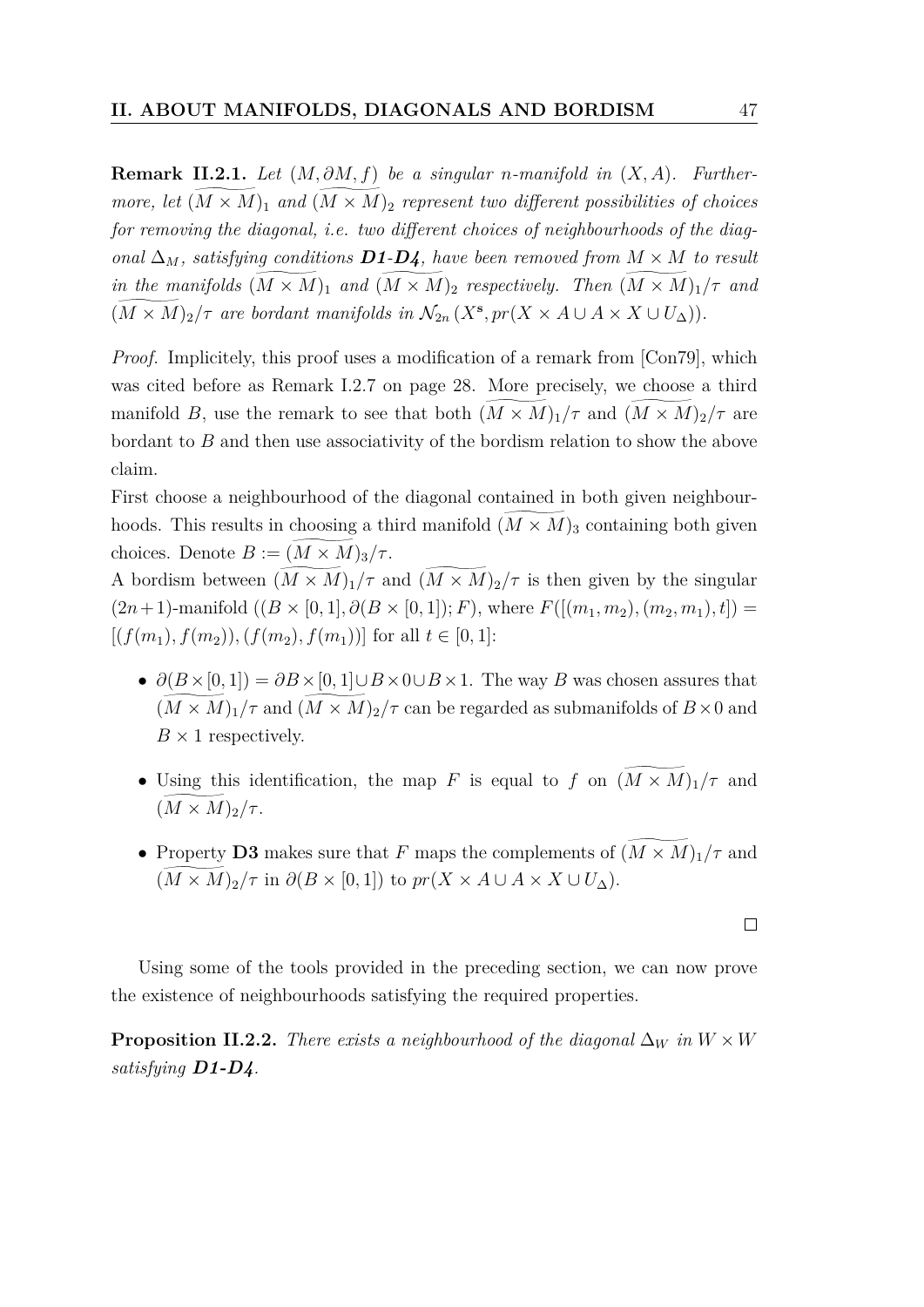*Proof.* If both  $M_0$  and  $M_1$  are the empty manifold, then it can happen that *W* has empty boundary. In that case the following construction of the neighbourhood of the diagonal can be performed more or less in the same way. Some steps can or have to be omitted then, however, which makes it even easier. So from now on it will be assumed that  $\partial W \neq \emptyset$ .

The idea of how to construct the desired neighbourhood is to use a Riemannian metric to get a squared distance function which is smooth in a neighbourhood of the diagonal and then to look at inverse images of regular values of this function. Some of these steps only work in manifolds without boundary and this explains the first step in the construction.

For the manifold  $W \times W$  with boundary, let  $D(W \times W)$  be its double<sup>[9](#page-47-0)</sup>. This is a manifold without boundary which we are going to examine very closely in the following. We start by explaining why the swapping of coordinates *τ* acts smoothly on this manifold. This is clear for all points that are surrounded by charts that are only crossed charts of the manifold *W*. But the smooth structure of  $D(W \times W)$ does not only involve such charts. During its construction angles were straightened first to get a smooth manifold  $W \times W$ , which was then glued to a copy of itself with the help of collars. Angles were only straightened at points in  $\partial W \times \partial W$ .

As explained in [Lemma II.1.4,](#page-39-1) during the straightening process there are constructed charts around points in *∂W* × *∂W* of the form

<span id="page-47-2"></span>
$$
U \times U \to \partial W \times \partial W \times \mathbb{R} \times \mathbb{R}_+, \tag{II.1}
$$

where *U* denotes a neighbourhood of the boundary *∂W* in *W*. [10](#page-47-1) Expressed in this charts the boundary of  $W \times W$  corresponds to the subset  $\partial W \times \partial W \times \mathbb{R} \times 0$  $\partial W \times \partial W \times \mathbb{R} \times \mathbb{R}_+$ .

For the smooth charts at the glueing-points of the double of  $W \times W$  a collar is used, i.e. a diffeomorphism from an open neighbourhood of the boundary of  $W \times W$  to  $\partial(W \times W) \times \mathbb{R}_+$ .

Combining the last two facts, we see that [\(II.1\)](#page-47-2) can be regarded as a collar of

<span id="page-47-1"></span><span id="page-47-0"></span><sup>9</sup>Compare [Subsection II.1.1](#page-37-2) for a definition.

<sup>&</sup>lt;sup>10</sup>To get charts that map to a subset of  $\mathbb{R}^n \times \mathbb{R}^n \times \mathbb{R} \times \mathbb{R}_+$ , one has to combine this with charts of the smooth manifold *∂W*.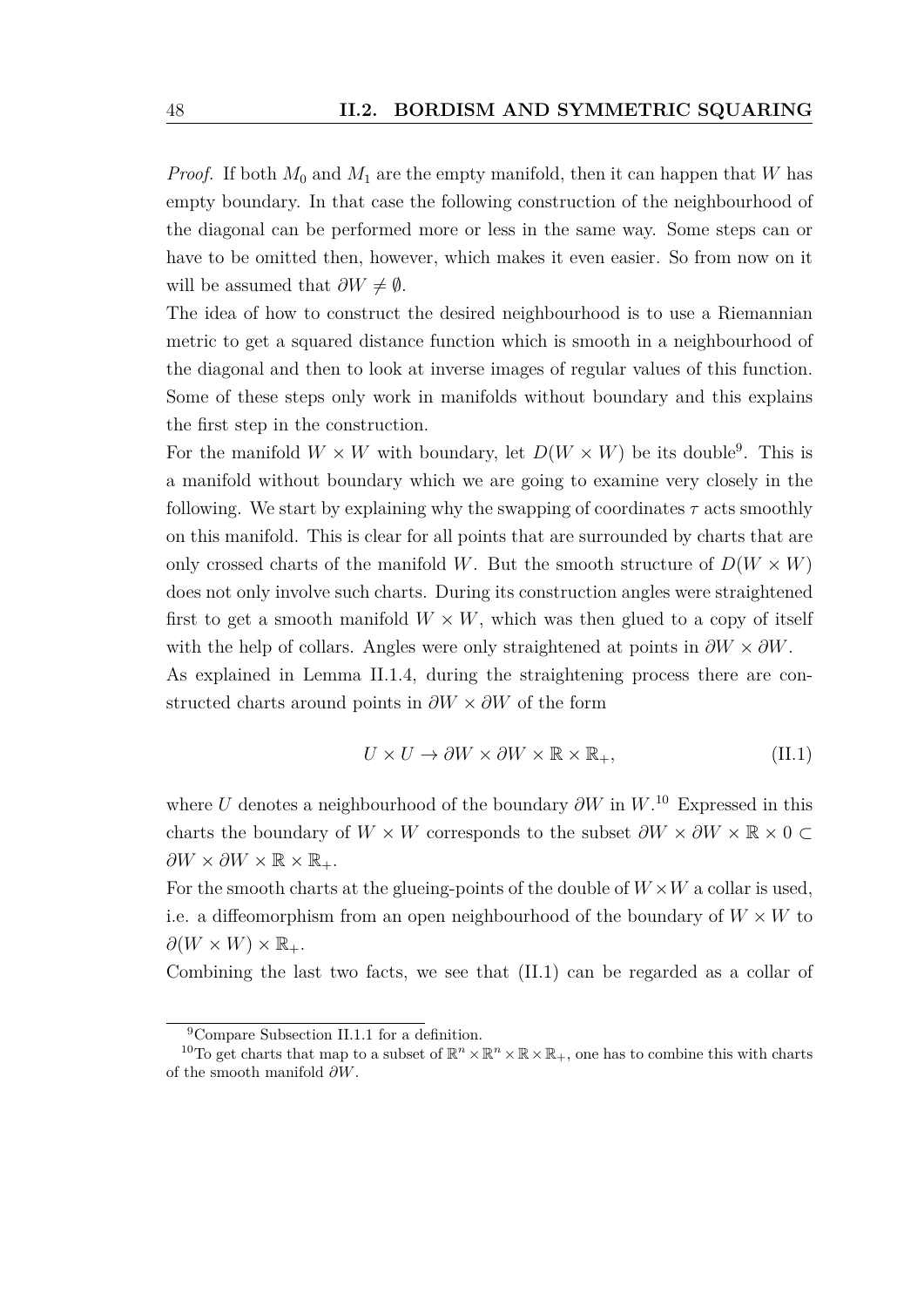$W \times W$  as well.<sup>[11](#page-48-0)</sup> This means that we can use [\(II.1\)](#page-47-2) as a chart for the double as explained in [Lemma II.1.2.](#page-37-1)

The chart [\(II.1\)](#page-47-2) is constructed with the help of the diffeomorphism

$$
\alpha \colon \mathbb{R}_+ \times \mathbb{R}_+ \setminus (0,0) \to \mathbb{R} \times \mathbb{R}_+ \setminus (0,0) \text{ given by}
$$
  

$$
(r,\theta) \mapsto (r,2\theta) \text{ for } 0 \le \theta \le \pi/2 \text{ in polar coordinates.}
$$

Using this, the map representing the action  $\tau$  can be written as

$$
(x, y, r, \theta) \mapsto (y, x, r, \pi - \theta)
$$
 for  $0 \le \theta \le \pi$  in polar coordinates

in the neighbourhood of boundary points of  $W \times W$  in  $D(W \times W)$ . So  $\tau$  acts smoothly on  $D(W \times W)$ .

This means that we can choose a Riemannian metric on  $D(W \times W)$  which is invariant under the action  $\tau$ .<sup>[12](#page-48-1)</sup> Furthermore, as it is a fixed point set of a smooth action, the double  $D(\Delta_W)$  of the diagonal  $\Delta_W$  in  $W \times W$  is then a compact, embedded, Riemannian submanifold of  $D(W \times W)$ . So [Lemma II.1.5](#page-40-2) on page [41](#page-40-2) assures that there exists a neighbourhood of  $D(\Delta_W)$  in  $D(W \times W)$  such that the square of the distance function  $R^2$ :  $D(W \times W) \to \mathbb{R}_+$ , which assigns to every point the square of its distance from the double-diagonal  $D(\Delta_W)$ , is smooth in that neighbourhood.

Because of Sard's Theorem<sup>[13](#page-48-2)</sup>, we can choose a regular value  $\delta > 0$  of  $R^2$  and  $R^2_{\vert \partial(W \times W)}$  such that

<span id="page-48-3"></span>
$$
(R^2)^{-1}([0,\delta)) \subset (F \times F)^{-1}(U_\Delta). \tag{II.2}
$$

The next and last step of the construction is now to undo the doubling of the manifold  $W \times W$ , i.e. the claim is that  $V_{\Delta} := (R^2)^{-1}([0,\delta)) \cap W \times W$  is a neighbourhood of the diagonal with the properties  $D1-D4$ . The way  $\delta$  was chosen in [\(II.2\)](#page-48-3) immediately tells us that **D3** is satisfied by  $V_{\Delta}$ .

Condition **D2** is fulfilled since we defined  $V_{\Delta}$  by means of the distance from the diagonal and because we chose a *τ* -invariant Riemannian metric to determine that

<span id="page-48-0"></span> $11$ Collars are unique, c.f. [Remark II.1.3.](#page-0-0) That is why the differentiable structure of the double does not depend on the chosen collar.

<span id="page-48-1"></span><sup>&</sup>lt;sup>12</sup>The existence of such a metric follows from Theorem VI.2.1 in [\[Bre72\]](#page-80-2).

<span id="page-48-2"></span><sup>13</sup>See for example Chapter 2 in [\[Mil65b\]](#page-81-6).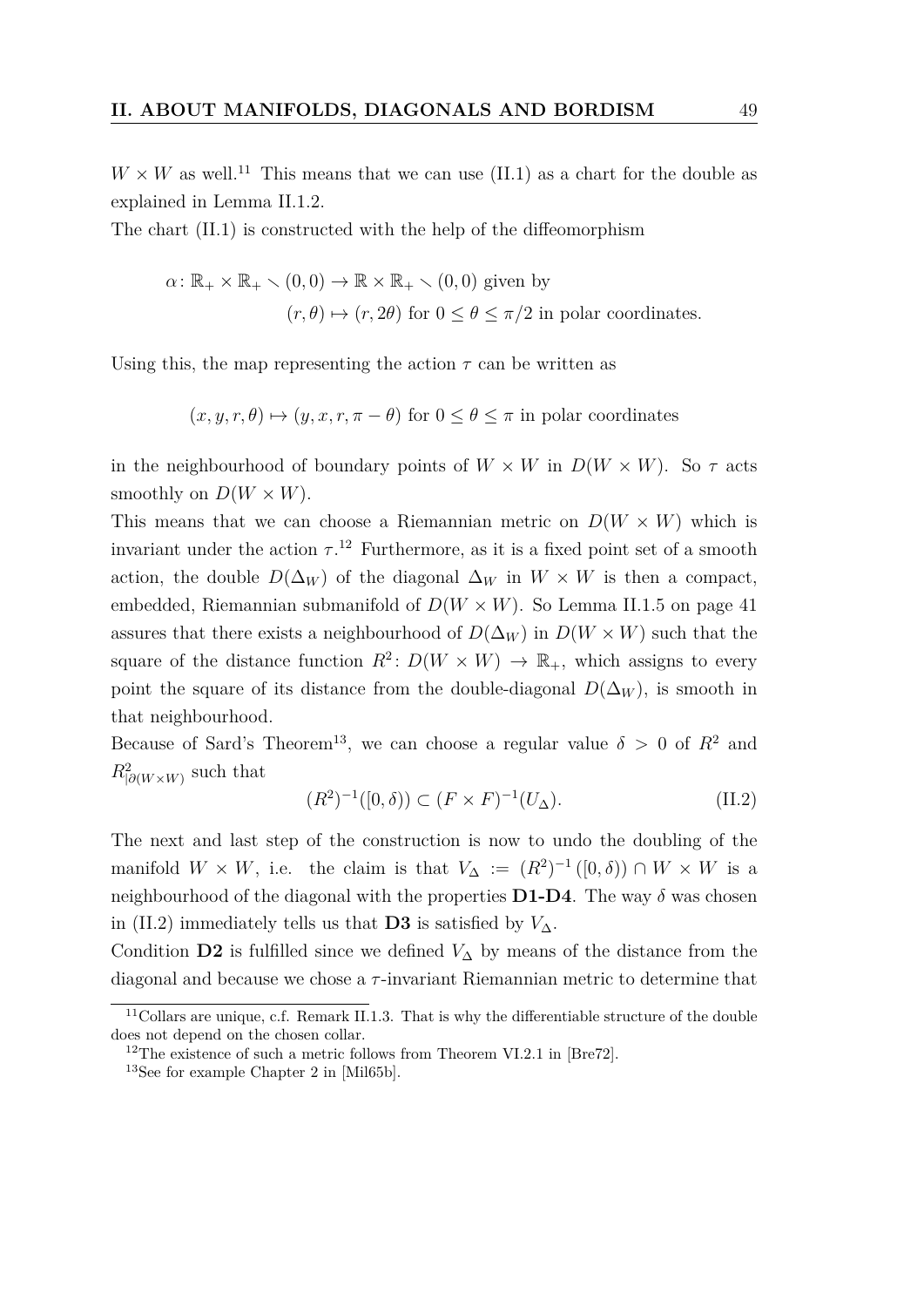distance. From these two facts it follows that points  $(x, y)$  have the same distance from the diagonal as points (*y, x*) have.

To prove **D1**, we have to take a close look at the charts involved in the construction, because we have to show that the complement of  $V_{\Delta}$ , i.e.  $\mathcal{V} := (W \times W) \cap$  $(R^2)^{-1}([\delta,\infty))$ , is a smooth  $2n+2$ -dimensional manifold with boundary. For  $(x, y) \in \mathcal{V}$ , we distinguish between the following cases:

 $(a)$   $(x, y) \notin \partial(W \times W)$  and  $R^2(x, y) > \delta$ . This is the easiest case, concerning only the interior of  $\mathcal V$ . In a neighbourhood of this point the original charts of  $W \times W$  can be used for a manifold structure on  $\mathcal{V}$ , since these are used for the differentiable structures in the doubling-construction as well as they can be used to equip the inverse image set  $(R^2)^{-1}((\delta,\infty))$  with a differentiable structure.

The following three cases concern the boundary of  $V$ .

- <span id="page-49-1"></span>(b)  $(x, y) \notin \partial(W \times W)$  and  $R^2(x, y) = \delta$ . For points in  $(R^2)^{-1}(\delta)$  boundary charts fitting together with the interior ones are constructed as follows. For simplicity define  $h := (R^2 - \delta) : D(W \times W) \rightarrow$ R, such that zero is a regular value for *h*. Using the properties of that regular value 0 of *h*, find charts<sup>[14](#page-49-0)</sup>  $\varphi: U \to \mathbb{R}^{2(n+1)}$  of  $D(W \times W)$  around  $(x, y)$  and a sign-preserving chart  $\psi: V \to \mathbb{R}$  of  $\mathbb{R}$  around 0, such that  $\tilde{h} := (\psi \circ h \circ$  $\varphi^{-1}$ :  $\varphi(U) \to \mathbb{R}$  is of the form  $(x_1, x_2, \ldots, x_{2(n+1)}) \mapsto x_1$ . Then  $\tilde{h}^{-1}([0,\infty)) = \{(x_1, x_2, \ldots, x_{2(n+1)}) \in \varphi(U) : x_1 \geq 0\}$  is open in  $\mathbb{R}^{2(n+1)}_+$ and  $\varphi$  restricted to  $\varphi^{-1}(\tilde{h}^{-1}([0,\infty)))$  is a boundary chart for  $(R^2)^{-1}([\delta,\infty))$ around  $(x, y)$ . Since  $\varphi$  is a chart of  $W \times W$  around  $(x, y)$  as well, because  $(x, y)$  does not lie in the boundary of  $W \times W$ , this construction gives smooth
- (c) (*x, y*) ∈ *∂*(*W* × *W*) and *R*<sup>2</sup> (*x, y*) *> δ*:

boundary charts for  $\mathcal V$ .

Since we deal with a point in the boundary  $\partial(W \times W)$  and the smooth structure that it inherits as a subset of the double  $D(W \times W)$ , we have to think about the collar in  $(II.1)$  above in connection with the map  $R^2$ . In terms of this

+

<span id="page-49-0"></span><sup>14</sup>See for instance "Local Submersion Theorem" on page 20 in [\[GP74\]](#page-80-3) to learn how.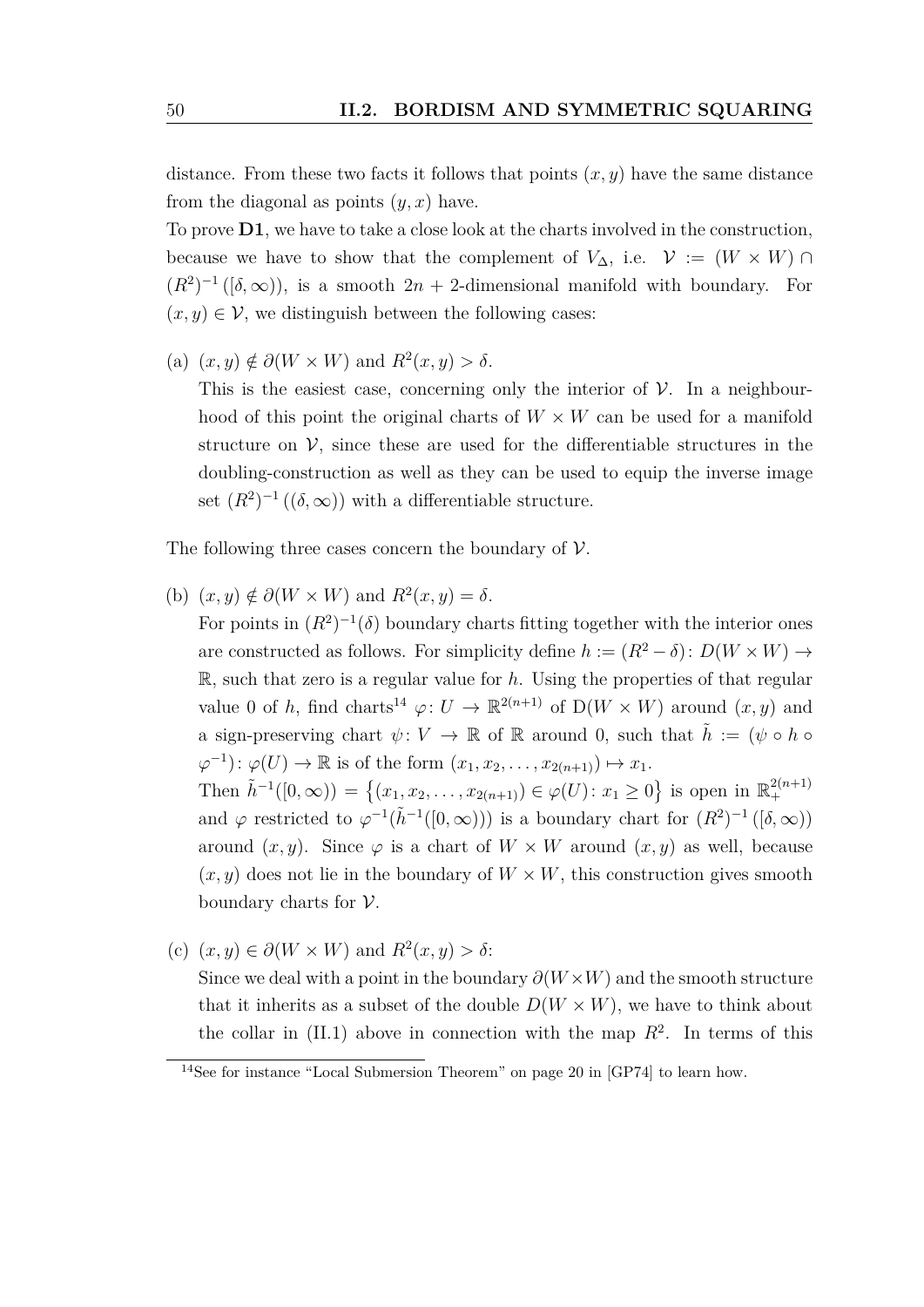collar the map  $R^2$  can be written as<sup>[15](#page-50-0)</sup>

<span id="page-50-1"></span>
$$
(x, y, r, \theta) \mapsto r^2 \cos^2 \theta + \frac{1}{2} d(x, y)^2
$$
 for  $0 \le \theta \le \pi$  in polar coordinates, (II.3)

since the diagonal corresponds to the *y*-axis in the half plane  $\mathbb{R} \times \mathbb{R}_+$  above. Here *d*(−*,* −) denotes the Riemannian distance between two points and to see the above formula we use that the squared distance in product spaces is the sum of the squared distances in each single space. This is a smooth map and the inverse image of the set  $(\delta, \infty)$  with respect to this map is open in  $\partial W \times \partial W \times \mathbb{R} \times \mathbb{R}_+$  and has a smooth structure coming from the collaring charts described above.

(d)  $(x, y) \in \partial(W \times W)$  and  $R^2(x, y) = \delta$ .

In this case it will be necessary to straighten angles as in [Lemma II.1.4](#page-39-1) on page [40.](#page-39-1) To be able to straighten angles of  $V$ , this lemma requires the subset  $\tilde{V} := \{(x, y) \in \mathcal{V} | (x, y) \in \partial(W \times W) \text{ and } R^2(x, y) = \delta \}$  to be a 2*n*dimensional differentiable submanifold of  $\mathcal V$ . It also requires  $\tilde V$  to have a neighbourhood *U* and a homeomorphism  $\phi$  onto  $\tilde{V} \times \mathbb{R}_+ \times \mathbb{R}_+$  with  $\phi(x) = (x, 0, 0)$  for  $x \in \tilde{V}$  and where  $\phi$  is a diffeomorphism from  $U \setminus \tilde{V}$  onto  $\tilde{V} \times \mathbb{R}_+ \times \mathbb{R}_+ \setminus \tilde{V} \times 0 \times 0$ . To see this, we combine the two preceding cases. First look at the smooth map [\(II.3\)](#page-50-1) and its restriction to the boundary of  $W \times W$ . Using Sard's Theorem again, we can assume, that  $\delta$  is a regular value for both these maps expressed in terms of the collaring charts. The inverse image of  $\delta$  with respect to the restricted map is then a smooth manifold and it is also exactly the subset  $V$ required to be a submanifold above.

For the other requirement, recall that in [\(c\)](#page-50-1) it was shown that the inverse image of  $(\delta, \infty)$  can be viewed as a subset of  $\partial W \times \partial W \times \mathbb{R} \times \mathbb{R}_+$ . Using the same methods as in [\(b\)](#page-49-1) with respect to this subset, one can show that the inverse image of  $[\delta, \infty)$  can be viewed as a subset of  $\partial W \times \partial W \times \mathbb{R}_+ \times \mathbb{R}_+$ . But this is a neighbourhood of  $\tilde{V}$  and the maps just used while performing the construction as in [\(b\)](#page-49-1) and [\(c\)](#page-50-1) can be combined to give a map with the properties requested for  $\phi$ . This means that we can straighten angles here as

<span id="page-50-0"></span><sup>&</sup>lt;sup>15</sup>For this to work we assume that the Riemannian metric we chose at the beginning was chosen in a way such that it gives the true distances in the above situation.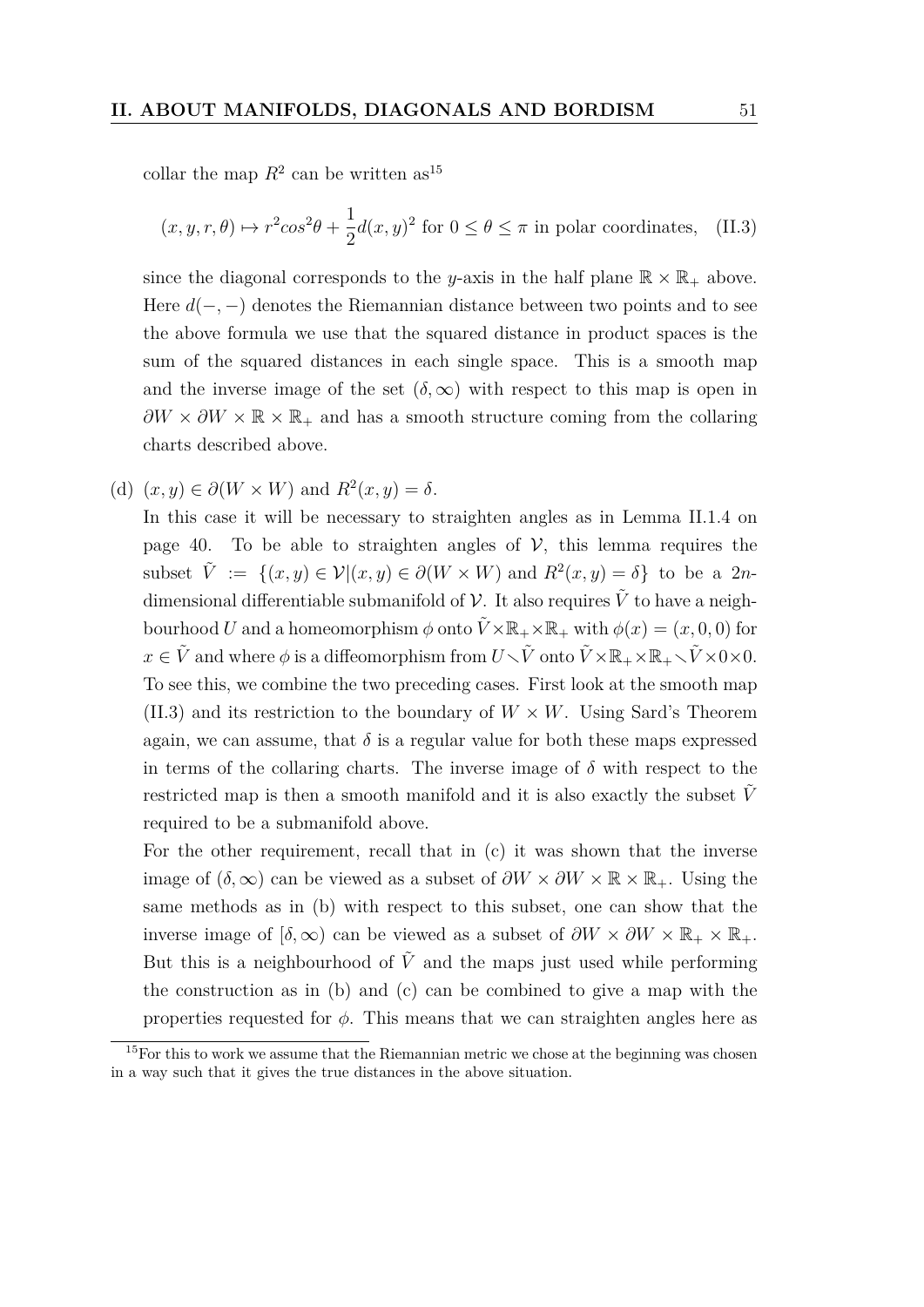in [Lemma II.1.4](#page-39-1) and so there exists a smooth structure on  $\mathcal V$ .

What is left to prove for **D4** is that  $M_i \times M_i \cap (R^2)^{-1}$  ([ $\delta, \infty$ )) are smooth compact manifolds with boundary for  $i = 0, 1$ , since the other two properties are satisfied automatically. Without loss of generality, using Sard's Theorem again, we can assume that  $\delta$  is a regular value for the restriction of  $R^2$  to the smooth compact manifolds  $M_i \times M_i$  and their boundaries for  $i = 0, 1$  respectively. This means that we are in the same situation as in the above investigation. Namely, we have to deal with a smooth manifold with boundary of the form of a cartesian product where a neighbourhood of the diagonal is cut out with the help of a squared distance function. That is why we can repeat similar arguments as in the previous reasoning to show that the complement of this neighbourhood in the manifolds  $M_i \times M_i$  is itself a smooth manifold with boundary.  $\Box$ 

<span id="page-51-2"></span>**Notation II.2.3.** *From now on, a cartesian product -* × *- where a neighbourhood of the diagonal is removed satisfying all D1*-*D4 will be indicated by*  $\overrightarrow{•} \times \overrightarrow{•}$ *, more precisely*  $\widetilde{\bullet}$   $\times$   $\widetilde{\bullet}$  := ( $\widetilde{\bullet}$   $\times$   $\widetilde{\bullet}$ )  $\times$  ( $V_{\Delta} \cap (\widetilde{\bullet} \times \widetilde{\bullet})$ ), where  $V_{\Delta}$  denotes a neighbourhood of the *diagonal as defined in the proof above.*

#### <span id="page-51-1"></span>**II.2.2 The unoriented case**

It is now time to prove one of our main results, namely that symmetric squaring induces a well-defined map in (unoriented) bordism.

<span id="page-51-0"></span>**Theorem II.2.4.** *Let* (*X, A*) *be a pair of topological spaces. The map*

$$
(\ \cdot\ )^{\mathbf{s}}\colon \mathcal{N}_n(X,A)\to \check{\mathcal{N}}_{2n}\left((X,A)^{\mathbf{s}}\right)
$$

*defined by mapping* (*M, ∂M*; *f*) *to*

$$
(M, \partial M; f)^{\bf s}:=\left\{ \widetilde{(M\times M)}/\tau, \partial (\widetilde{(M\times M)}/\tau) ; f^{\bf s}_{\widetilde{[(M\times M)}/\tau}\right\}_{U_i\supset \Delta_X open},
$$

*where each*  $M \times M$  *is chosen such that it satisfies conditions*  $D1-D4$  *with respect to one open neighbourhood*  $U_i$  *of*  $\Delta_X$ *, is well defined.*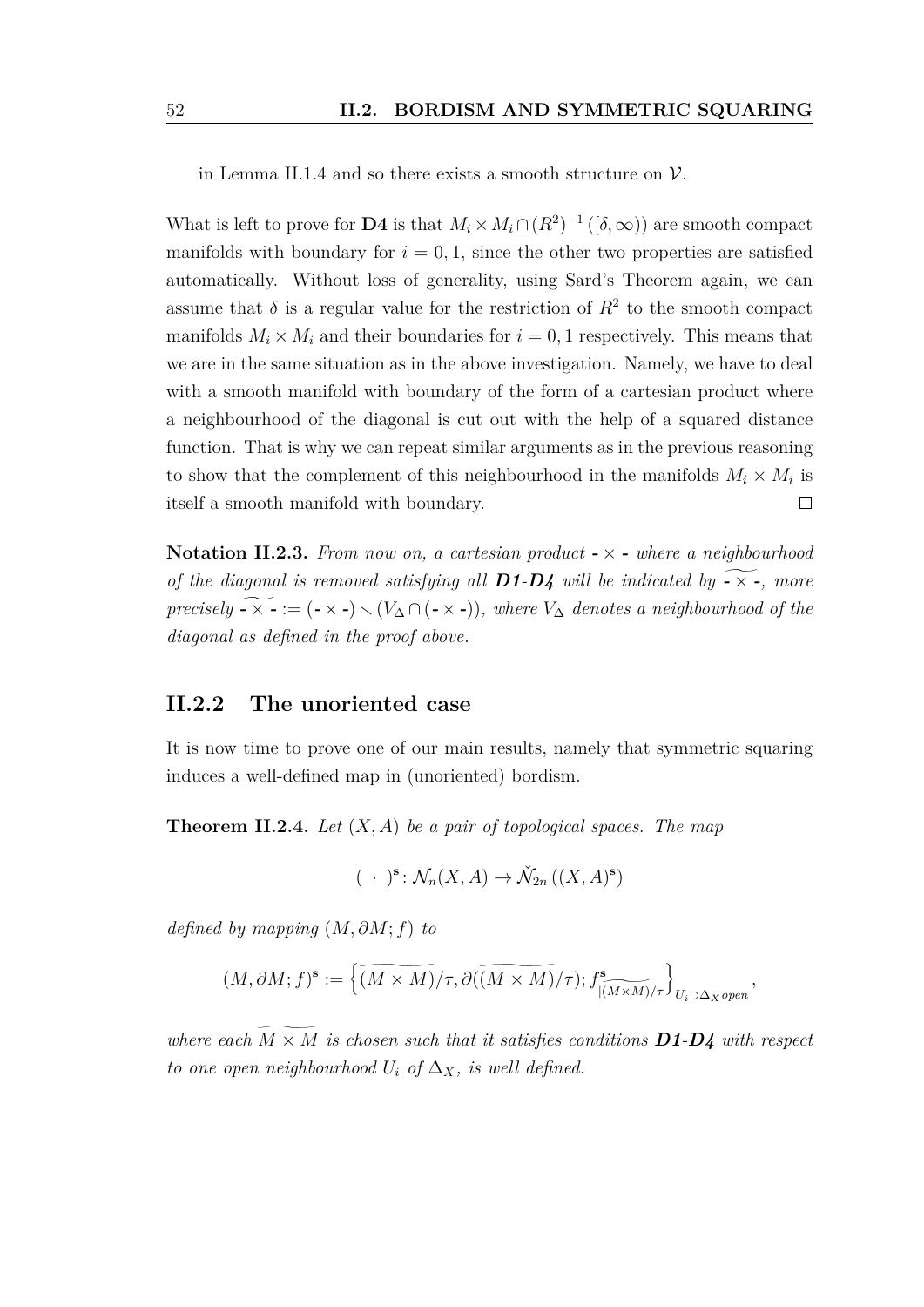*Proof.* Let  $(M_0, \partial M_0; f_0)$  and  $(M_1, \partial M_1; f_1)$  be two bordant singular *n*-manifolds. Furthermore, let  $(W, \partial W; F)$  be a bordism between them, which means

- 1. *W* is a compact  $(n + 1)$ -manifold with boundary.
- 2. It is  $\partial W = M_0 \cup M_1 \cup M'$  with  $\partial M' = \partial M_0 \cup \partial M_1$  and  $M_i \cap M' = \partial M_i$  for  $i = 0, 1.$
- 3.  $F_{|M_i} = f_i$  for  $i = 0, 1$ .
- 4.  $F(M') \subset A$ .

To show that the map in question is well-defined, we need to show that bordant elements are mapped to bordant elements. To be bordant in  $\check{\mathcal{N}}_{2n}((X, A)^s)$  means to be bordant in each level of the inverse limit, i.e. in each bordism group of the limit related to one neighbourhood of the diagonal in  $X \times X$ . So we fix one open neighbourhood  $U_{\Delta}$  of the diagonal  $\Delta_X$  in  $X \times X$  and look at  $\widetilde{M_i \times M_i}$  with respect to this neighbourhood  $(i = 0, 1)$ .

A singular bordism between  $((M_0 \times M_0)/\tau, \partial((M_0 \times M_0)/\tau); f_0^s)$  $|(M_0\times M_0)/\tau$ ) and  $((M_1 \times M_1)/\tau, \partial((M_1 \times M_1)/\tau); f_1^{\text{s}})$  $\frac{|(M_1 \times M_1)}{I} / \tau$ ) is now to be constructed, valid in the group  $\mathcal{N}_{2n}(X^s, pr(X \times A \cup A \times X \cup U_{\Delta}))$ . This will be done in several steps and it will be done using the above given bordism  $(W, \partial W; F)$ . We start by constructing a bordism between the squared manifolds disregarding the action of the involution  $\tau$ . For this we use a Morse function and look at the fibred product with respect to this function as a subset of  $W \times W$ . Then we analyse the constructed bordism and observe that dividing it by the involution  $\tau$  gives the desired bordism between the symmetric squared manifolds.

So we first choose a Morse function  $f: W \to [0,1]$ , as in [Theorem II.1.9,](#page-42-1) with the following properties

- 1. *f* does not have any critical points in a neighbourhood of *∂W*,
- 2.  $f^{-1}(i) = M_i$  for  $i = 0, 1$ ,
- 3.  $f_{|M'}$  is a Morse function on the triad  $(M'; \partial M_0, \partial M_1)$ ,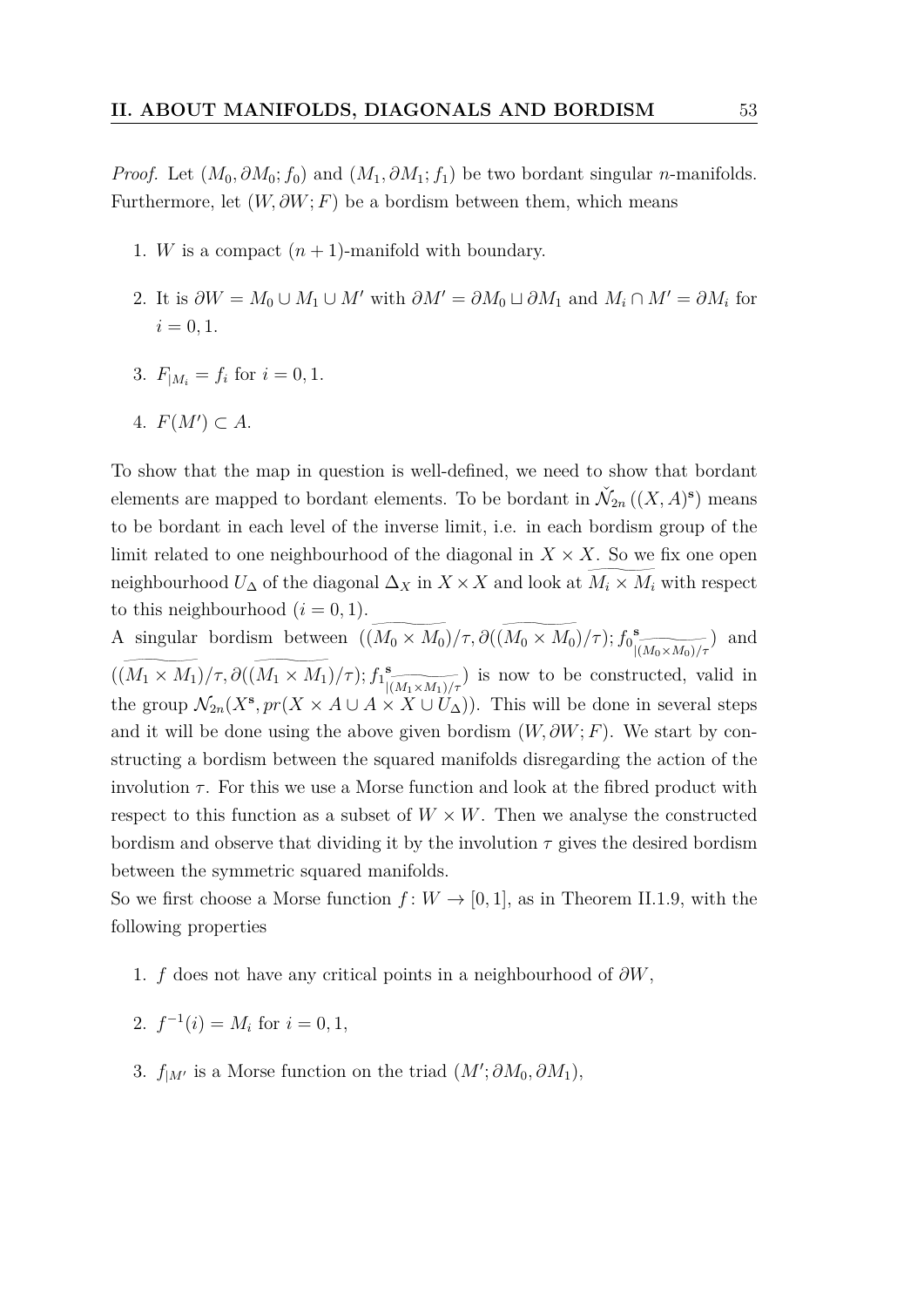4. *f* takes distinct values at distinct critical points of *f* and additionally no critical point of  $f_{|M|}$  has the same value as any critical point of f.

Now we form the fibred product *B* with respect to this map, i.e.

$$
B = \{(x, y) \in W \times W | f(x) = f(y) \}.
$$

This can as well be interpreted as an inverse image of the map

$$
\bar{f}: W \times W \to [-1, 1]
$$
, defined by  
\n $(x, y) \mapsto f(x) - f(y)$ , namely  $B = \bar{f}^{-1}(0)$ .

Consider now first the (non-compact) set  $B \setminus \Delta_W$ . It will be shown that this consists only of regular points for  $\bar{f}$  and  $\bar{f}_{|\partial(W\times W)}$ , so<sup>[16](#page-53-0)</sup>  $B \setminus \Delta_W$  has the structure of a smooth (non-compact)  $(2n + 1)$ -manifold with boundary and its boundary<sup>[17](#page-53-1)</sup> is  $\partial B = B \cap \partial (W \times W)$ .

Regularity of the map  $\bar{f}$  is given at a point  $(x, y)$  if and only if at least one of the points *x* or *y* in *W* is a regular point for *f*. For  $x \neq y$ , which are both critical for f, it follows from the fourth condition above, that  $f(x) \neq f(y)$ , so  $(x, y) \notin B$ , which shows that  $B \setminus \Delta_W$  only consists of regular points for  $\bar{f}$ .

To obtain the fact that the boundary of *B* is just the intersection of the boundary of  $W \times W$  with *B*, we need to show that the restriction  $\bar{f}_{\theta(W \times W)}$  to the boundary of  $W \times W$  is regular on  $(B \cap \partial(W \times W)) \setminus \Delta_W$ . So let now  $x \neq y$  with  $(x, y) \in$  $\partial(W \times W)$  and without loss of generality let  $x \in \partial W$ . The first assumption for *f* then tells us that *x* is regular for *f*. Thus, for  $(x, y)$  being a candidate for a critical point for  $\bar{f}_{|\partial(W\times W)}$  it is necessary that *x* is critical for  $f_{|\partial W}$  and *y* is critical for *f*. It would follow from the first property of *f* again that  $y \notin \partial W$ , if  $(x, y)$  was critical in this context. The second and fourth condition above together then would yield  $f(x) \neq f(y)$ . This means that  $(x, y) \notin B$  if  $(x, y)$  was critical.

As in the proof for the existence of a neighbourhood of the diagonal<sup>[18](#page-53-2)</sup> that has a

<span id="page-53-0"></span><sup>16</sup>See Proposition VIII.5.2 in [\[tD00\]](#page-82-0) or the Preimage Theorem in section 1.4 of [\[GP74\]](#page-80-3). This theorem is sometimes called Regular Value Theorem or Submersion Theorem as well. It will be used in various versions in the following.

<span id="page-53-1"></span><sup>17</sup>To avoid complicated notation, we speak of the boundary of *B* and write *∂B* although *B* is not a manifold everywhere.

<span id="page-53-2"></span><sup>18</sup>See [Proposition II.2.2.](#page-46-0)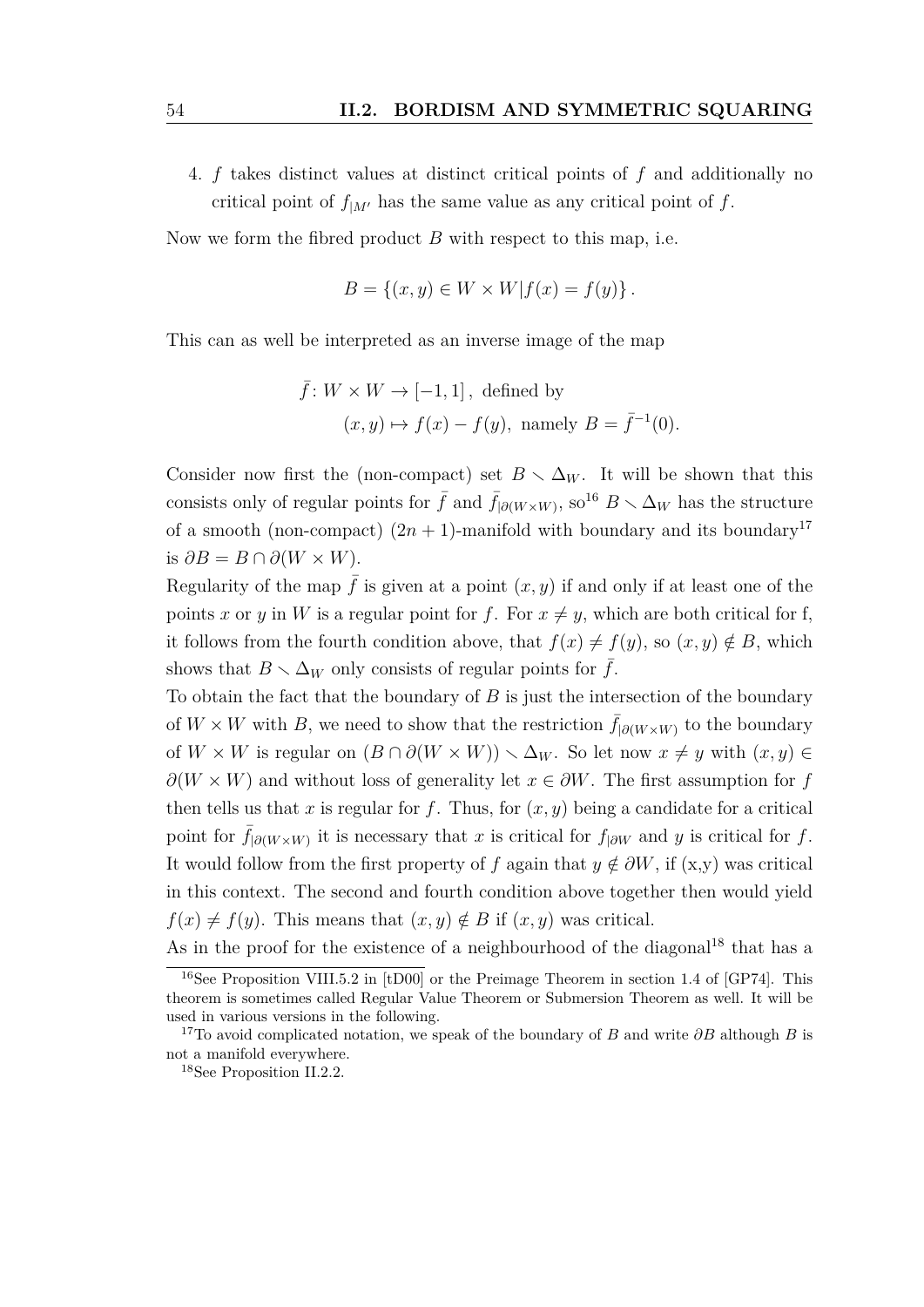complement which is a smooth compact manifold with boundary, it can thus be shown that *B* reduced by the above chosen neighbourhood of the diagonal  $\Delta_W$  in  $W \times W$  is a smooth compact manifold with boundary of dimension  $2n + 1$ . To use this proposition here, you have to choose a regular value for the (locally smooth) function that represents the squared distance from the diagonal on  $W \times W$  and *B* simultaneously, which is possible because of Sard's Theorem.<sup>[19](#page-54-0)</sup>

From now on let  $\ddot{B}$  denote this manifold, which in fact is even more than that, it is a bordism.

**Claim.** <sup>[20](#page-54-1)</sup> *The singular*  $2n$ *-manifold*  $(\widetilde{M_0 \times M_0}, \partial(\widetilde{M_0 \times M_0}); (f_0 \times f_0))$  $|M_0 \times M_0$  $\setminus$ and the singular  $2n$ *-manifold*  $\left(\widetilde{M_1 \times M_1}, \partial \left(\widetilde{M_1 \times M_1}\right); (f_1 \times f_1)\right)$  $|M_1 \times M_1|$  *are bordant in*  $\mathcal{N}_{2n}(X \times X, X \times A \cup A \times X \cup U_{\Delta})$  *via the singular manifold*  $(\tilde{B}, \partial \tilde{B}; (F \times$  $(F)_{|\tilde{B}}$ .

For this claim it is left to be checked that

(a) 
$$
\partial \tilde{B} = (\widetilde{M_0 \times M_0}) \cup (\widetilde{M_1 \times M_1}) \cup \tilde{M}
$$
 and  $\partial \tilde{M} = \partial (\widetilde{M_0 \times M_0}) \cup \partial (\widetilde{M_1 \times M_1})$   
and  $(\widetilde{M_i \times M_i}) \cap \tilde{M} = \partial (\widetilde{M_i \times M_i})$  for  $i = 0, 1$ .

(b) 
$$
(F \times F)_{\widetilde{[(M_i \times M_i)}} = (f_i \times f_i)_{\widetilde{[(M_i \times M_i)]}}
$$
 for  $i = 0, 1$ .

(c) 
$$
(F \times F)(\tilde{M}) \subset X \times A \cup A \times X \cup U_{\Delta}
$$
.

To prove this claim, we go on in two steps. Since the diagonal of  $W \times W$  can be cut out in a way fitting nicely with submanifolds of  $W \times W$  as is shown in [Proposition II.2.2,](#page-46-0) it is easier and possible to analyse all appearing submanifolds including the neighbourhood of the diagonal as a first step. Secondly, we will then look at what happens to the accomplished results as soon as the neighbourhood of the diagonal is cut out. We will see that because of the careful way we chose the neighbourhood of the diagonal, everything will work out fine after cutting the diagonal out.

To show a version of (a) including the neighbourhood of the diagonal first, we use

<span id="page-54-1"></span><span id="page-54-0"></span><sup>19</sup>See for example Chapter 2 in [\[Mil65b\]](#page-81-6).

<sup>20</sup>The way we chose the neighbourhood of the diagonal depending on *U*<sup>∆</sup> does not change the bordism class of  $(\tilde{B}, \partial \tilde{B}; (F \times F)_{|\tilde{B}})$ , compare [Remark II.2.1.](#page-46-1)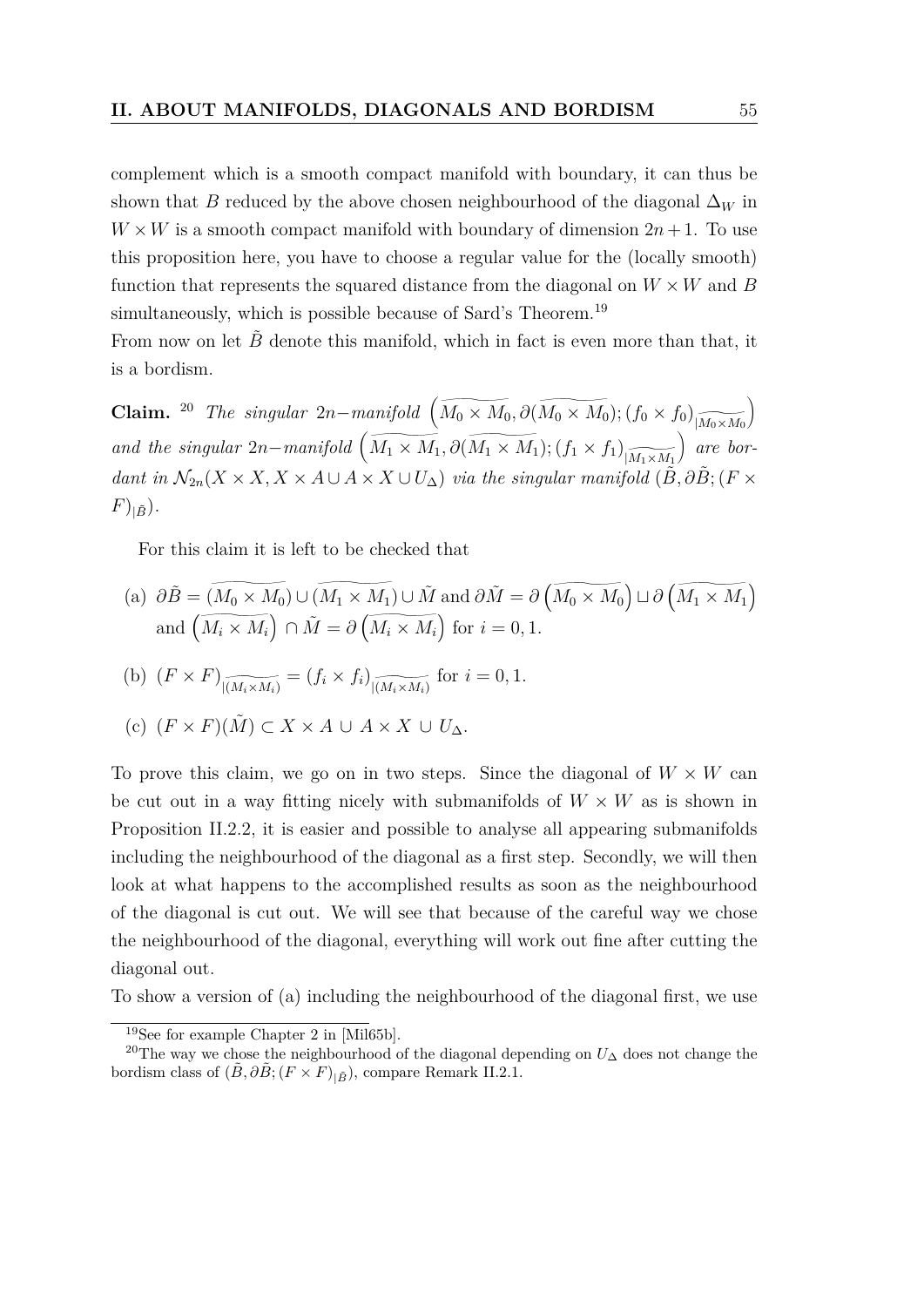the result about the boundary of *B* that we have shown above and start computing.

<span id="page-55-1"></span>
$$
\partial B = \bar{f}^{-1}(0) \cap \partial(W \times W)
$$
  
\n
$$
= \bar{f}^{-1}(0) \cap (\partial W \times W \cup W \times \partial W)
$$
  
\n
$$
= \bar{f}^{-1}(0) \cap (M_0 \times M_0 \cup M_1 \times M_1 \cup M' \times W \cup W \times M')
$$
  
\n
$$
\bigcup_{i=0,1} (M_i \times (W \times M_i) \cup (W \times M_i) \times M_i))
$$
  
\n
$$
= M_0 \times M_0 \cup M_1 \times M_1 \cup (\bar{f}^{-1}(0) \cap (M' \times W \cup W \times M'))
$$
, (II.4)

since from  $f^{-1}(i) = M_i$  for  $i = 0, 1$ , it follows that  $M_0 \times M_0 \cup M_1 \times M_1 \subset \overline{f}^{-1}(0)$ and  $\bar{f}^{-1}(0) \cap \left( \begin{array}{c} 0 \\ 0 \end{array} \right)$  $\bigcup_{i=0,1} (M_i \times (W \setminus M_i))$  = Ø for  $i = 0, 1$ .

The properties of  $\overline{M} := (\overline{f}^{-1}(0) \cap (M' \times W \cup W \times M'))$  need to be investigated next:

<span id="page-55-0"></span>
$$
\overline{M} \cap M_i \times M_i = M_i \times M_i \cap (W \times M' \cup M' \times W) \qquad \text{by } M_i \times M_i \subset \overline{f}^{-1}(0)
$$
\n
$$
= M_i \times \partial M_i \cup \partial M_i \times M_i \qquad \qquad \text{by } M_i \cap M' = \partial M_i
$$
\n
$$
= \partial (M_i \times M_i) \tag{II.5}
$$

and that is one of the properties of  $\overline{M}$  which we have to show. For the other one, the boundary of  $\overline{M}$  has to be examined. To make it easier to look at  $\partial \overline{M}$ , we remark the following equalities that all follow from the fact  $M' \subset W$  or from  $M' ⊂ ∂W$ :

$$
M' \times M' = W \times M' \cap M' \times W
$$
  

$$
\partial(M' \times W) \cap \partial(W \times M') = (\partial M' \times W \cup M' \times \partial W) \cap (\partial W \times M' \cup W \times \partial M')
$$
  

$$
= \partial M' \times M' \cup \partial M' \times \partial M' \cup M' \times M' \cup M' \times \partial M'
$$
  

$$
= M' \times M'
$$

We therefore altogether have that

$$
M' \times M' = W \times M' \cap M' \times W
$$
  
=  $\partial(M' \times W) \cap \partial(W \times M').$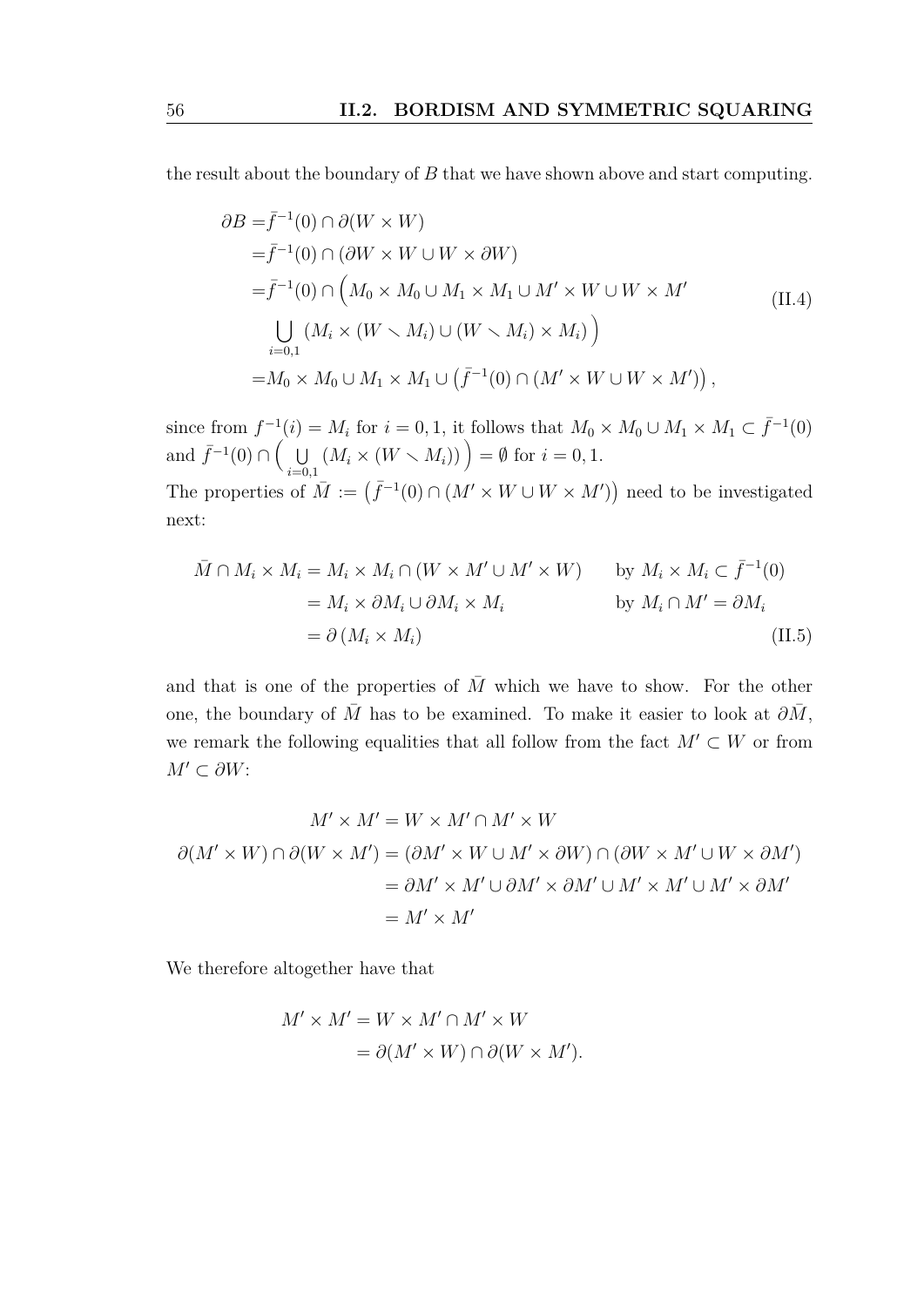We can assume<sup>[21](#page-56-0)</sup> here that the boundary of the union of manifolds with boundary, which intersect only in the intersection of their boundaries, is the union of their boundaries with the (interiors of  $2^2$ ) the intersections removed. This together with the above is what can be used to compute  $\partial(W \times M' \cup M' \times W)$ :

$$
\partial(W \times M' \cup M' \times W)
$$
  
=  $(\partial(W \times M') \cup \partial(M' \times W)) \setminus (M' \times M')^{\circ}$   
=  $((\partial(W \times M') \cup \partial(M' \times W)) \setminus (M' \times M')) \cup \partial(M' \times M'),$ 

because  $\partial(M' \times M') \subset \partial(W \times M') \cup \partial(M' \times W)$  and therefore

$$
\partial(W \times M' \cup M' \times W)
$$
  
= ((\partial W \times M' \cup M' \times \partial W \cup W \times \partial M' \cup \partial M' \times W) \setminus (M' \times M')) \cup \partial(M' \times M')  
= $M_0^{\circ} \times M' \cup M_1^{\circ} \times M' \cup M' \times M_0^{\circ} \cup M' \times M_1^{\circ} \cup (W \setminus M') \times \partial M_0 \cup$   
 $(W \setminus M') \times \partial M_1 \cup \partial M_0 \times (W \setminus M') \cup \partial M_1 \times (W \setminus M') \cup \partial (M' \times M')$   
= $M_0 \times M' \cup M_1 \times M' \cup M' \times M_0 \cup M' \times M_1 \cup (W \setminus M') \times \partial M_0 \cup$   
 $(W \setminus M') \times \partial M_1 \cup \partial M_0 \times (W \setminus M') \cup \partial M_1 \times (W \setminus M')$  (II.6)

where the identities  $\partial W = M_0 \cup M_1 \cup M'$  and  $\partial M' = \partial M_0 \cup \partial M_1$  and  $M_i \cap M' = \partial M_i$ for  $i = 0, 1$  are used. Now that we know how the boundary of  $W \times M' \cup M' \times W$ looks like, a similar analysis as before can be made to conclude that  $\bar{f}_{W \times M' \cup M' \times W}$ and  $\bar{f}_{\partial(W \times M' \cup M' \times W)}$  are regular on *B*. From this it follows that

<span id="page-56-3"></span><span id="page-56-2"></span>
$$
\partial \bar{M} = \partial (B \cap (W \times M' \cup M' \times W))
$$
  
=  $B \cap \partial (W \times M' \cup M' \times W)$   
=  $M_0 \times \partial M_0 \cup M_1 \times \partial M_1 \cup \partial M_0 \times M_0 \cup \partial M_1 \times M_1.$  (II.7)

The last step is deduced from [\(II.6\)](#page-56-2) together with the identities  $f^{-1}(i) = M_i$  and  $M_i \cap M' = \partial M_i$  for  $i = 0, 1$ .

<span id="page-56-0"></span><sup>&</sup>lt;sup>21</sup>This is possible since everything takes place inside the manifold  $W \times W$  and the submanifolds are sufficiently regular.

<span id="page-56-1"></span><sup>&</sup>lt;sup>22</sup>We use  $(-)^\circ$  to denote the interior, more precisely the notation means that what is between the brackets is to be regarded without its boundary.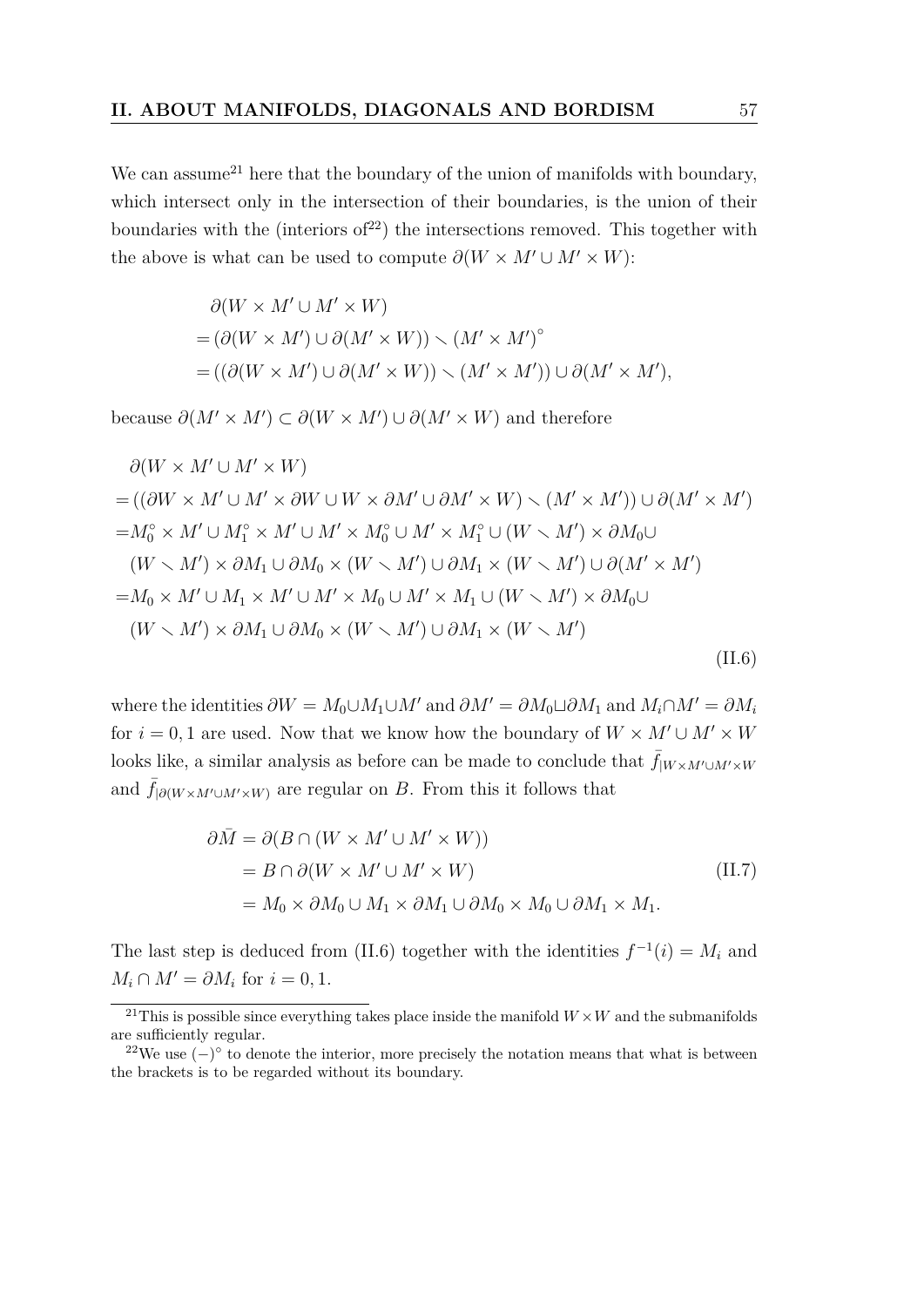As announced earlier, we will now look at these results again and try to explain what happens in the equations as soon as we cut out a neighbourhood of the diagonal. For this purpose, a notation is needed to indicate the resulting new boundary parts that arise from removing the neighbourhood of the diagonal from  $W \times W$  in the way described in [Subsection II.2.1.](#page-44-0) Using the notation from the proof of [Proposition II.2.2](#page-46-0) on page [47,](#page-46-0) let  $N := (R^2)^{-1}(\delta) \cap W \times W$ , which gives

$$
\partial(W \times W) = W \times \partial W \cup \partial W \times W \cup N \text{ with } \partial N = \partial(W \times W) \cap N.
$$

The way the neighbourhood of the diagonal was chosen, namely property **D4**, now allows the conclusion that for submanifolds of  $W \times W$  their new boundary is always *N* intersected with the submanifold. Therefore we deduce from the computations above

$$
\partial \tilde{B} = \overline{M_0 \times M_0} \cup \overline{M_1 \times M_1} \cup (B \cap (\overline{M' \times W} \cup \overline{W \times M'})) \cup (B \cap N)
$$
 so  

$$
\tilde{M} := (B \cap (\overline{M' \times W} \cup \overline{W \times M'})) \cup (B \cap N)
$$
 which gives  

$$
\partial (\overline{M_i \times M_i}) = \tilde{M} \cap (\overline{M_i \times M_i})
$$
 using (II.5).

This already shows two thirds of statement (a) in the claim we are about to prove. The same reasoning turns the corresponding equation [\(II.7\)](#page-56-3) into

$$
\overbrace{M_0\times \partial M_0\cup M_1\times \partial M_1\cup \partial M_0\times M_0\cup \partial M_1\times M_1\cup (B\cap N\cap (W\times M'\cup M'\times W))}^{\partial (B\cap (W\times \overline{M'}\cup \overline{M'}\times \overline{M'}))}.
$$

This can be used to compute  $\partial \tilde{M}$ , but more information is needed. Namely, observe that *B* ∩ *N* denotes the new boundary of *B* and the way we chose *N* means that the boundary of the new boundary of *B* is equal to the new boundary of the boundary of *B*. In symbols  $\partial(B \cap N) = \partial B \cap N$ , so from [\(II.4\)](#page-55-1) we get:

$$
\partial(B \cap N) = \bigcup_{i=0,1} (N \cap M_i \times M_i) \cup (B \cap N \cap (W \times M' \cup M' \times W)).
$$

Again using the nice behaviour of the boundary of the union of manifolds only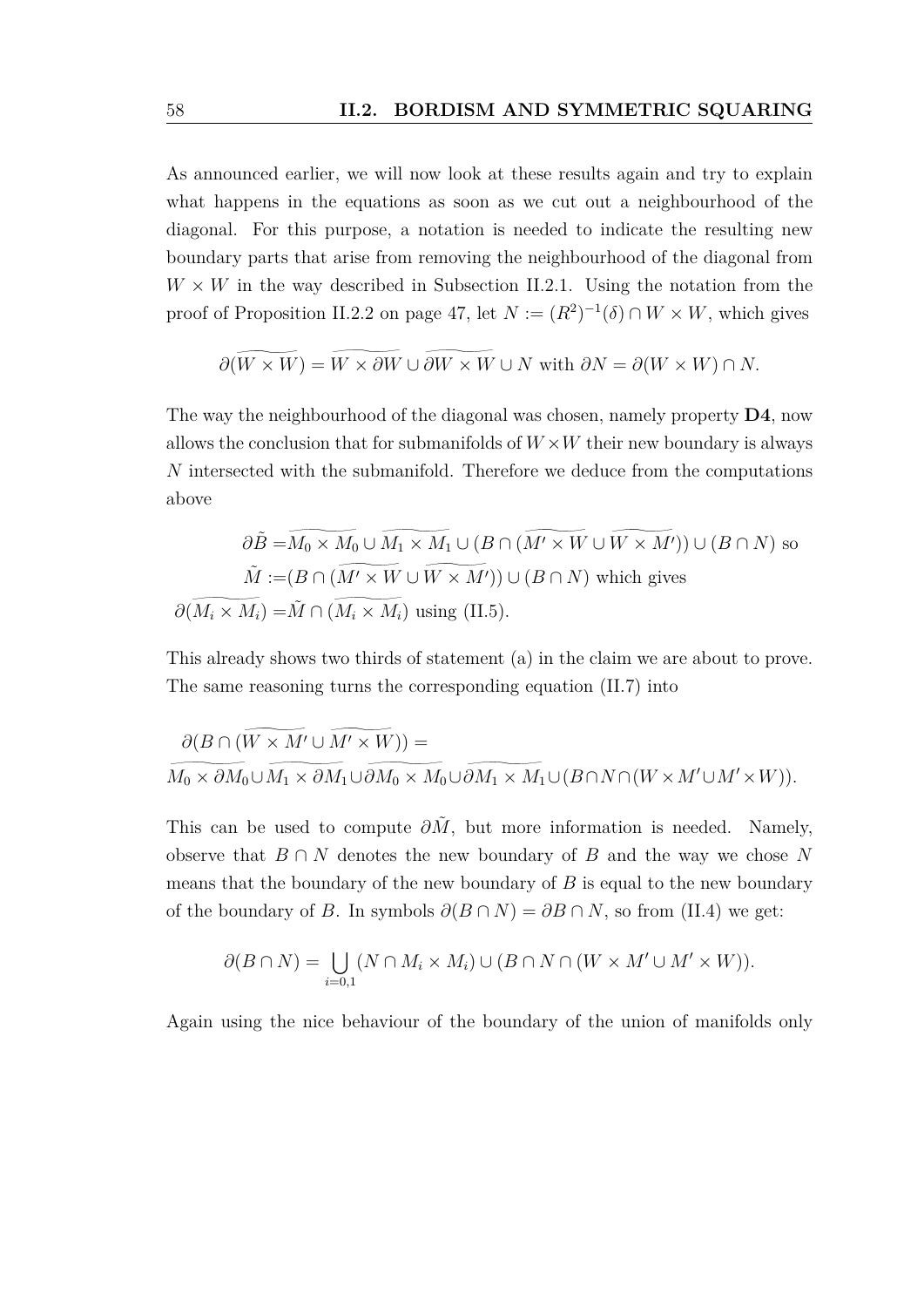intersecting in their boundaries we finally conclude

$$
\partial \tilde{M} = \left( \partial \left( B \cap \left( \widetilde{W \times M'} \cup \widetilde{M' \times W} \right) \right) \cup \partial \left( B \cap N \right) \right) \n\searrow \left( B \cap N \cap \left( W \times M' \cup M' \times W \right) \right) \n= \bigcup_{i=0,1} (N \cap M_i \times M_i) \cup \widetilde{M_0 \times \partial M_0} \cup \widetilde{M_1 \times \partial M_1} \cup \widetilde{\partial M_0 \times M_0} \cup \widetilde{\partial M_1 \times M_1} \n= \partial (\widetilde{M_0 \times M_0}) \cup \partial (\widetilde{M_1 \times M_1})
$$

which implies (a) by the special way *N* was chosen.

That the restriction of  $F \times F$  to  $M_i \times M_i$  is equal to  $f_i \times f_i$  for  $i = 0, 1$  follows directly from the corresponding property of (*W, ∂W*; *F*) as a bordism between  $(M_0, \partial M_0; f_0)$  and  $(M_1, \partial M_1; f_1)$ , which yields (b).

For (c) it has to be shown that  $\tilde{M} = \left( B \cap \left( \widetilde{M' \times W} \cup \widetilde{W \times M'} \cup N \right) \right)$  is mapped to  $X \times A \cup A \times X \cup U_{\Delta}$  under  $(F \times F)_{|\tilde{B}}$ . That *N* is mapped to  $U_{\Delta}$  is assured by **D3** and because of the property  $F(M')$  ⊂ *A* of the given bordism  $(W, \partial W; F)$ , the desired statement is true.

There is actually an easier bordism between the two manifolds above given by the fact that for two bordant manifolds  $P$  and  $Q$  the cartesian products  $P \times P$ and  $Q \times Q$  are bordant as well. It is given in the following way: Let  $V$  denote a bordism between the two manifolds *P* and *Q*. Then  $P \times P$  is bordant to  $Q \times P$ via  $V \times P$ , whereas  $Q \times P$  is bordant to  $Q \times Q$  via  $Q \times V$ , so gluing together these two bordisms along  $Q \times P$  gives a bordism as claimed.<sup>[23](#page-58-0)</sup> The problem with this easier bordism is that there is no a priori way to build the quotient of it by  $\tau$ .

However, *B* was chosen in a symmetric way, i.e. such that the involution  $\tau$  maps  $\tilde{B}$  to itself. This can be seen firstly as *B* was chosen as the subset of all  $(x, y)$  in  $W \times W$  satisfying  $f(x) = f(y)$  for a chosen Morse function. So as soon as  $(x, y)$  is contained in  $B$ , the point  $(y, x)$  is as well, which makes  $B$  symmetric. Additionally, the neighbourhood of the diagonal that is cut out from *B* had to be chosen very carefully using [Proposition II.2.2](#page-46-0) as was noted earlier. This makes it possible to build the quotient of *B* by  $\tau$  in a sensible way, which is the main reason why the constructed bordism works as claimed:

**Claim.** *The bordism*  $(\bar{B}, \partial \bar{B}; F_{|\bar{B}}^{\mathbf{s}})$  *where*  $\bar{B} := \tilde{B}/\tau$  *is a bordism as required.* 

<span id="page-58-0"></span><sup>23</sup>This works in the oriented case as well.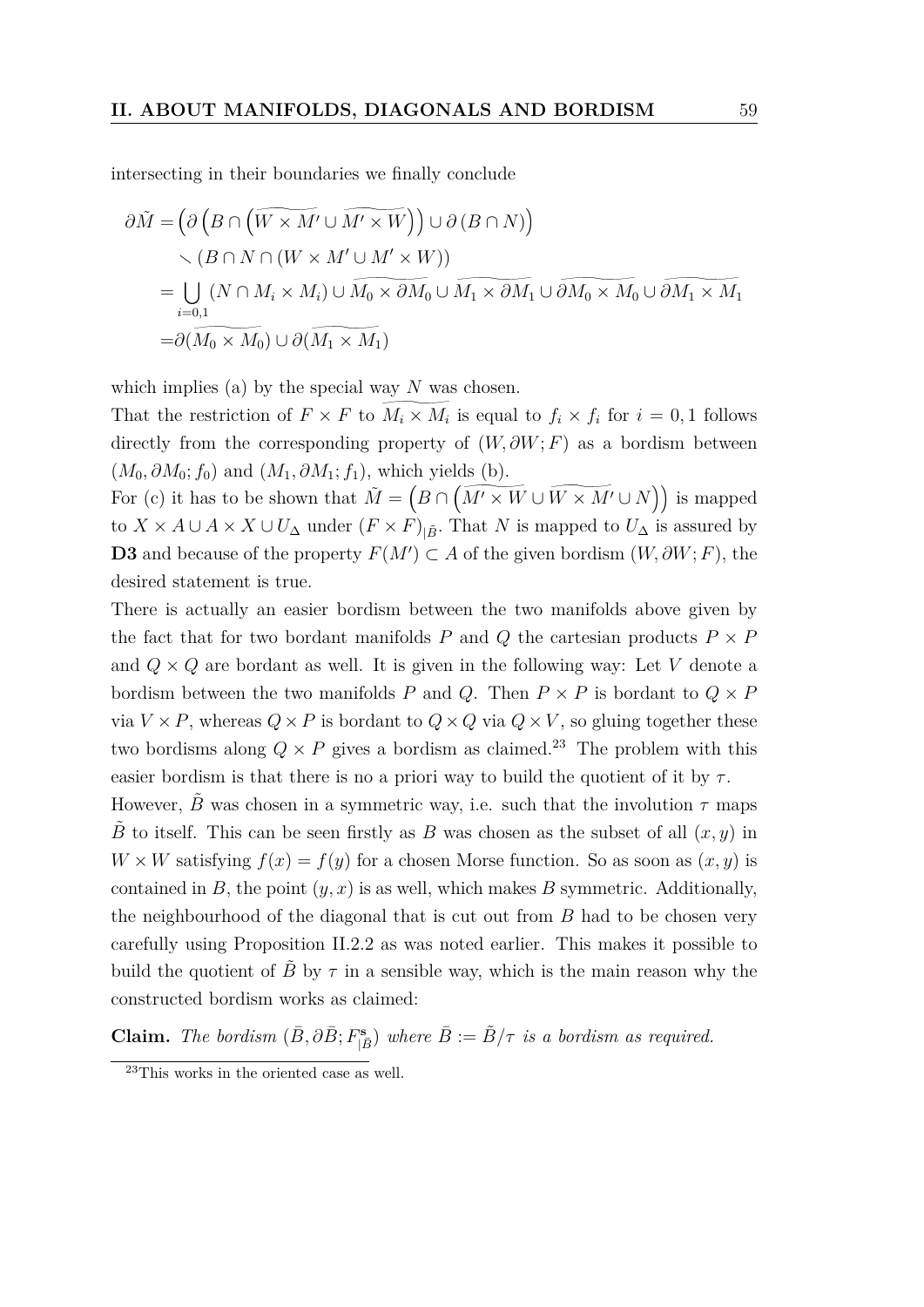There are four points to be checked. They are

- (a')  $\overline{B}$  is a compact  $(2n + 1)$ -manifold with boundary.
- $\widetilde{\partial B} = \widetilde{(M_0 \times M_0)}/\tau \cup \widetilde{(M_1 \times M_1)}/\tau \cup M$  with  $\partial M = \partial \left(\widetilde{(M_0 \times M_0)}/\tau\right) \cup \widetilde{\partial B}$  $\partial \left( \widetilde{(M_1 \times M_1)}/\tau \right)$  and  $\left( \widetilde{(M_i \times M_i)}/\tau \right)$   $\cap M = \partial \left( \widetilde{(M_i \times M_i)}/\tau \right)$  for  $i = 0, 1$ .
- $(c')$   $F^s$  $|(M_i \times M_i)/\tau$  $= f_i^{\mathbf{s}}$  $|(M_i \times M_i)/\tau$ for  $i = 0, 1$ .
- (d') *F* **s** (*M*) ⊂ *pr*(*X* × *A*) ∪ *pr*(*U*∆)
- ad (a'): We already know, that  $\tilde{B}$  is a manifold and the action of  $\tau$  on this manifold is properly discontinuous because  $\tilde{B}$  does not contain any points of the form  $(x, x)$ , which means that  $\tau$  has no fixed points. Therefore  $\overline{B}$  is a smooth compact  $(2n + 1)$ -manifold with boundary. <sup>[24](#page-59-0)</sup>
- ad (b'): It is  $\partial \bar{B} = \partial (\tilde{B}/\tau) = \partial \tilde{B}/\tau$ , since the charts of  $\bar{B}$  arise from the charts of  $\tilde{B}$  by carefully composing them with the projection  $pr: \tilde{B} \to \bar{B}$ . So (b') follows from (b) by defining  $M := \tilde{M}/\tau$ .
- ad (c'): This follows from (c) using the definition of  $F^s$  and  $f_i^s$  for  $i = 0, 1$ .
- ad (d'): With *M* defined as above, this follows from (d).

 $\Box$ 

Furthermore, we can prove that symmetric squaring is natural in the following sense.

<span id="page-59-1"></span>**Lemma II.2.5** (Naturality of the construction). Let  $n \in \mathbb{N}$ , let  $(X, A)$  and  $(Y, B)$ *be pairs of topological spaces and let*  $g: (Y, B) \rightarrow (X, A)$  *be a continuous map. Then the following diagram is commutative*

$$
\mathcal{N}_n(Y, B) \xrightarrow{\phantom{a}\mathcal{N}_2} \mathcal{N}_{2n}((Y, B)^s)
$$
\n
$$
\mathcal{N}(g) \downarrow \qquad \qquad \mathcal{N}_{2n}(g^s) \downarrow
$$
\n
$$
\mathcal{N}_n(X, A) \xrightarrow{\phantom{a}\mathcal{N}_2}(X, A)^s
$$

<span id="page-59-0"></span> $24$ See Theorem 1.88 in [\[GHL04\]](#page-80-4).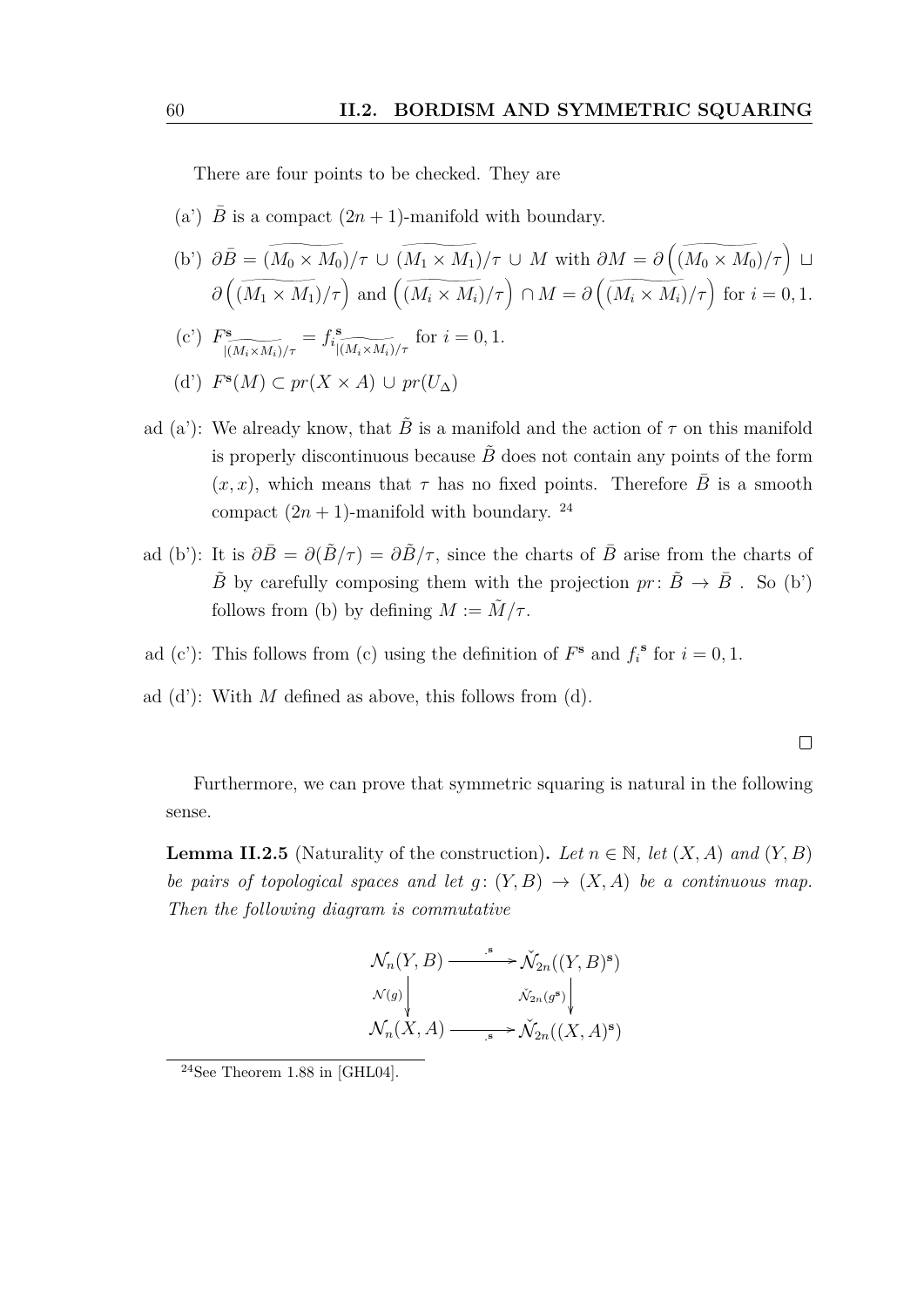*Proof.* For an arbitrary singular manifold  $[M, \partial M, f] \in \mathcal{N}_n(Y, B)$ , it has to be shown that

$$
(\mathcal{N}(g) [M, \partial M, f])^{\mathbf{s}} = \check{\mathcal{N}}_{2n}(g^{\mathbf{s}}) ([M, \partial M, f]^{\mathbf{s}}).
$$

Per definition,

$$
\begin{aligned} \left(\mathcal{N}(g) \left[M, \partial M, f\right]\right)^{\mathbf{s}} &= \left[M, \partial M, g \circ f\right]^{\mathbf{s}} \\ &= \left\{ \overbrace{(M \times M) / \tau}^{\tau, \, \partial} \left(\overbrace{(M \times M) / \tau}^{\mathbf{s}}\right); (g \circ f)_{\overbrace{[(M \times M) / \tau}^{\mathbf{s}}}\right)_{U_i \supset \Delta_{X \text{open}}}}^{\tau, \, \, \text{open}}
$$

and

$$
\tilde{\mathcal{N}}_{2n}(g^{\mathbf{s}}) ([M, \partial M, f]^{\mathbf{s}}) = \tilde{\mathcal{N}}_{2n}(g^{\mathbf{s}}) \left\{ \widetilde{(M \times M)/\tau}, \partial ((M \times M)/\tau); f^{\mathbf{s}}_{\widetilde{[(M \times M)/\tau]}} \right\}_{U_i \supset \Delta_X}
$$
\n
$$
= \left\{ \widetilde{(M \times M)/\tau}, \partial ((M \times M)/\tau); g^{\mathbf{s}} \circ f^{\mathbf{s}}_{\widetilde{[(M \times M)/\tau]}} \right\}_{U_i \supset \Delta_X \text{open}}
$$

Since the maps

$$
(g \circ f)^s
$$
 and  $g^s \circ f^s$ :  $(M \times M)/\tau$ ,  $\partial((M \times M)/\tau) \to (X, A)^s$ 

are equal, the lemma follows.

 $\Box$ 

*.*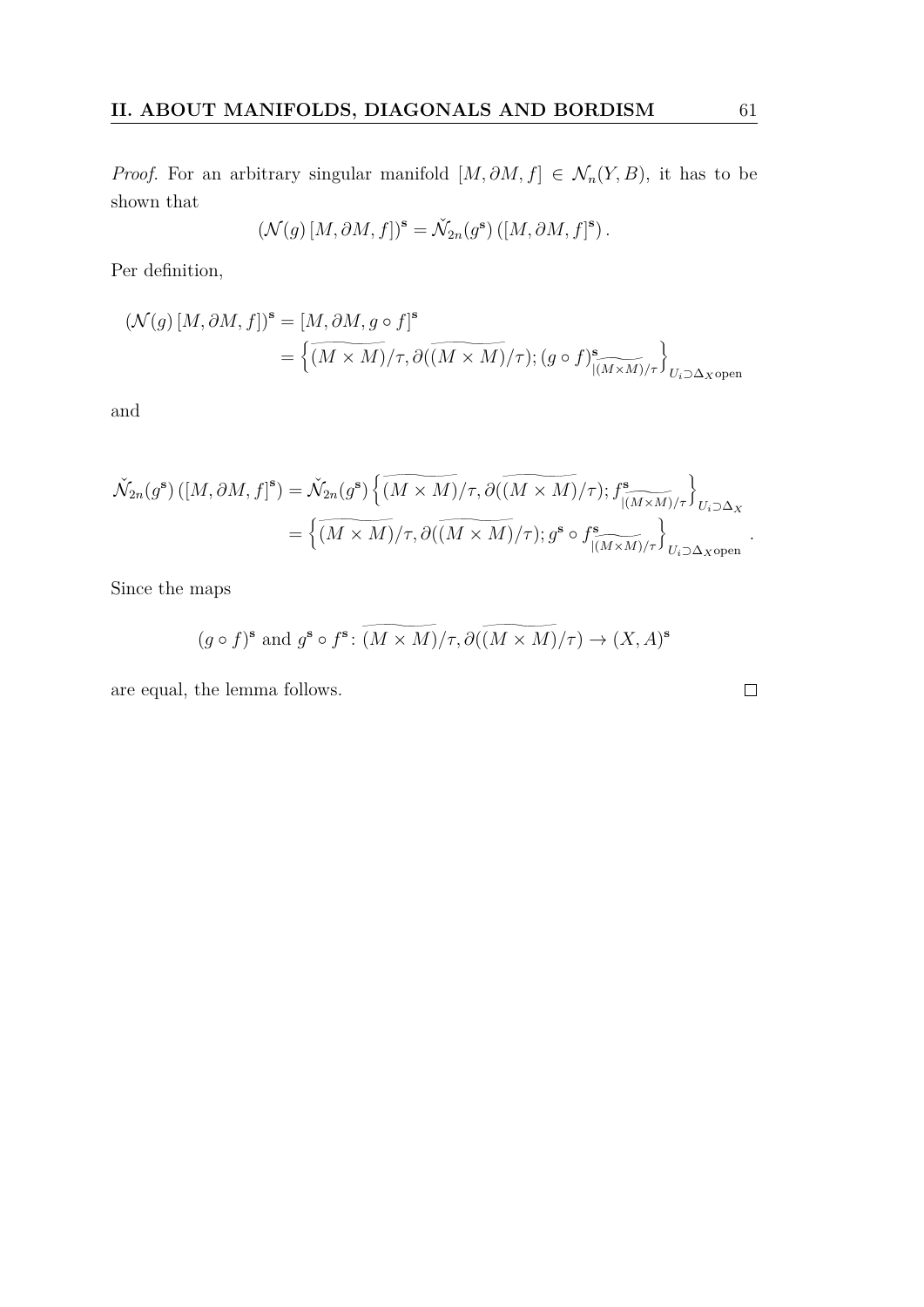#### <span id="page-61-1"></span>**II.2.3 The oriented case**

The aim of this section is to show that an analogous statement to the main [The](#page-51-0)[orem II.2.4](#page-51-0) holds in the case of oriented bordism. For this to be true, we have to restrict attention to even dimensions since the involution  $\tau(x, y) = (y, x)$  applied to the product  $M \times M$  of an oriented manifold M is orientation preserving if the dimension of *M* is even and orientation inverting if the dimension of *M* is odd.<sup>[25](#page-61-2)</sup>. So only in the even cases  $(M \times M)/\tau$  is again a well-defined manifold with orientation.

<span id="page-61-0"></span>**Theorem II.2.6.** *Let*  $(X, A)$  *be a pair of topological spaces and let*  $n \in \mathbb{N}$  *be even. The map*

$$
(\ \cdot\ )^{\mathbf{s}}\ : \Omega_n(X, A) \to \check{\Omega}_{2n}\left((X, A)^{\mathbf{s}}\right)
$$

*defined by mapping the oriented singular manifold* (*M, ∂M*; *f*) *to*

$$
(M, \partial M; f)^s := \left\{ \widetilde{(M \times M)}/\tau, \partial (\widetilde{(M \times M)}/\tau); f^s_{|\widetilde{(M \times M)}/\tau} \right\}_{U_i \supset \Delta_X \text{ open}},
$$

*where each*  $M \times M$  *is chosen such that it satisfies conditions D1-D4 with respect to one open neighbourhood*  $U_i$  *of*  $\Delta_X$ *, is well defined.* 

*Proof.* Let  $(M_0, \partial M_0; f_0)$  and  $(M_1, \partial M_1; f_1)$  be two bordant oriented singular *n*manifolds. Furthermore, let  $(W, \partial W; F)$  be a bordism between them, which means

- 1. *W* is a compact  $(n + 1)$ -manifold with boundary.
- 2. It is  $\partial W = -M_0 \cup M_1 \cup M'$  with  $\partial M' = -\partial M_0 \cup \partial M_1$ ,  $-M_0 \cap M' = -\partial M_0$ and  $M_1 \cap M' = \partial M_1$ .
- 3.  $F_{|-M_0} = f_0$  and  $F_{|M_1} = f_1$ .
- 4.  $F(M') \subset A$ .

It has to be shown that for a given neighbourhood  $U_{\Delta}$  of the diagonal  $\Delta_X$  in  $X \times X$ the oriented singular manifolds  $((M_0 \times M_0)/\tau, \partial((M_0 \times M_0)/\tau); f_0^{\text{s}})$  $|(M_0\times M_0)/\tau$ ) and

<span id="page-61-2"></span><sup>&</sup>lt;sup>25</sup>See Proposition 2.8 in [\[Nak07\]](#page-81-7).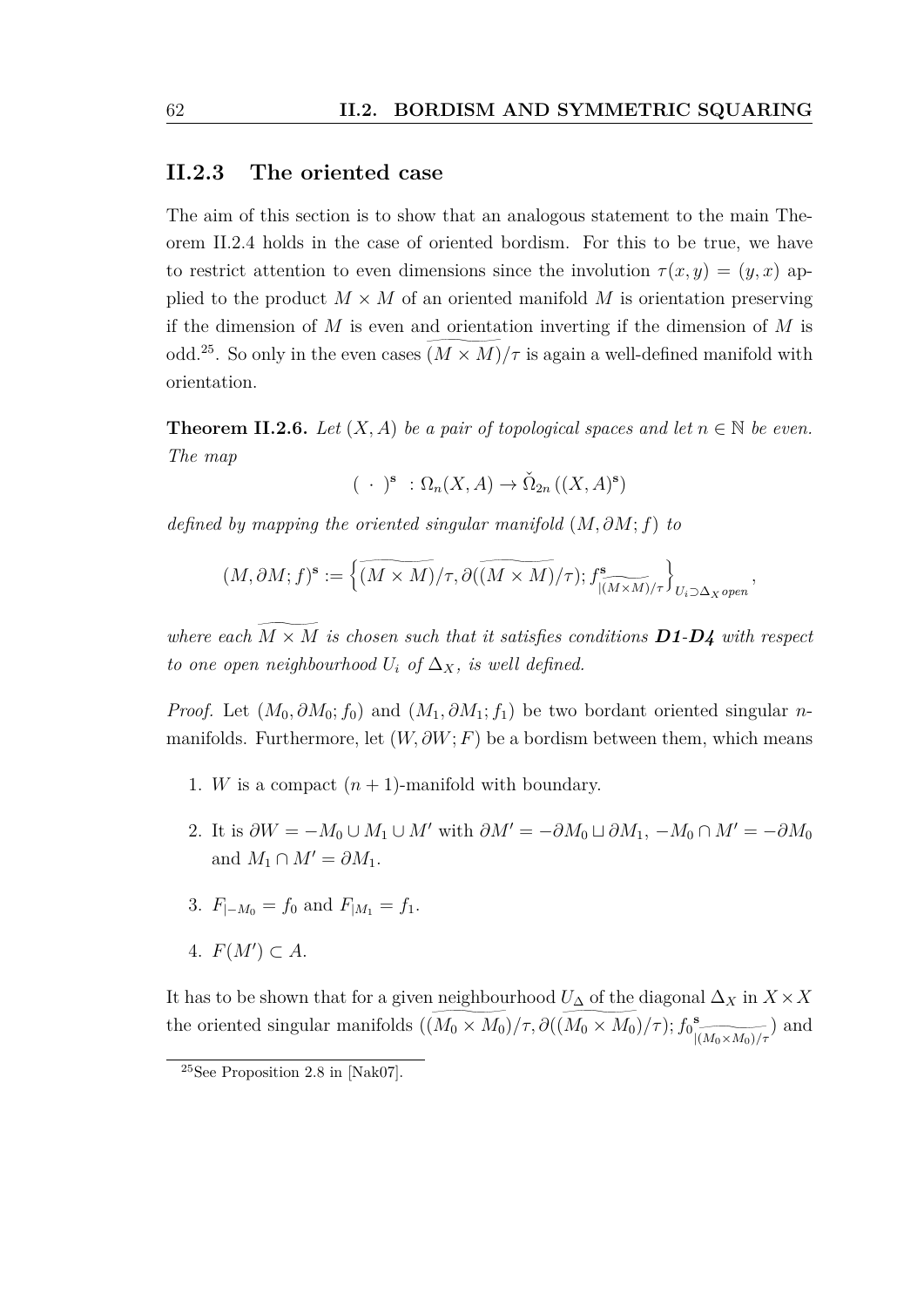$((M_1 \times M_1)/\tau, \partial((M_1 \times M_1)/\tau); f_1^{\text{s}})$  $\frac{|(M_1 \times M_1)/\tau}{26}$ ), chosen with respect to  $U_{\Delta}$ , are bordant in  $\Omega_{2n}(X^s, pr(X \times A \cup A \times X \cup U_{\Delta}))$ .<sup>[26](#page-62-0)</sup> A large amount of work to prove this result has already been done in the proof of [Theorem II.2.4](#page-51-0) because essentially the same construction works here. Namely, the manifold  $\tilde{B} \subset W \times W$ , which was chosen there as a fibre product of a certain Morse function, inherits an inverse image orientation satisfying the conditions needed to turn it into an oriented bordism between the oriented singular manifolds  $\left(\widetilde{M_0 \times M_0}, \partial(\widetilde{M_0 \times M_0}); (f_0 \times f_0)_{\widetilde{M_0 \times M_0}}\right)$ and  $(\widetilde{M_1 \times M_1}, \partial(\widetilde{M_1 \times M_1}); (f_1 \times f_1)_{\widetilde{M_1 \times M_2}})$ . Dividing these by  $\tau$  as subman  $|M_1 \times M_1$ ). Dividing these by  $\tau$  as submanifolds of  $W \times W$  gives a well-defined oriented bordism as desired.

In detail, there are only the following two facts to be proven since the rest follows then as in the proof of [Theorem II.2.4.](#page-51-0) We use the same notation as in the cited proof.

- (a) The manifold  $\tilde{B}$  inherits an orientation which induces the orientations of  $-(\widetilde{M_0 \times M_0})$  and of  $(\widetilde{M_1 \times M_1})$  on its boundary.
- (b)  $\tilde{B}/\tau$  is a well-defined oriented manifold.

For (a), let  $(x, y) \in \widetilde{M_0 \times M_0} \cup \widetilde{M_1 \times M_1} \subset \partial \tilde{B}$ . The boundary  $\partial \tilde{B}$  inherits its orientation from an orientation of  $\ddot{B}$ . This was defined as an inverse image of a regular value of a certain function, so  $\tilde{B}$  is oriented by an inverse image orientation depending on this function.<sup>[27](#page-62-1)</sup> Fortunately, the function in question was defined in a rather concrete and easy way in a neighbourhood of points in  $\widetilde{M}_0 \times \widetilde{M}_0$ in a rather concrete and easy way in a neighbourhood of points in  $M_0 \times M_0 \cup \overline{M_1 \times M_1} \subset \partial \tilde{B}$ . Namely, as constructed earlier in the proofs of [Theorem II.1.9](#page-42-1) and [Theorem II.2.4,](#page-51-0)  $\tilde{B} = \bar{f}^{-1}(0)$ , where  $\bar{f}: W \times W \to [-1, 1]$  is defined by  $(x, y) \mapsto$  $f(x) - f(y)$  and  $f: W \to [0, 1]$  is defined in collaring-coordinates of  $[0, 1) \times \partial W \subset W$ as

$$
f(t,x) = \begin{cases} t & \text{for } x \in M_0, \\ 1 - t & \text{for } x \in M_1. \end{cases}
$$

For a point  $x \in M_0 \cup M_1$  the tangent space to W can be written as  $T_xW =$ 

<span id="page-62-0"></span><sup>&</sup>lt;sup>26</sup>It was explained in [Subsection II.2.1,](#page-44-0) how these manifolds are chosen with respect to  $U_{\Delta}$ . [Notation II.2.3,](#page-51-2) which was introduced in the course of the construction, is used here.

<span id="page-62-1"></span><sup>&</sup>lt;sup>27</sup>Consult Section 3.2 in  $[GP74]$  to learn about the notion of inverse image orientation, called preimage orientation there.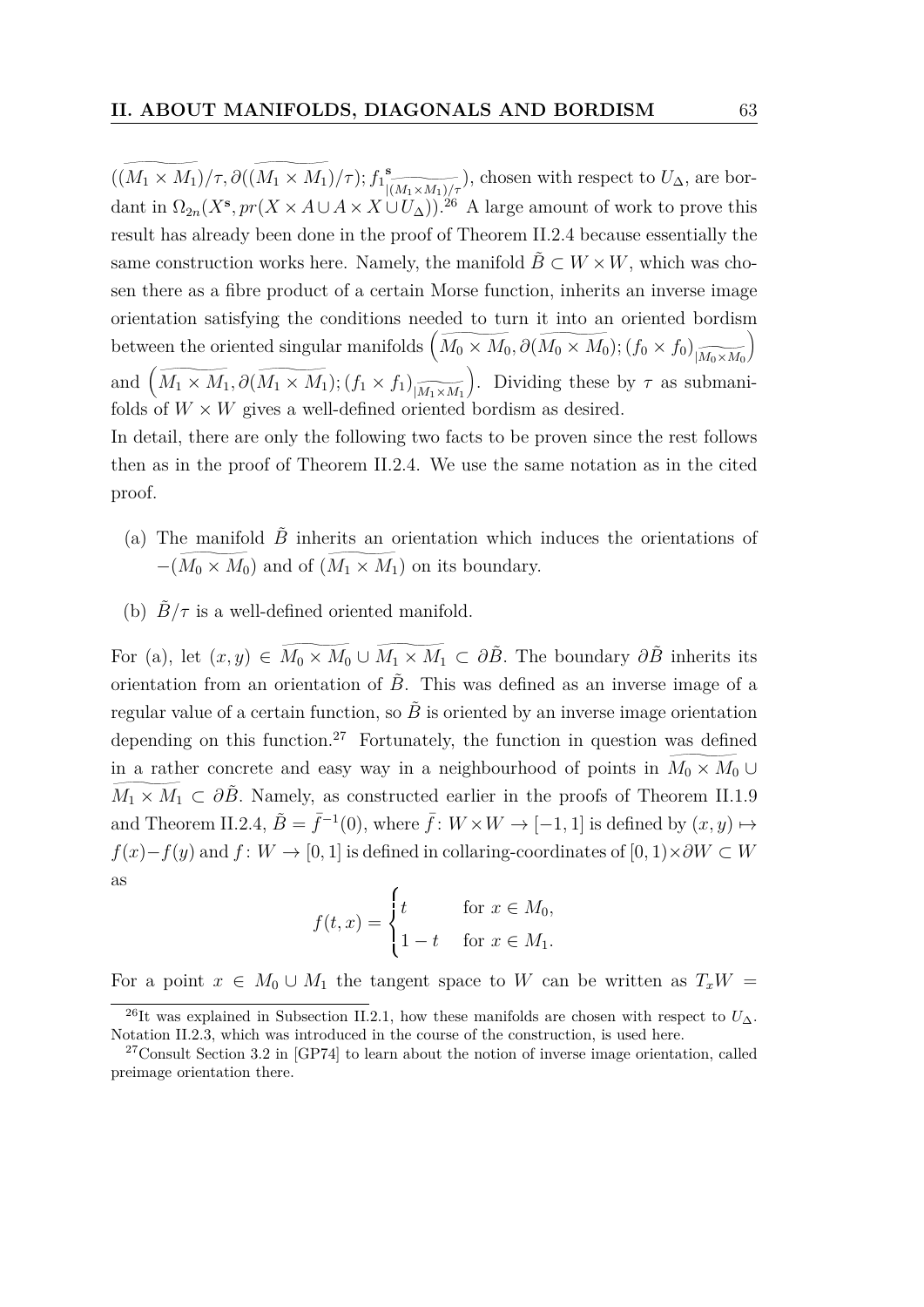$N_x \oplus T_x(\partial W)$ , where  $N_x$  corresponds to the *t*-coordinate above. It follows that

$$
d\bar{f}_{(x,y)}\colon T_{(x,y)}(W\times W)=T_xW\oplus T_yW=N_x\oplus T_x(\partial W)\oplus N_y\oplus T_y(\partial W)\to \mathbb{R}
$$

can be computed as

$$
(t_1, -, t_{n+2}, -) \mapsto \begin{cases} t_1 - t_{n+2} & \text{for } (x, y) \in \widetilde{M_0 \times M_0} \\ (1 - t_1) - (1 - t_{n+2}) = t_{n+2} - t_1 & \text{for } (x, y) \in \widetilde{M_1 \times M_1}. \end{cases}
$$

This difference in sign is crucial for the rest of the proof. Let  $\{v_1^x, \ldots, v_n^x\}$  be a positive orientation of  $M_0$  or  $M_1$  depending on *x* and let  $n_x \in T_xW$  be an outward pointing vector, which here means that its *t*-coordinate is less than zero. Since by assumption  $\partial W = -M_0 \cup M_1 \cup M'$ , it follows that *W* is positively oriented by  $\{n_x, -v_1^x, \ldots, v_n^x\}$  for  $x \in M_0$  and by  $\{n_x, v_1^x, \ldots, v_n^x\}$  for  $x \in M_1$ . With an analogous notation for  $y \in M_0 \cup M_1$  we have that  $W \times W$  is positively oriented by

$$
\{(n_x, 0), (-v_1^x, 0), \dots, (v_n^x, 0), (0, n_y), (0, -v_1^y), \dots, (0, v_n^y)\} \text{ for } (x, y) \in \widetilde{M_0 \times M_0}
$$
  
or  $\{(n_x, 0), (v_1^x, 0), \dots, (v_n^x, 0), (0, n_y), (0, v_1^y), \dots, (0, v_n^y)\} \text{ for } (x, y) \in \widetilde{M_1 \times M_1}.$ 

Replacing the vector  $(0, n_y)$  by  $(n_x, n_y)$  in the two bases does not change orientation and if we require  $n_x$  and  $n_y$  to have equal *t*-coordinates, then the resulting bases contain (not yet oriented) bases of  $T_{(x,y)}\ddot{B}$ , namely

$$
\{(-v_1^x, 0), \dots, (v_n^x, 0), (n_x, n_y), (0, -v_1^y), \dots, (0, v_n^y)\} \text{ for } (x, y) \in \widetilde{M_0 \times M_0}
$$
  
and 
$$
\{(v_1^x, 0), \dots, (v_n^x, 0), (n_x, n_y), (0, v_1^y), \dots, (0, v_n^y)\} \text{ for } (x, y) \in \widetilde{M_1 \times M_1}.
$$

Viewing  $(n_x, 0) \in T_{(x,y)}(W \times W)$  gives an outward pointing vector  $(n_x, 0)$  with respect to  $W \times W$  as well. For  $(x, y) \in \widetilde{M_0 \times M_0}$  the differential  $d\bar{f}_{(x,y)}$  maps  $(n_x, 0)$ to its *t*-coordinate whereas for  $(x, y) \in M_1 \times M_1$  it is mapped to the negative of its *t*-coordinate. The image space of  $d\bar{f}_{(x,y)}$ , which is R, is assumed to have standard orientation, so the inverse image orientation of the complement of  $T_{(x,y)}B$ in  $T_{(x,y)}(W \times W)$  is given by  $(n_x, 0)$  or  $(-n_x, 0)$  depending on which of them is mapped to a positive real number. Together with the fact that we know a positive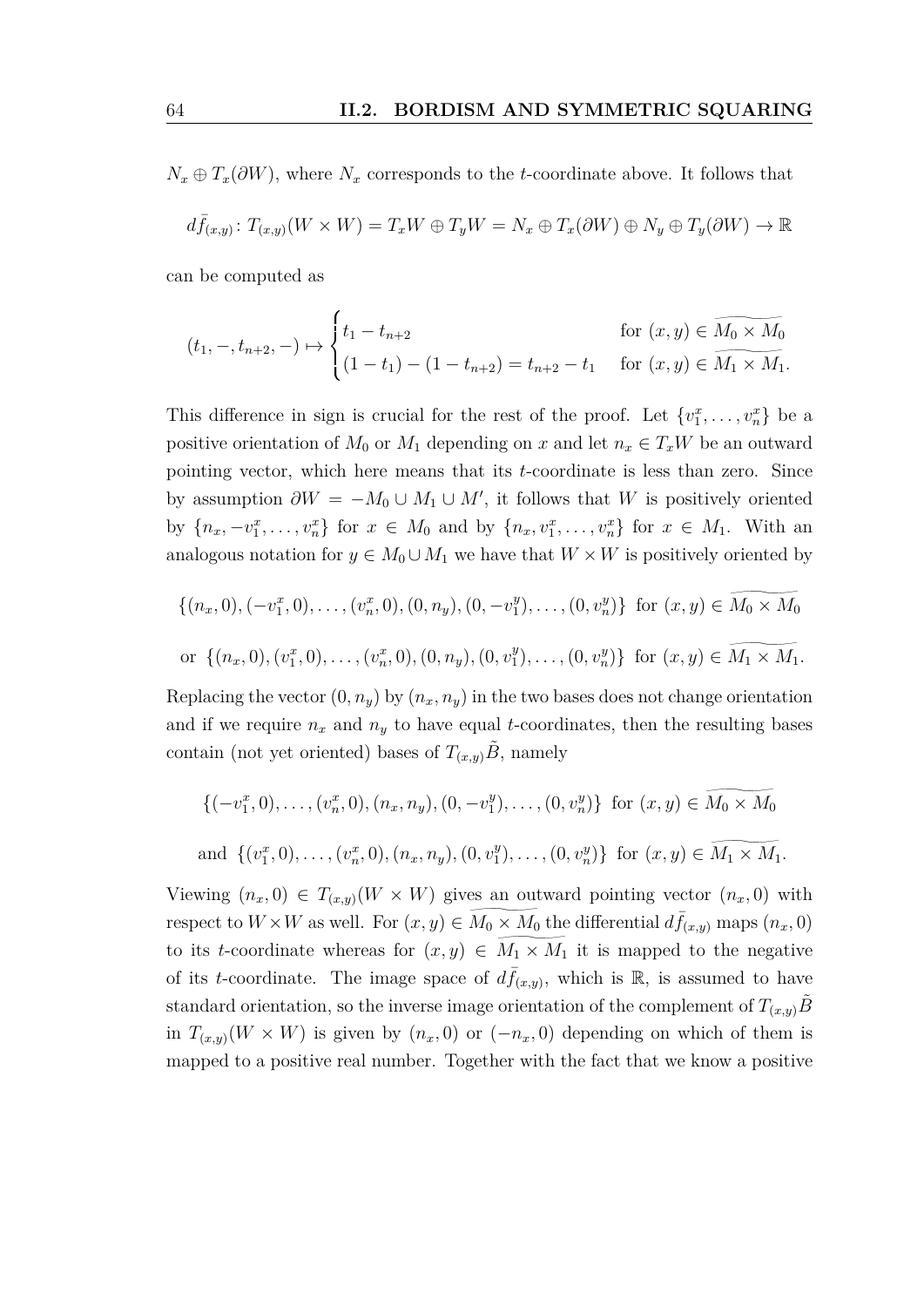orientation of  $W \times W$  this gives positive orientations for  $\tilde{B}$ , namely

$$
\{(v_1^x, 0), \ldots, (v_n^x, 0), (n_x, n_y), (0, -v_1^y), \ldots, (0, v_n^y)\} \text{ for } (x, y) \in \widetilde{M}_0 \times \widetilde{M}_0
$$

and  $\{(v_1^x, 0), \ldots, (v_n^x, 0), (n_x, n_y), (0, v_1^y)\}$  $\{0, v_n^y\}$  for  $(x, y) \in M_1 \times M_1$ ,

since  $(-n_x, 0)$  is mapped to a positive real number by  $d\bar{f}_{(x,y)}$  for  $(x, y) \in \widetilde{M_0 \times M_0}$ and  $d\bar{f}(x,y)(n_x,0)$  is positive for  $(x,y) \in \widetilde{M_1 \times M_1}$ . The outward pointing vector  $(n_x, n_y)$  can be swapped to the first position in the bases without changing orientation because *n* is even. So on the boundary  $\partial \tilde{B}$  the following orientations are induced:

$$
\{(v_1^x, 0), \dots, (v_n^x, 0), (0, -v_1^y), \dots, (0, v_n^y)\} \text{ for } (x, y) \in M_0 \times M_0
$$
  
and 
$$
\{(v_1^x, 0), \dots, (v_n^x, 0), (0, v_1^y), \dots, (0, v_n^y)\} \text{ for } (x, y) \in \widetilde{M_1 \times M_1},
$$

which is exactly what needs to be shown for (a).

For (b) it has to be shown that  $\tau$  is orientation preserving on *B*. Let  $(x, y)$  be an element of  $\tilde{B}$  and suppose that the first row of the commutative diagram

$$
0 \longrightarrow T_{(x,y)} \tilde{B} \longrightarrow T_{(x,y)} (W \times W) \xrightarrow{d_{(x,y)} \bar{f}} \mathbb{R} \longrightarrow 0
$$
  
\n
$$
\downarrow d\tau \qquad \qquad \downarrow d\tau \qquad \qquad \downarrow d\tau \qquad \qquad \downarrow \cdot (-1)
$$
  
\n
$$
0 \longrightarrow T_{(y,x)} \tilde{B} \longrightarrow T_{(y,x)} (W \times W) \xrightarrow{d_{(y,x)} \bar{f}} \mathbb{R} \longrightarrow 0
$$

gives a positive orientation of  $\tilde{B}$  at  $(x, y)$ . The orientation at the image under  $\tau$ is then given by the second row of the preceding diagram. Since the dimension of *W* is odd, we know that  $\tau$  is orientation reversing on  $W \times W$ . From this together with the fact that the last vertical arrow in the diagram denotes the map that is multiplication with  $(-1)$  it follows that the second row of the diagram induces a positive orientation on  $\tilde{B}$  at  $(y, x)$ . But this means that  $\tau$  is orientation preserving.

As in the unoriented case, the symmetric squaring construction is natural in the oriented setting as well.

 $\Box$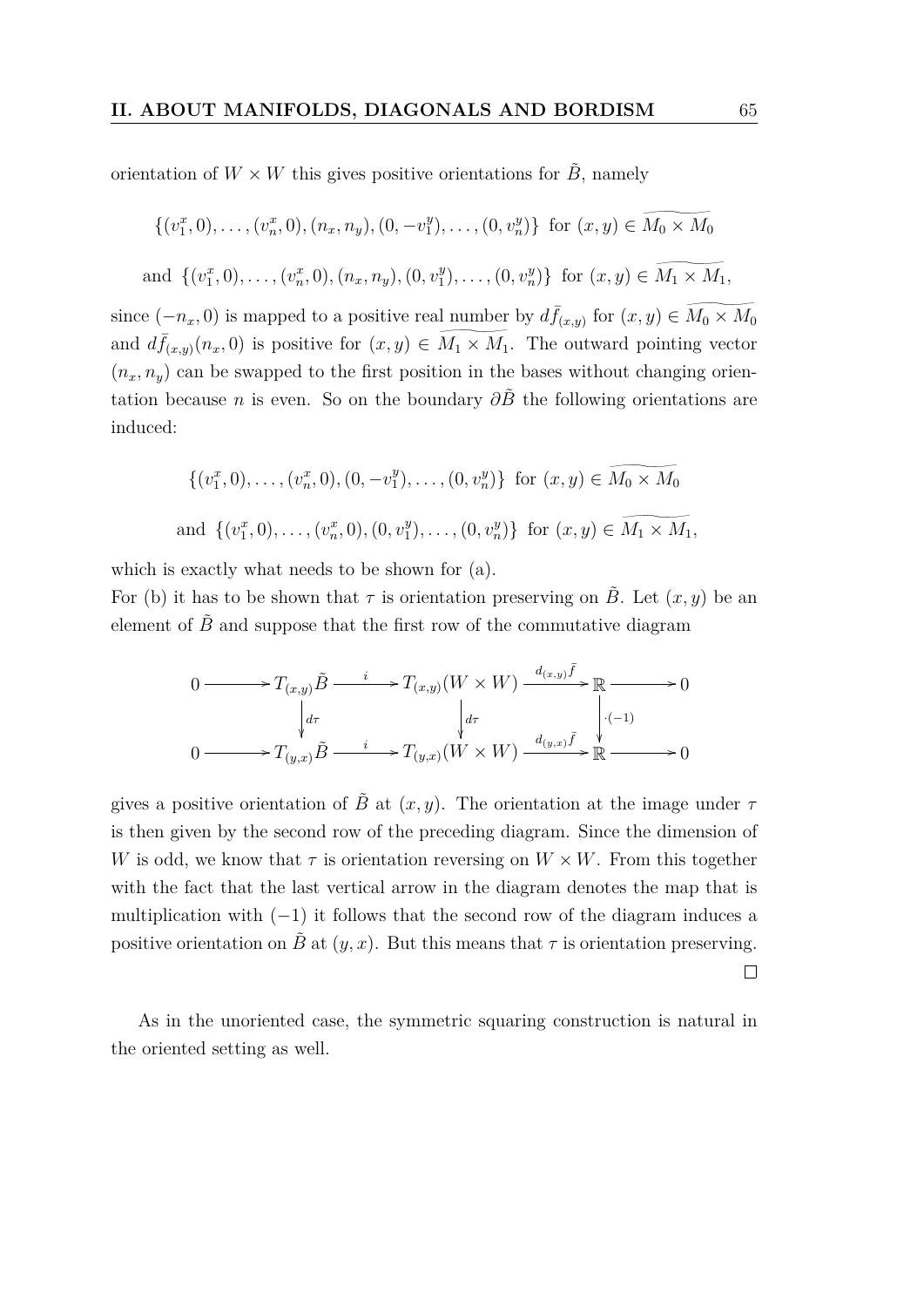**Lemma II.2.7** (Naturality of the construction). Let  $n \in \mathbb{N}$  be even, let  $(X, A)$  and  $(Y, B)$  *be pairs of topological spaces and let g:*  $(Y, B) \rightarrow (X, A)$  *be a continuous map. Then the following diagram is commutative*

$$
\Omega_n(Y, B) \xrightarrow{\qquad \quad \ s} \tilde{\Omega}_{2n}((Y, B)^s)
$$
  
\n
$$
\Omega(g) \downarrow \qquad \qquad \tilde{\Omega}_{2n}(g^s) \downarrow
$$
  
\n
$$
\Omega_n(X, A) \xrightarrow{\qquad \quad s} \tilde{\Omega}_{2n}((X, A)^s)
$$

*Proof.* The proof is similar to the proof of [Lemma II.2.5.](#page-59-1)

 $\Box$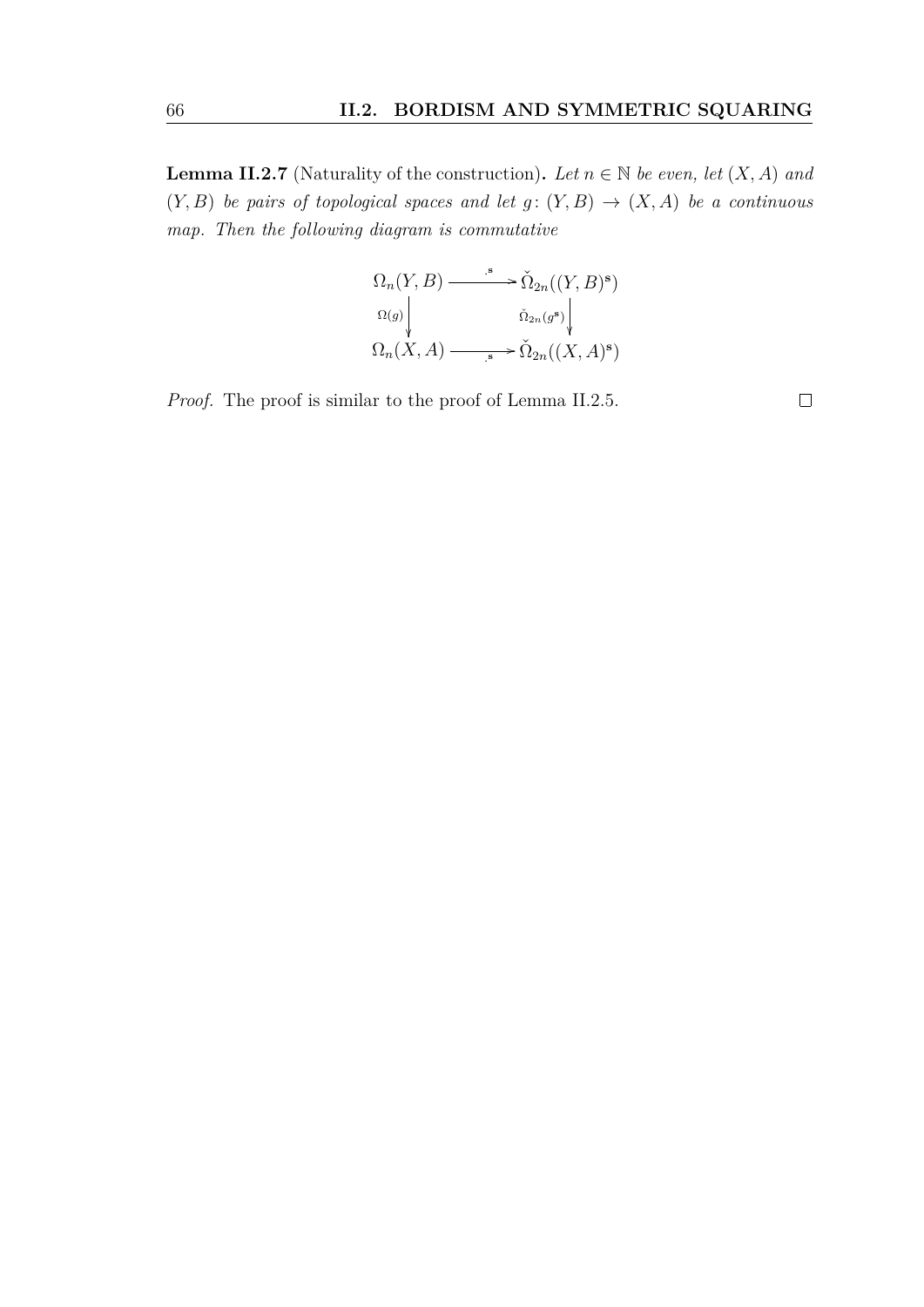### **II.3 Compatability via the orientation class**

It was already mentioned in the first chapter that there exists a well-defined symmetric squaring map in Čech homology. In the preceding section we showed that there is a well-defined symmetric squaring map in Čech bordism as well. Furthermore, the well-known fundamental class transformation or fundamental class homomorphism<sup>[28](#page-66-0)</sup> provides a transformation between bordism and homology. It is therefore natural to ask whether symmetric squaring is compatible with that transition. The answer is affirmative. Namely, in [Proposition II.3.2](#page-67-0) it will be shown that the diagram

$$
\Omega_n(X, A) \xrightarrow{\mu} H_n(X, A, \mathbb{Z})
$$
  
\n
$$
\stackrel{\cdot}{\sim} \bigvee_{\lambda \geq n}^{\infty} \bigvee_{(X, A)^s} \stackrel{\cdot}{\longrightarrow} \check{H}_{2n}((X, A)^s, \mathbb{Z})
$$

is commutative. Here  $\mu$  is the fundamental class homomorphism and  $\tilde{\mu}$  is induced by it in Čech homology. Note that the pair  $(X, A)$  can be chosen to be a compact pair such that *X* and *A* are Euclidean Neighbourhood Retracts, which assures that Čech homology and bordism are isomorphic to singular homology and bordism respectively.[29](#page-66-1)

#### **II.3.1 Compatibility**

In [Section I.1](#page-15-0) we reviewed the most important properties of the homological symmetric squaring which will be used again in the following proof. The main ingredient in the argumentation will be that symmetric squaring maps fundamental classes to fundamental classes which was stated in [Theorem I.1.7.](#page-20-0)

The standard way of mapping from bordism to homology is the fundamental class homomorphism defined as follows.

**Definition II.3.1** (fundamental class homomorphism)**.** *A passage from bordism*

<span id="page-66-0"></span><sup>28</sup>See for example [\[Con79\]](#page-80-0) in Chapter I.6.

<span id="page-66-1"></span><sup>29</sup>Compare [Subsection I.2.2.](#page-25-0)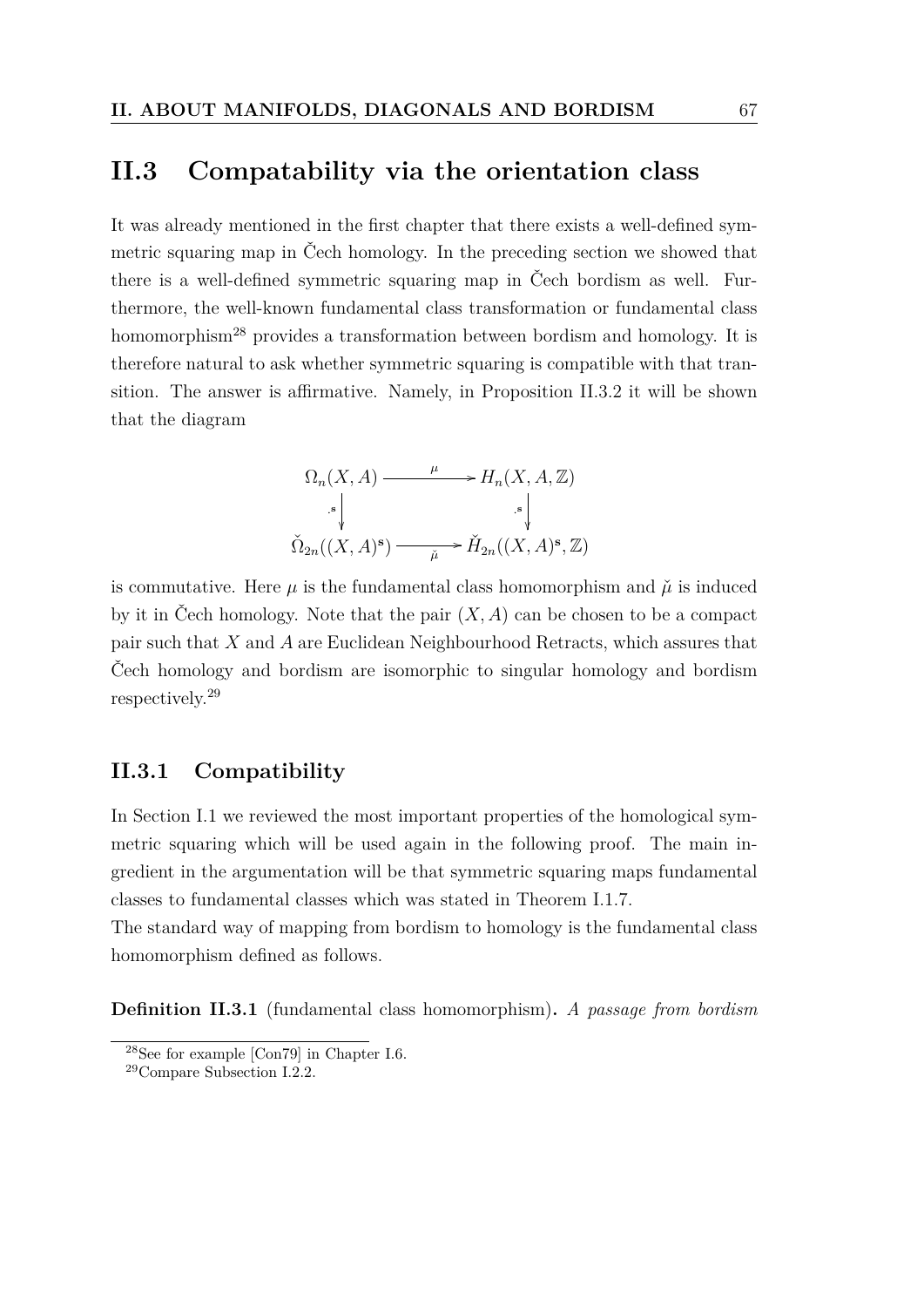*to homology can be defined in the following way:*

$$
\mu: \Omega_k(X, A) \to H_k(X, A, \mathbb{Z})
$$
  

$$
[M, \partial M; f] \mapsto \mu(M, \partial M, f) := H_k(f)(\sigma_f),
$$

*where*

- $\sigma_f \in H_k(M, \partial M, \mathbb{Z})$  *is the fundamental class and*
- $H_k(f)$  *is the map which is induced by*  $f: (M, \partial M) \to (X, A)$  *in homology.*

The symmetric squaring maps in the two worlds of bordism and homology are compatible via the just defined fundamental class homomorphism.

<span id="page-67-0"></span>**Proposition II.3.2.** *Let*  $n \in \mathbb{N}$  *be even and*  $(X, A)$  *be a pair of topological spaces. Furthermore denote the fundamental class transformation by µ. Then the diagram*

$$
\Omega_n(X, A) \xrightarrow{\mu} H_n(X, A, \mathbb{Z})
$$
  
\n
$$
\stackrel{\cdot}{\sim} \Big\downarrow_{\Delta_{2n}((X, A)^s)} \xrightarrow{\mu} \check{H}_{2n}((X, A)^s, \mathbb{Z})
$$

*is commutative.*

*Proof.* First of all it is necessary to take a look at how the fundamental class homomorphism  $\mu$  induces a (well-defined) map  $\tilde{\mu}$  between Čech-bordism and Čechhomology. Both groups in the bottom row of the above diagram are defined via an inverse limit, namely

$$
\tilde{\Omega}_{2n}(X, A)^s
$$
\n
$$
= \underleftarrow{\lim}_{\Delta} \{ \Omega_{2n}(X^s, U_\Delta) | U_\Delta \supset pr(X \times A \cup A \times X \cup \Delta_X) \text{ open neighbourhood} \}
$$
\nand\n
$$
\tilde{H}_{2n}((X, A)^s, \mathbb{Z})
$$
\n
$$
= \underleftarrow{\lim}_{\Delta} \{ H_{2n}(X^s, U_\Delta, \mathbb{Z}) | U_\Delta \supset pr(X \times A \cup A \times X \cup \Delta_X) \text{ open neighbourhood} \}
$$

by definition.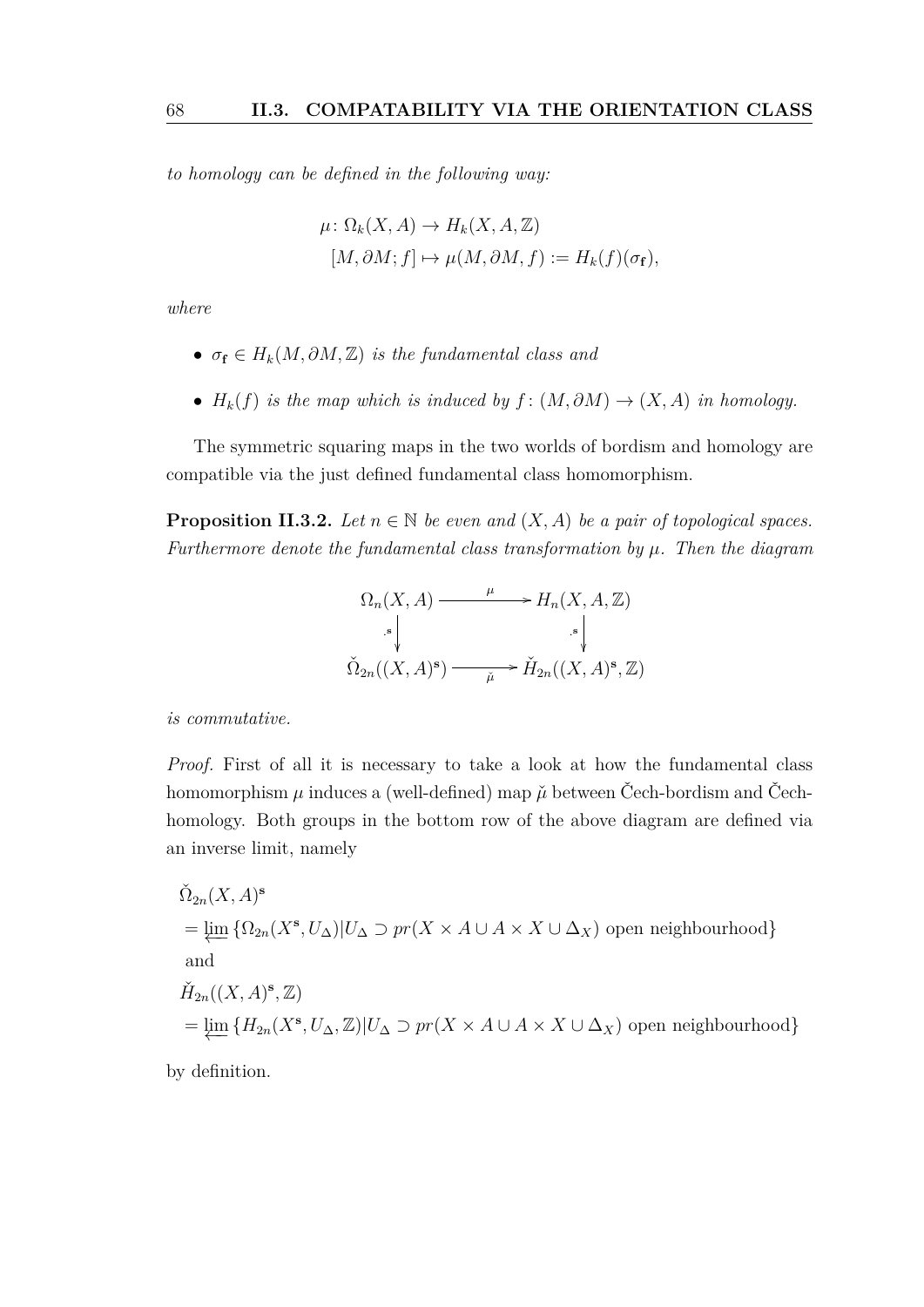Thus  $\check{\mu}$  is induced by defining levelwise

$$
\mu_{U_{\Delta}} \colon \Omega_{2n}(X^{\mathbf{s}}, U_{\Delta}) \to H_{2n}(X^{\mathbf{s}}, U_{\Delta}; \mathbb{Z})
$$

as the fundamental class homomorphism between the groups that occur in the limits as factors. This is a sensible way of defining a map because of the fact that for two different neighbourhoods  $U_{\Delta}$  chosen as above, the inclusions in the limit induce maps that send the corresponding fundamental classes to one another.<sup>[30](#page-68-0)</sup> This leads to pursuing a levelwise strategy for the proof of the commutativity of the diagram as well. So choose an open neighbourhood  $U_{\Delta}$  of  $pr(X \times A \cup A \times X \cup \Delta_X)$ in *X***<sup>s</sup>** and look at the diagram

$$
\Omega_n(X, A) \xrightarrow{\mu} H_n(X, A, \mathbb{Z})
$$
  

$$
\begin{array}{c} (\mathbf{s})_{U_\Delta} \\ \downarrow \\ \Omega_{2n}(X^{\mathbf{s}}, U_\Delta) \xrightarrow{\mu} H_{2n}(X^{\mathbf{s}}, U_\Delta, \mathbb{Z}), \end{array}
$$

which is one level of the above diagram. The symmetric squaring was defined levelwise in bordism and homology and the bottom vertical arrow here shall denote these levelwise definitions in level  $U_{\Delta}$ . Then take an element  $[B^n, \partial B^n, f] \in$  $\Omega(X, A)$ . It has to be shown that

$$
(\mu\left[B^{n},\partial B^{n},f\right])^{\mathbf{s}}=\mu_{U_{\Delta}}([B^{n},\partial B^{n},f]^{\mathbf{s}}).
$$

This can be done by computing

 $(\mu [B^n, \partial B^n, f])^s = (f_*(\sigma))^s$ , where  $\sigma$  denotes the fundamental class of  $(B^n, \partial B^n)$  $= (f_*(\left[\sum^k \right])$ *i*=1  $g_i \sigma_i$  $\overline{1}$  $))$ <sup>s</sup>, where the sum is  $\sigma$  as a singular chain  $=\left[\sum_{k=1}^{k}\right]$ *i*=1  $g_if_\sharp(\sigma_i)$  $1^{\mathbf{s}}$ =  $\overline{1}$  $\overline{\phantom{a}}$  $\sum$ *i<j* 1≤*i,j*≤*k*  $g_i g_j pr_\sharp(f_\sharp(\sigma_i) \times f_\sharp(\sigma_j))$ 3  $\mathbf{1}$ 

<span id="page-68-0"></span><sup>30</sup>This is a property of the inverse limit, compare [\[Dol95\]](#page-80-5).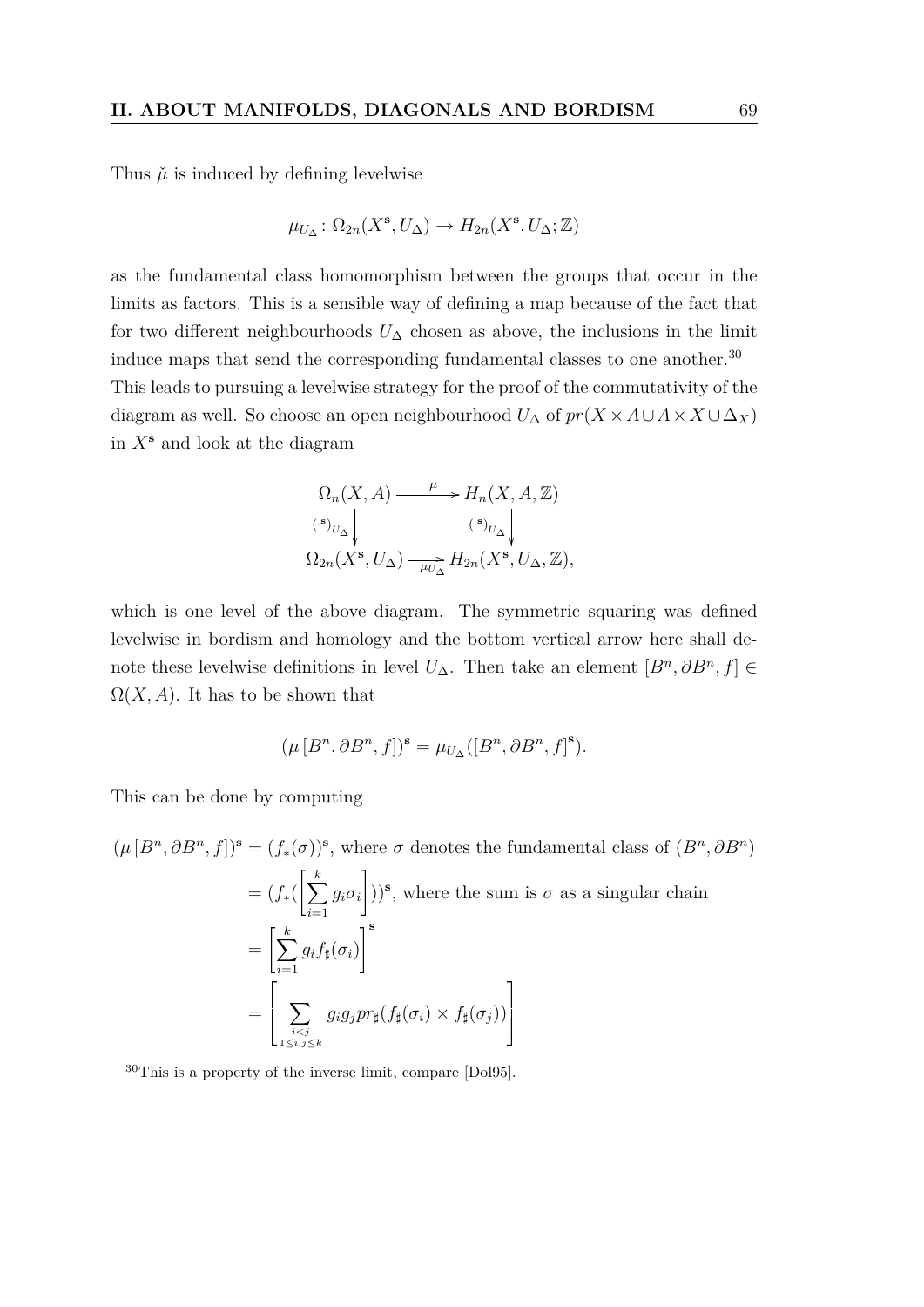$$
= \left[ \sum_{\substack{i by a property of the
$$

simplicial cross product

$$
= \left[\sum_{\substack{i  
\n
$$
= (f^s)_* \left[\sum_{\substack{i  
\n
$$
= (f^s)_* \left[\sum_{i=1}^k g_i \sigma_i \right]^s
$$
  
\n
$$
= (f^s)_* (\sigma^s)
$$
  
\n
$$
= \mu_{U_{\Delta}} \left[\overline{B^n \times B^n}/\tau, \partial(\overline{B^n \times B^n}/\tau), f^s \right], \text{ because } \sigma^s \text{ is the fundamental class of } (\overline{B^n \times B^n}/\tau, \partial(\overline{B^n \times B^n}/\tau))
$$
  
\nby Theorem I.1.7.  
\n
$$
= \mu_{U_{\Delta}} ([B^n, \partial B^n, f]^s)
$$
$$
$$

Passing to the limit proves the proposition.

In unoriented bordism combined with homology with  $\mathbb{Z}_2$ -coefficients the same result holds without the restriction on the dimension. We can define the fundamental class homomorphism in a corresponding way and also the above proof works analogously.

**Remark II.3.3.** *Let*  $n \in \mathbb{N}$  *be a natural number and*  $(X, A)$  *be a pair of topological spaces. Furthermore denote the fundamental class transformation by*  $\mu$ *. Then the diagram*

$$
\mathcal{N}_n(X, A) \xrightarrow{\mu} H_n(X, A, \mathbb{Z}_2)
$$
\n
$$
\begin{array}{c}\n\downarrow \downarrow \\
\downarrow \downarrow \downarrow \\
\check{\mathcal{N}}_{2n}((X, A)^s) \xrightarrow{\mu} \check{H}_{2n}((X, A)^s, \mathbb{Z}_2)\n\end{array}
$$

*is commutative.*

 $\Box$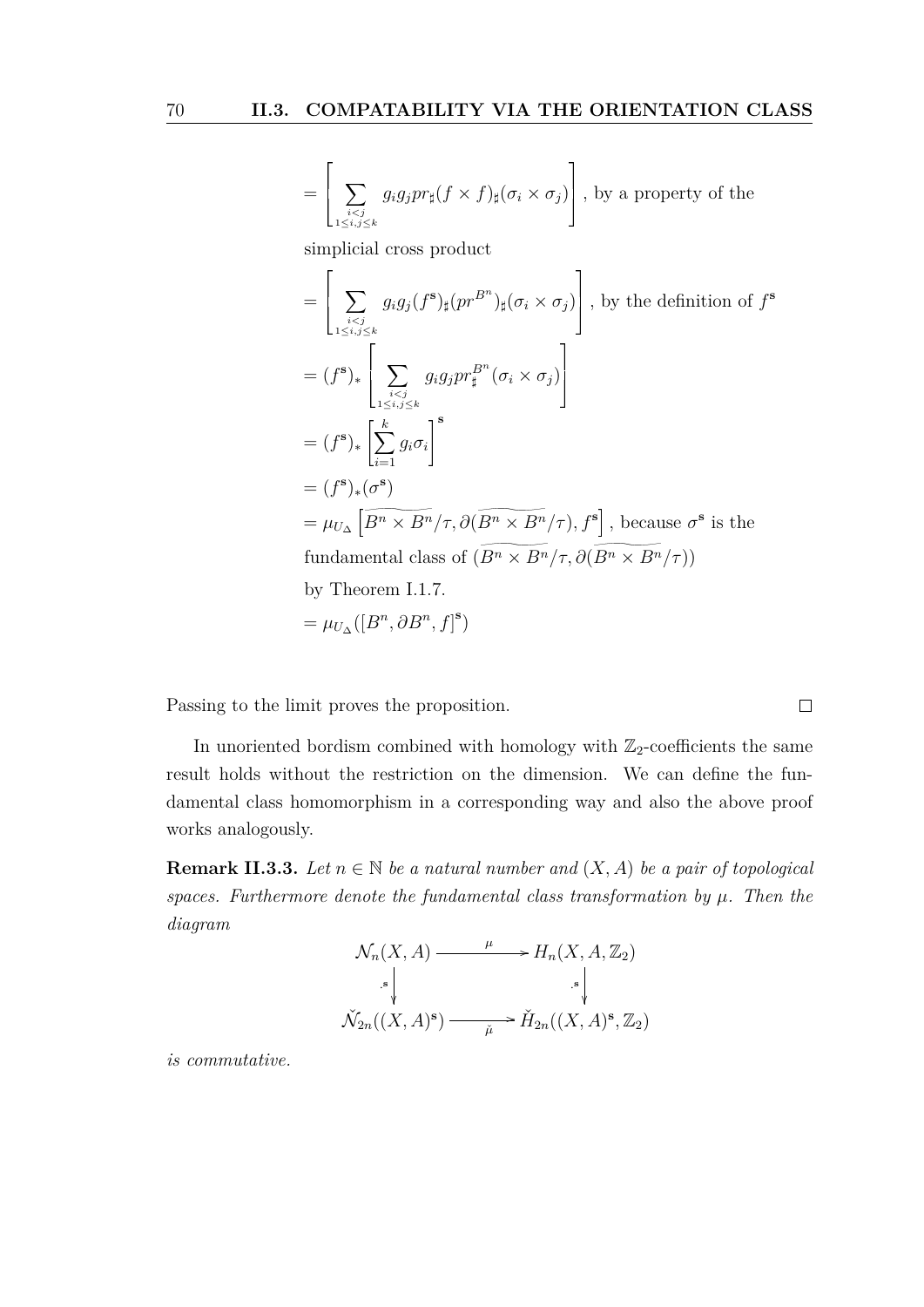# **Chapter III**

# **Computations**

As soon as the attempt of computing the symmetric squaring map in homology or bordism for specific topological spaces is made, difficulties arise due to the fact that the coordinate switching involution does not induce a free action on a squared space. There always is the diagonal as a fixed point set.

One tool for solving problems with fixed point sets is called the Borel construction. For a compact Lie group *G* and a  $G$ -space<sup>[1](#page-70-0)</sup>  $X$ , it uses the universal principal bundle  $G \to EG \to BG$  to produce a space strongly related to X, which has a free action associated to it.

In the first section of this chapter, we shortly review some facts about the Borel construction. These are used in the second section together with the theory of *G*spaces to prove a theorem containing an alternative description of the homology group of a symmetric squared space that is hopefully easier to compute.

### **III.1 The Borel construction**

The so-called Borel construction is explained in more detail in [\[AP93\]](#page-79-0). It was introduced by A. Borel in [\[Bor60\]](#page-80-6) in order to study the cohomology of *G*-spaces.

<span id="page-70-1"></span>**Definition III.1.1** (Borel construction)**.** *Let G be a compact Lie group. Furthermore, let*  $X$  *be a*  $G$ *-space and*  $EG$  *the universal free*  $G$ *-space. Define the space*  $X_G$ 

<span id="page-70-0"></span><sup>&</sup>lt;sup>1</sup>For topological groups *G*, the notion of a *G*-space *X* is defined to be a topological space *X* together with a *G*-action on *X*. The theory of topological G-spaces is explained in more detail in [\[Bre72\]](#page-80-2).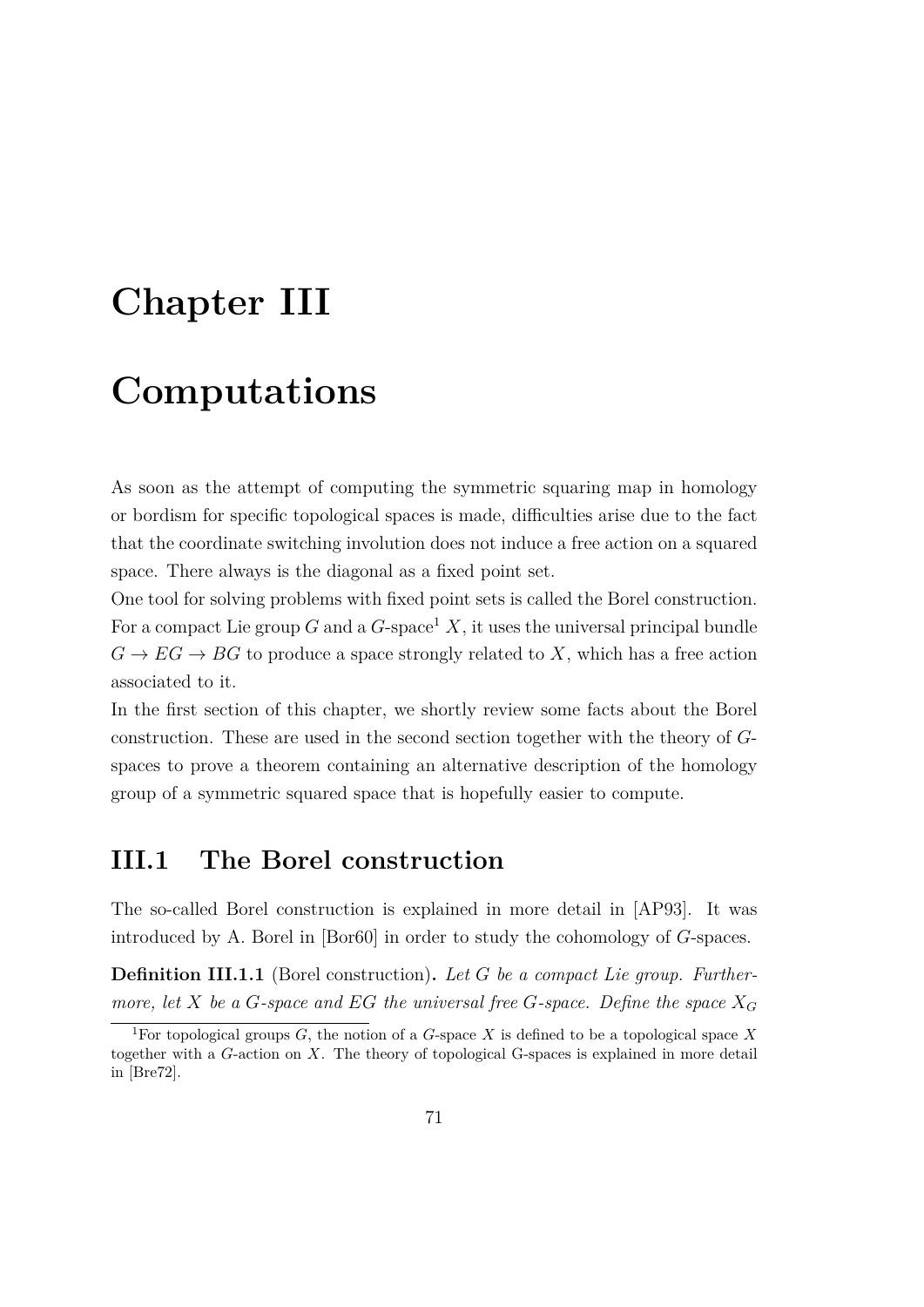*to be the orbit space of the diagonal action on the product*  $EG \times X$ *, i.e. G acts on*  $EG \times X$  *via*  $g(x, y) = (gx, gy)$ *. The space*  $X_G$  *then is the total space of the bundle*  $X \rightarrow X_G \rightarrow BG$  *associated to the universal principal bundle*  $G \rightarrow EG \rightarrow BG$ , where  $BG := EG/G$  is the classifying space of  $G$ .

What is done here is that to a *G*-action on *X* that might have fixed points, there is associated a free *G*-space which is topologically very similar to *X* since the universal free *G*-space *EG* is contractible disregarding the *G*-action.

**Example III.1.2.** *In the case of the symmetric squaring construction, we deal with*  $\mathbb{Z}_2$  $\mathbb{Z}_2$ -spaces. The universal principal bundle here is<sup>2</sup>  $\mathbb{Z}_2 \to S^{\infty} \to \mathbb{RP}^{\infty}$ . For *any topological space X the*  $\mathbb{Z}_2$ -action induced by the involution  $(x, y) \mapsto (y, x)$ on  $X \times X$  has the diagonal as a fixed point set. Using the Borel construction, *we associate to this the space*  $X \times X \times S^{\infty}$  *with the free*  $\mathbb{Z}_2$ -action induced by  $(x, y, z) \mapsto (y, x, -z)$  and  $(X \times X)_{\mathbb{Z}_2}$  is defined to be its orbit space.

In the next section we will prove a result relating the homology groups of *G*-spaces to the homology groups of the Borel construction.

**Remark III.1.3.** *[Definition III.1.1](#page-70-1) is commonly used to define an equivariant cohomology theory*  $H_G^*(-)$  *via*  $H_G^*(X) := H^*(X_G)$ *.* 

# **III.2 Using G-spaces**

Our purpose is to find a relation between the homology groups of symmetric squared spaces and homology groups that are possibly easier to compute. One candidate of such is the Borel construction as we will see below. Before we can prove the main result of this section, we have to cite a famous (co)homological mapping theorem.

The Vietoris-Begle Mapping Theorem was originally proven in [\[Beg50,](#page-79-1) [Beg56\]](#page-79-2). In [Proposition III.2.4](#page-73-0) below the following homology version of this theorem is needed, which can be found in [\[An](#page-79-3)<sup>'84]</sup>. As before  $\check{H}_*$  denotes Čech homology, furthermore  $\tilde{H}_*$  denotes reduced homology.

<span id="page-71-0"></span><sup>&</sup>lt;sup>2</sup>Compare Example 1B.3 in [\[Hat02\]](#page-81-8).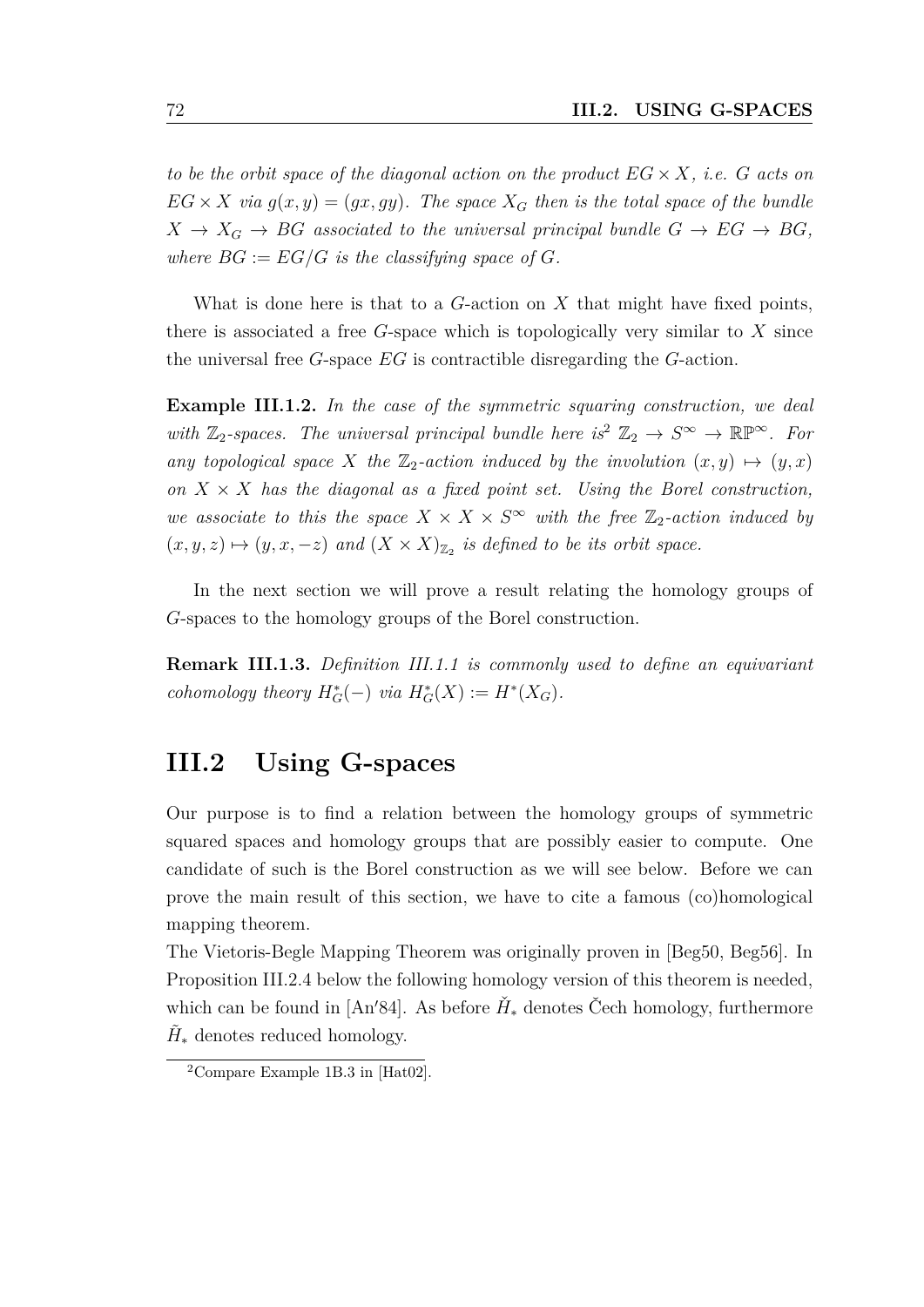<span id="page-72-1"></span>**Theorem III.2.1** (Vietoris-Begle Mapping Theorem). Let  $f: X \rightarrow Y$  be a con*tinuous surjective mapping of metrizable compacta, for which*

$$
\tilde{H}_i(f^{-1}(y);G) = 0 \text{ for all } y \in Y \text{ for } i \le n.
$$

*Then if G is a countable group, the induced homomorphism*

$$
\check{H}_q(f) \colon \check{H}_q(X;G) \to \check{H}_q(Y;G)
$$

*is an isomorphism for*  $0 \le q \le n$  *and an epimorphism for*  $q = n + 1$ *.* 

One technical difficulty we have to overcome in the following is that we want to use the preceding theorem for the non-compact space *EG*. As in [\[Bre72\]](#page-80-0), the way out here is looking at approximations of the Borel construction rather than at the construction itself.

<span id="page-72-0"></span>**Remark III.2.2** (Approximation of the Borel construction)**.** *As before, let G be a compact Lie group. Furthermore, take a universal principal*  $G$ *-bundle*  $EG \rightarrow BG$ . *whose classifying space BG is a CW-complex with finite N-skeleton BG<sup>N</sup> for all N. Now, let EG<sup>N</sup> be the inverse image of BG<sup>N</sup> under the above projection map. This construction is done in a way such that EG<sup>N</sup> is compact and*

$$
X \times_G EG^N \hookrightarrow X_G
$$

*is N-connected for all N.*

*This approximation makes it possible to reduce later statements to the Nth approximation of the Borel construction..*

In cohomology the proposition given next holds in greater generality and is stated and proven as Proposition VII.1.1 in [\[Bre72\]](#page-80-0). The proof of the homology case given here is based on that proof.

**Notation III.2.3.** *Note that as it is common in the theory of G-spaces, given a G*-space *X, the fixed point set of the G*-action on *X is denoted by*  $X^G$  *and the orbit space is denote by*  $X/G$  *in the sequel. Recall furthermore that*  $X_G$  *was defined as the Borel construction in the preceding section.*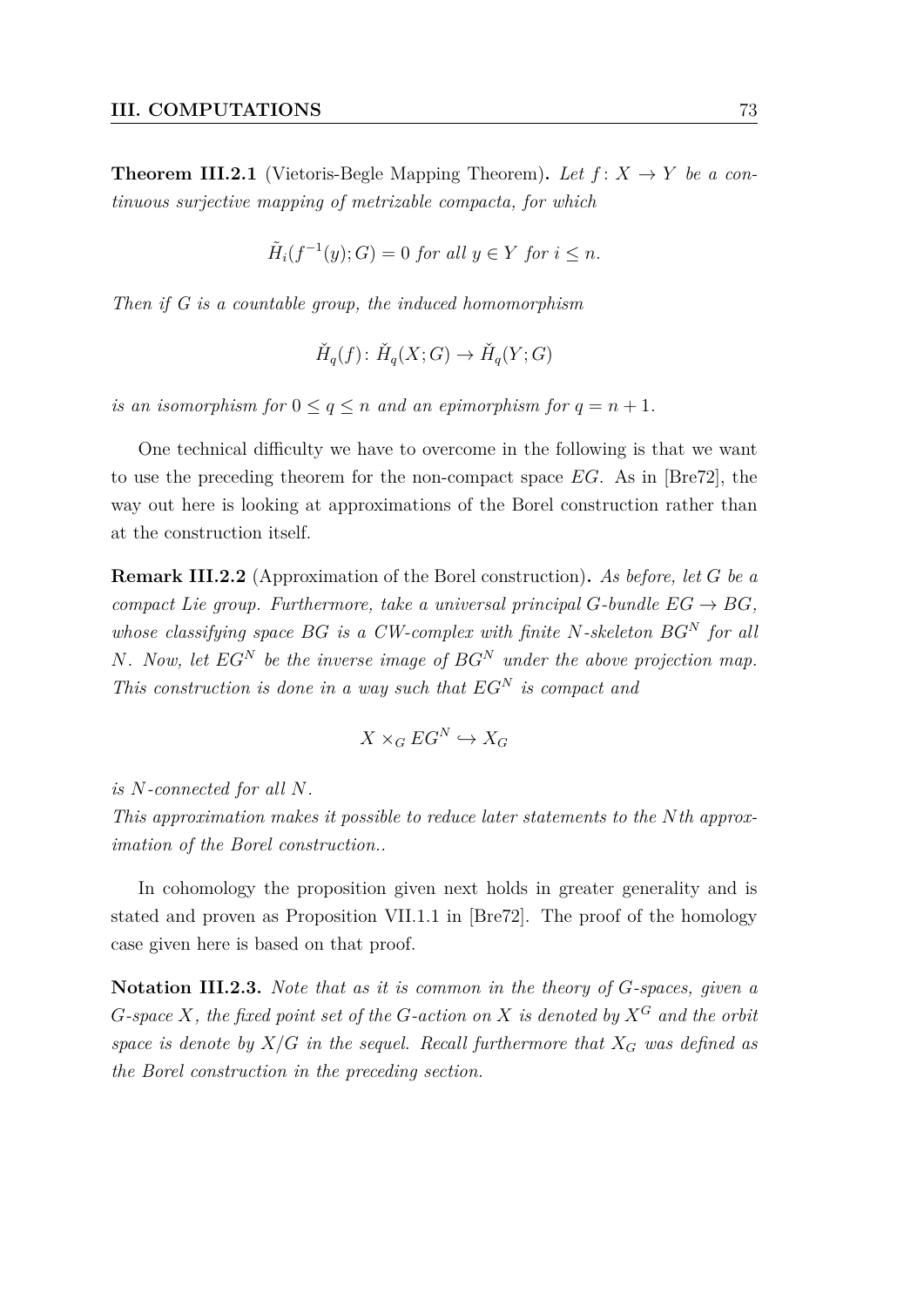With this notation in mind, we can finally prove the announced homology theorem for symmetric squared spaces.

**Proposition III.2.4.** Let  $G = \mathbb{Z}_p$  for p prime and let X be a compact and metriz*able G-space. Then the projection*

$$
\phi \colon X_G \to X/G
$$

*induces an isomorphism*

$$
\phi_* \colon \check{H}_i(X_G, X^G \times BG) \to \check{H}_i(X/G, X^G)
$$

*for coefficients in a countable group.*

*Proof.* Using [Remark III.2.2,](#page-72-0) we only prove the statement for the *N*th approximation for all *N*.

To be able to use the Vietoris-Begle Mapping Theorem as stated above, examine  $\phi^{-1}([x])$  for  $[x] \in X/G$ . From Proposition I.4.1 in [\[Bre72\]](#page-80-0) it follows that

$$
\phi^{-1}([x]) \approx G(x) \times_G EG^N \approx G/G_x \times_G EG^N.
$$

Together with the computation

$$
(G/H) \times_G EG^N \approx (G \times_G EG^N)/H \approx EG^N/H \approx BH^N
$$
 for subgroups  $H \subset G$ 

this gives  $\phi^{-1}([x]) \approx BG_x^N$ . So the requirements for the use of the Vietoris-Begle Mapping Theorem are satisfied for the restriction map  $\tilde{\phi}$ :  $X_G^N \setminus (X^G \times BG^N) \rightarrow$  $(X \setminus X^G)/G$ , namely

$$
\tilde{H}_i\left(\phi^{-1}\left([x]\right)\right) = 0
$$
 for all  $x \notin X^G$  and for all  $i \in \mathbb{Z}$ 

with coefficients in countable groups. Applying the Vietoris-Begle mapping [The](#page-72-1)[orem III.2.1](#page-72-1) proves the proposition.  $\Box$ 

We can use [Example III.1.2](#page-71-0) to formulate the preceding theorem in the special case of symmetric squaring.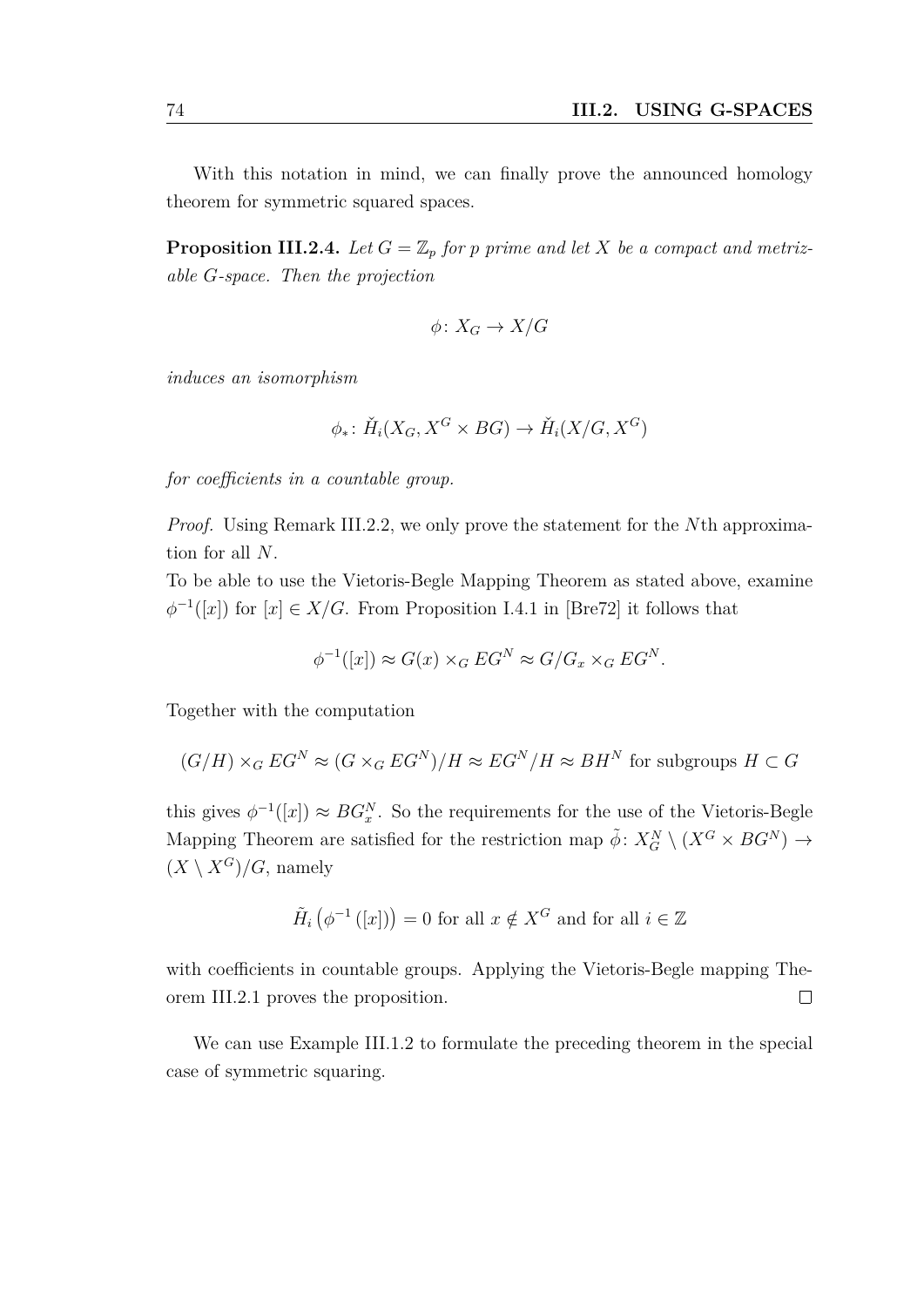**Example III.2.5** (Symmetric squaring)**.** *Let X be a metrizable compact space. The projection map*

$$
\phi\colon (X\times X)_{\mathbb{Z}_2}\cong (((X\times X\times S^{\infty}))/\mathbb{Z}_2)\to X^s
$$

*induces an isomorphism*

$$
\phi_*\colon \check{H}_i\left(\left(X\times X\right)_{\mathbb{Z}_2},\Delta\times\mathbb{RP}^\infty\right)\to \check{H}_i\left(X^{\mathbf{s}},\Delta\right)
$$

*in* Čech homology, where  $\Delta$  *denotes the diagonal in*  $X \times X$ *.* 

This gives an alternative way of computing homology groups of symmetric squared spaces  $X^s$  involving a free action instead of one with a nonempty fixed point set.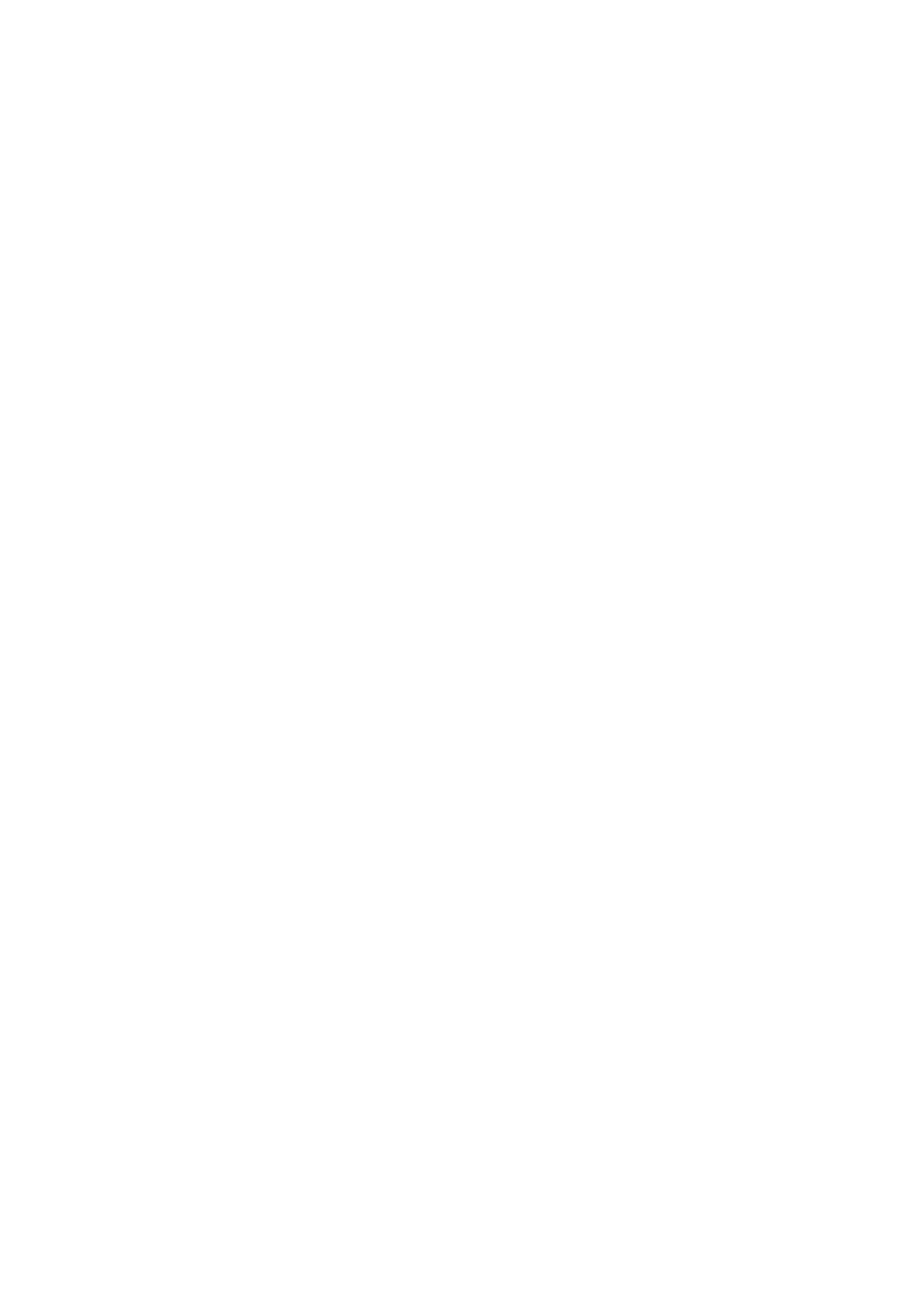# **Chapter IV**

## **Perspectives**

The main achievement of this thesis is the transport of the symmetric squaring construction to bordism and relating the newly achieved bordism symmetric squaring to the homological symmetric squaring which was known before. The idea of transporting symmetric squaring from homology to bordism did not arrive completely out of the blue. There is a strong relationship between homology and bordism, demonstrated for example by the existence of a canonical map from bordism to homology<sup>[1](#page-76-0)</sup> or by the fact that bordism groups can be computed via homology groups in many cases<sup>[2](#page-76-1)</sup>.

Therefore, promising future research goals in connection with symmetric squaring can be set in areas related to bordism or to other generalised homology theories which are defined in a similar way to singular bordism.

One example which fits into the latter category is the geometric definition of *K*homology. It was introduced by Baum and Douglas in [\[BD82\]](#page-79-0) and proven to be equivalent to the analytic definition of *K*-homology in [\[BHS07\]](#page-79-1). It is similar to singular bordism in the sense that it deals with *K*-cycles which are defined to be triples  $(M, E, \phi)$ , where  $\phi \colon M \to X$  is a continuous map from a smooth compact manifold *M* to a space *X* just as in the definition of singular manifolds. A *K*-cycle, however, has two additional structures to it. First of all, the smooth compact manifold *M* is assumed to be equipped with a *Spin<sup>c</sup>* -structure and secondly a smooth Hermitian vector bundle *E* on *M* is taken into account.

<span id="page-76-0"></span><sup>&</sup>lt;sup>1</sup>The fundamental class map explained in [Definition II.3.1.](#page-66-0)

<span id="page-76-1"></span><sup>2</sup>Compare Theorems 8.3 and 12.9 in [\[Con79\]](#page-80-1).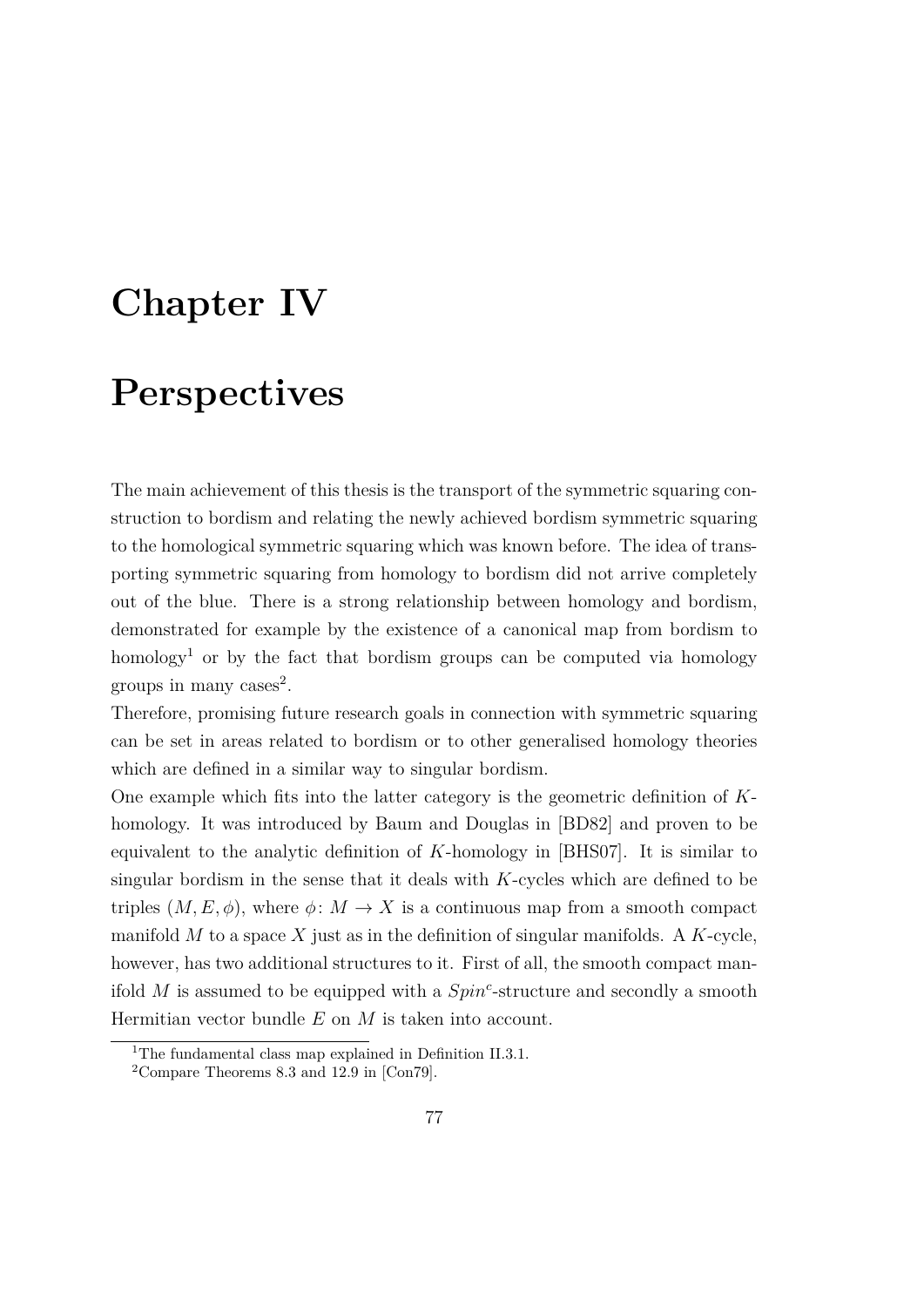Just as with singular bordism, there is introduced a bordism relation on *K*-cycles and the set of equivalence classes with respect to this relation form homology groups  $K(X)$  for the space X. As there is more structure to the objects that this theory is dealing with, there is also more structure to the bordism relation introduced in this context. Namely two *K*-cycles are considered to be isomorphic if there exist isomorphisms compatible with the different structures such as vector bundles and spinor bundles and a bordism of *K*-cycles has to feature the analogous additional *Spin<sup>c</sup>* - and vector bundle structures as *K*-cycles do. What remains the same in comparison with singular bordism is that two *K*-cycles  $(M_0, E_0, \phi_0)$ and  $(M_1, E_1, \phi_1)$  are bordant if there exists a bordism between them which has an underlying manifold containing the disjoint union of  $M_0$  and  $-M_1$  as a regular submanifold in its boundary and which respects all structures as noted above.

Although in the resulting groups disjoint union is the group operation as it is in singular bordism as well, there is still one more difference between *K*-homology groups and singular bordism groups. Since the objects dealt with are *Spin<sup>c</sup>* -manifolds, they are equipped with *Spin<sup>c</sup>* -vector bundles and this gives rise to the so-called bundle modification which gives rise to another extra relation in *K*-theory as compared to singular bordism.[3](#page-77-0)

Aiming at transporting the symmetric squaring construction to geometric *K*homology, it should be possible to use the better part of the achievements in this thesis for all situations where *K*-homology is similar to singular bordism. It remains to show, however, that the symmetric squaring is as well compatible with the additional structures of *K*-cycles. Namely, it would be desirable to know how to extend symmetric squaring of manifolds to vector bundles or *Spin<sup>c</sup>* -structures on the manifolds in a way that the results are bordant *K*-cycles as soon as the manifolds are underlying manifolds of bordant *K*-cycles in the first place. In this context it would also be necessary to shed a light on the behaviour of symmetric squaring with respect to bundle modification and direct sums of vector bundles.

Another attempt to generalise symmetric squaring further could lie in detecting superior structures in the proofs of this thesis that either indicate possibilities of further generalisations or provide obstructions to such. In connection with smooth manifolds, common structures to think of are structure groups of frame bundles of

<span id="page-77-0"></span><sup>3</sup>The last three paragraphs are based on the exposition of geometric *K*-homology in [\[BHS07\]](#page-79-1).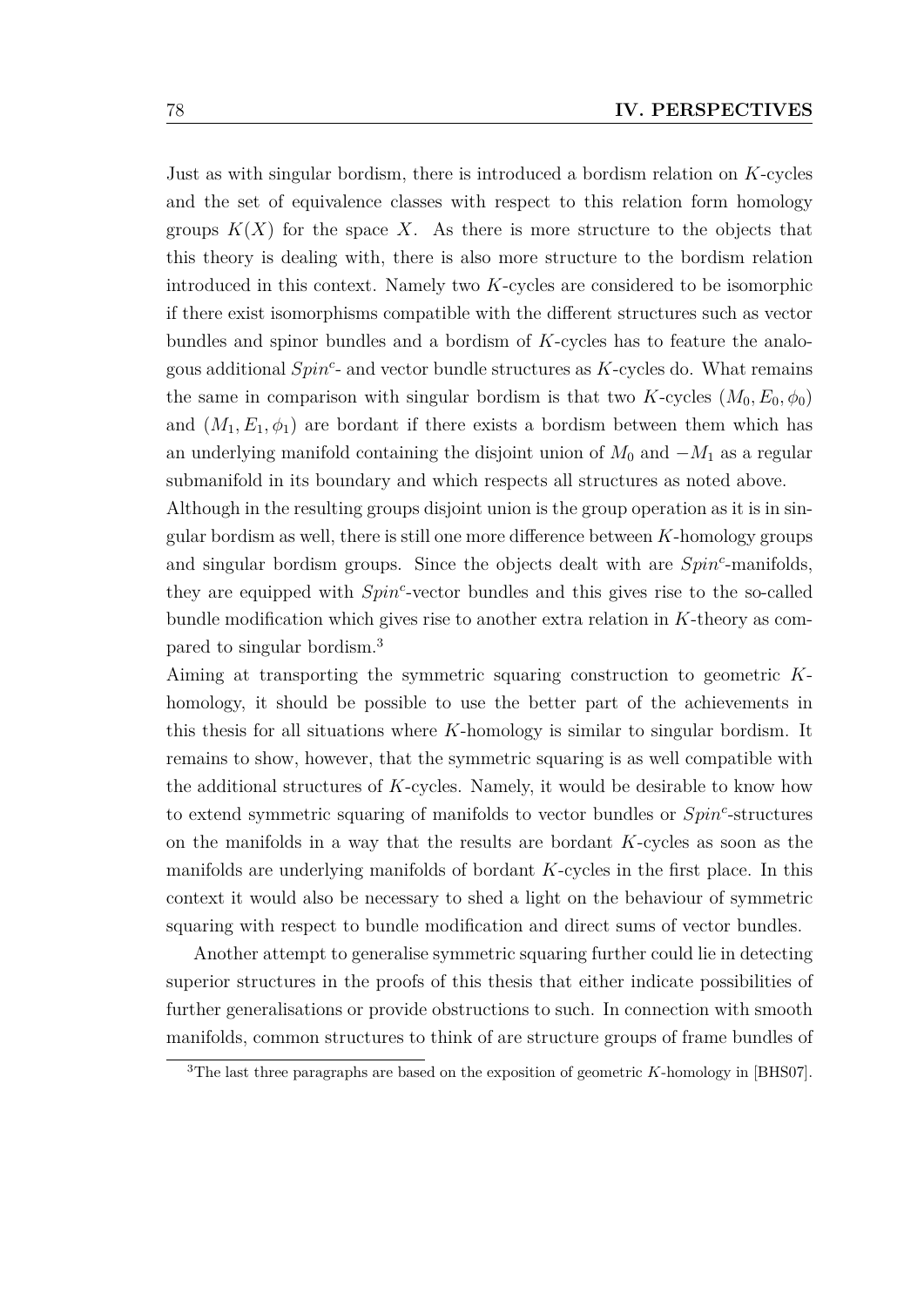manifolds[4](#page-78-0) or accordingly *G*-structures on smooth manifolds. For some Lie subgroup *G* of  $GL(n,\mathbb{R})$ , a *G*-structure on an *n*-manifold is defined to be a reduction of the structure group of the frame bundle of the manifold to *G*. [5](#page-78-1)

So far in this thesis, we dealt with unoriented and oriented compact smooth manifolds. An oriented compact smooth *n*-manifold, for example, has an *SO*(*n*)- structure.<sup>[6](#page-78-2)</sup> First of all it is natural to try to think about how this given  $SO(n)$ structure on an oriented *n*-manifold *M* induces an analogous structure on the symmetric square *M***<sup>s</sup>** and even more to find out whether this induced structure can be reduced further. In [Theorem II.2.6,](#page-61-0) we could prove that a lifting of symmetric squaring to oriented bordism is well-defined for even dimensional manifolds only. It is of interest to know whether any specific properties of the *SO*(*n*)-structure or its induced structure on the symmetric squared manifold directly imply either that symmetric squaring can be transported to oriented bordism in even dimensions or that a generalisation to oriented bordism is not possible in odd dimensions. As soon as such obstructions or implications are identified, it is worth attempting to prove further generalisations of the symmetric squaring construction to other bordism theories in which manifolds with *G*-structures are involved having the properties corresponding to those of *SO*(*n*)-structures in even dimensions.

To put it all in a nutshell, one perspective of generalising symmetric squaring further lies in answering the following question: What (minimal) properties have to be satisfied by a *G*-structure on a manifold *M* or an induced structure on *M***<sup>s</sup>** respectively in order to allow symmetric squaring to map bordant manifolds to bordant manifolds in a way compatible with these group structures introduced on each manifold?

<span id="page-78-0"></span><sup>4</sup>Compare Section 4.4 in [\[DK01\]](#page-80-2) for a definition of frame bundles.

<span id="page-78-2"></span><span id="page-78-1"></span><sup>5</sup>We refer to the first chapter of [\[Kob95\]](#page-81-0) for details about *G*-structures.

<sup>&</sup>lt;sup>6</sup>Using a Riemannian structure on compact smooth *n*-manifolds gives an  $O(n)$ -structure which can be reduced further to an *SO*(*n*)-structure via orientability. Compare the examples of *G*structures in I.2 of [\[Kob95\]](#page-81-0).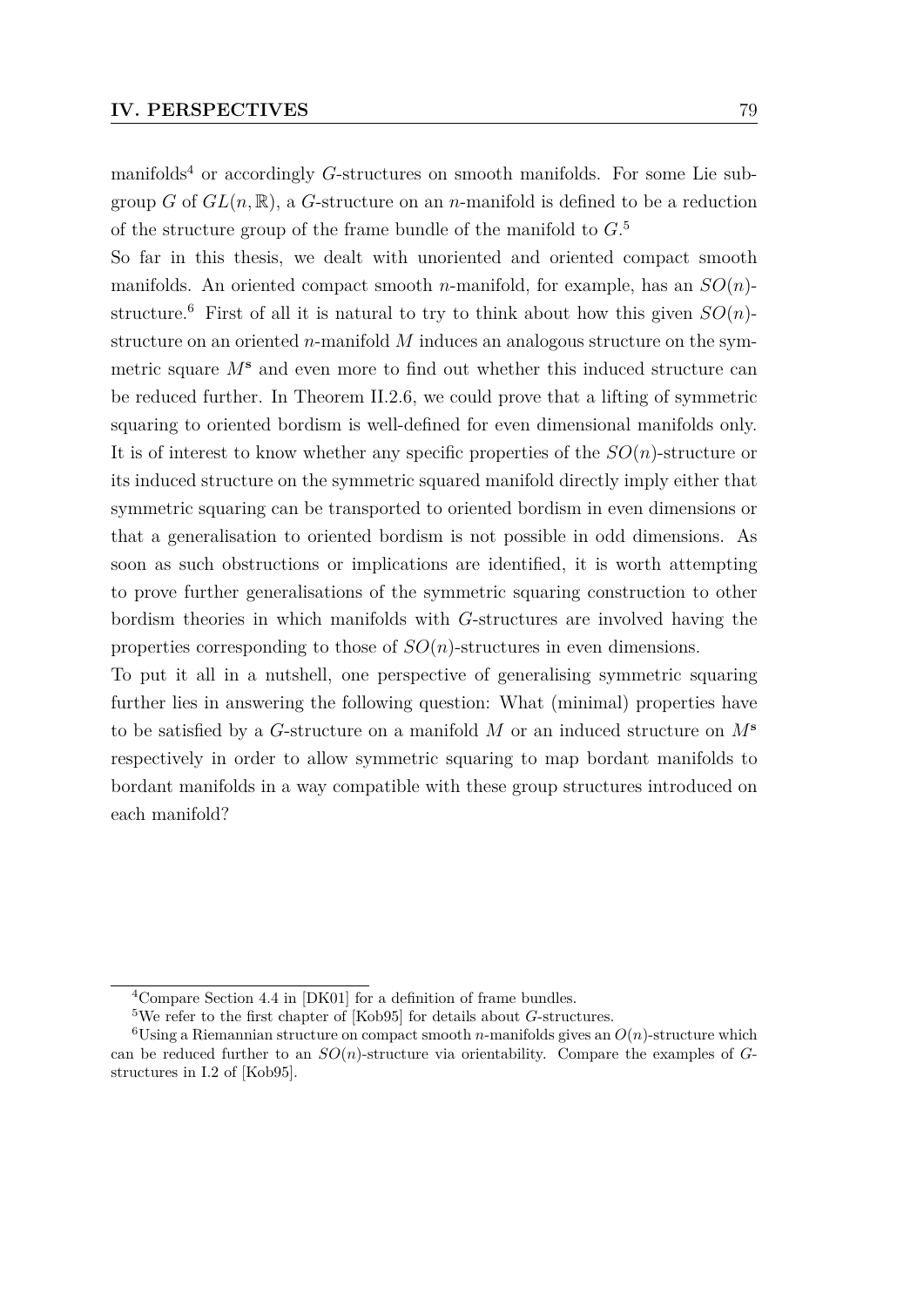## **Bibliography**

- [AM95] Robert J. Aumann and Michael B. Maschler. *Repeated games with incomplete information*. MIT Press, Cambridge, MA, 1995. With the collaboration of Richard E. Stearns.
- [An'84] Nguen Le An'. The Vietoris-Begle theorem. *Mat. Zametki*, 35(6):847– 854, 1984.
- [AP93] C. Allday and V. Puppe. *Cohomological methods in transformation groups*, volume 32 of *Cambridge Studies in Advanced Mathematics*. Cambridge University Press, Cambridge, 1993.
- [Ati61] M. F. Atiyah. Bordism and cobordism. *Proc. Cambridge Philos. Soc.*, 57:200–208, 1961.
- <span id="page-79-0"></span>[BD82] Paul Baum and Ronald G. Douglas. *K* homology and index theory. In *Operator algebras and applications, Part I (Kingston, Ont., 1980)*, volume 38 of *Proc. Sympos. Pure Math.*, pages 117–173. Amer. Math. Soc., Providence, R.I., 1982.
- [Beg50] Edward G. Begle. The Vietoris mapping theorem for bicompact spaces. *Ann. of Math. (2)*, 51:534–543, 1950.
- [Beg56] E. G. Begle. The Vietoris mapping theorem for bicompact spaces. II. *Michigan Math. J.*, 3:179–180, 1955–1956.
- <span id="page-79-1"></span>[BHS07] Paul Baum, Nigel Higson, and Thomas Schick. On the equivalence of geometric and analytic *K*-homology. *Pure Appl. Math. Q.*, 3(1, part 3):1–24, 2007.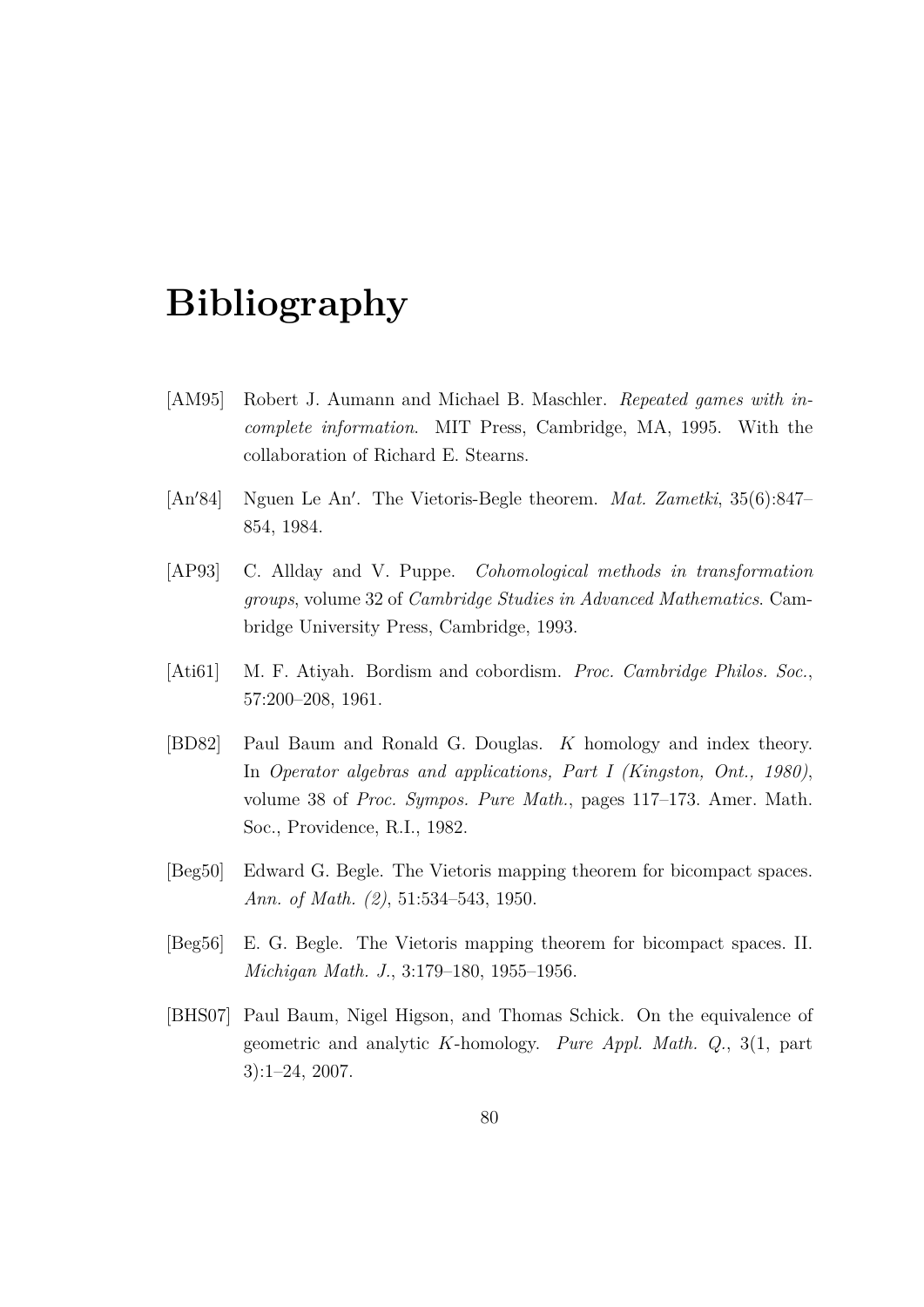- [BJ82] Theodor Bröcker and Klaus Jänich. *Introduction to differential topology*. Cambridge University Press, Cambridge, 1982. Translated from the German by C. B. Thomas and M. J. Thomas.
- [Bor60] Armand Borel. *Seminar on transformation groups*. With contributions by G. Bredon, E. E. Floyd, D. Montgomery, R. Palais. Annals of Mathematics Studies, No. 46. Princeton University Press, Princeton, N.J., 1960.
- <span id="page-80-0"></span>[Bre72] Glen E. Bredon. *Introduction to compact transformation groups*. Academic Press, New York, 1972. Pure and Applied Mathematics, Vol. 46.
- <span id="page-80-1"></span>[Con79] Pierre E. Conner. *Differentiable periodic maps*, volume 738 of *Lecture Notes in Mathematics*. Springer, Berlin, second edition, 1979.
- <span id="page-80-2"></span>[DK01] James F. Davis and Paul Kirk. *Lecture notes in algebraic topology*, volume 35 of *Graduate Studies in Mathematics*. American Mathematical Society, Providence, RI, 2001.
- [Dol95] Albrecht Dold. *Lectures on algebraic topology*. Classics in Mathematics. Springer-Verlag, Berlin, 1995. Reprint of the 1972 edition.
- [Dow56] C. H. Dowker. Homotopy extension theorems. *Proc. London Math. Soc. (3)*, 6:100–116, 1956.
- [Eil49] Samuel Eilenberg. On the problems of topology. *Ann. of Math. (2)*, 50:247–260, 1949.
- [ES52] Samuel Eilenberg and Norman Steenrod. *Foundations of algebraic topology*. Princeton University Press, Princeton, New Jersey, 1952.
- [GHL04] Sylvestre Gallot, Dominique Hulin, and Jacques Lafontaine. *Riemannian geometry*. Universitext. Springer-Verlag, Berlin, third edition, 2004.
- [GP74] Victor Guillemin and Alan Pollack. *Differential topology*. Prentice-Hall Inc., Englewood Cliffs, N.J., 1974.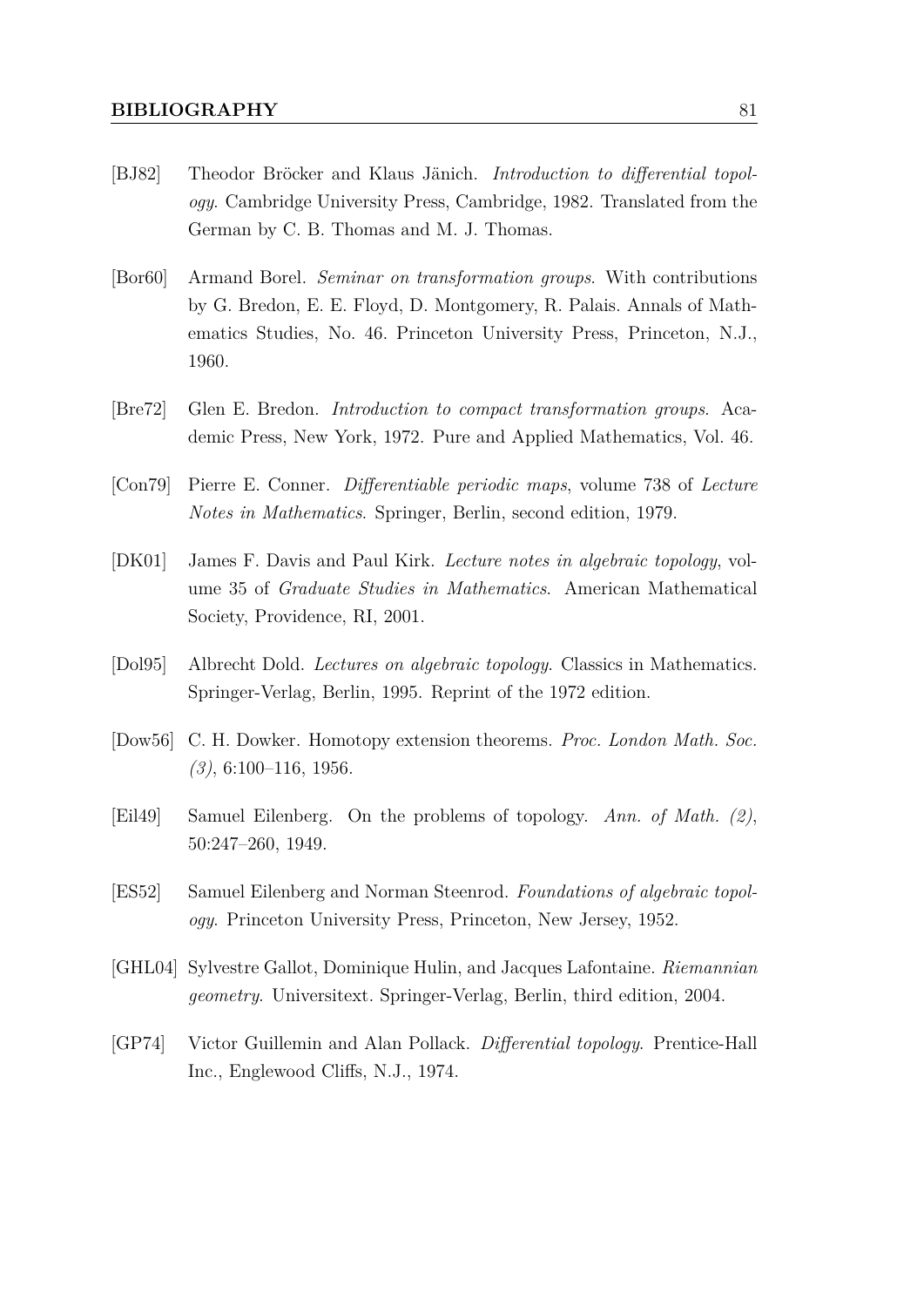- [Hat02] Allen Hatcher. *Algebraic topology*. Cambridge University Press, Cambridge, 2002.
- <span id="page-81-0"></span>[Kob95] Shoshichi Kobayashi. *Transformation groups in differential geometry*. Classics in Mathematics. Springer-Verlag, Berlin, 1995. Reprint of the 1972 edition.
- [Lan02] Serge Lang. *Introduction to differentiable manifolds*. Universitext. Springer-Verlag, New York, second edition, 2002.
- [Lee97] John M. Lee. *Riemannian manifolds*, volume 176 of *Graduate Texts in Mathematics*. Springer-Verlag, New York, 1997. An introduction to curvature.
- [Mil59] John Milnor. Differentiable manifolds which are homotopy spheres. *Princeton University*, 1959. Mimeographed notes.
- [Mil63] J. Milnor. *Morse theory*. Based on lecture notes by M. Spivak and R. Wells. Annals of Mathematics Studies, No. 51. Princeton University Press, Princeton, N.J., 1963.
- [Mil65a] John Milnor. *Lectures on the h-cobordism theorem*. Notes by L. Siebenmann and J. Sondow. Princeton University Press, Princeton, N.J., 1965.
- [Mil65b] John W. Milnor. *Topology from the differentiable viewpoint*. Based on notes by David W. Weaver. The University Press of Virginia, Charlottesville, Va., 1965.
- [Mun66] James R. Munkres. *Elementary differential topology*, volume 1961 of *Lectures given at Massachusetts Institute of Technology, Fall*. Princeton University Press, Princeton, N.J., 1966.
- [Nak07] Denise Nakiboğlu. Die Dachabbildung in ganzzahliger Čech-Homologie. Diplomarbeit, Georg-August-Universität Göttingen, 2007. [arXiv:1002.](http://arxiv.org/abs/1002.1449) [1449](http://arxiv.org/abs/1002.1449).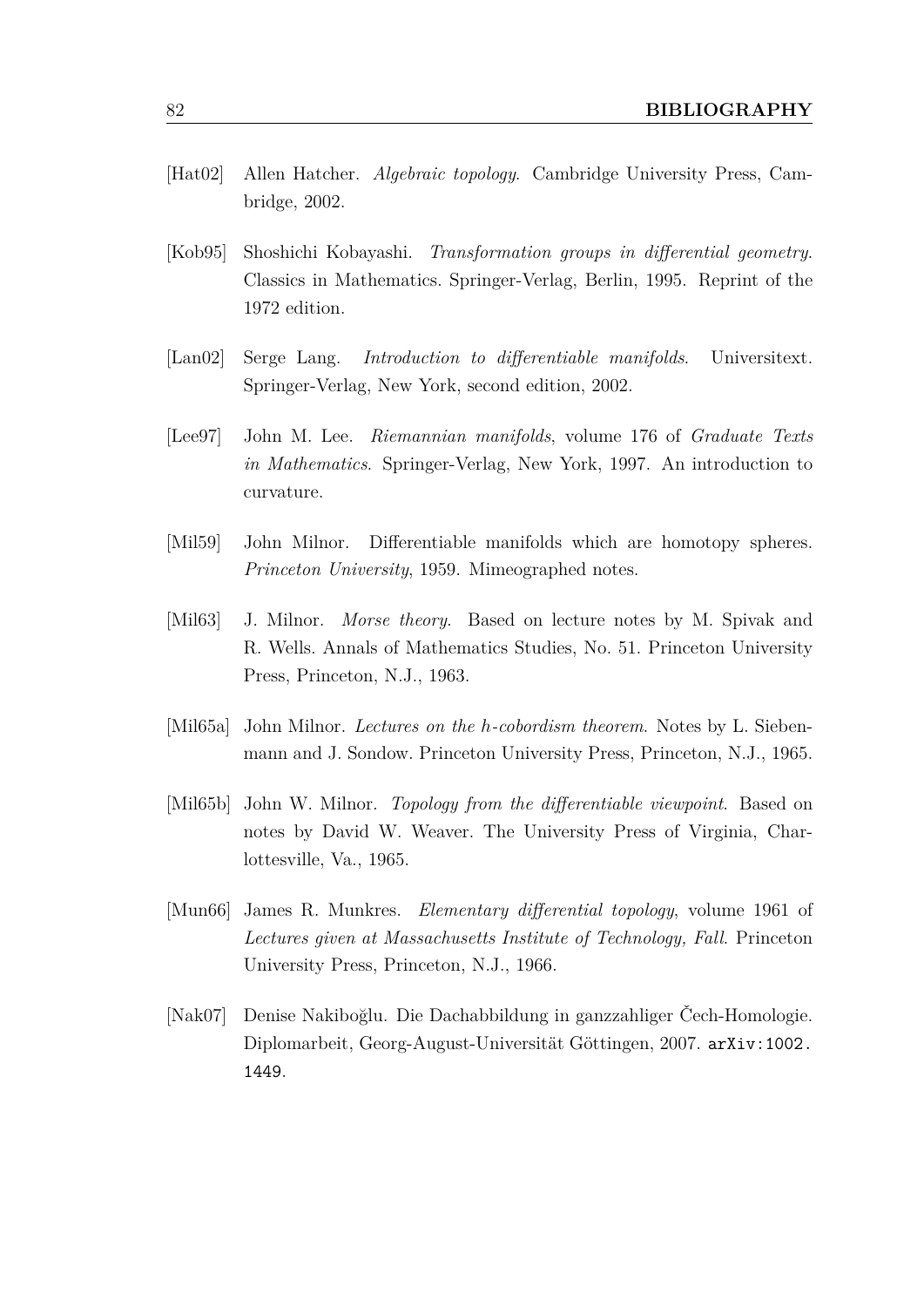- [SSSTar] Thomas Schick, Robert Simon, Stanislav Spiez, and Henryk Torunczyk. A parametrized version of the Borsuk Ulam theorem. *Bull. London Math. Soc.*, to appear. [arXiv:0709.1774](http://arxiv.org/abs/0709.1774).
- [Sto68] Robert E. Stong. *Notes on cobordism theory*. Mathematical notes. Princeton University Press, Princeton, N.J., 1968.
- [Sul04] Dennis Sullivan. René Thom's work on geometric homology and bordism. *Bull. Amer. Math. Soc. (N.S.)*, 41(3):341–350 (electronic), 2004.
- [tD00] Tammo tom Dieck. *Topologie*. de Gruyter Lehrbuch. [de Gruyter Textbook]. Walter De Gruyter & Co., Berlin, second edition, 2000. 2. Völlig Neu Bearbeitete Und Erweiterte Auflage (German Edition).
- [Tho54] René Thom. Quelques propriétés globales des variétés différentiables. *Comment. Math. Helv.*, 28:17–86, 1954.